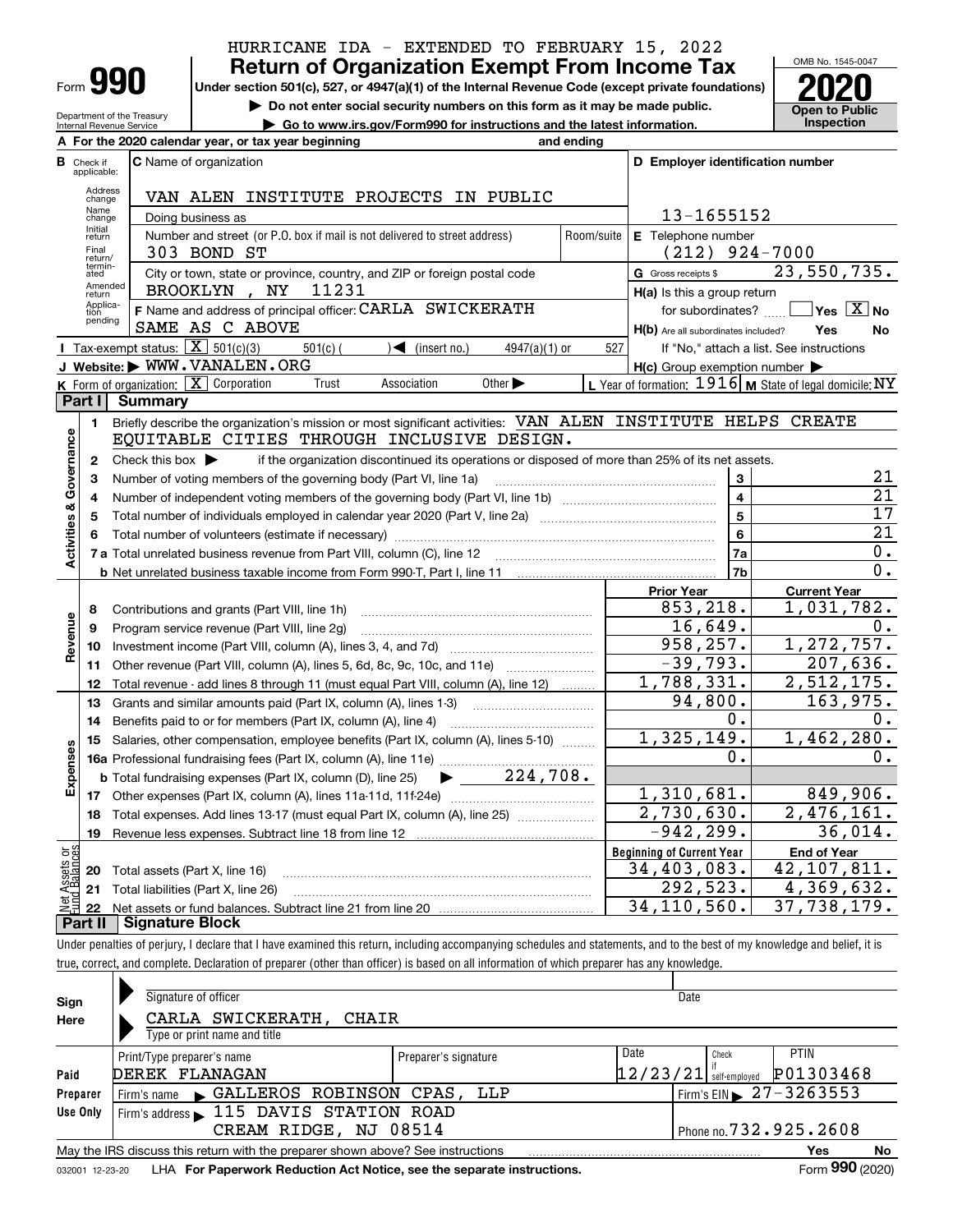| Part III | 13-1655152<br>VAN ALEN INSTITUTE PROJECTS IN PUBLIC<br>Form 990 (2020)<br><b>Statement of Program Service Accomplishments</b>                                                                             | Page 2                  |
|----------|-----------------------------------------------------------------------------------------------------------------------------------------------------------------------------------------------------------|-------------------------|
|          | Check if Schedule O contains a response or note to any line in this Part III                                                                                                                              | $\overline{\mathbf{x}}$ |
| 1        | Briefly describe the organization's mission:<br>VAN ALEN INSTITUTE HELPS CREATE EQUITABLE CITIES THROUGH INCLUSIVE                                                                                        |                         |
|          | DESIGN.                                                                                                                                                                                                   |                         |
|          |                                                                                                                                                                                                           |                         |
| 2        | Did the organization undertake any significant program services during the year which were not listed on the                                                                                              |                         |
|          | $Yes$ $X$ No<br>prior Form 990 or 990-EZ?                                                                                                                                                                 |                         |
|          | If "Yes," describe these new services on Schedule O.                                                                                                                                                      |                         |
| 3        | $\sqrt{}$ Yes $\sqrt{}$ X $\sqrt{}$ No<br>Did the organization cease conducting, or make significant changes in how it conducts, any program services?<br>If "Yes," describe these changes on Schedule O. |                         |
| 4        | Describe the organization's program service accomplishments for each of its three largest program services, as measured by expenses.                                                                      |                         |
|          | Section 501(c)(3) and 501(c)(4) organizations are required to report the amount of grants and allocations to others, the total expenses, and                                                              |                         |
|          | revenue, if any, for each program service reported.                                                                                                                                                       |                         |
| 4a       | $163,975$ . ) (Revenue \$<br>$1,427,116$ $\cdot$ including grants of \$<br>(Code:<br>Expenses \$<br>VAN ALEN SOLVES FOR THE POWER IMBALANCE PREVENTING PEOPLE FROM SHAPING                                |                         |
|          | THEIR OWN COMMUNITIES BY FORMING PARTNERSHIPS BETWEEN RESIDENTS AND                                                                                                                                       |                         |
|          | DESIGNERS, CO-CREATING WORKSHOPS AND BUILT PROJECTS THAT MEET                                                                                                                                             |                         |
|          | NEIGHBORHOODS' SPECIFIC NEEDS, AND EQUIPPING RESIDENTS WITH TOOLS AND                                                                                                                                     |                         |
|          | SKILLS TO BRING ABOUT CHANGE IN THEIR COMMUNITIES. IN 2020, VAN ALEN                                                                                                                                      |                         |
|          | INITIATIVES INCLUDED "NEIGHBORHOODS NOW," "REIMAGINING BROOKLYN<br>BRIDGE," AND PLANNING FOR OUR LONG-TERM PROJECT, "NEIGHBORHOOD DESIGN                                                                  |                         |
|          | FELLOWSHIP: GOWANUS."                                                                                                                                                                                     |                         |
|          |                                                                                                                                                                                                           |                         |
|          | "NEIGHBORHOODS NOW," A COLLABORATION WITH THE URBAN DESIGN FORUM,                                                                                                                                         |                         |
|          | CONNECTS NEW YORK CITY NEIGHBORHOODS HARD-HIT BY THE COVID-19 PANDEMIC                                                                                                                                    |                         |
| 4b       | WITH DESIGN FIRMS IN OUR COLLECTIVE NETWORK. SINCE MAY 2020,<br>103,171.<br>including grants of \$<br>(Expenses \$<br>) (Revenue \$<br>(Code:                                                             |                         |
|          | PUBLIC REALM R&D SURFACES THE WORK OF EMERGING DESIGNERS AND TESTS NEW                                                                                                                                    |                         |
|          | STRATEGIES TO BRING PEOPLE TOGETHER IN PUBLIC SPACE. WORKING WITH THE                                                                                                                                     |                         |
|          | COMMUNITIES WE SERVE, AND SOME OF THE MOST INNOVATIVE PRACTITIONERS IN                                                                                                                                    |                         |
|          | WE CREATE SPACES THAT FOSTER TRUST AND SOCIAL COHESION<br>DESIGN,<br>IN LOCAL                                                                                                                             |                         |
|          | "POINT OF ACTION"<br>NEIGHBORHOODS. IN 2020, VAN ALEN LAUNCHED<br>BY STUDIO<br>COOKE JOHN IN COLLABORATION WITH THE FLATIRON/23RD STREET PARTNERSHIP                                                      |                         |
|          | AND PLANNED FOR THE 2021 LAUNCH OF "BREATHING PAVILION" BY EKENE                                                                                                                                          |                         |
|          | IJEOMA.                                                                                                                                                                                                   |                         |
|          |                                                                                                                                                                                                           |                         |
|          |                                                                                                                                                                                                           |                         |
|          |                                                                                                                                                                                                           |                         |
| 4с       | $181, 555$ . including grants of \$<br>) (Revenue \$<br>(Code:<br>(Expenses \$                                                                                                                            |                         |
|          | THE VAN ALEN COUNCIL IS A COMMUNITY OF LEADING SYSTEMS-THINKERS                                                                                                                                           |                         |
|          | SPANNING THE DESIGN PROFESSIONS. OUR GLOBAL DIALOGUE TACKLES THE MOST                                                                                                                                     |                         |
|          | PRESSING 21ST CENTURY CHALLENGES, PROVIDING A PLATFORM FOR KNOWLEDGE                                                                                                                                      |                         |
|          | SHARING ABOUT CITIES, REGIONS, AND LANDSCAPES.                                                                                                                                                            |                         |
|          |                                                                                                                                                                                                           |                         |
|          |                                                                                                                                                                                                           |                         |
|          |                                                                                                                                                                                                           |                         |
|          |                                                                                                                                                                                                           |                         |
|          |                                                                                                                                                                                                           |                         |
|          |                                                                                                                                                                                                           |                         |
|          | 4d Other program services (Describe on Schedule O.)                                                                                                                                                       |                         |
|          | 71, 477. including grants of \$<br>(Expenses \$<br>Revenue \$                                                                                                                                             |                         |
| 4е       | 1,783,319.<br>Total program service expenses<br>Form 990 (2020)                                                                                                                                           |                         |
|          | SEE SCHEDULE O FOR CONTINUATION(S)<br>032002 12-23-20                                                                                                                                                     |                         |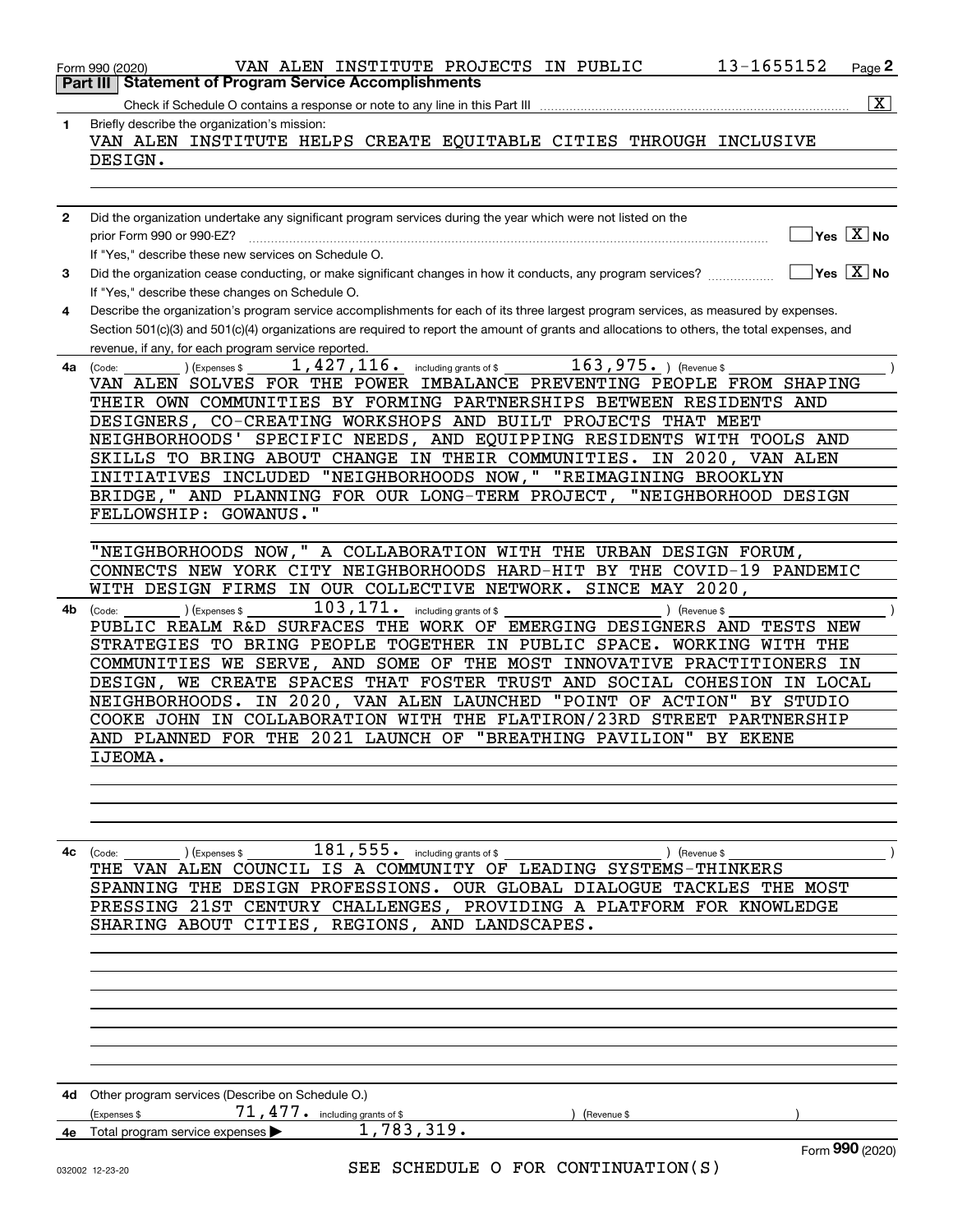|  | Form 990 (2020) |
|--|-----------------|

|     |                                                                                                                                       |                 | Yes   No    |              |
|-----|---------------------------------------------------------------------------------------------------------------------------------------|-----------------|-------------|--------------|
| 1   | Is the organization described in section $501(c)(3)$ or $4947(a)(1)$ (other than a private foundation)?                               |                 |             |              |
|     |                                                                                                                                       | 1.              | X           |              |
| 2   |                                                                                                                                       | $\mathbf{2}$    | $\mathbf X$ |              |
| 3   | Did the organization engage in direct or indirect political campaign activities on behalf of or in opposition to candidates for       |                 |             |              |
|     |                                                                                                                                       | 3               |             | x            |
| 4   | Section 501(c)(3) organizations. Did the organization engage in lobbying activities, or have a section 501(h) election in effect      |                 |             |              |
|     |                                                                                                                                       | 4               |             | x            |
| 5   | Is the organization a section 501(c)(4), 501(c)(5), or 501(c)(6) organization that receives membership dues, assessments, or          |                 |             |              |
|     |                                                                                                                                       | 5               |             | x            |
| 6   | Did the organization maintain any donor advised funds or any similar funds or accounts for which donors have the right to             |                 |             |              |
|     | provide advice on the distribution or investment of amounts in such funds or accounts? If "Yes," complete Schedule D, Part I          | 6               |             | x            |
| 7   | Did the organization receive or hold a conservation easement, including easements to preserve open space,                             |                 |             |              |
|     |                                                                                                                                       | $\overline{7}$  |             | x            |
| 8   | Did the organization maintain collections of works of art, historical treasures, or other similar assets? If "Yes," complete          |                 |             |              |
|     |                                                                                                                                       | 8               |             | x            |
| 9   | Did the organization report an amount in Part X, line 21, for escrow or custodial account liability, serve as a custodian for         |                 |             |              |
|     | amounts not listed in Part X; or provide credit counseling, debt management, credit repair, or debt negotiation services?             |                 |             |              |
|     |                                                                                                                                       | 9               |             | x            |
| 10  | Did the organization, directly or through a related organization, hold assets in donor-restricted endowments                          |                 |             |              |
|     |                                                                                                                                       | 10              |             | x            |
| 11  | If the organization's answer to any of the following questions is "Yes," then complete Schedule D, Parts VI, VII, VIII, IX, or X      |                 |             |              |
|     | as applicable.                                                                                                                        |                 |             |              |
| a   | Did the organization report an amount for land, buildings, and equipment in Part X, line 10? If "Yes," complete Schedule D.           |                 | X           |              |
|     |                                                                                                                                       | 11a             |             |              |
|     | <b>b</b> Did the organization report an amount for investments - other securities in Part X, line 12, that is 5% or more of its total |                 |             | x            |
|     |                                                                                                                                       | 11b             |             |              |
|     | c Did the organization report an amount for investments - program related in Part X, line 13, that is 5% or more of its total         |                 |             | x            |
|     | d Did the organization report an amount for other assets in Part X, line 15, that is 5% or more of its total assets reported in       | 11c             |             |              |
|     |                                                                                                                                       | 11d             |             | x            |
|     | Did the organization report an amount for other liabilities in Part X, line 25? If "Yes," complete Schedule D, Part X                 | <b>11e</b>      |             | $\mathbf{X}$ |
| f   | Did the organization's separate or consolidated financial statements for the tax year include a footnote that addresses               |                 |             |              |
|     | the organization's liability for uncertain tax positions under FIN 48 (ASC 740)? If "Yes," complete Schedule D, Part X                | 11f             | X           |              |
|     | 12a Did the organization obtain separate, independent audited financial statements for the tax year? If "Yes," complete               |                 |             |              |
|     |                                                                                                                                       | 12a             |             | x            |
|     | <b>b</b> Was the organization included in consolidated, independent audited financial statements for the tax year?                    |                 |             |              |
|     | If "Yes," and if the organization answered "No" to line 12a, then completing Schedule D, Parts XI and XII is optional                 | 12 <sub>b</sub> | X           |              |
| 13  |                                                                                                                                       | 13              |             | X            |
| 14a | Did the organization maintain an office, employees, or agents outside of the United States?                                           | 14a             |             | x            |
| b   | Did the organization have aggregate revenues or expenses of more than \$10,000 from grantmaking, fundraising, business,               |                 |             |              |
|     | investment, and program service activities outside the United States, or aggregate foreign investments valued at \$100,000            |                 |             |              |
|     |                                                                                                                                       | 14b             |             | x            |
| 15  | Did the organization report on Part IX, column (A), line 3, more than \$5,000 of grants or other assistance to or for any             |                 |             |              |
|     |                                                                                                                                       | 15              |             | x            |
| 16  | Did the organization report on Part IX, column (A), line 3, more than \$5,000 of aggregate grants or other assistance to              |                 |             |              |
|     |                                                                                                                                       | 16              |             | x            |
| 17  | Did the organization report a total of more than \$15,000 of expenses for professional fundraising services on Part IX,               |                 |             |              |
|     |                                                                                                                                       | 17              |             | x            |
| 18  | Did the organization report more than \$15,000 total of fundraising event gross income and contributions on Part VIII, lines          |                 |             |              |
|     |                                                                                                                                       | 18              |             | x            |
| 19  | Did the organization report more than \$15,000 of gross income from gaming activities on Part VIII, line 9a? If "Yes."                |                 |             |              |
|     |                                                                                                                                       | 19              |             | x            |
| 20a |                                                                                                                                       | 20a             |             | X            |
|     | b If "Yes" to line 20a, did the organization attach a copy of its audited financial statements to this return?                        | 20 <sub>b</sub> |             |              |
| 21  | Did the organization report more than \$5,000 of grants or other assistance to any domestic organization or                           |                 |             |              |
|     |                                                                                                                                       | 21              | X           |              |

Form (2020) **990**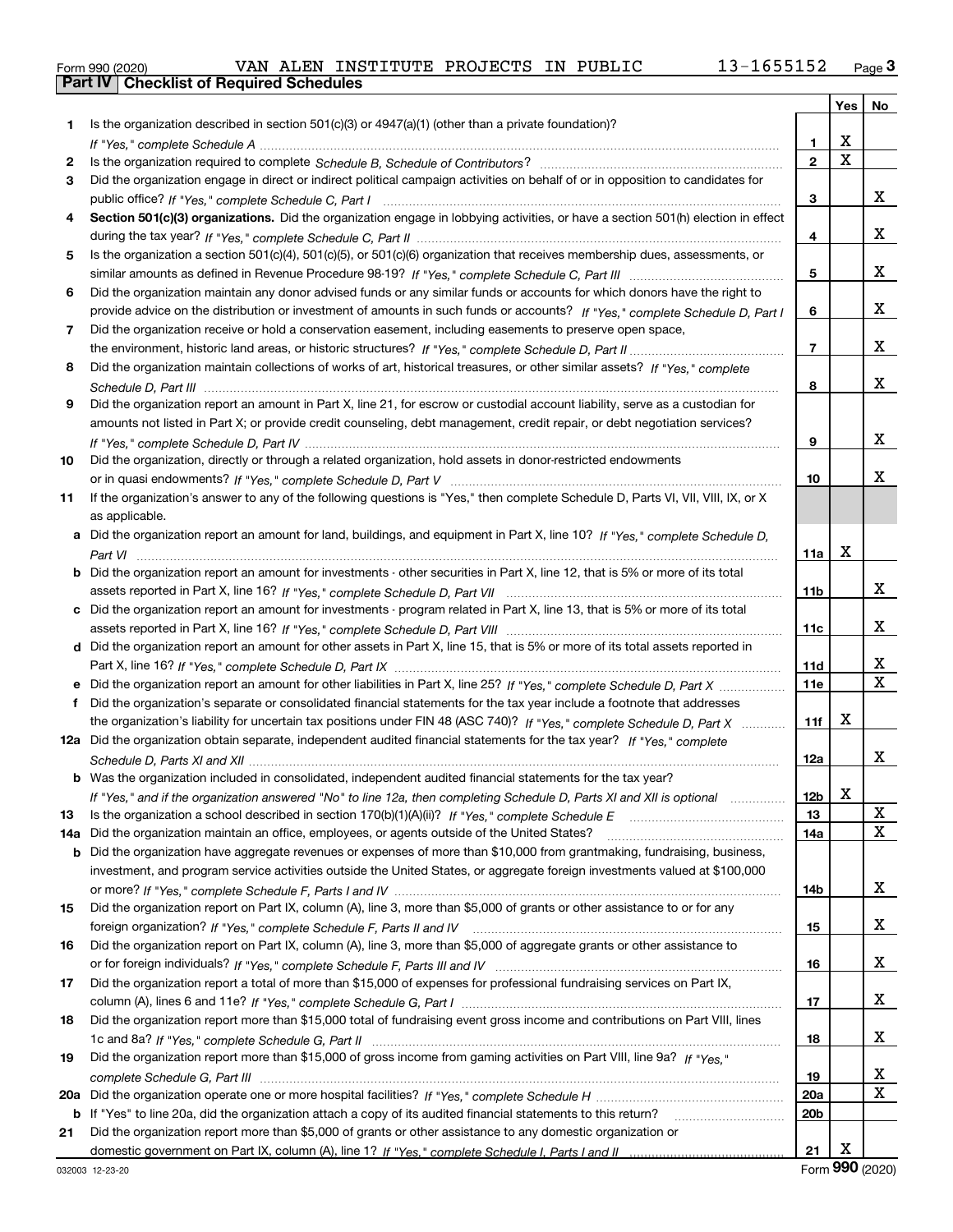|  | Form 990 (2020) |
|--|-----------------|
|  |                 |

*(continued)*

|               |                                                                                                                              |                 | Yes | No          |
|---------------|------------------------------------------------------------------------------------------------------------------------------|-----------------|-----|-------------|
| 22            | Did the organization report more than \$5,000 of grants or other assistance to or for domestic individuals on                |                 |     |             |
|               |                                                                                                                              | 22              | X   |             |
| 23            | Did the organization answer "Yes" to Part VII, Section A, line 3, 4, or 5 about compensation of the organization's current   |                 |     |             |
|               | and former officers, directors, trustees, key employees, and highest compensated employees? If "Yes," complete               |                 |     |             |
|               |                                                                                                                              | 23              | X   |             |
|               | 24a Did the organization have a tax-exempt bond issue with an outstanding principal amount of more than \$100,000 as of the  |                 |     |             |
|               | last day of the year, that was issued after December 31, 2002? If "Yes," answer lines 24b through 24d and complete           |                 |     |             |
|               |                                                                                                                              | 24a             |     | x           |
|               | <b>b</b> Did the organization invest any proceeds of tax-exempt bonds beyond a temporary period exception?                   | 24b             |     |             |
|               | c Did the organization maintain an escrow account other than a refunding escrow at any time during the year to defease       |                 |     |             |
|               | any tax-exempt bonds?                                                                                                        | 24c             |     |             |
|               |                                                                                                                              | 24d             |     |             |
|               | 25a Section 501(c)(3), 501(c)(4), and 501(c)(29) organizations. Did the organization engage in an excess benefit             |                 |     |             |
|               |                                                                                                                              | 25a             |     | x           |
|               | b Is the organization aware that it engaged in an excess benefit transaction with a disqualified person in a prior year, and |                 |     |             |
|               | that the transaction has not been reported on any of the organization's prior Forms 990 or 990-EZ? If "Yes," complete        |                 |     |             |
|               | Schedule L, Part I                                                                                                           | 25b             |     | x           |
| 26            | Did the organization report any amount on Part X, line 5 or 22, for receivables from or payables to any current              |                 |     |             |
|               | or former officer, director, trustee, key employee, creator or founder, substantial contributor, or 35%                      |                 |     |             |
|               | controlled entity or family member of any of these persons? If "Yes," complete Schedule L, Part II                           | 26              |     | х           |
| 27            | Did the organization provide a grant or other assistance to any current or former officer, director, trustee, key employee,  |                 |     |             |
|               | creator or founder, substantial contributor or employee thereof, a grant selection committee member, or to a 35% controlled  |                 |     |             |
|               | entity (including an employee thereof) or family member of any of these persons? If "Yes," complete Schedule L, Part III     | 27              |     | x           |
| 28            | Was the organization a party to a business transaction with one of the following parties (see Schedule L, Part IV            |                 |     |             |
|               | instructions, for applicable filing thresholds, conditions, and exceptions):                                                 |                 |     |             |
| a             | A current or former officer, director, trustee, key employee, creator or founder, or substantial contributor? If             |                 |     |             |
|               |                                                                                                                              | 28a             |     | x           |
|               |                                                                                                                              | 28 <sub>b</sub> |     | $\mathbf x$ |
|               | c A 35% controlled entity of one or more individuals and/or organizations described in lines 28a or 28b? If                  |                 |     |             |
|               |                                                                                                                              | 28c             |     | x           |
| 29            |                                                                                                                              | 29              |     | $\mathbf X$ |
| 30            | Did the organization receive contributions of art, historical treasures, or other similar assets, or qualified conservation  |                 |     |             |
|               |                                                                                                                              | 30              |     | x           |
| 31            | Did the organization liquidate, terminate, or dissolve and cease operations? If "Yes," complete Schedule N, Part I           | 31              |     | $\mathbf x$ |
| 32            | Did the organization sell, exchange, dispose of, or transfer more than 25% of its net assets? If "Yes," complete             |                 |     |             |
|               |                                                                                                                              | 32              |     | х           |
|               | Did the organization own 100% of an entity disregarded as separate from the organization under Regulations                   |                 |     |             |
|               |                                                                                                                              | 33              |     | х           |
| 34            | Was the organization related to any tax-exempt or taxable entity? If "Yes," complete Schedule R, Part II, III, or IV, and    |                 |     |             |
|               |                                                                                                                              | 34              | х   |             |
|               | 35a Did the organization have a controlled entity within the meaning of section 512(b)(13)?                                  | <b>35a</b>      |     | X           |
|               | b If "Yes" to line 35a, did the organization receive any payment from or engage in any transaction with a controlled entity  |                 |     |             |
|               |                                                                                                                              | 35b             |     |             |
| 36            | Section 501(c)(3) organizations. Did the organization make any transfers to an exempt non-charitable related organization?   |                 |     |             |
|               |                                                                                                                              | 36              |     | x           |
| 37            | Did the organization conduct more than 5% of its activities through an entity that is not a related organization             |                 |     |             |
|               |                                                                                                                              | 37              |     | x           |
| 38            | Did the organization complete Schedule O and provide explanations in Schedule O for Part VI, lines 11b and 19?               |                 |     |             |
|               |                                                                                                                              | 38              | х   |             |
| <b>Part V</b> | <b>Statements Regarding Other IRS Filings and Tax Compliance</b>                                                             |                 |     |             |
|               | Check if Schedule O contains a response or note to any line in this Part V                                                   |                 |     |             |
|               |                                                                                                                              |                 | Yes | No          |
|               | 34<br>1a                                                                                                                     |                 |     |             |
|               | 0<br><b>b</b> Enter the number of Forms W-2G included in line 1a. Enter -0- if not applicable<br>1b                          |                 |     |             |
|               | c Did the organization comply with backup withholding rules for reportable payments to vendors and reportable gaming         |                 |     |             |
|               |                                                                                                                              | 1c              | х   |             |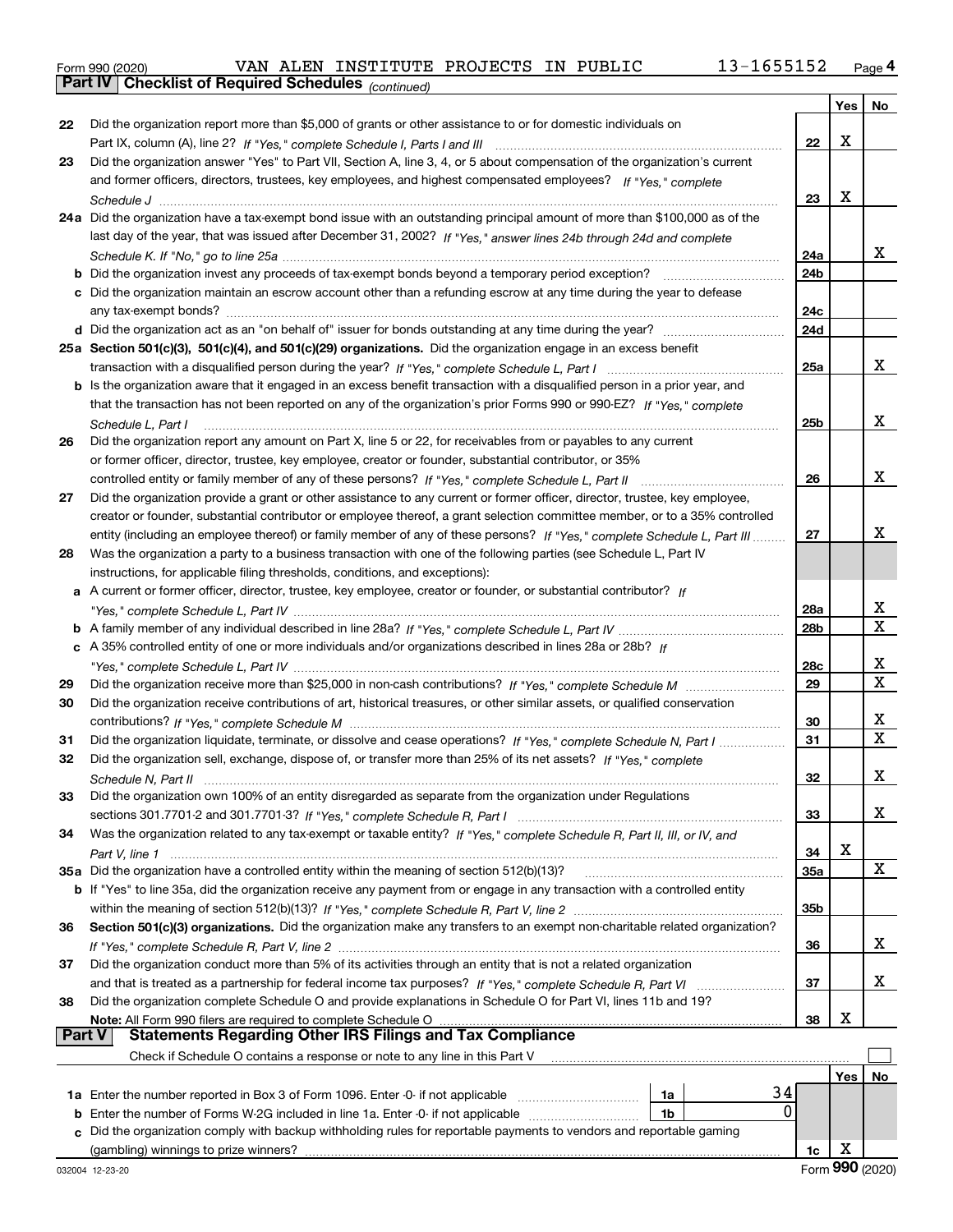| Form 990 (2020) |  | VAN ALEN INSTITUTE PROJECTS IN PUBLIC                                                          |  | 13-1655152 | Page 5 |
|-----------------|--|------------------------------------------------------------------------------------------------|--|------------|--------|
|                 |  | <b>Part V</b> Statements Regarding Other IRS Filings and Tax Compliance <sub>(continued)</sub> |  |            |        |

|     |                                                                                                                                                                               |                | Yes | No          |  |  |
|-----|-------------------------------------------------------------------------------------------------------------------------------------------------------------------------------|----------------|-----|-------------|--|--|
|     | 2a Enter the number of employees reported on Form W-3, Transmittal of Wage and Tax Statements,                                                                                |                |     |             |  |  |
|     | 17<br>filed for the calendar year ending with or within the year covered by this return<br>2a                                                                                 |                |     |             |  |  |
|     |                                                                                                                                                                               | 2 <sub>b</sub> | X   |             |  |  |
|     |                                                                                                                                                                               |                |     |             |  |  |
|     | 3a Did the organization have unrelated business gross income of \$1,000 or more during the year?                                                                              | 3a             |     | х           |  |  |
| b   |                                                                                                                                                                               | 3b             |     |             |  |  |
|     | 4a At any time during the calendar year, did the organization have an interest in, or a signature or other authority over, a                                                  |                |     |             |  |  |
|     |                                                                                                                                                                               | 4a             |     | x           |  |  |
|     | <b>b</b> If "Yes," enter the name of the foreign country $\blacktriangleright$                                                                                                |                |     |             |  |  |
|     | See instructions for filing requirements for FinCEN Form 114, Report of Foreign Bank and Financial Accounts (FBAR).                                                           |                |     |             |  |  |
|     | 5a Was the organization a party to a prohibited tax shelter transaction at any time during the tax year?                                                                      | 5a             |     | х           |  |  |
| b   | Did any taxable party notify the organization that it was or is a party to a prohibited tax shelter transaction?                                                              | 5b             |     | $\mathbf x$ |  |  |
|     |                                                                                                                                                                               | 5c             |     |             |  |  |
| 6а  | Does the organization have annual gross receipts that are normally greater than \$100,000, and did the organization solicit                                                   |                |     |             |  |  |
|     | any contributions that were not tax deductible as charitable contributions?                                                                                                   | 6a             |     | x           |  |  |
| b   | If "Yes," did the organization include with every solicitation an express statement that such contributions or gifts                                                          |                |     |             |  |  |
|     | were not tax deductible?                                                                                                                                                      |                |     |             |  |  |
| 7   | Organizations that may receive deductible contributions under section 170(c).                                                                                                 |                |     | x           |  |  |
|     | Did the organization receive a payment in excess of \$75 made partly as a contribution and partly for goods and services provided to the payor?                               | 7a             |     |             |  |  |
| b   | If "Yes," did the organization notify the donor of the value of the goods or services provided?                                                                               | 7b             |     |             |  |  |
|     | Did the organization sell, exchange, or otherwise dispose of tangible personal property for which it was required                                                             | 7c             |     | x           |  |  |
| d   | 7d                                                                                                                                                                            |                |     |             |  |  |
|     | Did the organization receive any funds, directly or indirectly, to pay premiums on a personal benefit contract?                                                               | 7e             |     |             |  |  |
|     | Did the organization, during the year, pay premiums, directly or indirectly, on a personal benefit contract?                                                                  | 7f             |     |             |  |  |
|     | If the organization received a contribution of qualified intellectual property, did the organization file Form 8899 as required?                                              | 7g             |     |             |  |  |
| h.  | If the organization received a contribution of cars, boats, airplanes, or other vehicles, did the organization file a Form 1098-C?                                            | 7h             |     |             |  |  |
| 8   | Sponsoring organizations maintaining donor advised funds. Did a donor advised fund maintained by the                                                                          |                |     |             |  |  |
|     | sponsoring organization have excess business holdings at any time during the year?                                                                                            |                |     |             |  |  |
| 9   | Sponsoring organizations maintaining donor advised funds.                                                                                                                     |                |     |             |  |  |
| а   | Did the sponsoring organization make any taxable distributions under section 4966?                                                                                            | 9а             |     |             |  |  |
| b   | Did the sponsoring organization make a distribution to a donor, donor advisor, or related person?                                                                             | 9b             |     |             |  |  |
| 10  | Section 501(c)(7) organizations. Enter:                                                                                                                                       |                |     |             |  |  |
| а   | 10a                                                                                                                                                                           |                |     |             |  |  |
|     | 10 <sub>b</sub><br>Gross receipts, included on Form 990, Part VIII, line 12, for public use of club facilities                                                                |                |     |             |  |  |
| 11  | Section 501(c)(12) organizations. Enter:                                                                                                                                      |                |     |             |  |  |
|     | 11a                                                                                                                                                                           |                |     |             |  |  |
| b   | Gross income from other sources (Do not net amounts due or paid to other sources against                                                                                      |                |     |             |  |  |
|     | amounts due or received from them.)<br>11b                                                                                                                                    |                |     |             |  |  |
|     | 12a Section 4947(a)(1) non-exempt charitable trusts. Is the organization filing Form 990 in lieu of Form 1041?                                                                | 12a            |     |             |  |  |
| b   | If "Yes," enter the amount of tax-exempt interest received or accrued during the year<br>12b                                                                                  |                |     |             |  |  |
| 13  | Section 501(c)(29) qualified nonprofit health insurance issuers.                                                                                                              |                |     |             |  |  |
| a   | Is the organization licensed to issue qualified health plans in more than one state?                                                                                          | 13а            |     |             |  |  |
|     | Note: See the instructions for additional information the organization must report on Schedule O.                                                                             |                |     |             |  |  |
|     | <b>b</b> Enter the amount of reserves the organization is required to maintain by the states in which the                                                                     |                |     |             |  |  |
|     | 13b<br>organization is licensed to issue qualified health plans [111] [11] contains an interior in the season of produ                                                        |                |     |             |  |  |
| с   | Enter the amount of reserves on hand<br>13с                                                                                                                                   |                |     |             |  |  |
| 14a | Did the organization receive any payments for indoor tanning services during the tax year?                                                                                    | 14a            |     | x           |  |  |
| b   |                                                                                                                                                                               | 14b            |     |             |  |  |
| 15  | Is the organization subject to the section 4960 tax on payment(s) of more than \$1,000,000 in remuneration or                                                                 |                |     | х           |  |  |
|     |                                                                                                                                                                               | 15             |     |             |  |  |
|     | If "Yes," see instructions and file Form 4720, Schedule N.<br>Is the organization an educational institution subject to the section 4968 excise tax on net investment income? | 16             |     | х           |  |  |
| 16  | If "Yes," complete Form 4720, Schedule O.                                                                                                                                     |                |     |             |  |  |
|     |                                                                                                                                                                               |                |     |             |  |  |

Form (2020) **990**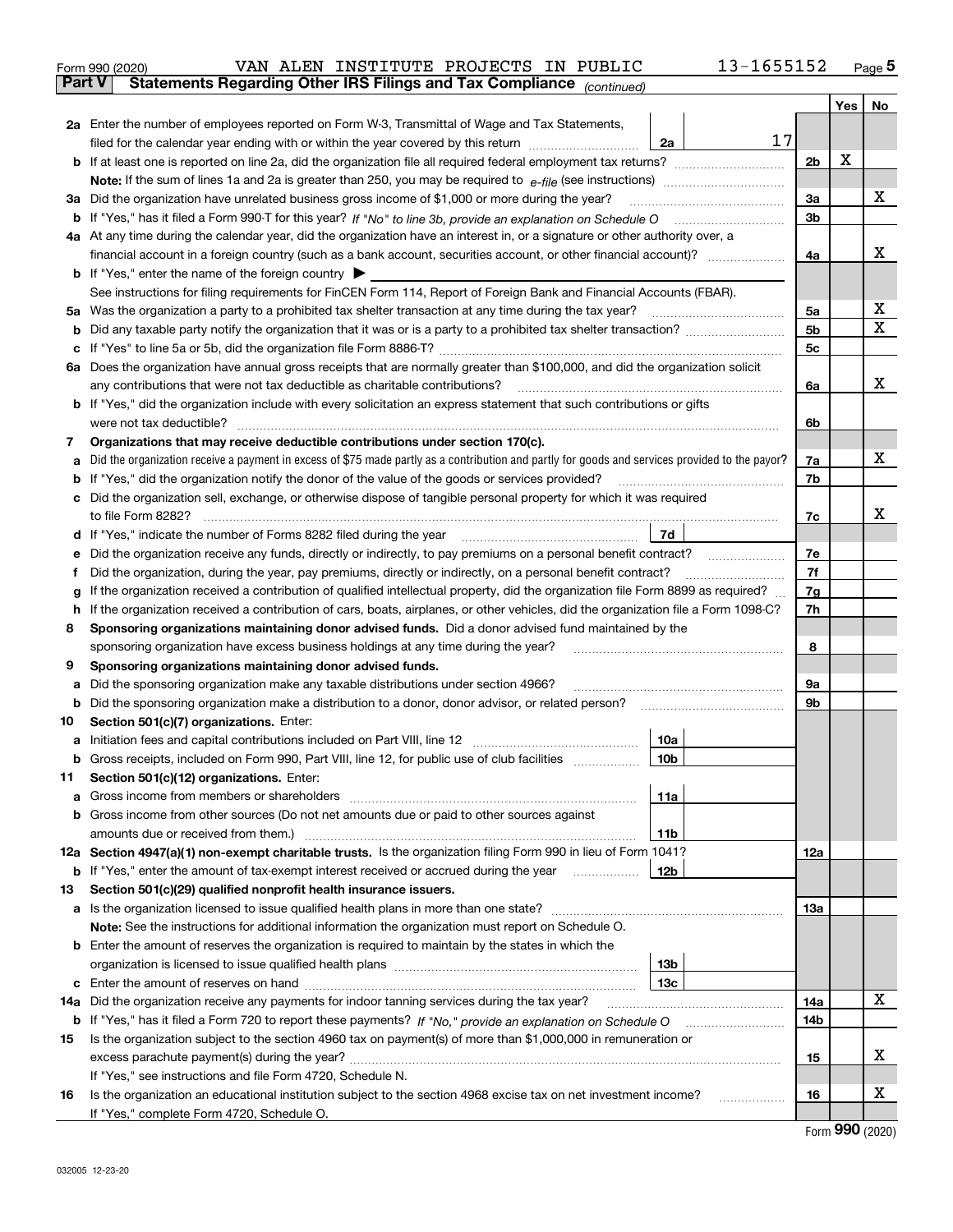|  | Form 990 (2020) |
|--|-----------------|
|  |                 |

*For each "Yes" response to lines 2 through 7b below, and for a "No" response to line 8a, 8b, or 10b below, describe the circumstances, processes, or changes on Schedule O. See instructions.* Form 990 (2020) **Container State WAN ALEN INSTITUTE PROJECTS IN PUBLIC** 13-1655152 Page 6<br>**Part VI Governance, Management, and Disclosure** For each "Yes" response to lines 2 through 7b below, and for a "No" response Check if Schedule O contains a response or note to any line in this Part VI

|    | Check if Schedule O contains a response or note to any line in this Part VI                                                                                           |                               |                 |     | $\boxed{\text{X}}$ |  |
|----|-----------------------------------------------------------------------------------------------------------------------------------------------------------------------|-------------------------------|-----------------|-----|--------------------|--|
|    | Section A. Governing Body and Management                                                                                                                              |                               |                 |     |                    |  |
|    |                                                                                                                                                                       |                               |                 | Yes | No                 |  |
|    | 1a Enter the number of voting members of the governing body at the end of the tax year                                                                                | 1a                            | 21              |     |                    |  |
|    | If there are material differences in voting rights among members of the governing body, or if the governing                                                           |                               |                 |     |                    |  |
|    | body delegated broad authority to an executive committee or similar committee, explain on Schedule O.                                                                 |                               |                 |     |                    |  |
| b  | Enter the number of voting members included on line 1a, above, who are independent                                                                                    | 1b                            | 21              |     |                    |  |
| 2  | Did any officer, director, trustee, or key employee have a family relationship or a business relationship with any other                                              |                               |                 |     |                    |  |
|    | officer, director, trustee, or key employee?                                                                                                                          |                               | 2               |     | х                  |  |
| 3  | Did the organization delegate control over management duties customarily performed by or under the direct supervision                                                 |                               |                 |     |                    |  |
|    | of officers, directors, trustees, or key employees to a management company or other person?                                                                           |                               | 3               |     | х                  |  |
| 4  | Did the organization make any significant changes to its governing documents since the prior Form 990 was filed?                                                      |                               |                 |     |                    |  |
| 5  |                                                                                                                                                                       |                               | 5               |     | $\mathbf X$<br>X   |  |
| 6  | Did the organization have members or stockholders?                                                                                                                    |                               | 6               |     | $\mathbf X$        |  |
| 7a | Did the organization have members, stockholders, or other persons who had the power to elect or appoint one or                                                        |                               |                 |     |                    |  |
|    | more members of the governing body?                                                                                                                                   |                               | 7a              |     | х                  |  |
|    | <b>b</b> Are any governance decisions of the organization reserved to (or subject to approval by) members, stockholders, or                                           |                               |                 |     |                    |  |
|    | persons other than the governing body?                                                                                                                                |                               | 7b              |     | х                  |  |
| 8  | Did the organization contemporaneously document the meetings held or written actions undertaken during the year by the following:                                     |                               |                 |     |                    |  |
| a  |                                                                                                                                                                       |                               | 8a              | Х   |                    |  |
| b  |                                                                                                                                                                       |                               | 8b              | X   |                    |  |
| 9  | Is there any officer, director, trustee, or key employee listed in Part VII, Section A, who cannot be reached at the                                                  |                               |                 |     |                    |  |
|    |                                                                                                                                                                       |                               | 9               |     | x                  |  |
|    | <b>Section B. Policies</b> (This Section B requests information about policies not required by the Internal Revenue Code.)                                            |                               |                 |     |                    |  |
|    |                                                                                                                                                                       |                               |                 | Yes | No                 |  |
|    |                                                                                                                                                                       |                               | 10a             |     | x                  |  |
|    | <b>b</b> If "Yes," did the organization have written policies and procedures governing the activities of such chapters, affiliates,                                   |                               |                 |     |                    |  |
|    | and branches to ensure their operations are consistent with the organization's exempt purposes?                                                                       |                               | 10 <sub>b</sub> |     |                    |  |
|    | 11a Has the organization provided a complete copy of this Form 990 to all members of its governing body before filing the form?                                       |                               | 11a             | X   |                    |  |
| b  | Describe in Schedule O the process, if any, used by the organization to review this Form 990.                                                                         |                               |                 |     |                    |  |
|    |                                                                                                                                                                       |                               | 12a             | х   |                    |  |
| b  |                                                                                                                                                                       |                               |                 |     |                    |  |
| c  | Did the organization regularly and consistently monitor and enforce compliance with the policy? If "Yes." describe                                                    |                               | 12 <sub>b</sub> | X   |                    |  |
|    | in Schedule O how this was done www.communication.com/www.communications.com/www.communications.com/                                                                  |                               | 12c             | х   |                    |  |
| 13 | Did the organization have a written whistleblower policy?                                                                                                             |                               | 13              | X   |                    |  |
| 14 | Did the organization have a written document retention and destruction policy?                                                                                        |                               | 14              | X   |                    |  |
| 15 | Did the process for determining compensation of the following persons include a review and approval by independent                                                    |                               |                 |     |                    |  |
|    | persons, comparability data, and contemporaneous substantiation of the deliberation and decision?                                                                     |                               |                 |     |                    |  |
| a  | The organization's CEO, Executive Director, or top management official manufactured content of the organization's CEO, Executive Director, or top management official |                               | 15a             | х   |                    |  |
|    | <b>b</b> Other officers or key employees of the organization                                                                                                          |                               | 15b             | х   |                    |  |
|    | If "Yes" to line 15a or 15b, describe the process in Schedule O (see instructions).                                                                                   |                               |                 |     |                    |  |
|    | 16a Did the organization invest in, contribute assets to, or participate in a joint venture or similar arrangement with a                                             |                               |                 |     |                    |  |
|    | taxable entity during the year?                                                                                                                                       |                               | 16a             |     | х                  |  |
|    | b If "Yes," did the organization follow a written policy or procedure requiring the organization to evaluate its participation                                        |                               |                 |     |                    |  |
|    | in joint venture arrangements under applicable federal tax law, and take steps to safeguard the organization's                                                        |                               |                 |     |                    |  |
|    | exempt status with respect to such arrangements?                                                                                                                      |                               | 16b             |     |                    |  |
|    | Section C. Disclosure                                                                                                                                                 |                               |                 |     |                    |  |
| 17 | NONE<br>List the states with which a copy of this Form 990 is required to be filed $\blacktriangleright$                                                              |                               |                 |     |                    |  |
| 18 | Section 6104 requires an organization to make its Forms 1023 (1024 or 1024-A, if applicable), 990, and 990-T (Section 501(c)(3)s only) available                      |                               |                 |     |                    |  |
|    | for public inspection. Indicate how you made these available. Check all that apply.                                                                                   |                               |                 |     |                    |  |
|    | $X$ Upon request<br>Another's website<br>Own website                                                                                                                  | Other (explain on Schedule O) |                 |     |                    |  |
| 19 | Describe on Schedule O whether (and if so, how) the organization made its governing documents, conflict of interest policy, and financial                             |                               |                 |     |                    |  |
|    | statements available to the public during the tax year.                                                                                                               |                               |                 |     |                    |  |
| 20 | State the name, address, and telephone number of the person who possesses the organization's books and records                                                        |                               |                 |     |                    |  |
|    | $(212)$ 924-7000<br>DEBORAH MARTON                                                                                                                                    |                               |                 |     |                    |  |
|    | 11231<br>303 BOND STREET<br><b>BROOKLYN</b><br>NY                                                                                                                     |                               |                 |     |                    |  |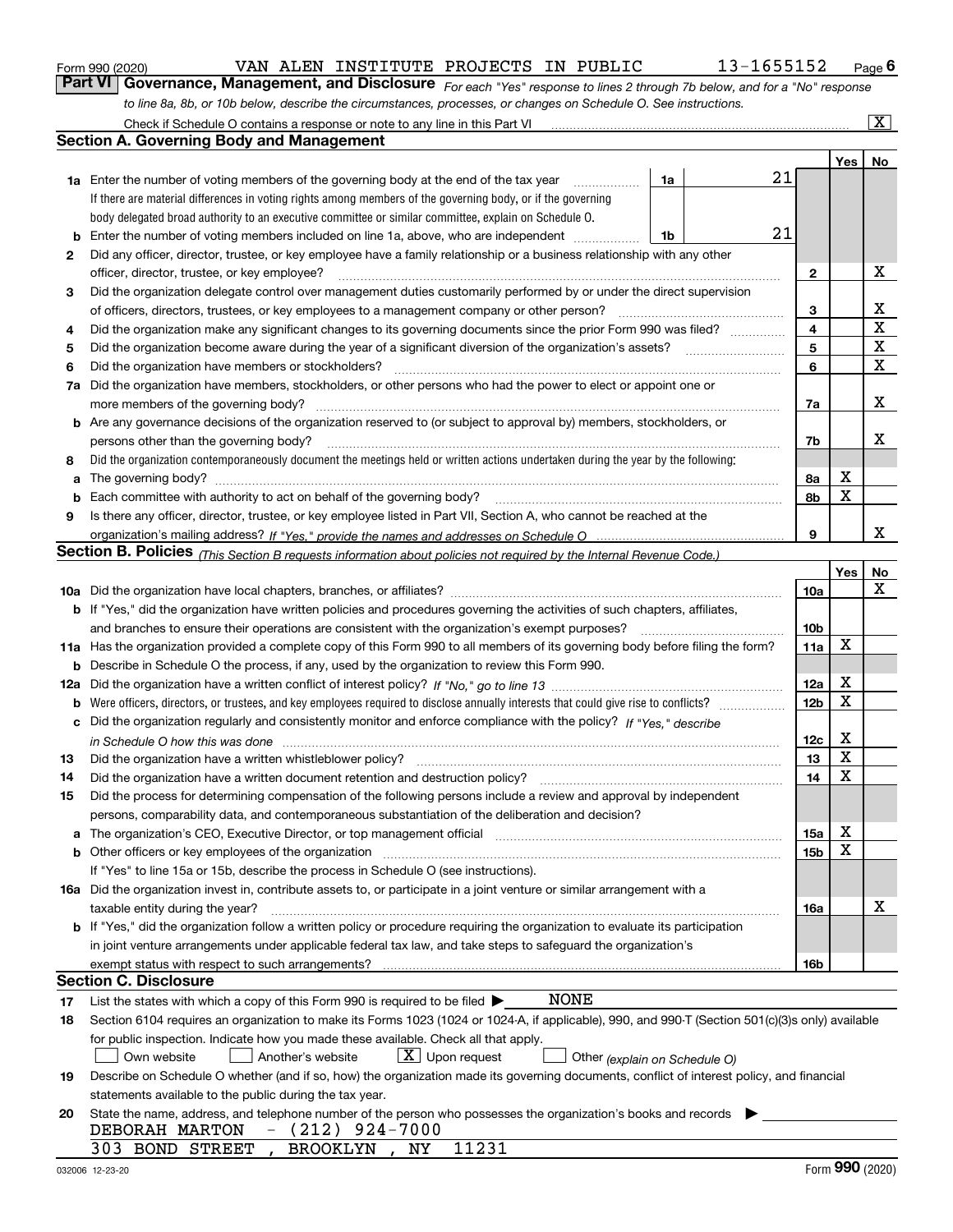$\mathcal{L}^{\text{max}}$ 

| Form 990 (2020)                                                                            |                                               |  |  | VAN ALEN INSTITUTE PROJECTS IN PUBLIC |  |  |  | 13-1655152 | Page 7 |  |
|--------------------------------------------------------------------------------------------|-----------------------------------------------|--|--|---------------------------------------|--|--|--|------------|--------|--|
| Part VII Compensation of Officers, Directors, Trustees, Key Employees, Highest Compensated |                                               |  |  |                                       |  |  |  |            |        |  |
|                                                                                            | <b>Employees, and Independent Contractors</b> |  |  |                                       |  |  |  |            |        |  |

Check if Schedule O contains a response or note to any line in this Part VII

**Section A. Officers, Directors, Trustees, Key Employees, and Highest Compensated Employees**

**1a**  Complete this table for all persons required to be listed. Report compensation for the calendar year ending with or within the organization's tax year. **•** List all of the organization's current officers, directors, trustees (whether individuals or organizations), regardless of amount of compensation.

Enter -0- in columns (D), (E), and (F) if no compensation was paid.

 $\bullet$  List all of the organization's  $\,$ current key employees, if any. See instructions for definition of "key employee."

**•** List the organization's five current highest compensated employees (other than an officer, director, trustee, or key employee) who received reportable compensation (Box 5 of Form W-2 and/or Box 7 of Form 1099-MISC) of more than \$100,000 from the organization and any related organizations.

**•** List all of the organization's former officers, key employees, and highest compensated employees who received more than \$100,000 of reportable compensation from the organization and any related organizations.

**former directors or trustees**  ¥ List all of the organization's that received, in the capacity as a former director or trustee of the organization, more than \$10,000 of reportable compensation from the organization and any related organizations.

See instructions for the order in which to list the persons above.

Check this box if neither the organization nor any related organization compensated any current officer, director, or trustee.  $\mathcal{L}^{\text{max}}$ 

| Position<br>Reportable<br>Name and title<br>Average<br>Estimated<br>(do not check more than one<br>compensation<br>hours per<br>compensation<br>amount of<br>box, unless person is both an<br>officer and a director/trustee)<br>week<br>from related<br>other<br>from<br>ndividual trustee or director<br>the<br>organizations<br>compensation<br>(list any<br>(W-2/1099-MISC)<br>hours for<br>organization<br>from the<br>Highest compensated<br> employee<br>nstitutional trustee<br>related<br>(W-2/1099-MISC)<br>organization<br>Key employee<br>organizations<br>and related<br>below<br>organizations<br>Former<br>Officer<br>line)<br>40.00<br>DEBORAH MARTON<br>(1)<br>$0$ .<br>$\mathbf X$<br>252,357.<br>EXECUTIVE DIRECTOR<br>40.00<br>(2)<br>ELISSA BLACK<br>172,185.<br>$\mathbf 0$ .<br>$\mathbf X$<br>MANAGING DIRECTOR<br>40.00<br>KATHLEEN OVERBECK<br>(3)<br>130,376.<br>$0$ .<br>16,959.<br>X<br>DIRECTOR OF DEVELOPMENT<br>2.00<br>CARLA SWICKERATH<br>(4)<br>$\mathbf 0$ .<br>$\mathbf x$<br>X<br>0.<br>$\mathbf 0$ .<br>CHAIR<br>2.00<br><b>JARED DELLA VALLE</b><br>(5)<br>0.<br>$\mathbf 0$ .<br>$0_{.}$<br>$\mathbf x$<br>X<br>VICE CHAIR<br>2.00<br>MARK JOHNSON<br>(6)<br>0.<br>$\mathbf 0$ .<br>X<br>X<br>0.<br><b>TREASURER</b><br>2.00<br><b>JENN GUSTETIC</b><br>(7)<br>$\mathbf 0$ .<br>0.<br><b>SECRETARY</b><br>$\mathbf X$<br>X<br>0.<br>2.00<br>(8)<br><b>JESSICA HEALY</b><br>0.<br>0.<br>$0_{\cdot}$<br>X<br><b>TRUSTEE</b><br>2.00<br>HANA KASSEM<br>(9)<br>$\mathbf 0$ .<br>$\mathbf 0$ .<br>$0_{\cdot}$<br>X<br>TRUSTEE<br>2.00<br>(10) RAYMOND QUINN<br>$\mathbf 0$ .<br>$\mathbf 0$ .<br>$\mathbf 0$ .<br>$\mathbf X$<br>TRUSTEE<br>$\overline{2.00}$<br>(11) MICHAEL BEDNARK<br>$\mathbf 0$ .<br>$\mathbf X$<br>0.<br><b>TRUSTEE</b><br>2.00<br>(12) ROBERT BERNSTEIN<br>0.<br>X<br>$\mathbf 0$ .<br>TRUSTEE<br>$\overline{2.00}$<br>(13) RAUDLINE ETIENNE<br>$\mathbf X$<br>$\mathbf 0$ .<br>$\mathbf 0$ .<br>TRUSTEE<br>2.00<br>(14) ALLISON FREEDMAN WEISBERG<br>0.<br>$\mathbf 0$ .<br>X<br>TRUSTEE<br>2.00<br>(15) MARK GARDNER<br>$\mathbf 0$ .<br>$\mathbf 0$ .<br>$\mathbf X$<br><b>TRUSTEE</b><br>2.00<br>(16) SARAH WILLIAMS GOLDHAGEN<br>0.<br>$\mathbf 0$ .<br>X<br><b>TRUSTEE</b> | (A) | (B) |  | (C) |  |  | (D)        | (E) | (F)           |
|---------------------------------------------------------------------------------------------------------------------------------------------------------------------------------------------------------------------------------------------------------------------------------------------------------------------------------------------------------------------------------------------------------------------------------------------------------------------------------------------------------------------------------------------------------------------------------------------------------------------------------------------------------------------------------------------------------------------------------------------------------------------------------------------------------------------------------------------------------------------------------------------------------------------------------------------------------------------------------------------------------------------------------------------------------------------------------------------------------------------------------------------------------------------------------------------------------------------------------------------------------------------------------------------------------------------------------------------------------------------------------------------------------------------------------------------------------------------------------------------------------------------------------------------------------------------------------------------------------------------------------------------------------------------------------------------------------------------------------------------------------------------------------------------------------------------------------------------------------------------------------------------------------------------------------------------------------------------------------------------------------------------------------------------------------------------------------------------------------------------------------------------------------------------------------------------------------------------------------------------|-----|-----|--|-----|--|--|------------|-----|---------------|
|                                                                                                                                                                                                                                                                                                                                                                                                                                                                                                                                                                                                                                                                                                                                                                                                                                                                                                                                                                                                                                                                                                                                                                                                                                                                                                                                                                                                                                                                                                                                                                                                                                                                                                                                                                                                                                                                                                                                                                                                                                                                                                                                                                                                                                             |     |     |  |     |  |  | Reportable |     |               |
|                                                                                                                                                                                                                                                                                                                                                                                                                                                                                                                                                                                                                                                                                                                                                                                                                                                                                                                                                                                                                                                                                                                                                                                                                                                                                                                                                                                                                                                                                                                                                                                                                                                                                                                                                                                                                                                                                                                                                                                                                                                                                                                                                                                                                                             |     |     |  |     |  |  |            |     |               |
|                                                                                                                                                                                                                                                                                                                                                                                                                                                                                                                                                                                                                                                                                                                                                                                                                                                                                                                                                                                                                                                                                                                                                                                                                                                                                                                                                                                                                                                                                                                                                                                                                                                                                                                                                                                                                                                                                                                                                                                                                                                                                                                                                                                                                                             |     |     |  |     |  |  |            |     |               |
|                                                                                                                                                                                                                                                                                                                                                                                                                                                                                                                                                                                                                                                                                                                                                                                                                                                                                                                                                                                                                                                                                                                                                                                                                                                                                                                                                                                                                                                                                                                                                                                                                                                                                                                                                                                                                                                                                                                                                                                                                                                                                                                                                                                                                                             |     |     |  |     |  |  |            |     |               |
|                                                                                                                                                                                                                                                                                                                                                                                                                                                                                                                                                                                                                                                                                                                                                                                                                                                                                                                                                                                                                                                                                                                                                                                                                                                                                                                                                                                                                                                                                                                                                                                                                                                                                                                                                                                                                                                                                                                                                                                                                                                                                                                                                                                                                                             |     |     |  |     |  |  |            |     |               |
|                                                                                                                                                                                                                                                                                                                                                                                                                                                                                                                                                                                                                                                                                                                                                                                                                                                                                                                                                                                                                                                                                                                                                                                                                                                                                                                                                                                                                                                                                                                                                                                                                                                                                                                                                                                                                                                                                                                                                                                                                                                                                                                                                                                                                                             |     |     |  |     |  |  |            |     |               |
|                                                                                                                                                                                                                                                                                                                                                                                                                                                                                                                                                                                                                                                                                                                                                                                                                                                                                                                                                                                                                                                                                                                                                                                                                                                                                                                                                                                                                                                                                                                                                                                                                                                                                                                                                                                                                                                                                                                                                                                                                                                                                                                                                                                                                                             |     |     |  |     |  |  |            |     |               |
|                                                                                                                                                                                                                                                                                                                                                                                                                                                                                                                                                                                                                                                                                                                                                                                                                                                                                                                                                                                                                                                                                                                                                                                                                                                                                                                                                                                                                                                                                                                                                                                                                                                                                                                                                                                                                                                                                                                                                                                                                                                                                                                                                                                                                                             |     |     |  |     |  |  |            |     |               |
|                                                                                                                                                                                                                                                                                                                                                                                                                                                                                                                                                                                                                                                                                                                                                                                                                                                                                                                                                                                                                                                                                                                                                                                                                                                                                                                                                                                                                                                                                                                                                                                                                                                                                                                                                                                                                                                                                                                                                                                                                                                                                                                                                                                                                                             |     |     |  |     |  |  |            |     |               |
|                                                                                                                                                                                                                                                                                                                                                                                                                                                                                                                                                                                                                                                                                                                                                                                                                                                                                                                                                                                                                                                                                                                                                                                                                                                                                                                                                                                                                                                                                                                                                                                                                                                                                                                                                                                                                                                                                                                                                                                                                                                                                                                                                                                                                                             |     |     |  |     |  |  |            |     | 20,619.       |
|                                                                                                                                                                                                                                                                                                                                                                                                                                                                                                                                                                                                                                                                                                                                                                                                                                                                                                                                                                                                                                                                                                                                                                                                                                                                                                                                                                                                                                                                                                                                                                                                                                                                                                                                                                                                                                                                                                                                                                                                                                                                                                                                                                                                                                             |     |     |  |     |  |  |            |     |               |
|                                                                                                                                                                                                                                                                                                                                                                                                                                                                                                                                                                                                                                                                                                                                                                                                                                                                                                                                                                                                                                                                                                                                                                                                                                                                                                                                                                                                                                                                                                                                                                                                                                                                                                                                                                                                                                                                                                                                                                                                                                                                                                                                                                                                                                             |     |     |  |     |  |  |            |     | 18,214.       |
|                                                                                                                                                                                                                                                                                                                                                                                                                                                                                                                                                                                                                                                                                                                                                                                                                                                                                                                                                                                                                                                                                                                                                                                                                                                                                                                                                                                                                                                                                                                                                                                                                                                                                                                                                                                                                                                                                                                                                                                                                                                                                                                                                                                                                                             |     |     |  |     |  |  |            |     |               |
|                                                                                                                                                                                                                                                                                                                                                                                                                                                                                                                                                                                                                                                                                                                                                                                                                                                                                                                                                                                                                                                                                                                                                                                                                                                                                                                                                                                                                                                                                                                                                                                                                                                                                                                                                                                                                                                                                                                                                                                                                                                                                                                                                                                                                                             |     |     |  |     |  |  |            |     |               |
|                                                                                                                                                                                                                                                                                                                                                                                                                                                                                                                                                                                                                                                                                                                                                                                                                                                                                                                                                                                                                                                                                                                                                                                                                                                                                                                                                                                                                                                                                                                                                                                                                                                                                                                                                                                                                                                                                                                                                                                                                                                                                                                                                                                                                                             |     |     |  |     |  |  |            |     |               |
|                                                                                                                                                                                                                                                                                                                                                                                                                                                                                                                                                                                                                                                                                                                                                                                                                                                                                                                                                                                                                                                                                                                                                                                                                                                                                                                                                                                                                                                                                                                                                                                                                                                                                                                                                                                                                                                                                                                                                                                                                                                                                                                                                                                                                                             |     |     |  |     |  |  |            |     |               |
|                                                                                                                                                                                                                                                                                                                                                                                                                                                                                                                                                                                                                                                                                                                                                                                                                                                                                                                                                                                                                                                                                                                                                                                                                                                                                                                                                                                                                                                                                                                                                                                                                                                                                                                                                                                                                                                                                                                                                                                                                                                                                                                                                                                                                                             |     |     |  |     |  |  |            |     |               |
|                                                                                                                                                                                                                                                                                                                                                                                                                                                                                                                                                                                                                                                                                                                                                                                                                                                                                                                                                                                                                                                                                                                                                                                                                                                                                                                                                                                                                                                                                                                                                                                                                                                                                                                                                                                                                                                                                                                                                                                                                                                                                                                                                                                                                                             |     |     |  |     |  |  |            |     |               |
|                                                                                                                                                                                                                                                                                                                                                                                                                                                                                                                                                                                                                                                                                                                                                                                                                                                                                                                                                                                                                                                                                                                                                                                                                                                                                                                                                                                                                                                                                                                                                                                                                                                                                                                                                                                                                                                                                                                                                                                                                                                                                                                                                                                                                                             |     |     |  |     |  |  |            |     |               |
|                                                                                                                                                                                                                                                                                                                                                                                                                                                                                                                                                                                                                                                                                                                                                                                                                                                                                                                                                                                                                                                                                                                                                                                                                                                                                                                                                                                                                                                                                                                                                                                                                                                                                                                                                                                                                                                                                                                                                                                                                                                                                                                                                                                                                                             |     |     |  |     |  |  |            |     |               |
|                                                                                                                                                                                                                                                                                                                                                                                                                                                                                                                                                                                                                                                                                                                                                                                                                                                                                                                                                                                                                                                                                                                                                                                                                                                                                                                                                                                                                                                                                                                                                                                                                                                                                                                                                                                                                                                                                                                                                                                                                                                                                                                                                                                                                                             |     |     |  |     |  |  |            |     |               |
|                                                                                                                                                                                                                                                                                                                                                                                                                                                                                                                                                                                                                                                                                                                                                                                                                                                                                                                                                                                                                                                                                                                                                                                                                                                                                                                                                                                                                                                                                                                                                                                                                                                                                                                                                                                                                                                                                                                                                                                                                                                                                                                                                                                                                                             |     |     |  |     |  |  |            |     |               |
|                                                                                                                                                                                                                                                                                                                                                                                                                                                                                                                                                                                                                                                                                                                                                                                                                                                                                                                                                                                                                                                                                                                                                                                                                                                                                                                                                                                                                                                                                                                                                                                                                                                                                                                                                                                                                                                                                                                                                                                                                                                                                                                                                                                                                                             |     |     |  |     |  |  |            |     |               |
|                                                                                                                                                                                                                                                                                                                                                                                                                                                                                                                                                                                                                                                                                                                                                                                                                                                                                                                                                                                                                                                                                                                                                                                                                                                                                                                                                                                                                                                                                                                                                                                                                                                                                                                                                                                                                                                                                                                                                                                                                                                                                                                                                                                                                                             |     |     |  |     |  |  |            |     |               |
|                                                                                                                                                                                                                                                                                                                                                                                                                                                                                                                                                                                                                                                                                                                                                                                                                                                                                                                                                                                                                                                                                                                                                                                                                                                                                                                                                                                                                                                                                                                                                                                                                                                                                                                                                                                                                                                                                                                                                                                                                                                                                                                                                                                                                                             |     |     |  |     |  |  |            |     |               |
|                                                                                                                                                                                                                                                                                                                                                                                                                                                                                                                                                                                                                                                                                                                                                                                                                                                                                                                                                                                                                                                                                                                                                                                                                                                                                                                                                                                                                                                                                                                                                                                                                                                                                                                                                                                                                                                                                                                                                                                                                                                                                                                                                                                                                                             |     |     |  |     |  |  |            |     |               |
|                                                                                                                                                                                                                                                                                                                                                                                                                                                                                                                                                                                                                                                                                                                                                                                                                                                                                                                                                                                                                                                                                                                                                                                                                                                                                                                                                                                                                                                                                                                                                                                                                                                                                                                                                                                                                                                                                                                                                                                                                                                                                                                                                                                                                                             |     |     |  |     |  |  |            |     |               |
|                                                                                                                                                                                                                                                                                                                                                                                                                                                                                                                                                                                                                                                                                                                                                                                                                                                                                                                                                                                                                                                                                                                                                                                                                                                                                                                                                                                                                                                                                                                                                                                                                                                                                                                                                                                                                                                                                                                                                                                                                                                                                                                                                                                                                                             |     |     |  |     |  |  |            |     |               |
|                                                                                                                                                                                                                                                                                                                                                                                                                                                                                                                                                                                                                                                                                                                                                                                                                                                                                                                                                                                                                                                                                                                                                                                                                                                                                                                                                                                                                                                                                                                                                                                                                                                                                                                                                                                                                                                                                                                                                                                                                                                                                                                                                                                                                                             |     |     |  |     |  |  |            |     |               |
|                                                                                                                                                                                                                                                                                                                                                                                                                                                                                                                                                                                                                                                                                                                                                                                                                                                                                                                                                                                                                                                                                                                                                                                                                                                                                                                                                                                                                                                                                                                                                                                                                                                                                                                                                                                                                                                                                                                                                                                                                                                                                                                                                                                                                                             |     |     |  |     |  |  |            |     | $\mathbf 0$ . |
|                                                                                                                                                                                                                                                                                                                                                                                                                                                                                                                                                                                                                                                                                                                                                                                                                                                                                                                                                                                                                                                                                                                                                                                                                                                                                                                                                                                                                                                                                                                                                                                                                                                                                                                                                                                                                                                                                                                                                                                                                                                                                                                                                                                                                                             |     |     |  |     |  |  |            |     |               |
|                                                                                                                                                                                                                                                                                                                                                                                                                                                                                                                                                                                                                                                                                                                                                                                                                                                                                                                                                                                                                                                                                                                                                                                                                                                                                                                                                                                                                                                                                                                                                                                                                                                                                                                                                                                                                                                                                                                                                                                                                                                                                                                                                                                                                                             |     |     |  |     |  |  |            |     | $0_{.}$       |
|                                                                                                                                                                                                                                                                                                                                                                                                                                                                                                                                                                                                                                                                                                                                                                                                                                                                                                                                                                                                                                                                                                                                                                                                                                                                                                                                                                                                                                                                                                                                                                                                                                                                                                                                                                                                                                                                                                                                                                                                                                                                                                                                                                                                                                             |     |     |  |     |  |  |            |     |               |
|                                                                                                                                                                                                                                                                                                                                                                                                                                                                                                                                                                                                                                                                                                                                                                                                                                                                                                                                                                                                                                                                                                                                                                                                                                                                                                                                                                                                                                                                                                                                                                                                                                                                                                                                                                                                                                                                                                                                                                                                                                                                                                                                                                                                                                             |     |     |  |     |  |  |            |     | $0_{.}$       |
|                                                                                                                                                                                                                                                                                                                                                                                                                                                                                                                                                                                                                                                                                                                                                                                                                                                                                                                                                                                                                                                                                                                                                                                                                                                                                                                                                                                                                                                                                                                                                                                                                                                                                                                                                                                                                                                                                                                                                                                                                                                                                                                                                                                                                                             |     |     |  |     |  |  |            |     |               |
|                                                                                                                                                                                                                                                                                                                                                                                                                                                                                                                                                                                                                                                                                                                                                                                                                                                                                                                                                                                                                                                                                                                                                                                                                                                                                                                                                                                                                                                                                                                                                                                                                                                                                                                                                                                                                                                                                                                                                                                                                                                                                                                                                                                                                                             |     |     |  |     |  |  |            |     | $\mathbf 0$ . |
|                                                                                                                                                                                                                                                                                                                                                                                                                                                                                                                                                                                                                                                                                                                                                                                                                                                                                                                                                                                                                                                                                                                                                                                                                                                                                                                                                                                                                                                                                                                                                                                                                                                                                                                                                                                                                                                                                                                                                                                                                                                                                                                                                                                                                                             |     |     |  |     |  |  |            |     |               |
|                                                                                                                                                                                                                                                                                                                                                                                                                                                                                                                                                                                                                                                                                                                                                                                                                                                                                                                                                                                                                                                                                                                                                                                                                                                                                                                                                                                                                                                                                                                                                                                                                                                                                                                                                                                                                                                                                                                                                                                                                                                                                                                                                                                                                                             |     |     |  |     |  |  |            |     | $0_{.}$       |
|                                                                                                                                                                                                                                                                                                                                                                                                                                                                                                                                                                                                                                                                                                                                                                                                                                                                                                                                                                                                                                                                                                                                                                                                                                                                                                                                                                                                                                                                                                                                                                                                                                                                                                                                                                                                                                                                                                                                                                                                                                                                                                                                                                                                                                             |     |     |  |     |  |  |            |     |               |
|                                                                                                                                                                                                                                                                                                                                                                                                                                                                                                                                                                                                                                                                                                                                                                                                                                                                                                                                                                                                                                                                                                                                                                                                                                                                                                                                                                                                                                                                                                                                                                                                                                                                                                                                                                                                                                                                                                                                                                                                                                                                                                                                                                                                                                             |     |     |  |     |  |  |            |     | $\mathbf 0$ . |
| $\overline{2.00}$<br>(17) CASEY JONES                                                                                                                                                                                                                                                                                                                                                                                                                                                                                                                                                                                                                                                                                                                                                                                                                                                                                                                                                                                                                                                                                                                                                                                                                                                                                                                                                                                                                                                                                                                                                                                                                                                                                                                                                                                                                                                                                                                                                                                                                                                                                                                                                                                                       |     |     |  |     |  |  |            |     |               |
| $\rm X$<br>0.<br>0.<br>TRUSTEE                                                                                                                                                                                                                                                                                                                                                                                                                                                                                                                                                                                                                                                                                                                                                                                                                                                                                                                                                                                                                                                                                                                                                                                                                                                                                                                                                                                                                                                                                                                                                                                                                                                                                                                                                                                                                                                                                                                                                                                                                                                                                                                                                                                                              |     |     |  |     |  |  |            |     | $\mathbf 0$ . |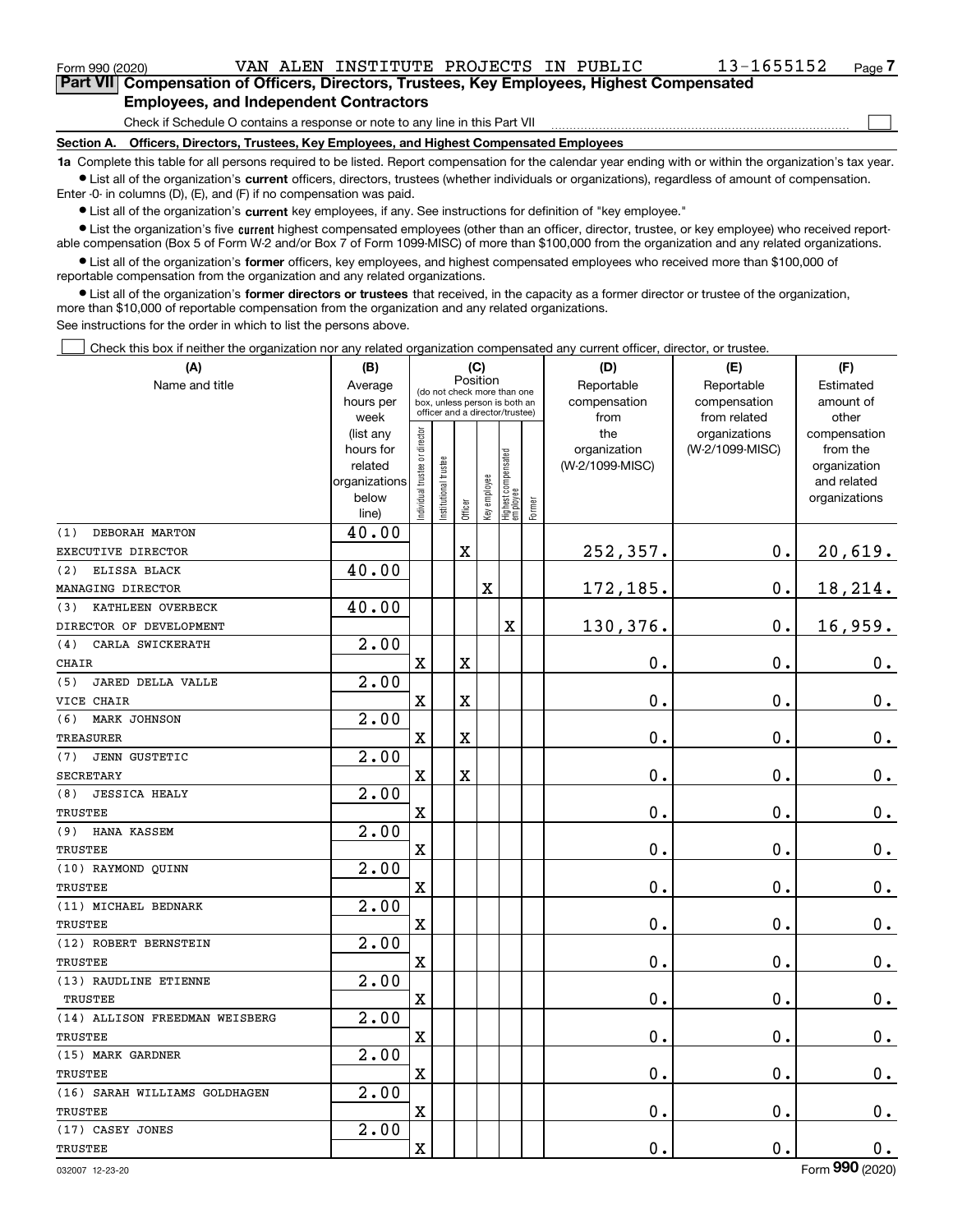| Form 990 (2020)                                                                                                                              |                        |                                |                       |          |              |                                                                  |        | VAN ALEN INSTITUTE PROJECTS IN PUBLIC | 13-1655152      |                  |              | Page 8                   |                  |
|----------------------------------------------------------------------------------------------------------------------------------------------|------------------------|--------------------------------|-----------------------|----------|--------------|------------------------------------------------------------------|--------|---------------------------------------|-----------------|------------------|--------------|--------------------------|------------------|
| <b>Part VII</b><br>Section A. Officers, Directors, Trustees, Key Employees, and Highest Compensated Employees (continued)                    |                        |                                |                       |          |              |                                                                  |        |                                       |                 |                  |              |                          |                  |
| (A)                                                                                                                                          | (B)                    |                                |                       |          | (C)          |                                                                  |        | (D)                                   | (E)             |                  |              | (F)                      |                  |
| Name and title                                                                                                                               | Average                |                                |                       | Position |              | (do not check more than one                                      |        | Reportable                            | Reportable      |                  |              | Estimated                |                  |
|                                                                                                                                              | hours per              |                                |                       |          |              | box, unless person is both an<br>officer and a director/trustee) |        | compensation                          | compensation    |                  |              | amount of                |                  |
|                                                                                                                                              | week                   |                                |                       |          |              |                                                                  |        | from                                  | from related    |                  |              | other                    |                  |
|                                                                                                                                              | (list any<br>hours for |                                |                       |          |              |                                                                  |        | the                                   | organizations   |                  |              | compensation             |                  |
|                                                                                                                                              | related                |                                |                       |          |              |                                                                  |        | organization<br>(W-2/1099-MISC)       | (W-2/1099-MISC) |                  |              | from the<br>organization |                  |
|                                                                                                                                              | organizations          |                                |                       |          |              |                                                                  |        |                                       |                 |                  |              | and related              |                  |
|                                                                                                                                              | below                  | Individual trustee or director | Institutional trustee |          | Key employee |                                                                  |        |                                       |                 |                  |              | organizations            |                  |
|                                                                                                                                              | line)                  |                                |                       | Officer  |              | Highest compensated<br>  employee                                | Former |                                       |                 |                  |              |                          |                  |
| (18) MIKYOUNG KIM                                                                                                                            | 2.00                   |                                |                       |          |              |                                                                  |        |                                       |                 |                  |              |                          |                  |
| TRUSTEE                                                                                                                                      |                        | $\mathbf X$                    |                       |          |              |                                                                  |        | 0.                                    |                 | 0.               |              |                          | 0.               |
| $(19)$ MAY LEE                                                                                                                               | 2.00                   |                                |                       |          |              |                                                                  |        |                                       |                 |                  |              |                          |                  |
| TRUSTEE                                                                                                                                      |                        | X                              |                       |          |              |                                                                  |        | $0$ .                                 |                 | 0.               |              |                          | 0.               |
| (20) SANDY LEE                                                                                                                               | 2.00                   |                                |                       |          |              |                                                                  |        |                                       |                 |                  |              |                          |                  |
| TRUSTEE                                                                                                                                      |                        | X                              |                       |          |              |                                                                  |        | $0$ .                                 |                 | 0.               |              |                          | 0.               |
| (21) NNENNA LYNCH                                                                                                                            | 2.00                   |                                |                       |          |              |                                                                  |        |                                       |                 |                  |              |                          |                  |
| TRUSTEE                                                                                                                                      |                        | X                              |                       |          |              |                                                                  |        | 0.                                    |                 | 0.               |              |                          | 0.               |
| (22) DANIEL MALDONADO                                                                                                                        | 2.00                   |                                |                       |          |              |                                                                  |        |                                       |                 |                  |              |                          |                  |
| TRUSTEE                                                                                                                                      | 2.00                   | X                              |                       |          |              |                                                                  |        | 0.                                    |                 | 0.               |              |                          | 0.               |
| (23) ELAINE MOLINAR<br><b>TRUSTEE</b>                                                                                                        |                        | X                              |                       |          |              |                                                                  |        | 0.                                    |                 | 0.               |              |                          |                  |
| (24) HUNTER TURA                                                                                                                             | 2.00                   |                                |                       |          |              |                                                                  |        |                                       |                 |                  |              |                          | 0.               |
| TRUSTEE                                                                                                                                      |                        | X                              |                       |          |              |                                                                  |        | 0.                                    |                 | 0.               |              |                          | 0.               |
|                                                                                                                                              |                        |                                |                       |          |              |                                                                  |        |                                       |                 |                  |              |                          |                  |
|                                                                                                                                              |                        |                                |                       |          |              |                                                                  |        |                                       |                 |                  |              |                          |                  |
|                                                                                                                                              |                        |                                |                       |          |              |                                                                  |        |                                       |                 |                  |              |                          |                  |
|                                                                                                                                              |                        |                                |                       |          |              |                                                                  |        |                                       |                 |                  |              |                          |                  |
| 1b Subtotal                                                                                                                                  |                        |                                |                       |          |              |                                                                  |        | 554,918.                              |                 | $0$ .            |              | 55,792.                  |                  |
|                                                                                                                                              |                        |                                |                       |          |              |                                                                  |        | 0.                                    |                 | $\overline{0}$ . |              |                          | $\overline{0}$ . |
|                                                                                                                                              |                        |                                |                       |          |              |                                                                  |        | 554,918.                              |                 | $\overline{0}$ . |              | 55,792.                  |                  |
| Total number of individuals (including but not limited to those listed above) who received more than \$100,000 of reportable<br>$\mathbf{2}$ |                        |                                |                       |          |              |                                                                  |        |                                       |                 |                  |              |                          |                  |
| compensation from the organization                                                                                                           |                        |                                |                       |          |              |                                                                  |        |                                       |                 |                  |              |                          | 3                |
|                                                                                                                                              |                        |                                |                       |          |              |                                                                  |        |                                       |                 |                  |              | Yes                      | No               |
| 3<br>Did the organization list any former officer, director, trustee, key employee, or highest compensated employee on                       |                        |                                |                       |          |              |                                                                  |        |                                       |                 |                  |              |                          |                  |
| line 1a? If "Yes," complete Schedule J for such individual manufactured contained and the Ves," complete Schedule J for such individual      |                        |                                |                       |          |              |                                                                  |        |                                       |                 |                  | 3            | X                        |                  |
| For any individual listed on line 1a, is the sum of reportable compensation and other compensation from the organization                     |                        |                                |                       |          |              |                                                                  |        |                                       |                 |                  |              |                          |                  |
|                                                                                                                                              |                        |                                |                       |          |              |                                                                  |        |                                       |                 |                  | 4            | X                        |                  |
| Did any person listed on line 1a receive or accrue compensation from any unrelated organization or individual for services<br>5              |                        |                                |                       |          |              |                                                                  |        |                                       |                 |                  |              |                          |                  |
|                                                                                                                                              |                        |                                |                       |          |              |                                                                  |        |                                       |                 |                  | 5            | х                        |                  |
| <b>Section B. Independent Contractors</b>                                                                                                    |                        |                                |                       |          |              |                                                                  |        |                                       |                 |                  |              |                          |                  |
| Complete this table for your five highest compensated independent contractors that received more than \$100,000 of compensation from<br>1    |                        |                                |                       |          |              |                                                                  |        |                                       |                 |                  |              |                          |                  |
| the organization. Report compensation for the calendar year ending with or within the organization's tax year.                               |                        |                                |                       |          |              |                                                                  |        |                                       |                 |                  | (C)          |                          |                  |
| (A)<br>Name and business address                                                                                                             |                        |                                | <b>NONE</b>           |          |              |                                                                  |        | (B)<br>Description of services        |                 |                  | Compensation |                          |                  |
|                                                                                                                                              |                        |                                |                       |          |              |                                                                  |        |                                       |                 |                  |              |                          |                  |
|                                                                                                                                              |                        |                                |                       |          |              |                                                                  |        |                                       |                 |                  |              |                          |                  |
|                                                                                                                                              |                        |                                |                       |          |              |                                                                  |        |                                       |                 |                  |              |                          |                  |
|                                                                                                                                              |                        |                                |                       |          |              |                                                                  |        |                                       |                 |                  |              |                          |                  |
|                                                                                                                                              |                        |                                |                       |          |              |                                                                  |        |                                       |                 |                  |              |                          |                  |
|                                                                                                                                              |                        |                                |                       |          |              |                                                                  |        |                                       |                 |                  |              |                          |                  |
|                                                                                                                                              |                        |                                |                       |          |              |                                                                  |        |                                       |                 |                  |              |                          |                  |
| Total number of independent contractors (including but not limited to those listed above) who received more than<br>2                        |                        |                                |                       |          |              |                                                                  |        |                                       |                 |                  |              |                          |                  |

\$100,000 of compensation from the organization 0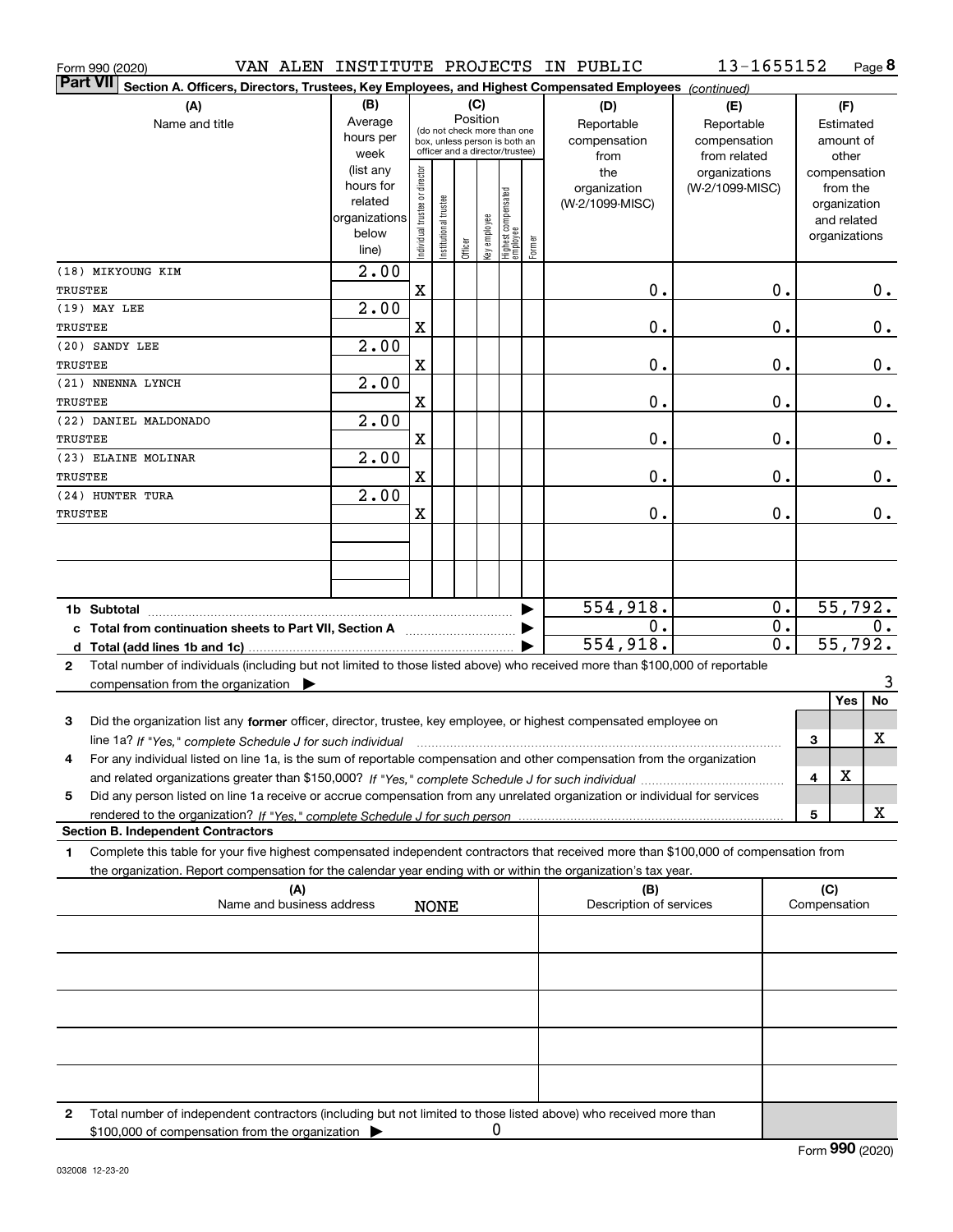|                                                           |                                                         |                                                       | Form 990 (2020)                                                                                                        |                |                    |                 |                      | VAN ALEN INSTITUTE PROJECTS IN PUBLIC |                                                                                                                                                                                                                                                                                                                                                                                                                                                                                   | 13-1655152                    | Page 9                                                          |
|-----------------------------------------------------------|---------------------------------------------------------|-------------------------------------------------------|------------------------------------------------------------------------------------------------------------------------|----------------|--------------------|-----------------|----------------------|---------------------------------------|-----------------------------------------------------------------------------------------------------------------------------------------------------------------------------------------------------------------------------------------------------------------------------------------------------------------------------------------------------------------------------------------------------------------------------------------------------------------------------------|-------------------------------|-----------------------------------------------------------------|
| <b>Part VIII</b>                                          |                                                         |                                                       | <b>Statement of Revenue</b>                                                                                            |                |                    |                 |                      |                                       |                                                                                                                                                                                                                                                                                                                                                                                                                                                                                   |                               |                                                                 |
|                                                           |                                                         |                                                       | Check if Schedule O contains a response or note to any line in this Part VIII                                          |                |                    |                 |                      |                                       | $\begin{array}{c c c c c c} \hline \textbf{(B)} & \textbf{(C)} & \textbf{(D)} & \textbf{(E)} & \textbf{(E)} & \textbf{(E)} & \textbf{(E)} & \textbf{(E)} & \textbf{(E)} & \textbf{(E)} & \textbf{(E)} & \textbf{(E)} & \textbf{(E)} & \textbf{(E)} & \textbf{(E)} & \textbf{(E)} & \textbf{(E)} & \textbf{(E)} & \textbf{(E)} & \textbf{(E)} & \textbf{(E)} & \textbf{(E)} & \textbf{(E)} & \textbf{(E)} & \textbf{(E)} & \textbf{(E)} & \textbf{(E)} & \textbf{(E)} & \textbf{($ |                               |                                                                 |
|                                                           |                                                         |                                                       |                                                                                                                        |                |                    |                 |                      | (A)<br>Total revenue                  | Related or exempt<br>function revenue                                                                                                                                                                                                                                                                                                                                                                                                                                             | Unrelated<br>business revenue | (D)<br>Revenue excluded<br>from tax under<br>sections 512 - 514 |
|                                                           |                                                         |                                                       | 1 a Federated campaigns                                                                                                |                | 1a                 |                 |                      |                                       |                                                                                                                                                                                                                                                                                                                                                                                                                                                                                   |                               |                                                                 |
| Contributions, Gifts, Grants<br>and Other Similar Amounts |                                                         |                                                       | <b>b</b> Membership dues                                                                                               |                | 1 <sub>b</sub>     |                 |                      |                                       |                                                                                                                                                                                                                                                                                                                                                                                                                                                                                   |                               |                                                                 |
|                                                           |                                                         | с                                                     | Fundraising events                                                                                                     |                | 1 <sub>c</sub>     |                 |                      |                                       |                                                                                                                                                                                                                                                                                                                                                                                                                                                                                   |                               |                                                                 |
|                                                           |                                                         |                                                       | d Related organizations                                                                                                |                | 1 <sub>d</sub>     |                 |                      |                                       |                                                                                                                                                                                                                                                                                                                                                                                                                                                                                   |                               |                                                                 |
|                                                           |                                                         | е                                                     | Government grants (contributions)                                                                                      |                | 1e                 |                 | 403,370.             |                                       |                                                                                                                                                                                                                                                                                                                                                                                                                                                                                   |                               |                                                                 |
|                                                           |                                                         |                                                       | f All other contributions, gifts, grants, and                                                                          |                |                    |                 |                      |                                       |                                                                                                                                                                                                                                                                                                                                                                                                                                                                                   |                               |                                                                 |
|                                                           |                                                         |                                                       | similar amounts not included above                                                                                     |                | 1f                 |                 | 628,412.             |                                       |                                                                                                                                                                                                                                                                                                                                                                                                                                                                                   |                               |                                                                 |
|                                                           |                                                         | g                                                     | Noncash contributions included in lines 1a-1f                                                                          |                | $1g$ \$            |                 | 16,734.              |                                       |                                                                                                                                                                                                                                                                                                                                                                                                                                                                                   |                               |                                                                 |
|                                                           |                                                         |                                                       |                                                                                                                        |                |                    |                 |                      | 1,031,782.                            |                                                                                                                                                                                                                                                                                                                                                                                                                                                                                   |                               |                                                                 |
|                                                           |                                                         |                                                       |                                                                                                                        |                |                    |                 | <b>Business Code</b> |                                       |                                                                                                                                                                                                                                                                                                                                                                                                                                                                                   |                               |                                                                 |
|                                                           |                                                         | 2a                                                    | <u> 1989 - Johann Harry Harry Harry Harry Harry Harry Harry Harry Harry Harry Harry Harry Harry Harry Harry Harry</u>  |                |                    |                 |                      |                                       |                                                                                                                                                                                                                                                                                                                                                                                                                                                                                   |                               |                                                                 |
| Program Service<br>Revenue                                |                                                         | b                                                     | <u> 1989 - Andrea Stadt Britain, amerikansk politik (</u>                                                              |                |                    |                 |                      |                                       |                                                                                                                                                                                                                                                                                                                                                                                                                                                                                   |                               |                                                                 |
|                                                           |                                                         | c                                                     | <u> Alexander (Alexander Alexander Alexander Alexander Alexander Alexander Alexander Alexander Alexander Alexander</u> |                |                    |                 |                      |                                       |                                                                                                                                                                                                                                                                                                                                                                                                                                                                                   |                               |                                                                 |
|                                                           |                                                         | d                                                     | <u> 1989 - Johann Barn, amerikansk politiker (</u>                                                                     |                |                    |                 |                      |                                       |                                                                                                                                                                                                                                                                                                                                                                                                                                                                                   |                               |                                                                 |
|                                                           |                                                         | е                                                     |                                                                                                                        |                |                    |                 |                      |                                       |                                                                                                                                                                                                                                                                                                                                                                                                                                                                                   |                               |                                                                 |
|                                                           |                                                         |                                                       |                                                                                                                        |                |                    |                 |                      |                                       |                                                                                                                                                                                                                                                                                                                                                                                                                                                                                   |                               |                                                                 |
|                                                           |                                                         | g                                                     |                                                                                                                        |                |                    |                 |                      |                                       |                                                                                                                                                                                                                                                                                                                                                                                                                                                                                   |                               |                                                                 |
|                                                           | 3                                                       |                                                       | Investment income (including dividends, interest, and                                                                  |                |                    |                 |                      |                                       |                                                                                                                                                                                                                                                                                                                                                                                                                                                                                   |                               |                                                                 |
|                                                           |                                                         |                                                       |                                                                                                                        |                |                    |                 |                      | 700,021.                              |                                                                                                                                                                                                                                                                                                                                                                                                                                                                                   |                               | 700,021.                                                        |
|                                                           | Income from investment of tax-exempt bond proceeds<br>4 |                                                       |                                                                                                                        |                |                    |                 |                      |                                       |                                                                                                                                                                                                                                                                                                                                                                                                                                                                                   |                               |                                                                 |
|                                                           | 5                                                       |                                                       |                                                                                                                        |                |                    |                 |                      |                                       |                                                                                                                                                                                                                                                                                                                                                                                                                                                                                   |                               |                                                                 |
|                                                           |                                                         |                                                       |                                                                                                                        |                |                    |                 | (ii) Personal        |                                       |                                                                                                                                                                                                                                                                                                                                                                                                                                                                                   |                               |                                                                 |
|                                                           |                                                         |                                                       | 6 a Gross rents                                                                                                        | (i) Real<br>6a |                    |                 |                      |                                       |                                                                                                                                                                                                                                                                                                                                                                                                                                                                                   |                               |                                                                 |
|                                                           |                                                         | b                                                     | Less: rental expenses                                                                                                  | 6b             |                    |                 |                      |                                       |                                                                                                                                                                                                                                                                                                                                                                                                                                                                                   |                               |                                                                 |
|                                                           |                                                         | с                                                     | Rental income or (loss)                                                                                                | 6с             |                    |                 |                      |                                       |                                                                                                                                                                                                                                                                                                                                                                                                                                                                                   |                               |                                                                 |
|                                                           |                                                         |                                                       | d Net rental income or (loss)                                                                                          |                |                    |                 |                      |                                       |                                                                                                                                                                                                                                                                                                                                                                                                                                                                                   |                               |                                                                 |
|                                                           |                                                         |                                                       | 7 a Gross amount from sales of                                                                                         |                | (i) Securities     |                 | (ii) Other           |                                       |                                                                                                                                                                                                                                                                                                                                                                                                                                                                                   |                               |                                                                 |
|                                                           |                                                         |                                                       | assets other than inventory                                                                                            |                | $7a$ 21, 611, 296. |                 |                      |                                       |                                                                                                                                                                                                                                                                                                                                                                                                                                                                                   |                               |                                                                 |
|                                                           |                                                         |                                                       | <b>b</b> Less: cost or other basis                                                                                     |                |                    |                 |                      |                                       |                                                                                                                                                                                                                                                                                                                                                                                                                                                                                   |                               |                                                                 |
|                                                           |                                                         |                                                       | and sales expenses                                                                                                     |                | $7b$ $21,038,560.$ |                 |                      |                                       |                                                                                                                                                                                                                                                                                                                                                                                                                                                                                   |                               |                                                                 |
| evenue                                                    |                                                         |                                                       | c Gain or (loss)                                                                                                       |                | 7c                 | 572,736.        |                      |                                       |                                                                                                                                                                                                                                                                                                                                                                                                                                                                                   |                               |                                                                 |
|                                                           |                                                         |                                                       |                                                                                                                        |                |                    |                 |                      | 572,736.                              |                                                                                                                                                                                                                                                                                                                                                                                                                                                                                   |                               | 572,736.                                                        |
| œ                                                         |                                                         |                                                       | 8 a Gross income from fundraising events (not                                                                          |                |                    |                 |                      |                                       |                                                                                                                                                                                                                                                                                                                                                                                                                                                                                   |                               |                                                                 |
| Other                                                     |                                                         |                                                       | including \$<br><u>of</u> of                                                                                           |                |                    |                 |                      |                                       |                                                                                                                                                                                                                                                                                                                                                                                                                                                                                   |                               |                                                                 |
|                                                           |                                                         |                                                       | contributions reported on line 1c). See                                                                                |                |                    |                 |                      |                                       |                                                                                                                                                                                                                                                                                                                                                                                                                                                                                   |                               |                                                                 |
|                                                           |                                                         |                                                       |                                                                                                                        |                |                    | 8a              |                      |                                       |                                                                                                                                                                                                                                                                                                                                                                                                                                                                                   |                               |                                                                 |
|                                                           |                                                         |                                                       | <b>b</b> Less: direct expenses <i></i>                                                                                 |                |                    | 8b              |                      |                                       |                                                                                                                                                                                                                                                                                                                                                                                                                                                                                   |                               |                                                                 |
|                                                           |                                                         |                                                       | c Net income or (loss) from fundraising events                                                                         |                |                    |                 |                      |                                       |                                                                                                                                                                                                                                                                                                                                                                                                                                                                                   |                               |                                                                 |
|                                                           |                                                         |                                                       | 9 a Gross income from gaming activities. See                                                                           |                |                    |                 |                      |                                       |                                                                                                                                                                                                                                                                                                                                                                                                                                                                                   |                               |                                                                 |
|                                                           |                                                         |                                                       |                                                                                                                        |                |                    | 9a              |                      |                                       |                                                                                                                                                                                                                                                                                                                                                                                                                                                                                   |                               |                                                                 |
|                                                           |                                                         |                                                       | <b>b</b> Less: direct expenses <b>manually</b>                                                                         |                |                    | 9 <sub>b</sub>  |                      |                                       |                                                                                                                                                                                                                                                                                                                                                                                                                                                                                   |                               |                                                                 |
|                                                           |                                                         |                                                       | c Net income or (loss) from gaming activities                                                                          |                |                    |                 |                      |                                       |                                                                                                                                                                                                                                                                                                                                                                                                                                                                                   |                               |                                                                 |
|                                                           |                                                         |                                                       | 10 a Gross sales of inventory, less returns                                                                            |                |                    |                 |                      |                                       |                                                                                                                                                                                                                                                                                                                                                                                                                                                                                   |                               |                                                                 |
|                                                           |                                                         |                                                       |                                                                                                                        |                |                    | 10a             |                      |                                       |                                                                                                                                                                                                                                                                                                                                                                                                                                                                                   |                               |                                                                 |
|                                                           |                                                         |                                                       | <b>b</b> Less: cost of goods sold                                                                                      |                |                    | 10 <sub>b</sub> |                      |                                       |                                                                                                                                                                                                                                                                                                                                                                                                                                                                                   |                               |                                                                 |
|                                                           |                                                         | <b>c</b> Net income or (loss) from sales of inventory |                                                                                                                        |                |                    |                 |                      |                                       |                                                                                                                                                                                                                                                                                                                                                                                                                                                                                   |                               |                                                                 |
|                                                           |                                                         |                                                       |                                                                                                                        |                |                    |                 | <b>Business Code</b> |                                       |                                                                                                                                                                                                                                                                                                                                                                                                                                                                                   |                               |                                                                 |
|                                                           |                                                         |                                                       | 11 a LEASE BREAK FEE                                                                                                   |                |                    |                 | 900099               | 165,500.                              |                                                                                                                                                                                                                                                                                                                                                                                                                                                                                   |                               | 165,500.                                                        |
| evenue                                                    |                                                         |                                                       | <b>b</b> OTHER INCOME                                                                                                  |                |                    |                 | 900099               | 42,136.                               |                                                                                                                                                                                                                                                                                                                                                                                                                                                                                   |                               | 42,136.                                                         |
|                                                           |                                                         | с                                                     |                                                                                                                        |                |                    |                 |                      |                                       |                                                                                                                                                                                                                                                                                                                                                                                                                                                                                   |                               |                                                                 |
| Miscellaneous<br>Bevenue                                  |                                                         |                                                       |                                                                                                                        |                |                    |                 |                      |                                       |                                                                                                                                                                                                                                                                                                                                                                                                                                                                                   |                               |                                                                 |
|                                                           |                                                         |                                                       |                                                                                                                        |                |                    |                 | ▶                    | 207,636.                              |                                                                                                                                                                                                                                                                                                                                                                                                                                                                                   |                               |                                                                 |
|                                                           | 12                                                      |                                                       |                                                                                                                        |                |                    |                 |                      | 2,512,175.                            | 0.                                                                                                                                                                                                                                                                                                                                                                                                                                                                                | 0.                            | 1,480,393.                                                      |
|                                                           |                                                         |                                                       |                                                                                                                        |                |                    |                 |                      |                                       |                                                                                                                                                                                                                                                                                                                                                                                                                                                                                   |                               |                                                                 |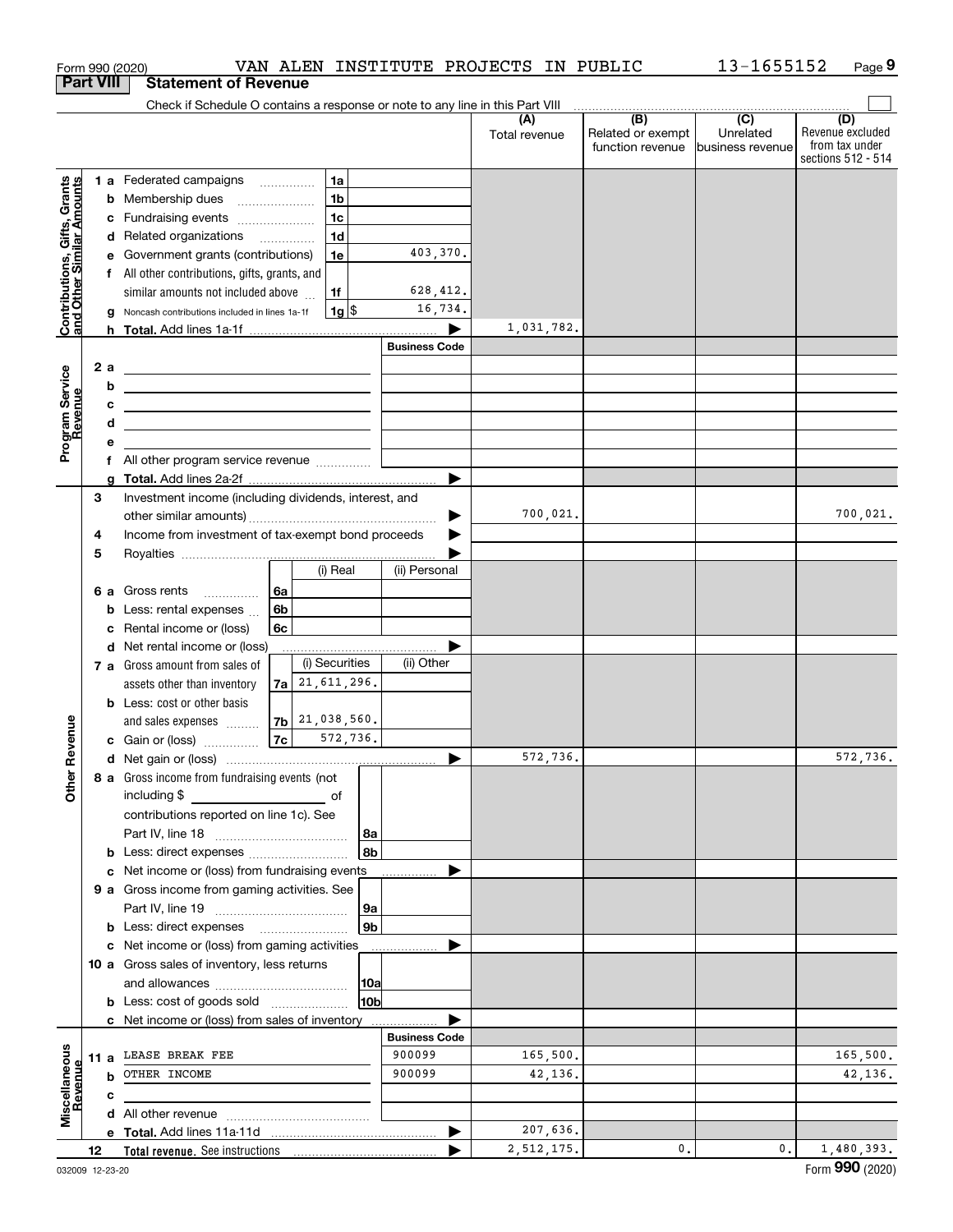Form 990 (2020) Page **Part IX Statement of Functional Expenses** VAN ALEN INSTITUTE PROJECTS IN PUBLIC 13-1655152

|              | Section 501(c)(3) and 501(c)(4) organizations must complete all columns. All other organizations must complete column (A).                                                                                 |                |                        |                      | $\overline{\mathtt{x}}$ |
|--------------|------------------------------------------------------------------------------------------------------------------------------------------------------------------------------------------------------------|----------------|------------------------|----------------------|-------------------------|
|              | Check if Schedule O contains a response or note to any line in this Part IX                                                                                                                                | (A)            |                        | (C)                  | (D)                     |
|              | Do not include amounts reported on lines 6b,<br>7b, 8b, 9b, and 10b of Part VIII.                                                                                                                          | Total expenses | (B)<br>Program service | Management and       | Fundraising             |
|              |                                                                                                                                                                                                            |                | expenses               | general expenses     | expenses                |
| 1.           | Grants and other assistance to domestic organizations                                                                                                                                                      | 153,975.       | 153,975.               |                      |                         |
| $\mathbf{2}$ | and domestic governments. See Part IV, line 21<br>Grants and other assistance to domestic                                                                                                                  |                |                        |                      |                         |
|              | individuals. See Part IV, line 22                                                                                                                                                                          | 10,000.        | 10,000.                |                      |                         |
| 3            | Grants and other assistance to foreign                                                                                                                                                                     |                |                        |                      |                         |
|              | organizations, foreign governments, and foreign                                                                                                                                                            |                |                        |                      |                         |
|              | individuals. See Part IV, lines 15 and 16                                                                                                                                                                  |                |                        |                      |                         |
| 4            | Benefits paid to or for members                                                                                                                                                                            |                |                        |                      |                         |
| 5            | Compensation of current officers, directors,                                                                                                                                                               |                |                        |                      |                         |
|              | trustees, and key employees                                                                                                                                                                                | 463,375.       | 319,660.               | 83,660.              | 60,055.                 |
| 6            | Compensation not included above to disqualified                                                                                                                                                            |                |                        |                      |                         |
|              | persons (as defined under section 4958(f)(1)) and                                                                                                                                                          |                |                        |                      |                         |
|              | persons described in section 4958(c)(3)(B)<br>.                                                                                                                                                            |                |                        |                      |                         |
| 7            |                                                                                                                                                                                                            | 777,733.       | 627,844.               | 91,559.              | 58,330.                 |
| 8            | Pension plan accruals and contributions (include                                                                                                                                                           |                |                        |                      |                         |
|              | section 401(k) and 403(b) employer contributions)                                                                                                                                                          | 17,119.        | 13,182.                | 2,397.               |                         |
| 9            |                                                                                                                                                                                                            | 114,072.       | 89,796.                | 14,662.              | $\frac{1,540}{9,614}$   |
| 10           |                                                                                                                                                                                                            | 89,981.        | 68,879.                | 12,608.              | 8,494.                  |
| 11           | Fees for services (nonemployees):                                                                                                                                                                          |                |                        |                      |                         |
|              |                                                                                                                                                                                                            |                |                        |                      |                         |
| b            |                                                                                                                                                                                                            | 30,775.        |                        | 30,775.              |                         |
| c            |                                                                                                                                                                                                            | 92,504.        |                        | 92,504.              |                         |
| d            |                                                                                                                                                                                                            |                |                        |                      |                         |
| e            | Professional fundraising services. See Part IV, line 17                                                                                                                                                    |                |                        |                      |                         |
| f            | Investment management fees                                                                                                                                                                                 |                |                        |                      |                         |
| $\mathbf{q}$ | Other. (If line 11g amount exceeds 10% of line 25,                                                                                                                                                         |                |                        |                      |                         |
|              | column (A) amount, list line 11g expenses on Sch O.)                                                                                                                                                       | 299,800.       | 220,931.               | 36,027.              | 42,842.                 |
| 12           |                                                                                                                                                                                                            | 15,373.        | 9,478.                 | $\overline{2,463}$ . | 3,432.                  |
| 13           |                                                                                                                                                                                                            | 58,784.        | 36, 263.               | 10,044.              | 12,477.                 |
| 14           |                                                                                                                                                                                                            | 9,006.         | 7,205.                 | 1,351.               | 450.                    |
| 15           |                                                                                                                                                                                                            |                |                        |                      |                         |
| 16           |                                                                                                                                                                                                            | 84,069.        | 66,715.                | 12,640.              | 4,714.                  |
| 17           |                                                                                                                                                                                                            | 2,590.         | 773.                   | 1,609.               | 208.                    |
| 18           | Payments of travel or entertainment expenses                                                                                                                                                               |                |                        |                      |                         |
|              | for any federal, state, or local public officials                                                                                                                                                          |                |                        |                      |                         |
| 19           | Conferences, conventions, and meetings                                                                                                                                                                     | 6,307.         | 1,106.                 | 3,997.               | 1,204.                  |
| 20           | Interest                                                                                                                                                                                                   | 16,859.        |                        | 16,859.              |                         |
| 21           |                                                                                                                                                                                                            |                |                        |                      |                         |
| 22           | Depreciation, depletion, and amortization                                                                                                                                                                  | 82,599.        | 66,079.                | 12,390.              | 4,130.                  |
| 23           | Insurance                                                                                                                                                                                                  | 33,789.        | 20,832.                | 5,414.               | 7,543.                  |
| 24           | Other expenses. Itemize expenses not covered<br>above (List miscellaneous expenses on line 24e. If<br>line 24e amount exceeds 10% of line 25, column (A)<br>amount, list line 24e expenses on Schedule O.) |                |                        |                      |                         |
|              | PROGRAM EXPENSE                                                                                                                                                                                            | 59,229.        | 59,229.                |                      |                         |
| b            | EQUIPMENT RENTALS                                                                                                                                                                                          | 15,769.        | 11,345.                | 3,715.               | 709.                    |
|              | <b>MISCELLANEOUS</b>                                                                                                                                                                                       | 13,862.        |                        | 13,862.              |                         |
| d            | DUES AND MEMBERSHIPS                                                                                                                                                                                       | 12,993.        | 27.                    | 4,000.               | 8,966.                  |
|              | e All other expenses                                                                                                                                                                                       | 15,598.        |                        | 15,598.              |                         |
| 25           | Total functional expenses. Add lines 1 through 24e                                                                                                                                                         | 2,476,161.     | 1,783,319.             | 468,134.             | 224,708.                |
| 26           | Joint costs. Complete this line only if the organization                                                                                                                                                   |                |                        |                      |                         |
|              | reported in column (B) joint costs from a combined                                                                                                                                                         |                |                        |                      |                         |
|              | educational campaign and fundraising solicitation.                                                                                                                                                         |                |                        |                      |                         |

Check here  $\blacktriangleright$ 

Check here  $\bullet$  if following SOP 98-2 (ASC 958-720)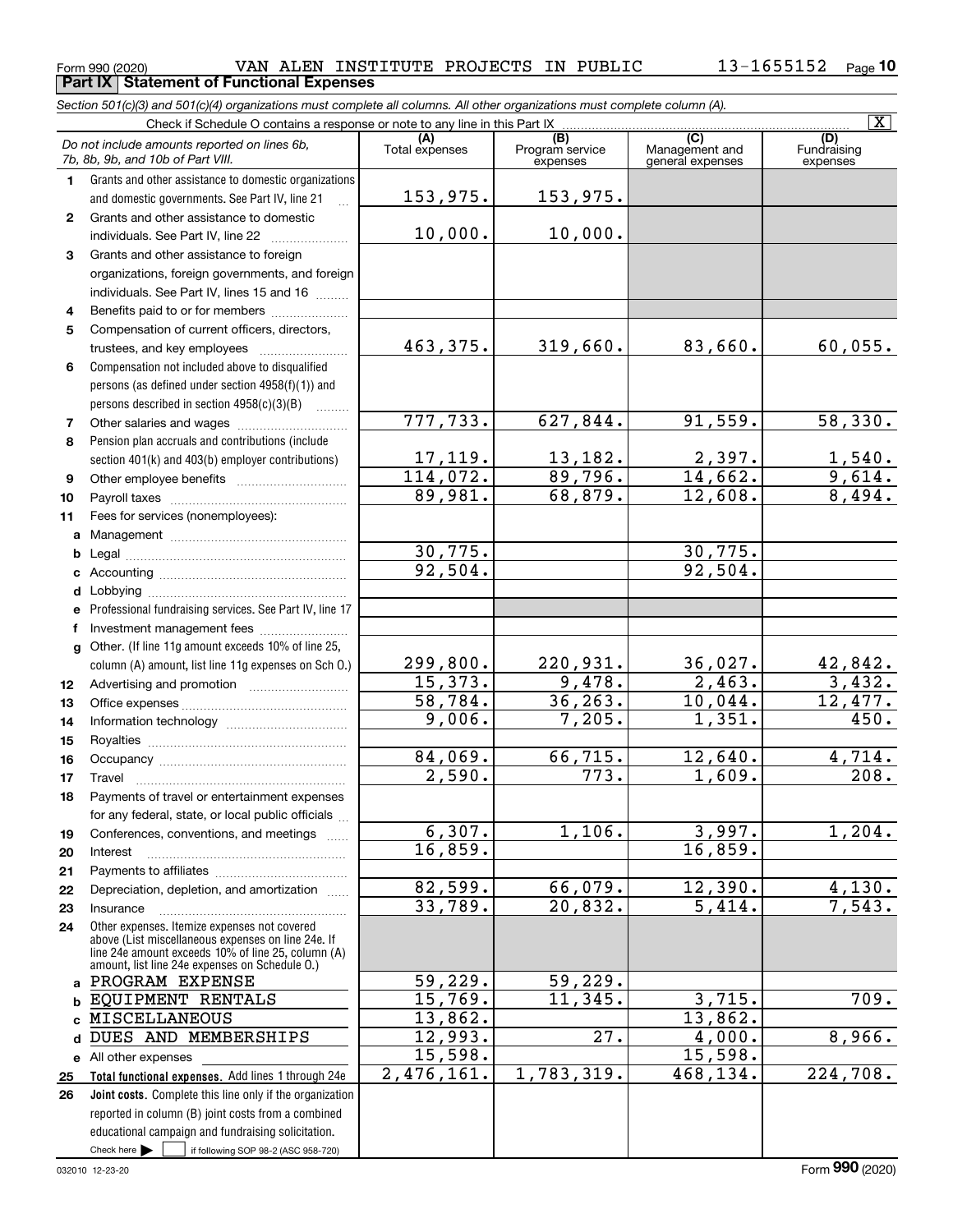$\mathcal{L}^{\text{max}}$ 

| Form 990 (2020) |                 | VAN | ALEN | INSTITUTE | PROJECTS | IN | PUBLIC | .655152 | $P$ age |
|-----------------|-----------------|-----|------|-----------|----------|----|--------|---------|---------|
| PartV           | : Ralance Sheet |     |      |           |          |    |        |         |         |

Check if Schedule O contains a response or note to any line in this Part X

|                             |          |                                                                                                                                                                                                                                | (A)<br>Beginning of year |                 | (B)<br>End of year             |
|-----------------------------|----------|--------------------------------------------------------------------------------------------------------------------------------------------------------------------------------------------------------------------------------|--------------------------|-----------------|--------------------------------|
|                             | 1        |                                                                                                                                                                                                                                | 365,603.                 | $\mathbf{1}$    | 816, 649.                      |
|                             | 2        |                                                                                                                                                                                                                                |                          | $\mathbf{2}$    |                                |
|                             | 3        |                                                                                                                                                                                                                                | 424, 476.                | $\overline{3}$  | 115, 140.                      |
|                             | 4        |                                                                                                                                                                                                                                |                          | 4               |                                |
|                             | 5        | Loans and other receivables from any current or former officer, director,                                                                                                                                                      |                          |                 |                                |
|                             |          | trustee, key employee, creator or founder, substantial contributor, or 35%                                                                                                                                                     |                          |                 |                                |
|                             |          | controlled entity or family member of any of these persons                                                                                                                                                                     |                          | 5               |                                |
|                             | 6        | Loans and other receivables from other disqualified persons (as defined                                                                                                                                                        |                          |                 |                                |
|                             |          | under section $4958(f)(1)$ , and persons described in section $4958(c)(3)(B)$<br>$\sim$                                                                                                                                        |                          | 6               |                                |
|                             | 7        |                                                                                                                                                                                                                                |                          | $\overline{7}$  |                                |
| Assets                      | 8        |                                                                                                                                                                                                                                |                          | 8               |                                |
|                             | 9        | Prepaid expenses and deferred charges                                                                                                                                                                                          | 76, 332.                 | $\mathbf{9}$    | 32,076.                        |
|                             |          | 10a Land, buildings, and equipment: cost or other                                                                                                                                                                              |                          |                 |                                |
|                             |          | basis. Complete Part VI of Schedule D  10a   5, 049, 358.                                                                                                                                                                      |                          |                 |                                |
|                             | b        | 217,258.<br>$\begin{array}{ c c c c c }\n\hline\n\hline\n\textbf{10b} & \textbf{10b}\n\end{array}$<br>Less: accumulated depreciation                                                                                           | 19,072.                  | 10 <sub>c</sub> | $\frac{4,832,100}{36,311,846}$ |
|                             | 11       |                                                                                                                                                                                                                                | 33,404,348.              | 11              |                                |
|                             | 12       |                                                                                                                                                                                                                                | 113, 252.                | 12              |                                |
|                             | 13       |                                                                                                                                                                                                                                |                          | 13              |                                |
|                             | 14       |                                                                                                                                                                                                                                |                          | 14              |                                |
|                             | 15       |                                                                                                                                                                                                                                |                          | 15              |                                |
|                             | 16       |                                                                                                                                                                                                                                | 34,403,083.<br>292,523.  | 16<br>17        | 42, 107, 811.<br>165, 710.     |
|                             | 17       |                                                                                                                                                                                                                                |                          | 18              |                                |
|                             | 18<br>19 |                                                                                                                                                                                                                                |                          | 19              |                                |
|                             | 20       | Deferred revenue manual contracts and contracts are contracted and contract and contract are contracted and contract are contracted and contract are contracted and contract are contracted and contract are contracted and co |                          | 20              |                                |
|                             | 21       | Escrow or custodial account liability. Complete Part IV of Schedule D                                                                                                                                                          |                          | 21              |                                |
|                             | 22       | 1.1.1.1.1.1.1.1.1<br>Loans and other payables to any current or former officer, director,                                                                                                                                      |                          |                 |                                |
|                             |          | trustee, key employee, creator or founder, substantial contributor, or 35%                                                                                                                                                     |                          |                 |                                |
| Liabilities                 |          | controlled entity or family member of any of these persons                                                                                                                                                                     |                          | 22              |                                |
|                             | 23       | Secured mortgages and notes payable to unrelated third parties                                                                                                                                                                 |                          | 23              | 4,203,922.                     |
|                             | 24       |                                                                                                                                                                                                                                |                          | 24              |                                |
|                             | 25       | Other liabilities (including federal income tax, payables to related third                                                                                                                                                     |                          |                 |                                |
|                             |          | parties, and other liabilities not included on lines 17-24). Complete Part X                                                                                                                                                   |                          |                 |                                |
|                             |          | of Schedule D                                                                                                                                                                                                                  |                          | 25              |                                |
|                             | 26       |                                                                                                                                                                                                                                | 292,523.                 | 26              | 4,369,632.                     |
|                             |          | Organizations that follow FASB ASC 958, check here $\blacktriangleright \boxed{X}$                                                                                                                                             |                          |                 |                                |
|                             |          | and complete lines 27, 28, 32, and 33.                                                                                                                                                                                         |                          |                 |                                |
|                             | 27       |                                                                                                                                                                                                                                | 33,452,865.              | 27              | 36,982,255.                    |
|                             | 28       |                                                                                                                                                                                                                                | 657,695.                 | 28              | 755,924.                       |
|                             |          | Organizations that do not follow FASB ASC 958, check here $\blacktriangleright$                                                                                                                                                |                          |                 |                                |
|                             |          | and complete lines 29 through 33.                                                                                                                                                                                              |                          |                 |                                |
|                             | 29       |                                                                                                                                                                                                                                |                          | 29<br>30        |                                |
| Net Assets or Fund Balances | 30<br>31 | Paid-in or capital surplus, or land, building, or equipment fund<br>Retained earnings, endowment, accumulated income, or other funds                                                                                           |                          | 31              |                                |
|                             | 32       |                                                                                                                                                                                                                                | 34, 110, 560.            | 32              | 37,738,179.                    |
|                             | 33       |                                                                                                                                                                                                                                | 34,403,083.              | 33              | 42, 107, 811.                  |

Form (2020) **990**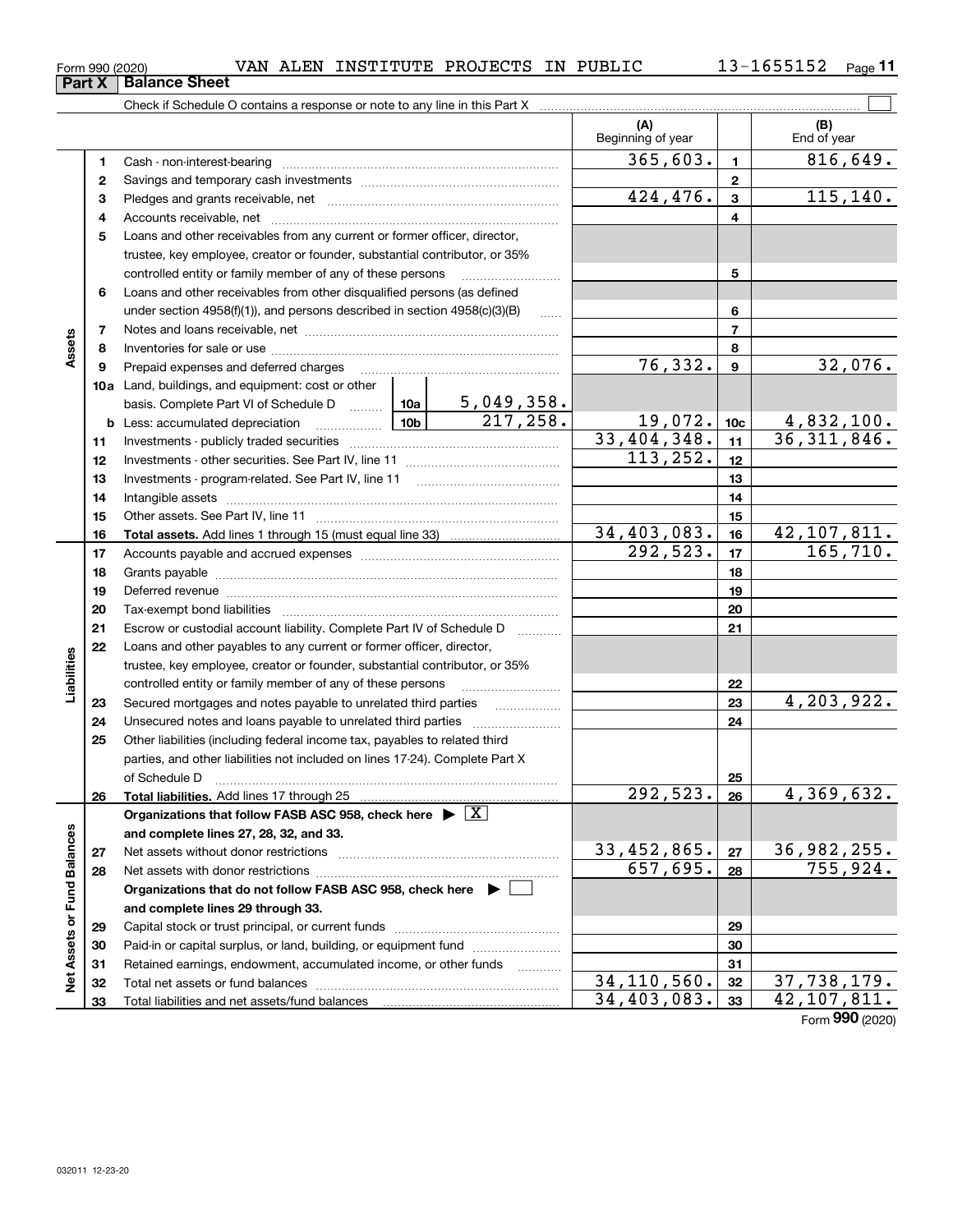|    | VAN ALEN INSTITUTE PROJECTS IN PUBLIC<br>Form 990 (2020)                                                                                                                                                                       |                | 13-1655152     |            | Page $12$               |
|----|--------------------------------------------------------------------------------------------------------------------------------------------------------------------------------------------------------------------------------|----------------|----------------|------------|-------------------------|
|    | <b>Part XI</b><br><b>Reconciliation of Net Assets</b>                                                                                                                                                                          |                |                |            |                         |
|    |                                                                                                                                                                                                                                |                |                |            |                         |
|    |                                                                                                                                                                                                                                |                |                |            |                         |
| 1  |                                                                                                                                                                                                                                | 1.             | 2,512,175.     |            |                         |
| 2  |                                                                                                                                                                                                                                | $\mathbf{2}$   | 2,476,161.     |            |                         |
| З  | Revenue less expenses. Subtract line 2 from line 1                                                                                                                                                                             | $\mathbf{3}$   |                | 36,014.    |                         |
| 4  |                                                                                                                                                                                                                                | $\overline{4}$ | 34, 110, 560.  |            |                         |
| 5  | Net unrealized gains (losses) on investments [11] matter contracts and the state of the state of the state of the state of the state of the state of the state of the state of the state of the state of the state of the stat | 5              | 3,661,276.     |            |                         |
| 6  | Donated services and use of facilities [111] matter contracts and the facilities in the matter of facilities [11] matter contracts and use of facilities [11] matter contracts and the service of the service of the service o | 6              |                |            |                         |
| 7  |                                                                                                                                                                                                                                | $\overline{7}$ |                | $-69,671.$ |                         |
| 8  | Prior period adjustments material contents and content of the content of the content of the content of the content of the content of the content of the content of the content of the content of the content of the content of | 8              |                |            |                         |
| 9  | Other changes in net assets or fund balances (explain on Schedule O)                                                                                                                                                           | 9              |                |            | $\overline{0}$ .        |
| 10 | Net assets or fund balances at end of year. Combine lines 3 through 9 (must equal Part X, line 32,                                                                                                                             |                |                |            |                         |
|    |                                                                                                                                                                                                                                | 10             | 37,738,179.    |            |                         |
|    | Part XII Financial Statements and Reporting                                                                                                                                                                                    |                |                |            |                         |
|    |                                                                                                                                                                                                                                |                |                |            | $\overline{\mathbf{x}}$ |
|    |                                                                                                                                                                                                                                |                |                | <b>Yes</b> | <b>No</b>               |
| 1  | $\boxed{\text{X}}$ Accrual<br>Accounting method used to prepare the Form 990: <u>I</u> Cash<br>Other<br>$\pm$ $\pm$                                                                                                            |                |                |            |                         |
|    | If the organization changed its method of accounting from a prior year or checked "Other," explain in Schedule O.                                                                                                              |                |                |            |                         |
|    | 2a Were the organization's financial statements compiled or reviewed by an independent accountant?                                                                                                                             |                | 2a             |            | Χ                       |
|    | If "Yes," check a box below to indicate whether the financial statements for the year were compiled or reviewed on a                                                                                                           |                |                |            |                         |
|    | separate basis, consolidated basis, or both:                                                                                                                                                                                   |                |                |            |                         |
|    | Both consolidated and separate basis<br>Separate basis<br>Consolidated basis                                                                                                                                                   |                |                |            |                         |
|    | <b>b</b> Were the organization's financial statements audited by an independent accountant?                                                                                                                                    |                | 2 <sub>b</sub> | х          |                         |
|    | If "Yes," check a box below to indicate whether the financial statements for the year were audited on a separate basis,                                                                                                        |                |                |            |                         |
|    | consolidated basis, or both:                                                                                                                                                                                                   |                |                |            |                         |
|    | $ \mathbf{X} $ Separate basis<br><b>Consolidated basis</b><br>Both consolidated and separate basis                                                                                                                             |                |                |            |                         |
|    | c If "Yes" to line 2a or 2b, does the organization have a committee that assumes responsibility for oversight of the audit,                                                                                                    |                |                |            |                         |
|    |                                                                                                                                                                                                                                |                | 2c             | х          |                         |
|    | If the organization changed either its oversight process or selection process during the tax year, explain on Schedule O.                                                                                                      |                |                |            |                         |
|    | 3a As a result of a federal award, was the organization required to undergo an audit or audits as set forth in the Single Audit                                                                                                |                |                |            |                         |
|    |                                                                                                                                                                                                                                |                | 3a             |            | x                       |
|    | <b>b</b> If "Yes," did the organization undergo the required audit or audits? If the organization did not undergo the required audit                                                                                           |                |                |            |                         |
|    | or audits, explain why on Schedule O and describe any steps taken to undergo such audits matures and the content                                                                                                               |                | 3b             | <b>200</b> |                         |

Form (2020) **990**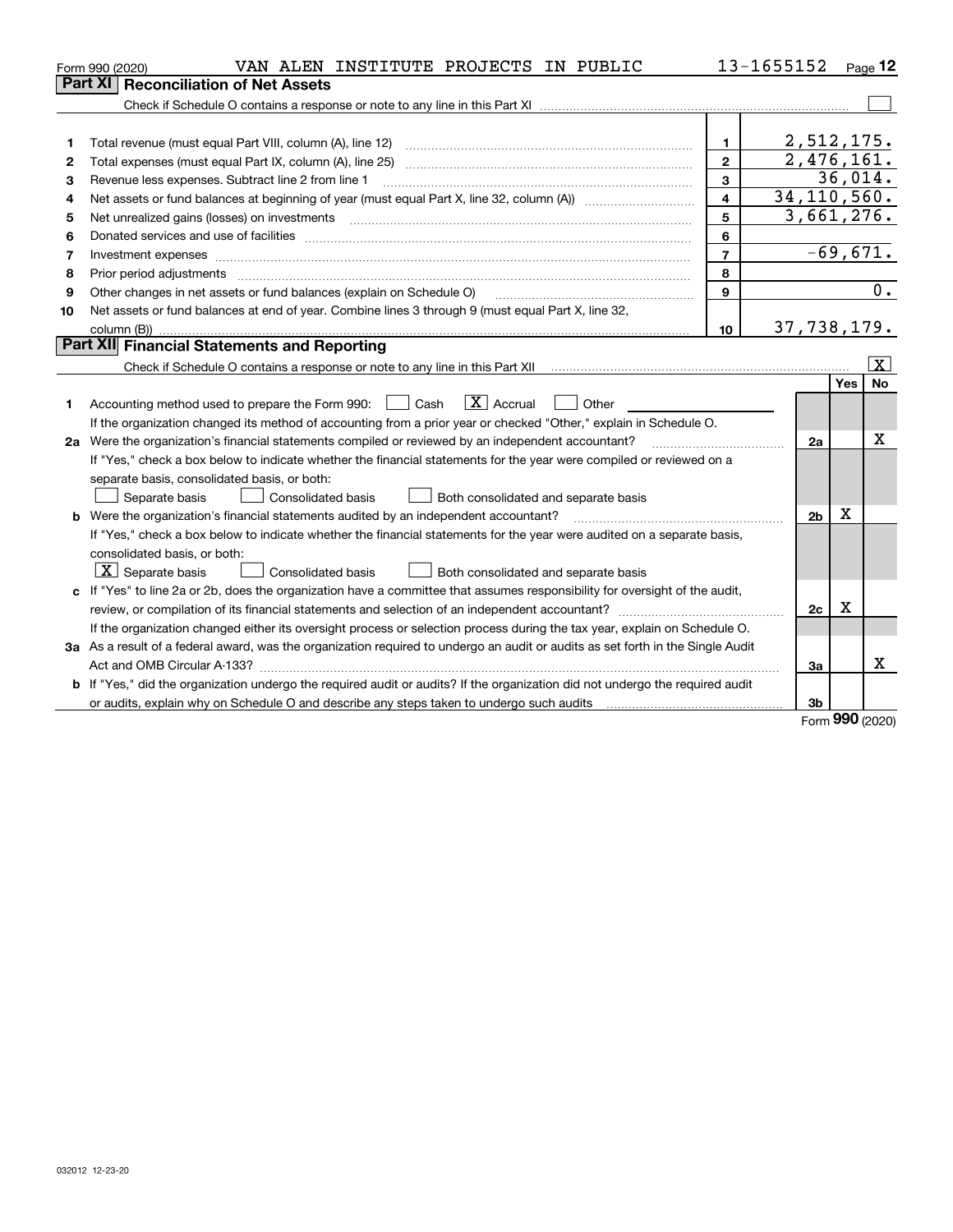| <b>SCHEDULE A</b> |  |  |  |  |  |  |
|-------------------|--|--|--|--|--|--|
|-------------------|--|--|--|--|--|--|

Department of the Treasury

| (Form 990 or 990-EZ) |  |  |  |  |
|----------------------|--|--|--|--|
|----------------------|--|--|--|--|

# **Public Charity Status and Public Support**

**Complete if the organization is a section 501(c)(3) organization or a section 4947(a)(1) nonexempt charitable trust. | Attach to Form 990 or Form 990-EZ.** 

|  |  |  | ► Go to www.irs.gov/Form990 for instructions and the latest information. |  |  |  |
|--|--|--|--------------------------------------------------------------------------|--|--|--|
|  |  |  |                                                                          |  |  |  |

| OMB No. 1545-0047     |  |
|-----------------------|--|
| 2020                  |  |
| <b>Open to Public</b> |  |

|        | Internal Revenue Service<br>Inspection<br>Go to www.irs.gov/Form990 for instructions and the latest information. |                                                                                                                                            |                                             |                                                                        |                                                                                                                                              |                                                                |     |                            |  |                                       |
|--------|------------------------------------------------------------------------------------------------------------------|--------------------------------------------------------------------------------------------------------------------------------------------|---------------------------------------------|------------------------------------------------------------------------|----------------------------------------------------------------------------------------------------------------------------------------------|----------------------------------------------------------------|-----|----------------------------|--|---------------------------------------|
|        |                                                                                                                  | Name of the organization                                                                                                                   |                                             |                                                                        |                                                                                                                                              |                                                                |     |                            |  | <b>Employer identification number</b> |
|        |                                                                                                                  |                                                                                                                                            |                                             |                                                                        | VAN ALEN INSTITUTE PROJECTS IN PUBLIC                                                                                                        |                                                                |     |                            |  | 13-1655152                            |
| Part I |                                                                                                                  |                                                                                                                                            |                                             |                                                                        | Reason for Public Charity Status. (All organizations must complete this part.) See instructions.                                             |                                                                |     |                            |  |                                       |
|        |                                                                                                                  |                                                                                                                                            |                                             |                                                                        | The organization is not a private foundation because it is: (For lines 1 through 12, check only one box.)                                    |                                                                |     |                            |  |                                       |
| 1.     |                                                                                                                  |                                                                                                                                            |                                             |                                                                        | A church, convention of churches, or association of churches described in section 170(b)(1)(A)(i).                                           |                                                                |     |                            |  |                                       |
| 2      |                                                                                                                  | A school described in section 170(b)(1)(A)(ii). (Attach Schedule E (Form 990 or 990-EZ).)                                                  |                                             |                                                                        |                                                                                                                                              |                                                                |     |                            |  |                                       |
| з      |                                                                                                                  |                                                                                                                                            |                                             |                                                                        | A hospital or a cooperative hospital service organization described in section 170(b)(1)(A)(iii).                                            |                                                                |     |                            |  |                                       |
| 4      |                                                                                                                  | A medical research organization operated in conjunction with a hospital described in section 170(b)(1)(A)(iii). Enter the hospital's name, |                                             |                                                                        |                                                                                                                                              |                                                                |     |                            |  |                                       |
|        |                                                                                                                  | city, and state:                                                                                                                           |                                             |                                                                        |                                                                                                                                              |                                                                |     |                            |  |                                       |
| 5      |                                                                                                                  |                                                                                                                                            |                                             |                                                                        | An organization operated for the benefit of a college or university owned or operated by a governmental unit described in                    |                                                                |     |                            |  |                                       |
|        |                                                                                                                  |                                                                                                                                            |                                             | section 170(b)(1)(A)(iv). (Complete Part II.)                          |                                                                                                                                              |                                                                |     |                            |  |                                       |
| 6      |                                                                                                                  |                                                                                                                                            |                                             |                                                                        | A federal, state, or local government or governmental unit described in section 170(b)(1)(A)(v).                                             |                                                                |     |                            |  |                                       |
| 7      | $\boxed{\text{X}}$                                                                                               |                                                                                                                                            |                                             |                                                                        | An organization that normally receives a substantial part of its support from a governmental unit or from the general public described in    |                                                                |     |                            |  |                                       |
|        |                                                                                                                  |                                                                                                                                            |                                             | section 170(b)(1)(A)(vi). (Complete Part II.)                          |                                                                                                                                              |                                                                |     |                            |  |                                       |
| 8      |                                                                                                                  |                                                                                                                                            |                                             |                                                                        | A community trust described in section 170(b)(1)(A)(vi). (Complete Part II.)                                                                 |                                                                |     |                            |  |                                       |
| 9      |                                                                                                                  |                                                                                                                                            |                                             |                                                                        | An agricultural research organization described in section 170(b)(1)(A)(ix) operated in conjunction with a land-grant college                |                                                                |     |                            |  |                                       |
|        |                                                                                                                  |                                                                                                                                            |                                             |                                                                        | or university or a non-land-grant college of agriculture (see instructions). Enter the name, city, and state of the college or               |                                                                |     |                            |  |                                       |
|        |                                                                                                                  | university:                                                                                                                                |                                             |                                                                        |                                                                                                                                              |                                                                |     |                            |  |                                       |
| 10     |                                                                                                                  |                                                                                                                                            |                                             |                                                                        | An organization that normally receives (1) more than 33 1/3% of its support from contributions, membership fees, and gross receipts from     |                                                                |     |                            |  |                                       |
|        |                                                                                                                  |                                                                                                                                            |                                             |                                                                        | activities related to its exempt functions, subject to certain exceptions; and (2) no more than 33 1/3% of its support from gross investment |                                                                |     |                            |  |                                       |
|        |                                                                                                                  |                                                                                                                                            |                                             |                                                                        | income and unrelated business taxable income (less section 511 tax) from businesses acquired by the organization after June 30, 1975.        |                                                                |     |                            |  |                                       |
|        |                                                                                                                  |                                                                                                                                            |                                             | See section 509(a)(2). (Complete Part III.)                            |                                                                                                                                              |                                                                |     |                            |  |                                       |
| 11     |                                                                                                                  |                                                                                                                                            |                                             |                                                                        | An organization organized and operated exclusively to test for public safety. See section 509(a)(4).                                         |                                                                |     |                            |  |                                       |
| 12     |                                                                                                                  |                                                                                                                                            |                                             |                                                                        | An organization organized and operated exclusively for the benefit of, to perform the functions of, or to carry out the purposes of one or   |                                                                |     |                            |  |                                       |
|        |                                                                                                                  |                                                                                                                                            |                                             |                                                                        | more publicly supported organizations described in section 509(a)(1) or section 509(a)(2). See section 509(a)(3). Check the box in           |                                                                |     |                            |  |                                       |
|        |                                                                                                                  |                                                                                                                                            |                                             |                                                                        | lines 12a through 12d that describes the type of supporting organization and complete lines 12e, 12f, and 12g.                               |                                                                |     |                            |  |                                       |
| а      |                                                                                                                  |                                                                                                                                            |                                             |                                                                        | Type I. A supporting organization operated, supervised, or controlled by its supported organization(s), typically by giving                  |                                                                |     |                            |  |                                       |
|        |                                                                                                                  |                                                                                                                                            |                                             |                                                                        | the supported organization(s) the power to regularly appoint or elect a majority of the directors or trustees of the supporting              |                                                                |     |                            |  |                                       |
|        |                                                                                                                  |                                                                                                                                            |                                             | organization. You must complete Part IV, Sections A and B.             |                                                                                                                                              |                                                                |     |                            |  |                                       |
| b      |                                                                                                                  |                                                                                                                                            |                                             |                                                                        | Type II. A supporting organization supervised or controlled in connection with its supported organization(s), by having                      |                                                                |     |                            |  |                                       |
|        |                                                                                                                  |                                                                                                                                            |                                             |                                                                        | control or management of the supporting organization vested in the same persons that control or manage the supported                         |                                                                |     |                            |  |                                       |
|        |                                                                                                                  |                                                                                                                                            |                                             | organization(s). You must complete Part IV, Sections A and C.          |                                                                                                                                              |                                                                |     |                            |  |                                       |
| с      |                                                                                                                  |                                                                                                                                            |                                             |                                                                        | Type III functionally integrated. A supporting organization operated in connection with, and functionally integrated with,                   |                                                                |     |                            |  |                                       |
|        |                                                                                                                  |                                                                                                                                            |                                             |                                                                        | its supported organization(s) (see instructions). You must complete Part IV, Sections A, D, and E.                                           |                                                                |     |                            |  |                                       |
| d      |                                                                                                                  |                                                                                                                                            |                                             |                                                                        | Type III non-functionally integrated. A supporting organization operated in connection with its supported organization(s)                    |                                                                |     |                            |  |                                       |
|        |                                                                                                                  |                                                                                                                                            |                                             |                                                                        | that is not functionally integrated. The organization generally must satisfy a distribution requirement and an attentiveness                 |                                                                |     |                            |  |                                       |
|        |                                                                                                                  |                                                                                                                                            |                                             |                                                                        | requirement (see instructions). You must complete Part IV, Sections A and D, and Part V.                                                     |                                                                |     |                            |  |                                       |
| е      |                                                                                                                  |                                                                                                                                            |                                             |                                                                        | Check this box if the organization received a written determination from the IRS that it is a Type I, Type II, Type III                      |                                                                |     |                            |  |                                       |
|        |                                                                                                                  |                                                                                                                                            |                                             |                                                                        | functionally integrated, or Type III non-functionally integrated supporting organization.                                                    |                                                                |     |                            |  |                                       |
| f      |                                                                                                                  |                                                                                                                                            | Enter the number of supported organizations |                                                                        |                                                                                                                                              |                                                                |     |                            |  |                                       |
|        |                                                                                                                  |                                                                                                                                            |                                             | Provide the following information about the supported organization(s). |                                                                                                                                              |                                                                |     |                            |  |                                       |
|        |                                                                                                                  | (i) Name of supported                                                                                                                      |                                             | (ii) EIN                                                               | (iii) Type of organization                                                                                                                   | (iv) Is the organization listed<br>in your governing document? |     | (v) Amount of monetary     |  | (vi) Amount of other                  |
|        |                                                                                                                  | organization                                                                                                                               |                                             |                                                                        | (described on lines 1-10<br>above (see instructions))                                                                                        | Yes                                                            | No. | support (see instructions) |  | support (see instructions)            |
|        |                                                                                                                  |                                                                                                                                            |                                             |                                                                        |                                                                                                                                              |                                                                |     |                            |  |                                       |
|        |                                                                                                                  |                                                                                                                                            |                                             |                                                                        |                                                                                                                                              |                                                                |     |                            |  |                                       |
|        |                                                                                                                  |                                                                                                                                            |                                             |                                                                        |                                                                                                                                              |                                                                |     |                            |  |                                       |
|        |                                                                                                                  |                                                                                                                                            |                                             |                                                                        |                                                                                                                                              |                                                                |     |                            |  |                                       |
|        |                                                                                                                  |                                                                                                                                            |                                             |                                                                        |                                                                                                                                              |                                                                |     |                            |  |                                       |
|        |                                                                                                                  |                                                                                                                                            |                                             |                                                                        |                                                                                                                                              |                                                                |     |                            |  |                                       |
|        |                                                                                                                  |                                                                                                                                            |                                             |                                                                        |                                                                                                                                              |                                                                |     |                            |  |                                       |
|        |                                                                                                                  |                                                                                                                                            |                                             |                                                                        |                                                                                                                                              |                                                                |     |                            |  |                                       |
|        |                                                                                                                  |                                                                                                                                            |                                             |                                                                        |                                                                                                                                              |                                                                |     |                            |  |                                       |
|        |                                                                                                                  |                                                                                                                                            |                                             |                                                                        |                                                                                                                                              |                                                                |     |                            |  |                                       |
| Total  |                                                                                                                  |                                                                                                                                            |                                             |                                                                        |                                                                                                                                              |                                                                |     |                            |  |                                       |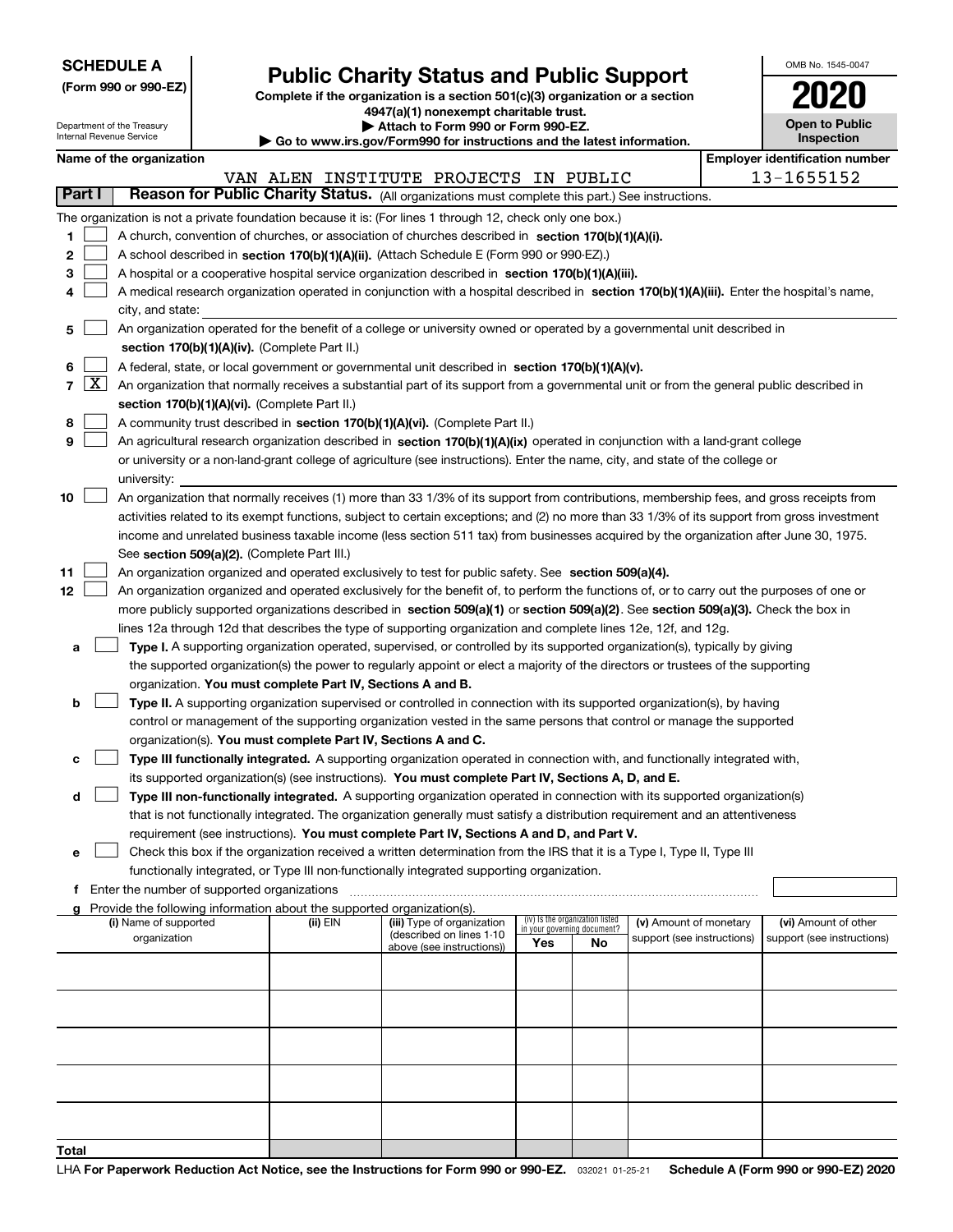#### **2** Schedule A (Form 990 or 990-EZ) 2020 Page VAN ALEN INSTITUTE PROJECTS IN PUBLIC 13-1655152**Part II Support Schedule for Organizations Described in Sections 170(b)(1)(A)(iv) and 170(b)(1)(A)(vi)**

(Complete only if you checked the box on line 5, 7, or 8 of Part I or if the organization failed to qualify under Part III. If the organization fails to qualify under the tests listed below, please complete Part III.)

| Calendar year (or fiscal year beginning in)<br>$(d)$ 2019<br>(a) 2016<br>(b) 2017<br>$(c)$ 2018<br>(e) 2020<br>(f) Total<br>1 Gifts, grants, contributions, and<br>membership fees received. (Do not<br>1296231.<br>913,981.<br>853,218.<br>1070532.<br>1744388.<br>5878350.<br>include any "unusual grants.")<br>2 Tax revenues levied for the organ-<br>ization's benefit and either paid to<br>or expended on its behalf<br>3 The value of services or facilities<br>furnished by a governmental unit to<br>the organization without charge<br>1744388.<br>1296231.<br>913, 981.<br>853,218.<br>1070532.<br>5878350.<br>4 Total. Add lines 1 through 3<br>The portion of total contributions<br>5.<br>by each person (other than a<br>governmental unit or publicly<br>supported organization) included<br>on line 1 that exceeds 2% of the<br>amount shown on line 11,<br>column (f)<br>5878350.<br>6 Public support. Subtract line 5 from line 4.<br><b>Section B. Total Support</b><br>Calendar year (or fiscal year beginning in)<br>(a) 2016<br>(b) 2017<br>$(d)$ 2019<br>(e) 2020<br>$(c)$ 2018<br>(f) Total<br>1744388.<br>1296231.<br>913,981.<br>$\overline{853,218}$ .<br>5878350.<br>1070532.<br><b>7</b> Amounts from line 4<br>8 Gross income from interest,<br>dividends, payments received on<br>securities loans, rents, royalties,<br>1435595.<br>1256784.<br>700,021.<br>1382859.<br>937,777.<br>5713036.<br>and income from similar sources<br>9 Net income from unrelated business<br>activities, whether or not the<br>business is regularly carried on<br>10 Other income. Do not include gain |                                          |  |  |  |  |  |  |  |
|-------------------------------------------------------------------------------------------------------------------------------------------------------------------------------------------------------------------------------------------------------------------------------------------------------------------------------------------------------------------------------------------------------------------------------------------------------------------------------------------------------------------------------------------------------------------------------------------------------------------------------------------------------------------------------------------------------------------------------------------------------------------------------------------------------------------------------------------------------------------------------------------------------------------------------------------------------------------------------------------------------------------------------------------------------------------------------------------------------------------------------------------------------------------------------------------------------------------------------------------------------------------------------------------------------------------------------------------------------------------------------------------------------------------------------------------------------------------------------------------------------------------------------------------------------------------------------------------------------------------------|------------------------------------------|--|--|--|--|--|--|--|
|                                                                                                                                                                                                                                                                                                                                                                                                                                                                                                                                                                                                                                                                                                                                                                                                                                                                                                                                                                                                                                                                                                                                                                                                                                                                                                                                                                                                                                                                                                                                                                                                                         |                                          |  |  |  |  |  |  |  |
|                                                                                                                                                                                                                                                                                                                                                                                                                                                                                                                                                                                                                                                                                                                                                                                                                                                                                                                                                                                                                                                                                                                                                                                                                                                                                                                                                                                                                                                                                                                                                                                                                         |                                          |  |  |  |  |  |  |  |
|                                                                                                                                                                                                                                                                                                                                                                                                                                                                                                                                                                                                                                                                                                                                                                                                                                                                                                                                                                                                                                                                                                                                                                                                                                                                                                                                                                                                                                                                                                                                                                                                                         |                                          |  |  |  |  |  |  |  |
|                                                                                                                                                                                                                                                                                                                                                                                                                                                                                                                                                                                                                                                                                                                                                                                                                                                                                                                                                                                                                                                                                                                                                                                                                                                                                                                                                                                                                                                                                                                                                                                                                         |                                          |  |  |  |  |  |  |  |
|                                                                                                                                                                                                                                                                                                                                                                                                                                                                                                                                                                                                                                                                                                                                                                                                                                                                                                                                                                                                                                                                                                                                                                                                                                                                                                                                                                                                                                                                                                                                                                                                                         |                                          |  |  |  |  |  |  |  |
|                                                                                                                                                                                                                                                                                                                                                                                                                                                                                                                                                                                                                                                                                                                                                                                                                                                                                                                                                                                                                                                                                                                                                                                                                                                                                                                                                                                                                                                                                                                                                                                                                         |                                          |  |  |  |  |  |  |  |
|                                                                                                                                                                                                                                                                                                                                                                                                                                                                                                                                                                                                                                                                                                                                                                                                                                                                                                                                                                                                                                                                                                                                                                                                                                                                                                                                                                                                                                                                                                                                                                                                                         |                                          |  |  |  |  |  |  |  |
|                                                                                                                                                                                                                                                                                                                                                                                                                                                                                                                                                                                                                                                                                                                                                                                                                                                                                                                                                                                                                                                                                                                                                                                                                                                                                                                                                                                                                                                                                                                                                                                                                         |                                          |  |  |  |  |  |  |  |
|                                                                                                                                                                                                                                                                                                                                                                                                                                                                                                                                                                                                                                                                                                                                                                                                                                                                                                                                                                                                                                                                                                                                                                                                                                                                                                                                                                                                                                                                                                                                                                                                                         |                                          |  |  |  |  |  |  |  |
|                                                                                                                                                                                                                                                                                                                                                                                                                                                                                                                                                                                                                                                                                                                                                                                                                                                                                                                                                                                                                                                                                                                                                                                                                                                                                                                                                                                                                                                                                                                                                                                                                         |                                          |  |  |  |  |  |  |  |
|                                                                                                                                                                                                                                                                                                                                                                                                                                                                                                                                                                                                                                                                                                                                                                                                                                                                                                                                                                                                                                                                                                                                                                                                                                                                                                                                                                                                                                                                                                                                                                                                                         |                                          |  |  |  |  |  |  |  |
|                                                                                                                                                                                                                                                                                                                                                                                                                                                                                                                                                                                                                                                                                                                                                                                                                                                                                                                                                                                                                                                                                                                                                                                                                                                                                                                                                                                                                                                                                                                                                                                                                         |                                          |  |  |  |  |  |  |  |
|                                                                                                                                                                                                                                                                                                                                                                                                                                                                                                                                                                                                                                                                                                                                                                                                                                                                                                                                                                                                                                                                                                                                                                                                                                                                                                                                                                                                                                                                                                                                                                                                                         |                                          |  |  |  |  |  |  |  |
|                                                                                                                                                                                                                                                                                                                                                                                                                                                                                                                                                                                                                                                                                                                                                                                                                                                                                                                                                                                                                                                                                                                                                                                                                                                                                                                                                                                                                                                                                                                                                                                                                         |                                          |  |  |  |  |  |  |  |
|                                                                                                                                                                                                                                                                                                                                                                                                                                                                                                                                                                                                                                                                                                                                                                                                                                                                                                                                                                                                                                                                                                                                                                                                                                                                                                                                                                                                                                                                                                                                                                                                                         |                                          |  |  |  |  |  |  |  |
|                                                                                                                                                                                                                                                                                                                                                                                                                                                                                                                                                                                                                                                                                                                                                                                                                                                                                                                                                                                                                                                                                                                                                                                                                                                                                                                                                                                                                                                                                                                                                                                                                         |                                          |  |  |  |  |  |  |  |
|                                                                                                                                                                                                                                                                                                                                                                                                                                                                                                                                                                                                                                                                                                                                                                                                                                                                                                                                                                                                                                                                                                                                                                                                                                                                                                                                                                                                                                                                                                                                                                                                                         |                                          |  |  |  |  |  |  |  |
|                                                                                                                                                                                                                                                                                                                                                                                                                                                                                                                                                                                                                                                                                                                                                                                                                                                                                                                                                                                                                                                                                                                                                                                                                                                                                                                                                                                                                                                                                                                                                                                                                         |                                          |  |  |  |  |  |  |  |
|                                                                                                                                                                                                                                                                                                                                                                                                                                                                                                                                                                                                                                                                                                                                                                                                                                                                                                                                                                                                                                                                                                                                                                                                                                                                                                                                                                                                                                                                                                                                                                                                                         |                                          |  |  |  |  |  |  |  |
|                                                                                                                                                                                                                                                                                                                                                                                                                                                                                                                                                                                                                                                                                                                                                                                                                                                                                                                                                                                                                                                                                                                                                                                                                                                                                                                                                                                                                                                                                                                                                                                                                         |                                          |  |  |  |  |  |  |  |
|                                                                                                                                                                                                                                                                                                                                                                                                                                                                                                                                                                                                                                                                                                                                                                                                                                                                                                                                                                                                                                                                                                                                                                                                                                                                                                                                                                                                                                                                                                                                                                                                                         |                                          |  |  |  |  |  |  |  |
|                                                                                                                                                                                                                                                                                                                                                                                                                                                                                                                                                                                                                                                                                                                                                                                                                                                                                                                                                                                                                                                                                                                                                                                                                                                                                                                                                                                                                                                                                                                                                                                                                         |                                          |  |  |  |  |  |  |  |
|                                                                                                                                                                                                                                                                                                                                                                                                                                                                                                                                                                                                                                                                                                                                                                                                                                                                                                                                                                                                                                                                                                                                                                                                                                                                                                                                                                                                                                                                                                                                                                                                                         |                                          |  |  |  |  |  |  |  |
|                                                                                                                                                                                                                                                                                                                                                                                                                                                                                                                                                                                                                                                                                                                                                                                                                                                                                                                                                                                                                                                                                                                                                                                                                                                                                                                                                                                                                                                                                                                                                                                                                         |                                          |  |  |  |  |  |  |  |
|                                                                                                                                                                                                                                                                                                                                                                                                                                                                                                                                                                                                                                                                                                                                                                                                                                                                                                                                                                                                                                                                                                                                                                                                                                                                                                                                                                                                                                                                                                                                                                                                                         |                                          |  |  |  |  |  |  |  |
|                                                                                                                                                                                                                                                                                                                                                                                                                                                                                                                                                                                                                                                                                                                                                                                                                                                                                                                                                                                                                                                                                                                                                                                                                                                                                                                                                                                                                                                                                                                                                                                                                         |                                          |  |  |  |  |  |  |  |
|                                                                                                                                                                                                                                                                                                                                                                                                                                                                                                                                                                                                                                                                                                                                                                                                                                                                                                                                                                                                                                                                                                                                                                                                                                                                                                                                                                                                                                                                                                                                                                                                                         |                                          |  |  |  |  |  |  |  |
|                                                                                                                                                                                                                                                                                                                                                                                                                                                                                                                                                                                                                                                                                                                                                                                                                                                                                                                                                                                                                                                                                                                                                                                                                                                                                                                                                                                                                                                                                                                                                                                                                         |                                          |  |  |  |  |  |  |  |
|                                                                                                                                                                                                                                                                                                                                                                                                                                                                                                                                                                                                                                                                                                                                                                                                                                                                                                                                                                                                                                                                                                                                                                                                                                                                                                                                                                                                                                                                                                                                                                                                                         |                                          |  |  |  |  |  |  |  |
|                                                                                                                                                                                                                                                                                                                                                                                                                                                                                                                                                                                                                                                                                                                                                                                                                                                                                                                                                                                                                                                                                                                                                                                                                                                                                                                                                                                                                                                                                                                                                                                                                         |                                          |  |  |  |  |  |  |  |
|                                                                                                                                                                                                                                                                                                                                                                                                                                                                                                                                                                                                                                                                                                                                                                                                                                                                                                                                                                                                                                                                                                                                                                                                                                                                                                                                                                                                                                                                                                                                                                                                                         |                                          |  |  |  |  |  |  |  |
| or loss from the sale of capital                                                                                                                                                                                                                                                                                                                                                                                                                                                                                                                                                                                                                                                                                                                                                                                                                                                                                                                                                                                                                                                                                                                                                                                                                                                                                                                                                                                                                                                                                                                                                                                        |                                          |  |  |  |  |  |  |  |
| 4,050.<br>6,941.<br>1, 115.<br>207,636.<br>2,542.<br>222,284.<br>assets (Explain in Part VI.) <b>Constant</b>                                                                                                                                                                                                                                                                                                                                                                                                                                                                                                                                                                                                                                                                                                                                                                                                                                                                                                                                                                                                                                                                                                                                                                                                                                                                                                                                                                                                                                                                                                           |                                          |  |  |  |  |  |  |  |
| 11813670.<br>11 Total support. Add lines 7 through 10                                                                                                                                                                                                                                                                                                                                                                                                                                                                                                                                                                                                                                                                                                                                                                                                                                                                                                                                                                                                                                                                                                                                                                                                                                                                                                                                                                                                                                                                                                                                                                   |                                          |  |  |  |  |  |  |  |
| 12<br>12 Gross receipts from related activities, etc. (see instructions)                                                                                                                                                                                                                                                                                                                                                                                                                                                                                                                                                                                                                                                                                                                                                                                                                                                                                                                                                                                                                                                                                                                                                                                                                                                                                                                                                                                                                                                                                                                                                |                                          |  |  |  |  |  |  |  |
| 13 First 5 years. If the Form 990 is for the organization's first, second, third, fourth, or fifth tax year as a section 501(c)(3)                                                                                                                                                                                                                                                                                                                                                                                                                                                                                                                                                                                                                                                                                                                                                                                                                                                                                                                                                                                                                                                                                                                                                                                                                                                                                                                                                                                                                                                                                      |                                          |  |  |  |  |  |  |  |
| organization, check this box and stop here                                                                                                                                                                                                                                                                                                                                                                                                                                                                                                                                                                                                                                                                                                                                                                                                                                                                                                                                                                                                                                                                                                                                                                                                                                                                                                                                                                                                                                                                                                                                                                              |                                          |  |  |  |  |  |  |  |
| <b>Section C. Computation of Public Support Percentage</b>                                                                                                                                                                                                                                                                                                                                                                                                                                                                                                                                                                                                                                                                                                                                                                                                                                                                                                                                                                                                                                                                                                                                                                                                                                                                                                                                                                                                                                                                                                                                                              |                                          |  |  |  |  |  |  |  |
| 49.76<br>14<br>14 Public support percentage for 2020 (line 6, column (f), divided by line 11, column (f) <i>mummumumum</i>                                                                                                                                                                                                                                                                                                                                                                                                                                                                                                                                                                                                                                                                                                                                                                                                                                                                                                                                                                                                                                                                                                                                                                                                                                                                                                                                                                                                                                                                                              | %                                        |  |  |  |  |  |  |  |
| 49.04<br>15                                                                                                                                                                                                                                                                                                                                                                                                                                                                                                                                                                                                                                                                                                                                                                                                                                                                                                                                                                                                                                                                                                                                                                                                                                                                                                                                                                                                                                                                                                                                                                                                             | %                                        |  |  |  |  |  |  |  |
| 16a 33 1/3% support test - 2020. If the organization did not check the box on line 13, and line 14 is 33 1/3% or more, check this box and                                                                                                                                                                                                                                                                                                                                                                                                                                                                                                                                                                                                                                                                                                                                                                                                                                                                                                                                                                                                                                                                                                                                                                                                                                                                                                                                                                                                                                                                               |                                          |  |  |  |  |  |  |  |
| stop here. The organization qualifies as a publicly supported organization                                                                                                                                                                                                                                                                                                                                                                                                                                                                                                                                                                                                                                                                                                                                                                                                                                                                                                                                                                                                                                                                                                                                                                                                                                                                                                                                                                                                                                                                                                                                              | $\blacktriangleright$ $\boxed{\text{X}}$ |  |  |  |  |  |  |  |
| b 33 1/3% support test - 2019. If the organization did not check a box on line 13 or 16a, and line 15 is 33 1/3% or more, check this box                                                                                                                                                                                                                                                                                                                                                                                                                                                                                                                                                                                                                                                                                                                                                                                                                                                                                                                                                                                                                                                                                                                                                                                                                                                                                                                                                                                                                                                                                |                                          |  |  |  |  |  |  |  |
| and stop here. The organization qualifies as a publicly supported organization                                                                                                                                                                                                                                                                                                                                                                                                                                                                                                                                                                                                                                                                                                                                                                                                                                                                                                                                                                                                                                                                                                                                                                                                                                                                                                                                                                                                                                                                                                                                          |                                          |  |  |  |  |  |  |  |
| 17a 10% -facts-and-circumstances test - 2020. If the organization did not check a box on line 13, 16a, or 16b, and line 14 is 10% or more,                                                                                                                                                                                                                                                                                                                                                                                                                                                                                                                                                                                                                                                                                                                                                                                                                                                                                                                                                                                                                                                                                                                                                                                                                                                                                                                                                                                                                                                                              |                                          |  |  |  |  |  |  |  |
| and if the organization meets the facts-and-circumstances test, check this box and stop here. Explain in Part VI how the organization                                                                                                                                                                                                                                                                                                                                                                                                                                                                                                                                                                                                                                                                                                                                                                                                                                                                                                                                                                                                                                                                                                                                                                                                                                                                                                                                                                                                                                                                                   |                                          |  |  |  |  |  |  |  |
| meets the facts-and-circumstances test. The organization qualifies as a publicly supported organization                                                                                                                                                                                                                                                                                                                                                                                                                                                                                                                                                                                                                                                                                                                                                                                                                                                                                                                                                                                                                                                                                                                                                                                                                                                                                                                                                                                                                                                                                                                 |                                          |  |  |  |  |  |  |  |
| <b>b 10% -facts-and-circumstances test - 2019.</b> If the organization did not check a box on line 13, 16a, 16b, or 17a, and line 15 is 10% or                                                                                                                                                                                                                                                                                                                                                                                                                                                                                                                                                                                                                                                                                                                                                                                                                                                                                                                                                                                                                                                                                                                                                                                                                                                                                                                                                                                                                                                                          |                                          |  |  |  |  |  |  |  |
| more, and if the organization meets the facts-and-circumstances test, check this box and stop here. Explain in Part VI how the                                                                                                                                                                                                                                                                                                                                                                                                                                                                                                                                                                                                                                                                                                                                                                                                                                                                                                                                                                                                                                                                                                                                                                                                                                                                                                                                                                                                                                                                                          |                                          |  |  |  |  |  |  |  |
| organization meets the facts-and-circumstances test. The organization qualifies as a publicly supported organization                                                                                                                                                                                                                                                                                                                                                                                                                                                                                                                                                                                                                                                                                                                                                                                                                                                                                                                                                                                                                                                                                                                                                                                                                                                                                                                                                                                                                                                                                                    |                                          |  |  |  |  |  |  |  |
|                                                                                                                                                                                                                                                                                                                                                                                                                                                                                                                                                                                                                                                                                                                                                                                                                                                                                                                                                                                                                                                                                                                                                                                                                                                                                                                                                                                                                                                                                                                                                                                                                         |                                          |  |  |  |  |  |  |  |

**Schedule A (Form 990 or 990-EZ) 2020**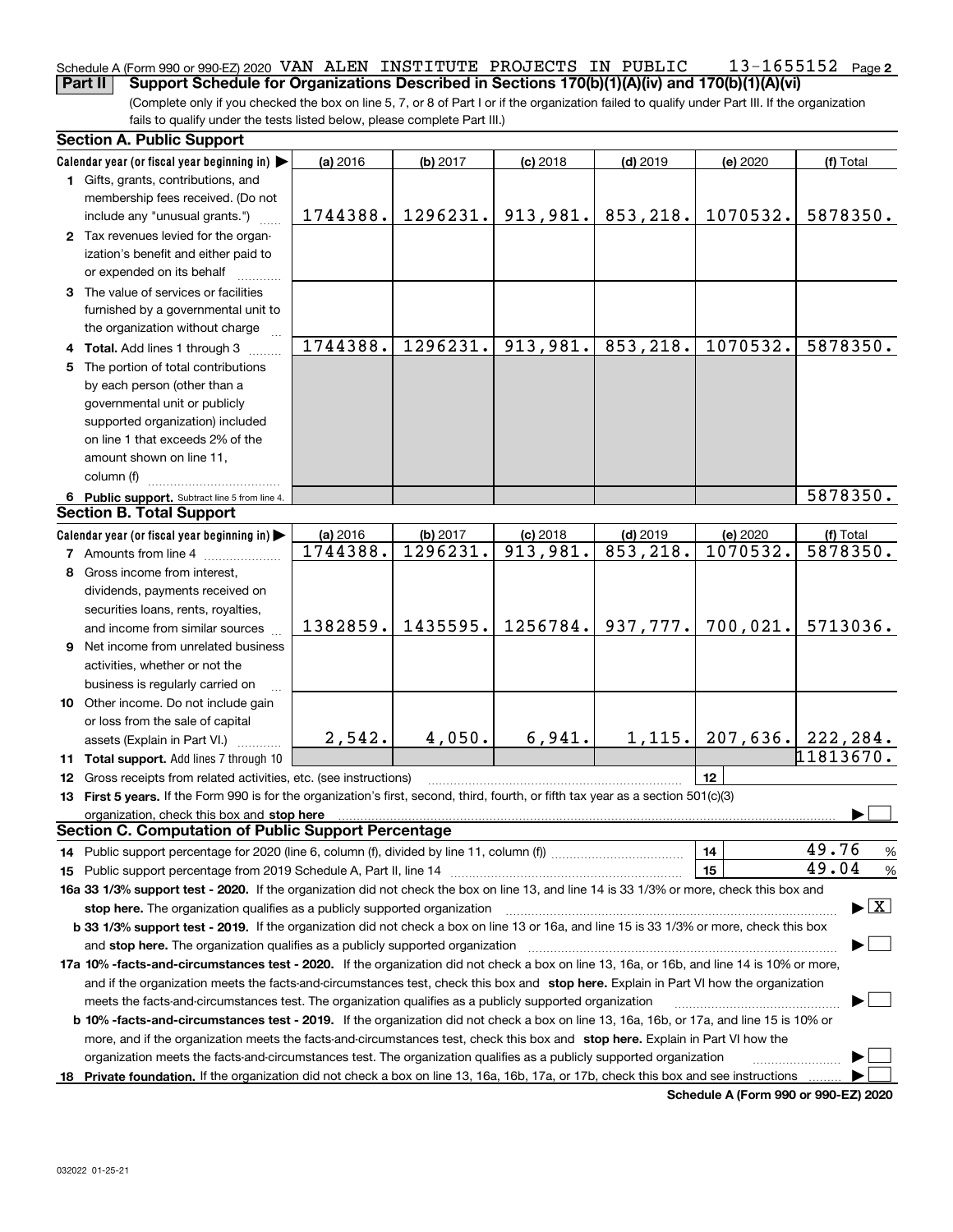#### **3** Schedule A (Form 990 or 990-EZ) 2020 Page VAN ALEN INSTITUTE PROJECTS IN PUBLIC 13-1655152**Part III Support Schedule for Organizations Described in Section 509(a)(2)**

(Complete only if you checked the box on line 10 of Part I or if the organization failed to qualify under Part II. If the organization fails to qualify under the tests listed below, please complete Part II.)

| <b>Section A. Public Support</b>                                                                                                                 |   |          |          |            |            |          |           |
|--------------------------------------------------------------------------------------------------------------------------------------------------|---|----------|----------|------------|------------|----------|-----------|
| Calendar year (or fiscal year beginning in) $\blacktriangleright$                                                                                |   | (a) 2016 | (b) 2017 | $(c)$ 2018 | $(d)$ 2019 | (e) 2020 | (f) Total |
| 1 Gifts, grants, contributions, and                                                                                                              |   |          |          |            |            |          |           |
| membership fees received. (Do not                                                                                                                |   |          |          |            |            |          |           |
| include any "unusual grants.")                                                                                                                   |   |          |          |            |            |          |           |
| <b>2</b> Gross receipts from admissions,                                                                                                         |   |          |          |            |            |          |           |
| merchandise sold or services per-                                                                                                                |   |          |          |            |            |          |           |
| formed, or facilities furnished in                                                                                                               |   |          |          |            |            |          |           |
| any activity that is related to the<br>organization's tax-exempt purpose                                                                         |   |          |          |            |            |          |           |
| 3 Gross receipts from activities that                                                                                                            |   |          |          |            |            |          |           |
| are not an unrelated trade or bus-                                                                                                               |   |          |          |            |            |          |           |
|                                                                                                                                                  |   |          |          |            |            |          |           |
| iness under section 513                                                                                                                          |   |          |          |            |            |          |           |
| 4 Tax revenues levied for the organ-                                                                                                             |   |          |          |            |            |          |           |
| ization's benefit and either paid to                                                                                                             |   |          |          |            |            |          |           |
| or expended on its behalf                                                                                                                        | . |          |          |            |            |          |           |
| 5 The value of services or facilities                                                                                                            |   |          |          |            |            |          |           |
| furnished by a governmental unit to                                                                                                              |   |          |          |            |            |          |           |
| the organization without charge                                                                                                                  |   |          |          |            |            |          |           |
| <b>6 Total.</b> Add lines 1 through 5                                                                                                            |   |          |          |            |            |          |           |
| 7a Amounts included on lines 1, 2, and                                                                                                           |   |          |          |            |            |          |           |
| 3 received from disqualified persons                                                                                                             |   |          |          |            |            |          |           |
| <b>b</b> Amounts included on lines 2 and 3 received                                                                                              |   |          |          |            |            |          |           |
| from other than disqualified persons that                                                                                                        |   |          |          |            |            |          |           |
| exceed the greater of \$5,000 or 1% of the<br>amount on line 13 for the year                                                                     |   |          |          |            |            |          |           |
| c Add lines 7a and 7b                                                                                                                            |   |          |          |            |            |          |           |
| 8 Public support. (Subtract line 7c from line 6.)                                                                                                |   |          |          |            |            |          |           |
| <b>Section B. Total Support</b>                                                                                                                  |   |          |          |            |            |          |           |
| Calendar year (or fiscal year beginning in)                                                                                                      |   | (a) 2016 | (b) 2017 | $(c)$ 2018 | $(d)$ 2019 | (e) 2020 | (f) Total |
| 9 Amounts from line 6                                                                                                                            |   |          |          |            |            |          |           |
| <b>10a</b> Gross income from interest,                                                                                                           |   |          |          |            |            |          |           |
| dividends, payments received on                                                                                                                  |   |          |          |            |            |          |           |
| securities loans, rents, royalties,                                                                                                              |   |          |          |            |            |          |           |
| and income from similar sources                                                                                                                  |   |          |          |            |            |          |           |
| <b>b</b> Unrelated business taxable income                                                                                                       |   |          |          |            |            |          |           |
| (less section 511 taxes) from businesses                                                                                                         |   |          |          |            |            |          |           |
| acquired after June 30, 1975 [10001]                                                                                                             |   |          |          |            |            |          |           |
| c Add lines 10a and 10b                                                                                                                          |   |          |          |            |            |          |           |
| 11 Net income from unrelated business<br>activities not included in line 10b,                                                                    |   |          |          |            |            |          |           |
| whether or not the business is                                                                                                                   |   |          |          |            |            |          |           |
| regularly carried on                                                                                                                             |   |          |          |            |            |          |           |
| <b>12</b> Other income. Do not include gain<br>or loss from the sale of capital                                                                  |   |          |          |            |            |          |           |
| assets (Explain in Part VI.)                                                                                                                     |   |          |          |            |            |          |           |
| <b>13</b> Total support. (Add lines 9, 10c, 11, and 12.)                                                                                         |   |          |          |            |            |          |           |
| 14 First 5 years. If the Form 990 is for the organization's first, second, third, fourth, or fifth tax year as a section 501(c)(3) organization, |   |          |          |            |            |          |           |
| check this box and stop here measurements are constructed as the state of the state of the state of the state o                                  |   |          |          |            |            |          |           |
| <b>Section C. Computation of Public Support Percentage</b>                                                                                       |   |          |          |            |            |          |           |
| 15 Public support percentage for 2020 (line 8, column (f), divided by line 13, column (f))                                                       |   |          |          |            |            | 15       | %         |
| 16 Public support percentage from 2019 Schedule A, Part III, line 15                                                                             |   |          |          |            |            | 16       | %         |
| <b>Section D. Computation of Investment Income Percentage</b>                                                                                    |   |          |          |            |            |          |           |
| Investment income percentage for 2020 (line 10c, column (f), divided by line 13, column (f))<br>17                                               |   |          |          |            |            | 17       | %         |
| <b>18</b> Investment income percentage from <b>2019</b> Schedule A, Part III, line 17                                                            |   |          |          |            |            | 18       | %         |
| 19a 33 1/3% support tests - 2020. If the organization did not check the box on line 14, and line 15 is more than 33 1/3%, and line 17 is not     |   |          |          |            |            |          |           |
| more than 33 1/3%, check this box and stop here. The organization qualifies as a publicly supported organization                                 |   |          |          |            |            |          | ▶         |
| b 33 1/3% support tests - 2019. If the organization did not check a box on line 14 or line 19a, and line 16 is more than 33 1/3%, and            |   |          |          |            |            |          |           |
| line 18 is not more than 33 1/3%, check this box and stop here. The organization qualifies as a publicly supported organization                  |   |          |          |            |            |          |           |
| 20                                                                                                                                               |   |          |          |            |            |          |           |
|                                                                                                                                                  |   |          |          |            |            |          |           |

**Schedule A (Form 990 or 990-EZ) 2020**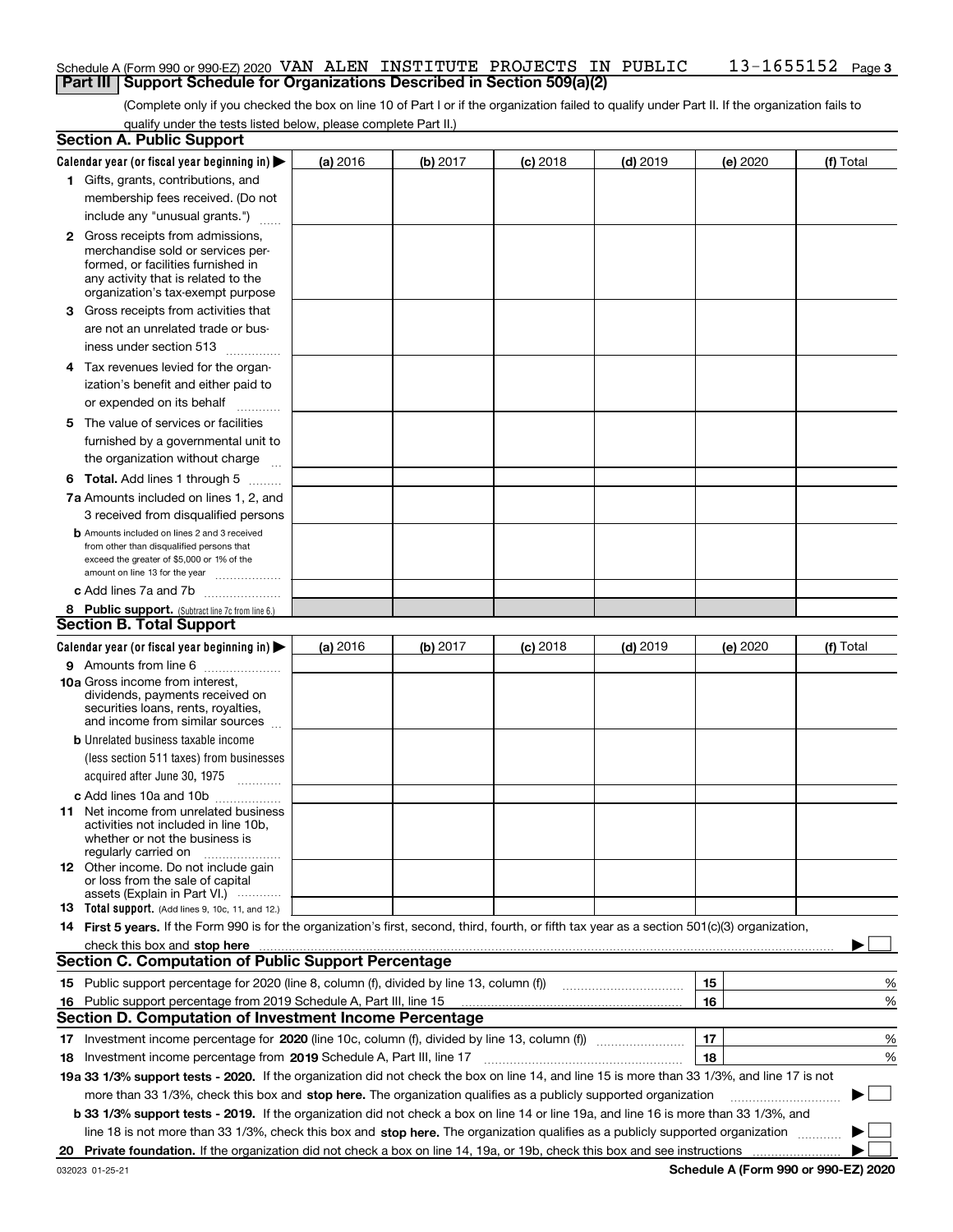## **Part IV Supporting Organizations**

(Complete only if you checked a box in line 12 on Part I. If you checked box 12a, Part I, complete Sections A and B. If you checked box 12b, Part I, complete Sections A and C. If you checked box 12c, Part I, complete Sections A, D, and E. If you checked box 12d, Part I, complete Sections A and D, and complete Part V.)

### **Section A. All Supporting Organizations**

- **1** Are all of the organization's supported organizations listed by name in the organization's governing documents? If "No," describe in **Part VI** how the supported organizations are designated. If designated by *class or purpose, describe the designation. If historic and continuing relationship, explain.*
- **2** Did the organization have any supported organization that does not have an IRS determination of status under section 509(a)(1) or (2)? If "Yes," explain in Part VI how the organization determined that the supported *organization was described in section 509(a)(1) or (2).*
- **3a** Did the organization have a supported organization described in section 501(c)(4), (5), or (6)? If "Yes," answer *lines 3b and 3c below.*
- **b** Did the organization confirm that each supported organization qualified under section 501(c)(4), (5), or (6) and satisfied the public support tests under section 509(a)(2)? If "Yes," describe in **Part VI** when and how the *organization made the determination.*
- **c**Did the organization ensure that all support to such organizations was used exclusively for section 170(c)(2)(B) purposes? If "Yes," explain in **Part VI** what controls the organization put in place to ensure such use.
- **4a***If* Was any supported organization not organized in the United States ("foreign supported organization")? *"Yes," and if you checked box 12a or 12b in Part I, answer lines 4b and 4c below.*
- **b** Did the organization have ultimate control and discretion in deciding whether to make grants to the foreign supported organization? If "Yes," describe in **Part VI** how the organization had such control and discretion *despite being controlled or supervised by or in connection with its supported organizations.*
- **c** Did the organization support any foreign supported organization that does not have an IRS determination under sections 501(c)(3) and 509(a)(1) or (2)? If "Yes," explain in **Part VI** what controls the organization used *to ensure that all support to the foreign supported organization was used exclusively for section 170(c)(2)(B) purposes.*
- **5a***If "Yes,"* Did the organization add, substitute, or remove any supported organizations during the tax year? answer lines 5b and 5c below (if applicable). Also, provide detail in **Part VI,** including (i) the names and EIN *numbers of the supported organizations added, substituted, or removed; (ii) the reasons for each such action; (iii) the authority under the organization's organizing document authorizing such action; and (iv) how the action was accomplished (such as by amendment to the organizing document).*
- **b** Type I or Type II only. Was any added or substituted supported organization part of a class already designated in the organization's organizing document?
- **cSubstitutions only.**  Was the substitution the result of an event beyond the organization's control?
- **6** Did the organization provide support (whether in the form of grants or the provision of services or facilities) to **Part VI.** *If "Yes," provide detail in* support or benefit one or more of the filing organization's supported organizations? anyone other than (i) its supported organizations, (ii) individuals that are part of the charitable class benefited by one or more of its supported organizations, or (iii) other supporting organizations that also
- **7**Did the organization provide a grant, loan, compensation, or other similar payment to a substantial contributor *If "Yes," complete Part I of Schedule L (Form 990 or 990-EZ).* regard to a substantial contributor? (as defined in section 4958(c)(3)(C)), a family member of a substantial contributor, or a 35% controlled entity with
- **8** Did the organization make a loan to a disqualified person (as defined in section 4958) not described in line 7? *If "Yes," complete Part I of Schedule L (Form 990 or 990-EZ).*
- **9a** Was the organization controlled directly or indirectly at any time during the tax year by one or more in section 509(a)(1) or (2))? If "Yes," *provide detail in* <code>Part VI.</code> disqualified persons, as defined in section 4946 (other than foundation managers and organizations described
- **b** Did one or more disqualified persons (as defined in line 9a) hold a controlling interest in any entity in which the supporting organization had an interest? If "Yes," provide detail in P**art VI**.
- **c**Did a disqualified person (as defined in line 9a) have an ownership interest in, or derive any personal benefit from, assets in which the supporting organization also had an interest? If "Yes," provide detail in P**art VI.**
- **10a** Was the organization subject to the excess business holdings rules of section 4943 because of section supporting organizations)? If "Yes," answer line 10b below. 4943(f) (regarding certain Type II supporting organizations, and all Type III non-functionally integrated
- **b** Did the organization have any excess business holdings in the tax year? (Use Schedule C, Form 4720, to *determine whether the organization had excess business holdings.)*

**YesNo**

**1**

**10b**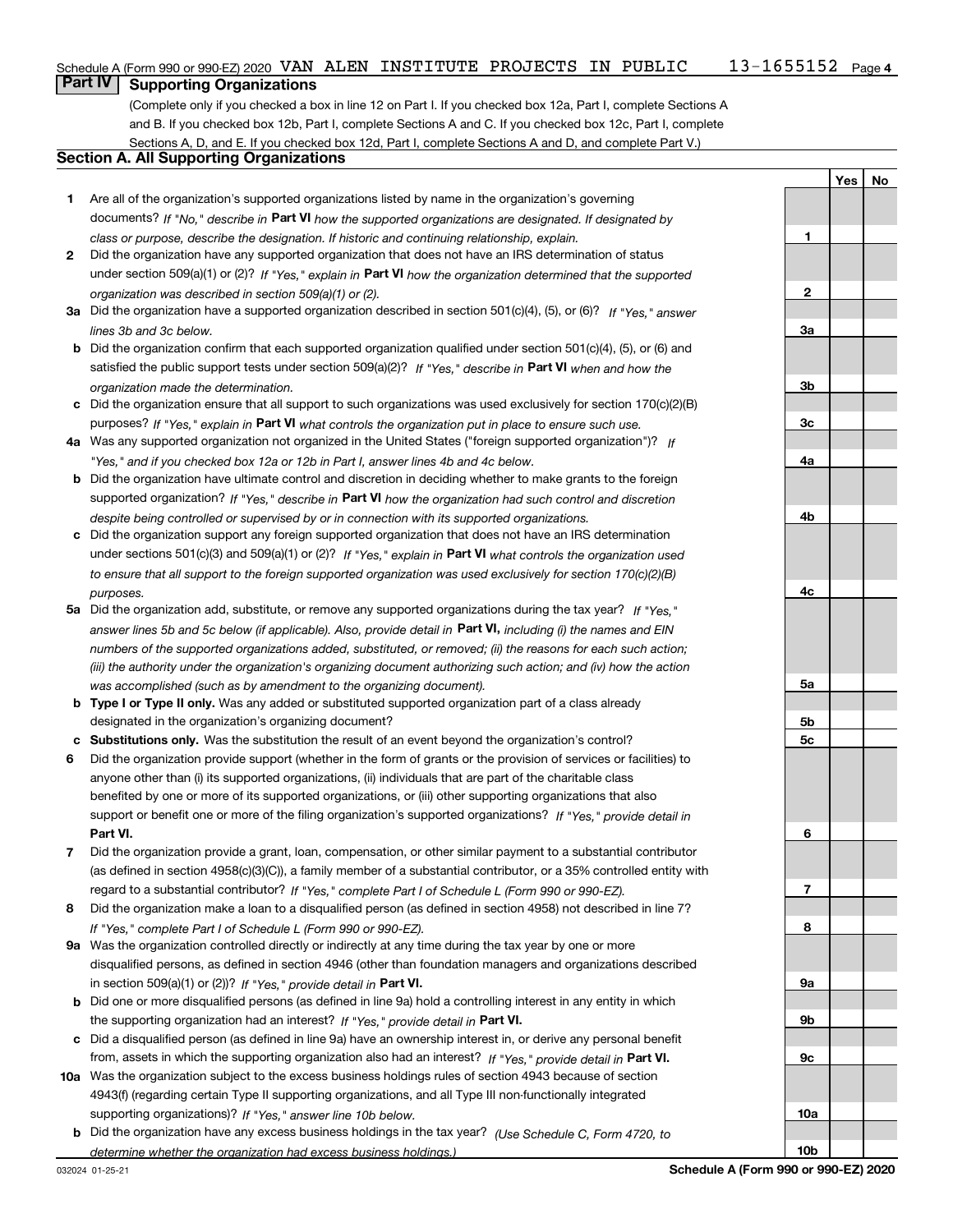#### 13-1655152 Page 5 Schedule A (Form 990 or 990-EZ) 2020 Page VAN ALEN INSTITUTE PROJECTS IN PUBLIC 13-1655152**Part IV Supporting Organizations** *(continued)*

|              |                                                                                                                                                                                                                                                                                                                                                                                                                                                                                                                                                                                                                                                                                                                                                                          |                 | Yes l | No. |
|--------------|--------------------------------------------------------------------------------------------------------------------------------------------------------------------------------------------------------------------------------------------------------------------------------------------------------------------------------------------------------------------------------------------------------------------------------------------------------------------------------------------------------------------------------------------------------------------------------------------------------------------------------------------------------------------------------------------------------------------------------------------------------------------------|-----------------|-------|-----|
| 11           | Has the organization accepted a gift or contribution from any of the following persons?                                                                                                                                                                                                                                                                                                                                                                                                                                                                                                                                                                                                                                                                                  |                 |       |     |
|              | a A person who directly or indirectly controls, either alone or together with persons described in lines 11b and                                                                                                                                                                                                                                                                                                                                                                                                                                                                                                                                                                                                                                                         |                 |       |     |
|              | 11c below, the governing body of a supported organization?                                                                                                                                                                                                                                                                                                                                                                                                                                                                                                                                                                                                                                                                                                               | 11a             |       |     |
|              | <b>b</b> A family member of a person described in line 11a above?                                                                                                                                                                                                                                                                                                                                                                                                                                                                                                                                                                                                                                                                                                        | 11 <sub>b</sub> |       |     |
|              | c A 35% controlled entity of a person described in line 11a or 11b above? If "Yes" to line 11a, 11b, or 11c, provide                                                                                                                                                                                                                                                                                                                                                                                                                                                                                                                                                                                                                                                     |                 |       |     |
|              | detail in Part VI.                                                                                                                                                                                                                                                                                                                                                                                                                                                                                                                                                                                                                                                                                                                                                       | 11c             |       |     |
|              | <b>Section B. Type I Supporting Organizations</b>                                                                                                                                                                                                                                                                                                                                                                                                                                                                                                                                                                                                                                                                                                                        |                 |       |     |
|              |                                                                                                                                                                                                                                                                                                                                                                                                                                                                                                                                                                                                                                                                                                                                                                          |                 | Yes I | No  |
| 1            | Did the governing body, members of the governing body, officers acting in their official capacity, or membership of one or<br>more supported organizations have the power to regularly appoint or elect at least a majority of the organization's officers,<br>directors, or trustees at all times during the tax year? If "No," describe in Part VI how the supported organization(s)<br>effectively operated, supervised, or controlled the organization's activities. If the organization had more than one supported<br>organization, describe how the powers to appoint and/or remove officers, directors, or trustees were allocated among the<br>supported organizations and what conditions or restrictions, if any, applied to such powers during the tax year. |                 |       |     |
| $\mathbf{2}$ | Did the organization operate for the benefit of any supported organization other than the supported                                                                                                                                                                                                                                                                                                                                                                                                                                                                                                                                                                                                                                                                      |                 |       |     |
|              | organization(s) that operated, supervised, or controlled the supporting organization? If "Yes," explain in                                                                                                                                                                                                                                                                                                                                                                                                                                                                                                                                                                                                                                                               |                 |       |     |
|              | Part VI how providing such benefit carried out the purposes of the supported organization(s) that operated,                                                                                                                                                                                                                                                                                                                                                                                                                                                                                                                                                                                                                                                              |                 |       |     |
|              | supervised, or controlled the supporting organization.                                                                                                                                                                                                                                                                                                                                                                                                                                                                                                                                                                                                                                                                                                                   | $\mathbf{2}$    |       |     |
|              | <b>Section C. Type II Supporting Organizations</b>                                                                                                                                                                                                                                                                                                                                                                                                                                                                                                                                                                                                                                                                                                                       |                 |       |     |
|              |                                                                                                                                                                                                                                                                                                                                                                                                                                                                                                                                                                                                                                                                                                                                                                          |                 | Yes l | No  |
| 1.           | Were a majority of the organization's directors or trustees during the tax year also a majority of the directors                                                                                                                                                                                                                                                                                                                                                                                                                                                                                                                                                                                                                                                         |                 |       |     |
|              | or trustees of each of the organization's supported organization(s)? If "No." describe in Part VI how control                                                                                                                                                                                                                                                                                                                                                                                                                                                                                                                                                                                                                                                            |                 |       |     |

| <b>Section D. All Type III Supporting Organizations</b>                                                       |
|---------------------------------------------------------------------------------------------------------------|
| the supported organization(s).                                                                                |
| or management of the supporting organization was vested in the same persons that controlled or managed        |
| or trustees of each of the organization's supported organization(s)? If "No." describe in Part VI how control |

|              |                                                                                                                                                                                                                                                                                                                                                                                                                                                              |   | Yes | No |
|--------------|--------------------------------------------------------------------------------------------------------------------------------------------------------------------------------------------------------------------------------------------------------------------------------------------------------------------------------------------------------------------------------------------------------------------------------------------------------------|---|-----|----|
|              | Did the organization provide to each of its supported organizations, by the last day of the fifth month of the<br>organization's tax year, (i) a written notice describing the type and amount of support provided during the prior tax<br>year, (ii) a copy of the Form 990 that was most recently filed as of the date of notification, and (iii) copies of the                                                                                            |   |     |    |
|              | organization's governing documents in effect on the date of notification, to the extent not previously provided?                                                                                                                                                                                                                                                                                                                                             |   |     |    |
| $\mathbf{2}$ | Were any of the organization's officers, directors, or trustees either (i) appointed or elected by the supported<br>organization(s) or (ii) serving on the governing body of a supported organization? If "No," explain in Part VI how                                                                                                                                                                                                                       |   |     |    |
| 3            | the organization maintained a close and continuous working relationship with the supported organization(s).<br>By reason of the relationship described in line 2, above, did the organization's supported organizations have a<br>significant voice in the organization's investment policies and in directing the use of the organization's<br>income or assets at all times during the tax year? If "Yes," describe in Part VI the role the organization's | 2 |     |    |
|              | supported organizations played in this regard                                                                                                                                                                                                                                                                                                                                                                                                                | 3 |     |    |

# *supported organizations played in this regard.* **Section E. Type III Functionally Integrated Supporting Organizations**

|  | Check the box next to the method that the organization used to satisfy the Integral Part Test during the year (see instructions). |  |  |  |
|--|-----------------------------------------------------------------------------------------------------------------------------------|--|--|--|
|--|-----------------------------------------------------------------------------------------------------------------------------------|--|--|--|

- **alinupy** The organization satisfied the Activities Test. Complete line 2 below.
- **bThe organization is the parent of each of its supported organizations. Complete line 3 below.**

|  |  | c $\Box$ The organization supported a governmental entity. Describe in Part VI how you supported a governmental entity (see instructions). |  |  |  |  |  |  |
|--|--|--------------------------------------------------------------------------------------------------------------------------------------------|--|--|--|--|--|--|
|--|--|--------------------------------------------------------------------------------------------------------------------------------------------|--|--|--|--|--|--|

- **2Answer lines 2a and 2b below. Yes No** Activities Test.
- **a** Did substantially all of the organization's activities during the tax year directly further the exempt purposes of the supported organization(s) to which the organization was responsive? If "Yes," then in **Part VI identify those supported organizations and explain**  *how these activities directly furthered their exempt purposes, how the organization was responsive to those supported organizations, and how the organization determined that these activities constituted substantially all of its activities.*
- **b** Did the activities described in line 2a, above, constitute activities that, but for the organization's involvement, **Part VI**  *the reasons for the organization's position that its supported organization(s) would have engaged in* one or more of the organization's supported organization(s) would have been engaged in? If "Yes," e*xplain in these activities but for the organization's involvement.*
- **3** Parent of Supported Organizations. Answer lines 3a and 3b below.

**a** Did the organization have the power to regularly appoint or elect a majority of the officers, directors, or trustees of each of the supported organizations? If "Yes" or "No" provide details in **Part VI.** 

**b** Did the organization exercise a substantial degree of direction over the policies, programs, and activities of each of its supported organizations? If "Yes," describe in Part VI the role played by the organization in this regard.

**2a**

**2b**

**3a**

**3b**

**1**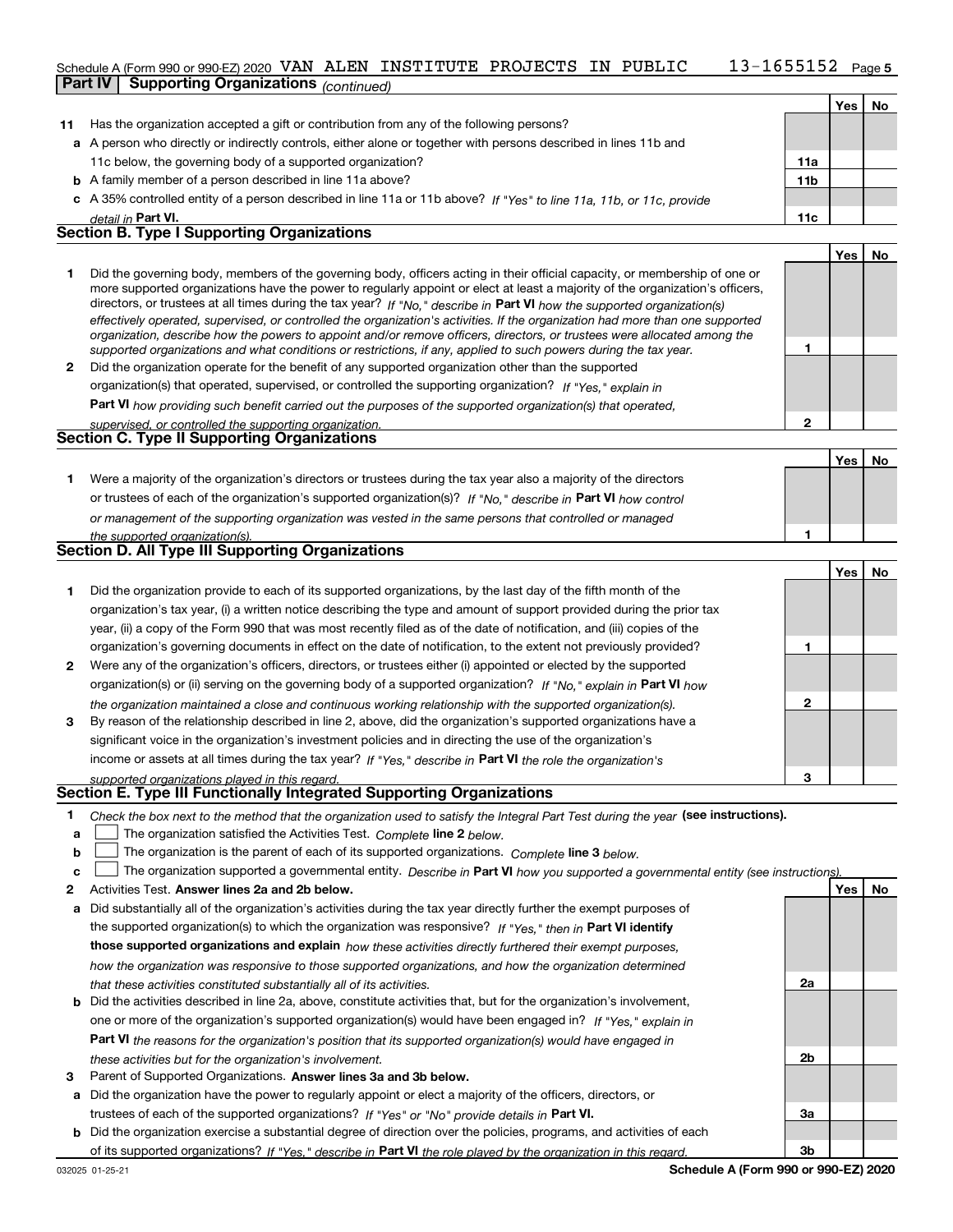|        | Schedule A (Form 990 or 990-EZ) 2020 VAN ALEN INSTITUTE PROJECTS IN PUBLIC                                                                     |                |                | $13 - 1655152$ Page 6          |
|--------|------------------------------------------------------------------------------------------------------------------------------------------------|----------------|----------------|--------------------------------|
| Part V | Type III Non-Functionally Integrated 509(a)(3) Supporting Organizations                                                                        |                |                |                                |
| 1      | Check here if the organization satisfied the Integral Part Test as a qualifying trust on Nov. 20, 1970 (explain in Part VI). See instructions. |                |                |                                |
|        | All other Type III non-functionally integrated supporting organizations must complete Sections A through E.                                    |                |                |                                |
|        | Section A - Adjusted Net Income                                                                                                                |                | (A) Prior Year | (B) Current Year<br>(optional) |
| 1      | Net short-term capital gain                                                                                                                    | 1              |                |                                |
| 2      | Recoveries of prior-year distributions                                                                                                         | $\mathbf{2}$   |                |                                |
| 3      | Other gross income (see instructions)                                                                                                          | 3              |                |                                |
| 4      | Add lines 1 through 3.                                                                                                                         | 4              |                |                                |
| 5      | Depreciation and depletion                                                                                                                     | 5              |                |                                |
| 6      | Portion of operating expenses paid or incurred for production or                                                                               |                |                |                                |
|        | collection of gross income or for management, conservation, or                                                                                 |                |                |                                |
|        | maintenance of property held for production of income (see instructions)                                                                       | 6              |                |                                |
| 7      | Other expenses (see instructions)                                                                                                              | $\overline{7}$ |                |                                |
| 8      | Adjusted Net Income (subtract lines 5, 6, and 7 from line 4)                                                                                   | 8              |                |                                |
|        | <b>Section B - Minimum Asset Amount</b>                                                                                                        |                | (A) Prior Year | (B) Current Year<br>(optional) |
| 1      | Aggregate fair market value of all non-exempt-use assets (see                                                                                  |                |                |                                |
|        | instructions for short tax year or assets held for part of year):                                                                              |                |                |                                |
|        | a Average monthly value of securities                                                                                                          | 1a             |                |                                |
|        | <b>b</b> Average monthly cash balances                                                                                                         | 1b             |                |                                |
|        | c Fair market value of other non-exempt-use assets                                                                                             | 1c             |                |                                |
|        | <b>d</b> Total (add lines 1a, 1b, and 1c)                                                                                                      | 1d             |                |                                |
|        | e Discount claimed for blockage or other factors                                                                                               |                |                |                                |
|        | (explain in detail in Part VI):                                                                                                                |                |                |                                |
| 2      | Acquisition indebtedness applicable to non-exempt-use assets                                                                                   | $\mathbf{2}$   |                |                                |
| 3      | Subtract line 2 from line 1d.                                                                                                                  | 3              |                |                                |
| 4      | Cash deemed held for exempt use. Enter 0.015 of line 3 (for greater amount,                                                                    |                |                |                                |
|        | see instructions).                                                                                                                             | 4              |                |                                |
| 5      | Net value of non-exempt-use assets (subtract line 4 from line 3)                                                                               | 5              |                |                                |
| 6      | Multiply line 5 by 0.035.                                                                                                                      | 6              |                |                                |
| 7      | Recoveries of prior-year distributions                                                                                                         | $\overline{7}$ |                |                                |
| 8      | Minimum Asset Amount (add line 7 to line 6)                                                                                                    | 8              |                |                                |
|        | <b>Section C - Distributable Amount</b>                                                                                                        |                |                | <b>Current Year</b>            |
|        | Adjusted net income for prior year (from Section A, line 8, column A)                                                                          | 1              |                |                                |
|        | Enter 0.85 of line 1.                                                                                                                          | 2              |                |                                |
| 3      | Minimum asset amount for prior year (from Section B, line 8, column A)                                                                         | 3              |                |                                |
| 4      | Enter greater of line 2 or line 3.                                                                                                             | 4              |                |                                |
| 5      | Income tax imposed in prior year                                                                                                               | 5              |                |                                |
| 6      | <b>Distributable Amount.</b> Subtract line 5 from line 4, unless subject to                                                                    |                |                |                                |
|        | emergency temporary reduction (see instructions).                                                                                              | 6              |                |                                |
| 7      | Check here if the current year is the organization's first as a non-functionally integrated Type III supporting organization (see              |                |                |                                |

instructions).

**Schedule A (Form 990 or 990-EZ) 2020**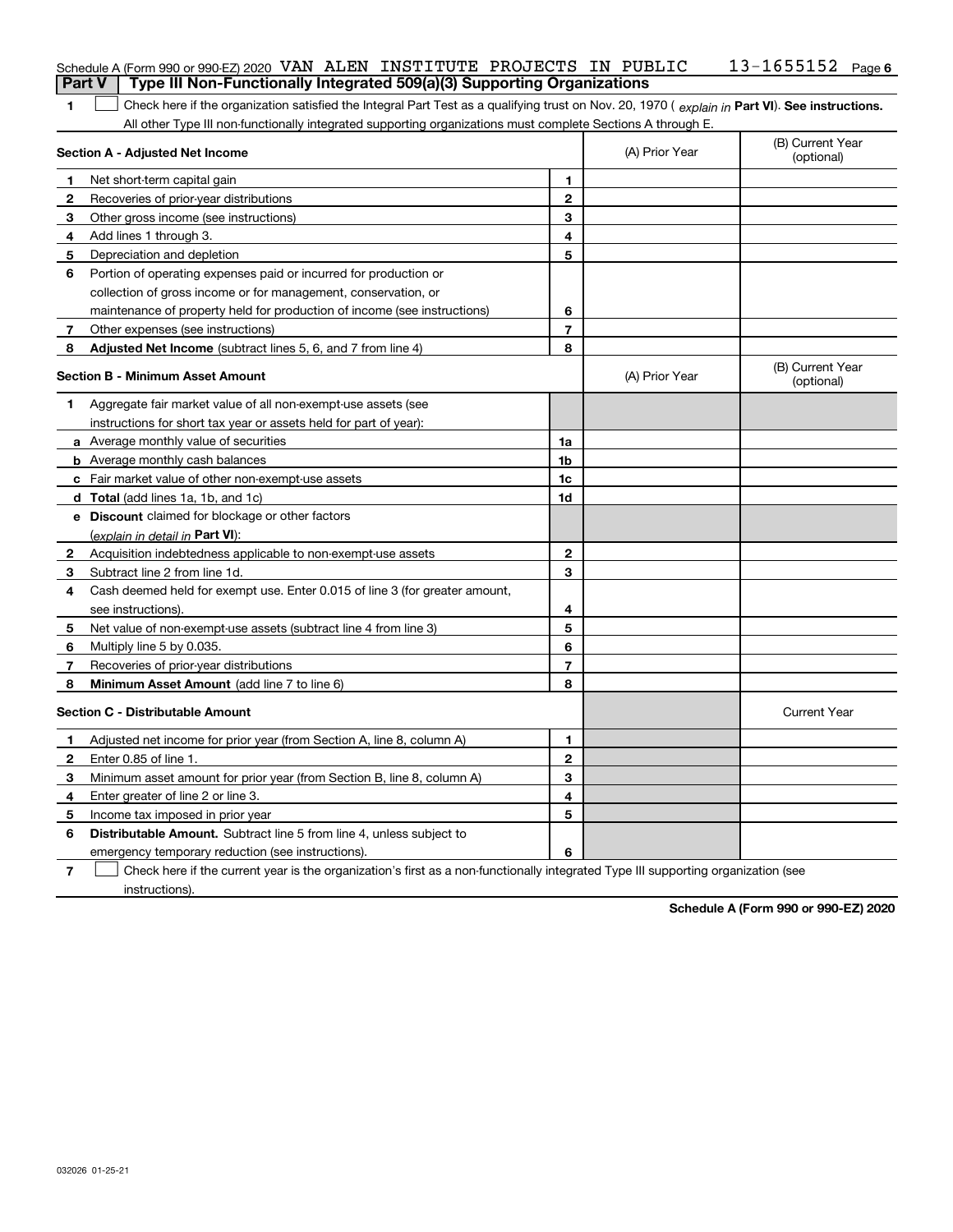#### **7** Schedule A (Form 990 or 990-EZ) 2020 Page VAN ALEN INSTITUTE PROJECTS IN PUBLIC 13-1655152

| <b>Part V</b> | Type III Non-Functionally Integrated 509(a)(3) Supporting Organizations $ _{\text{continued}} $ |                             |                                       |                |                                         |
|---------------|-------------------------------------------------------------------------------------------------|-----------------------------|---------------------------------------|----------------|-----------------------------------------|
|               | <b>Section D - Distributions</b>                                                                |                             |                                       |                | <b>Current Year</b>                     |
| 1             | Amounts paid to supported organizations to accomplish exempt purposes                           |                             |                                       | 1              |                                         |
| 2             | Amounts paid to perform activity that directly furthers exempt purposes of supported            |                             |                                       |                |                                         |
|               | organizations, in excess of income from activity                                                | 2                           |                                       |                |                                         |
| 3             | Administrative expenses paid to accomplish exempt purposes of supported organizations           |                             |                                       | 3              |                                         |
| 4             | Amounts paid to acquire exempt-use assets                                                       |                             |                                       | 4              |                                         |
| 5             | Qualified set-aside amounts (prior IRS approval required - <i>provide details in</i> Part VI)   |                             |                                       | 5              |                                         |
| 6             | Other distributions ( <i>describe in</i> Part VI). See instructions.                            |                             |                                       | 6              |                                         |
| 7             | Total annual distributions. Add lines 1 through 6.                                              |                             |                                       | $\overline{7}$ |                                         |
| 8             | Distributions to attentive supported organizations to which the organization is responsive      |                             |                                       |                |                                         |
|               | (provide details in Part VI). See instructions.                                                 |                             |                                       | 8              |                                         |
| 9             | Distributable amount for 2020 from Section C, line 6                                            |                             |                                       | 9              |                                         |
| 10            | Line 8 amount divided by line 9 amount                                                          |                             |                                       | 10             |                                         |
|               |                                                                                                 | (i)                         | (ii)                                  |                | (iii)                                   |
|               | <b>Section E - Distribution Allocations</b> (see instructions)                                  | <b>Excess Distributions</b> | <b>Underdistributions</b><br>Pre-2020 |                | <b>Distributable</b><br>Amount for 2020 |
| 1             | Distributable amount for 2020 from Section C, line 6                                            |                             |                                       |                |                                         |
| 2             | Underdistributions, if any, for years prior to 2020 (reason-                                    |                             |                                       |                |                                         |
|               | able cause required - explain in Part VI). See instructions.                                    |                             |                                       |                |                                         |
| 3             | Excess distributions carryover, if any, to 2020                                                 |                             |                                       |                |                                         |
|               | a From 2015                                                                                     |                             |                                       |                |                                         |
|               | <b>b</b> From 2016                                                                              |                             |                                       |                |                                         |
|               | $c$ From 2017                                                                                   |                             |                                       |                |                                         |
|               | d From 2018                                                                                     |                             |                                       |                |                                         |
|               | e From 2019                                                                                     |                             |                                       |                |                                         |
|               | f Total of lines 3a through 3e                                                                  |                             |                                       |                |                                         |
|               | g Applied to underdistributions of prior years                                                  |                             |                                       |                |                                         |
|               | <b>h</b> Applied to 2020 distributable amount                                                   |                             |                                       |                |                                         |
|               | Carryover from 2015 not applied (see instructions)                                              |                             |                                       |                |                                         |
|               | Remainder. Subtract lines 3g, 3h, and 3i from line 3f.                                          |                             |                                       |                |                                         |
| 4             | Distributions for 2020 from Section D,                                                          |                             |                                       |                |                                         |
|               | line $7:$                                                                                       |                             |                                       |                |                                         |
|               | a Applied to underdistributions of prior years                                                  |                             |                                       |                |                                         |
|               | <b>b</b> Applied to 2020 distributable amount                                                   |                             |                                       |                |                                         |
|               | c Remainder. Subtract lines 4a and 4b from line 4.                                              |                             |                                       |                |                                         |
| 5.            | Remaining underdistributions for years prior to 2020, if                                        |                             |                                       |                |                                         |
|               | any. Subtract lines 3g and 4a from line 2. For result greater                                   |                             |                                       |                |                                         |
|               | than zero, explain in Part VI. See instructions.                                                |                             |                                       |                |                                         |
| 6             | Remaining underdistributions for 2020. Subtract lines 3h                                        |                             |                                       |                |                                         |
|               | and 4b from line 1. For result greater than zero, explain in                                    |                             |                                       |                |                                         |
|               | Part VI. See instructions.                                                                      |                             |                                       |                |                                         |
| 7             | Excess distributions carryover to 2021. Add lines 3j                                            |                             |                                       |                |                                         |
|               | and 4c.                                                                                         |                             |                                       |                |                                         |
| 8             | Breakdown of line 7:                                                                            |                             |                                       |                |                                         |
|               | a Excess from 2016                                                                              |                             |                                       |                |                                         |
|               | <b>b</b> Excess from 2017                                                                       |                             |                                       |                |                                         |
|               | c Excess from 2018                                                                              |                             |                                       |                |                                         |
|               | d Excess from 2019                                                                              |                             |                                       |                |                                         |
|               | e Excess from 2020                                                                              |                             |                                       |                |                                         |

**Schedule A (Form 990 or 990-EZ) 2020**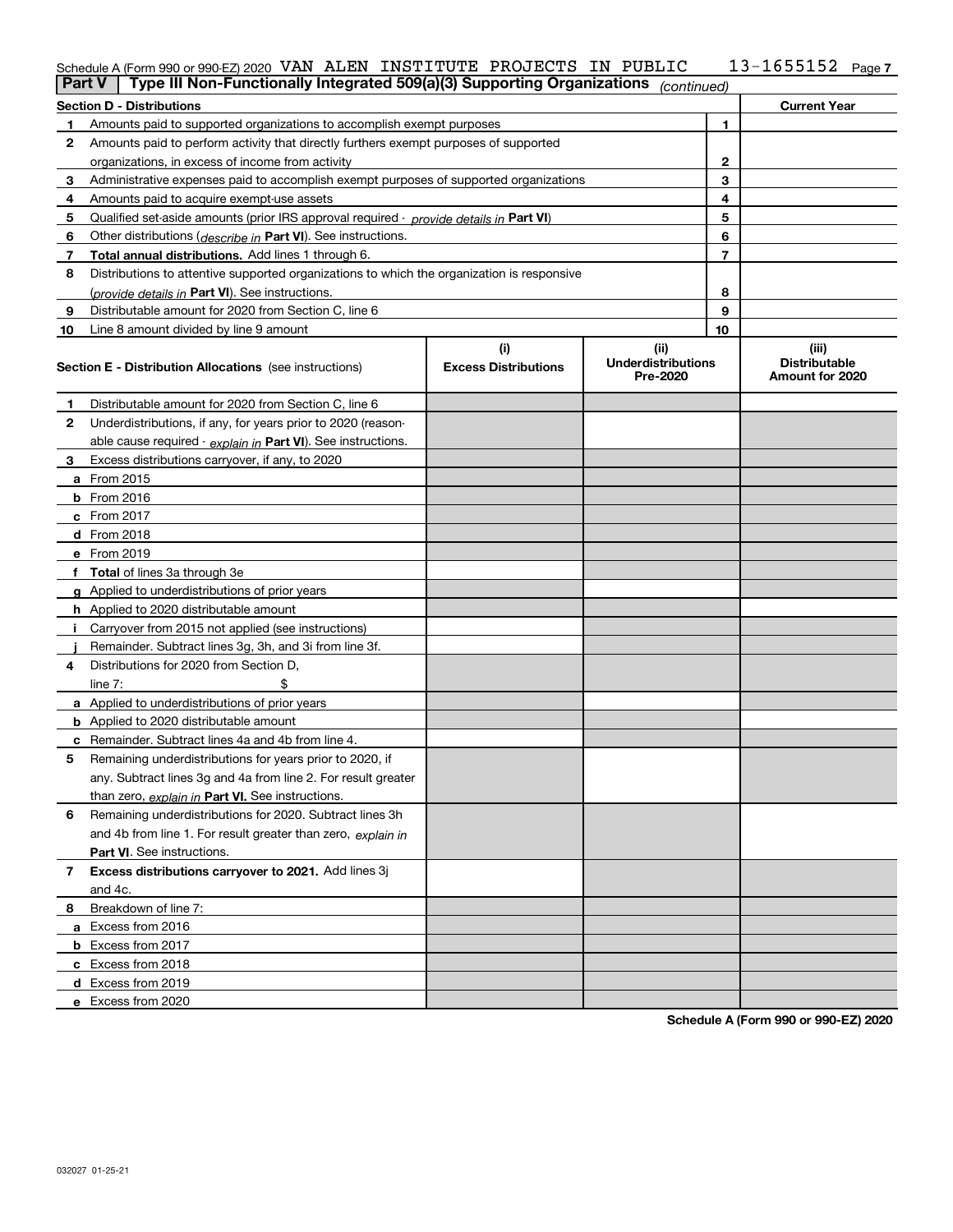|                | Schedule A (Form 990 or 990-EZ) 2020 VAN ALEN INSTITUTE PROJECTS IN PUBLIC                                                                                                                                                                                                                                                                                                                                                        |  |  | $13 - 1655152$ Page 8 |  |
|----------------|-----------------------------------------------------------------------------------------------------------------------------------------------------------------------------------------------------------------------------------------------------------------------------------------------------------------------------------------------------------------------------------------------------------------------------------|--|--|-----------------------|--|
| <b>Part VI</b> | Supplemental Information. Provide the explanations required by Part II, line 10; Part II, line 17a or 17b; Part III, line 12;<br>Part IV, Section A, lines 1, 2, 3b, 3c, 4b, 4c, 5a, 6, 9a, 9b, 9c, 11a, 11b, and 11c; Part IV, Section B, lines 1 and 2; Part IV, Section C,<br>line 1; Part IV, Section D, lines 2 and 3; Part IV, Section E, lines 1c, 2a, 2b, 3a, and 3b; Part V, line 1; Part V, Section B, line 1e; Part V, |  |  |                       |  |
|                | Section D, lines 5, 6, and 8; and Part V, Section E, lines 2, 5, and 6. Also complete this part for any additional information.<br>(See instructions.)                                                                                                                                                                                                                                                                            |  |  |                       |  |
|                |                                                                                                                                                                                                                                                                                                                                                                                                                                   |  |  |                       |  |
|                |                                                                                                                                                                                                                                                                                                                                                                                                                                   |  |  |                       |  |
|                |                                                                                                                                                                                                                                                                                                                                                                                                                                   |  |  |                       |  |
|                |                                                                                                                                                                                                                                                                                                                                                                                                                                   |  |  |                       |  |
|                |                                                                                                                                                                                                                                                                                                                                                                                                                                   |  |  |                       |  |
|                |                                                                                                                                                                                                                                                                                                                                                                                                                                   |  |  |                       |  |
|                |                                                                                                                                                                                                                                                                                                                                                                                                                                   |  |  |                       |  |
|                |                                                                                                                                                                                                                                                                                                                                                                                                                                   |  |  |                       |  |
|                |                                                                                                                                                                                                                                                                                                                                                                                                                                   |  |  |                       |  |
|                |                                                                                                                                                                                                                                                                                                                                                                                                                                   |  |  |                       |  |
|                |                                                                                                                                                                                                                                                                                                                                                                                                                                   |  |  |                       |  |
|                |                                                                                                                                                                                                                                                                                                                                                                                                                                   |  |  |                       |  |
|                |                                                                                                                                                                                                                                                                                                                                                                                                                                   |  |  |                       |  |
|                |                                                                                                                                                                                                                                                                                                                                                                                                                                   |  |  |                       |  |
|                |                                                                                                                                                                                                                                                                                                                                                                                                                                   |  |  |                       |  |
|                |                                                                                                                                                                                                                                                                                                                                                                                                                                   |  |  |                       |  |
|                |                                                                                                                                                                                                                                                                                                                                                                                                                                   |  |  |                       |  |
|                |                                                                                                                                                                                                                                                                                                                                                                                                                                   |  |  |                       |  |
|                |                                                                                                                                                                                                                                                                                                                                                                                                                                   |  |  |                       |  |
|                |                                                                                                                                                                                                                                                                                                                                                                                                                                   |  |  |                       |  |
|                |                                                                                                                                                                                                                                                                                                                                                                                                                                   |  |  |                       |  |
|                |                                                                                                                                                                                                                                                                                                                                                                                                                                   |  |  |                       |  |
|                |                                                                                                                                                                                                                                                                                                                                                                                                                                   |  |  |                       |  |
|                |                                                                                                                                                                                                                                                                                                                                                                                                                                   |  |  |                       |  |
|                |                                                                                                                                                                                                                                                                                                                                                                                                                                   |  |  |                       |  |
|                |                                                                                                                                                                                                                                                                                                                                                                                                                                   |  |  |                       |  |
|                |                                                                                                                                                                                                                                                                                                                                                                                                                                   |  |  |                       |  |
|                |                                                                                                                                                                                                                                                                                                                                                                                                                                   |  |  |                       |  |
|                |                                                                                                                                                                                                                                                                                                                                                                                                                                   |  |  |                       |  |
|                |                                                                                                                                                                                                                                                                                                                                                                                                                                   |  |  |                       |  |
|                |                                                                                                                                                                                                                                                                                                                                                                                                                                   |  |  |                       |  |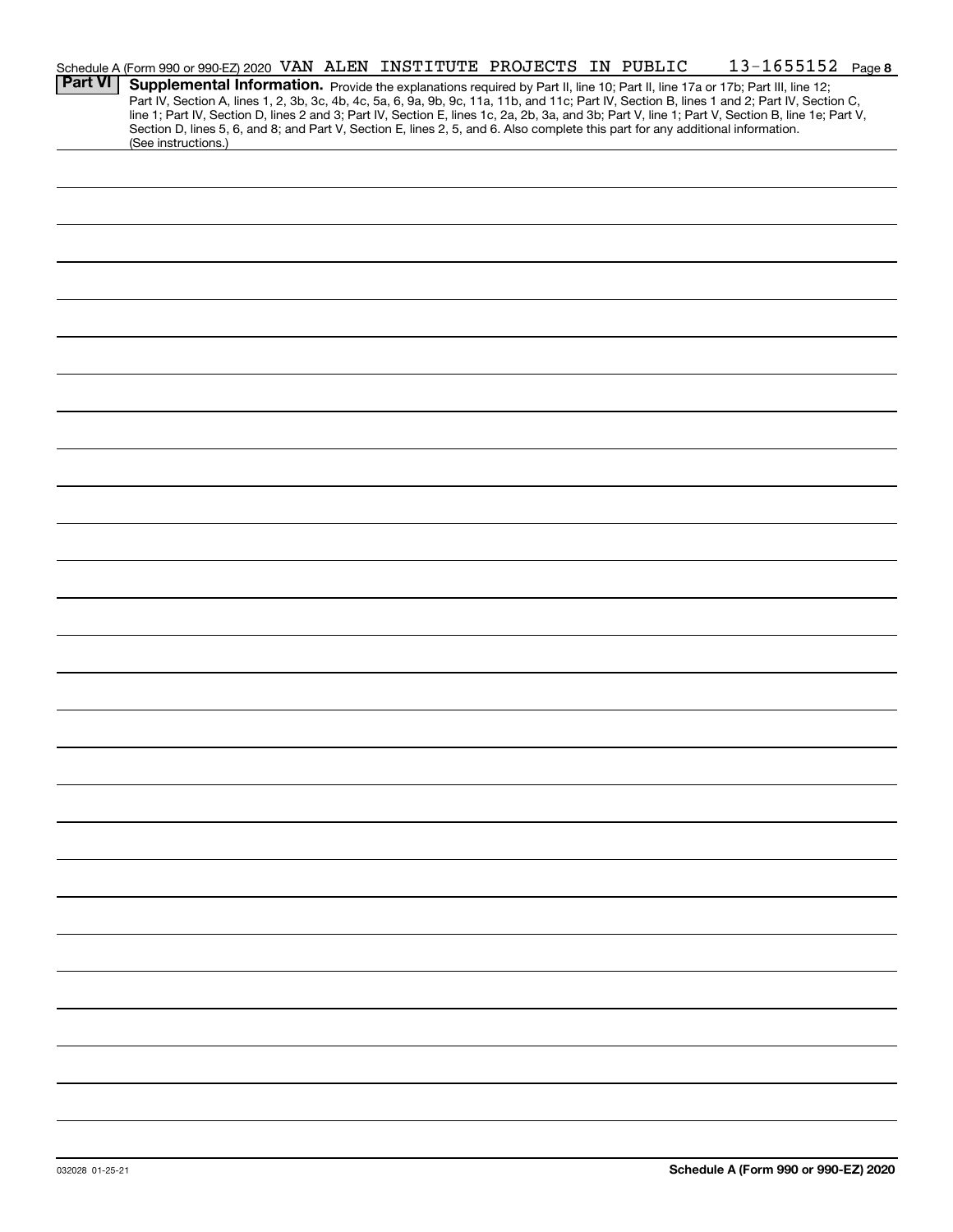Department of the Treasury Internal Revenue Service **(Form 990, 990-EZ, or 990-PF)**

Name of the organization

**Organization type** (check one):

# **Schedule B Schedule of Contributors**

**| Attach to Form 990, Form 990-EZ, or Form 990-PF. | Go to www.irs.gov/Form990 for the latest information.** OMB No. 1545-0047

**2020**

**Employer identification number**

|  | VAN ALEN INSTITUTE PROJECTS IN PUBLIC |  | 13-1655152 |
|--|---------------------------------------|--|------------|
|  |                                       |  |            |

| Filers of:         | Section:                                                                    |
|--------------------|-----------------------------------------------------------------------------|
| Form 990 or 990-FZ | $\boxed{\text{X}}$ 501(c)( 3) (enter number) organization                   |
|                    | $4947(a)(1)$ nonexempt charitable trust not treated as a private foundation |
|                    | 527 political organization                                                  |
| Form 990-PF        | 501(c)(3) exempt private foundation                                         |
|                    | 4947(a)(1) nonexempt charitable trust treated as a private foundation       |
|                    | 501(c)(3) taxable private foundation                                        |

Check if your organization is covered by the **General Rule** or a **Special Rule. Note:**  Only a section 501(c)(7), (8), or (10) organization can check boxes for both the General Rule and a Special Rule. See instructions.

#### **General Rule**

 $\mathcal{L}^{\text{max}}$ 

For an organization filing Form 990, 990-EZ, or 990-PF that received, during the year, contributions totaling \$5,000 or more (in money or property) from any one contributor. Complete Parts I and II. See instructions for determining a contributor's total contributions.

#### **Special Rules**

any one contributor, during the year, total contributions of the greater of  $\,$  (1) \$5,000; or **(2)** 2% of the amount on (i) Form 990, Part VIII, line 1h;  $\boxed{\textbf{X}}$  For an organization described in section 501(c)(3) filing Form 990 or 990-EZ that met the 33 1/3% support test of the regulations under sections 509(a)(1) and 170(b)(1)(A)(vi), that checked Schedule A (Form 990 or 990-EZ), Part II, line 13, 16a, or 16b, and that received from or (ii) Form 990-EZ, line 1. Complete Parts I and II.

For an organization described in section 501(c)(7), (8), or (10) filing Form 990 or 990-EZ that received from any one contributor, during the year, total contributions of more than \$1,000 exclusively for religious, charitable, scientific, literary, or educational purposes, or for the prevention of cruelty to children or animals. Complete Parts I (entering "N/A" in column (b) instead of the contributor name and address), II, and III.  $\mathcal{L}^{\text{max}}$ 

purpose. Don't complete any of the parts unless the **General Rule** applies to this organization because it received *nonexclusively* year, contributions <sub>exclusively</sub> for religious, charitable, etc., purposes, but no such contributions totaled more than \$1,000. If this box is checked, enter here the total contributions that were received during the year for an  $\;$ exclusively religious, charitable, etc., For an organization described in section 501(c)(7), (8), or (10) filing Form 990 or 990-EZ that received from any one contributor, during the religious, charitable, etc., contributions totaling \$5,000 or more during the year  $\Box$ — $\Box$   $\Box$  $\mathcal{L}^{\text{max}}$ 

**Caution:**  An organization that isn't covered by the General Rule and/or the Special Rules doesn't file Schedule B (Form 990, 990-EZ, or 990-PF),  **must** but it answer "No" on Part IV, line 2, of its Form 990; or check the box on line H of its Form 990-EZ or on its Form 990-PF, Part I, line 2, to certify that it doesn't meet the filing requirements of Schedule B (Form 990, 990-EZ, or 990-PF).

**For Paperwork Reduction Act Notice, see the instructions for Form 990, 990-EZ, or 990-PF. Schedule B (Form 990, 990-EZ, or 990-PF) (2020)** LHA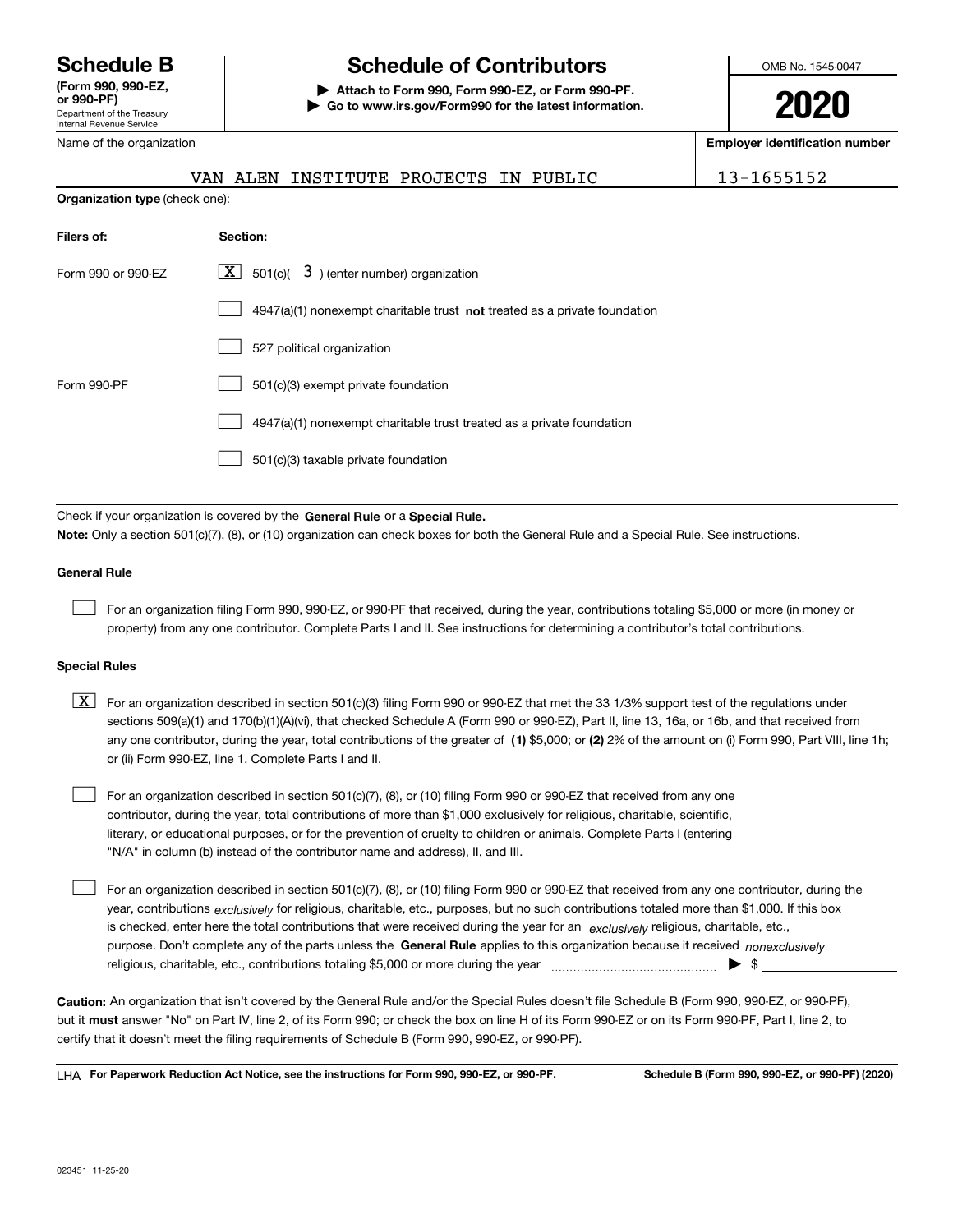Name of organization

**Employer identification number**

#### VAN ALEN INSTITUTE PROJECTS IN PUBLIC 13-1655152

**(a)No.(b)Name, address, and ZIP + 4 (c)Total contributions (d)Type of contribution PersonPayrollNoncash(a)No.(b)Name, address, and ZIP + 4 (c)Total contributions (d)Type of contribution PersonPayrollNoncash(a)No.(b)Name, address, and ZIP + 4 (c)Total contributions (d)Type of contribution Person PayrollNoncash(a) No.(b) Name, address, and ZIP + 4 (c) Total contributions (d) Type of contribution PersonPayrollNoncash(a) No.(b)Name, address, and ZIP + 4 (c) Total contributions (d) Type of contribution Person PayrollNoncash(a) No.(b)Name, address, and ZIP + 4 (c) Total contributions (d)Type of contribution PersonPayrollNoncashContributors** (see instructions). Use duplicate copies of Part I if additional space is needed. \$(Complete Part II for noncash contributions.) \$(Complete Part II for noncash contributions.) \$(Complete Part II for noncash contributions.) \$(Complete Part II for noncash contributions.) \$(Complete Part II for noncash contributions.) \$(Complete Part II for **2** Chedule B (Form 990, 990-EZ, or 990-PF) (2020)<br> **2Part ALEN INSTITUTE PROJECTS IN PUBLIC**<br> **2Part I Contributors** (see instructions). Use duplicate copies of Part I if additional space is needed.  $\boxed{\mathbf{X}}$  $\boxed{\mathbf{X}}$  $\sqrt{X}$  $\sqrt{X}$  $\begin{array}{c|c|c|c|c|c} 1 & \hspace{1.5cm} & \hspace{1.5cm} & \hspace{1.5cm} & \hspace{1.5cm} & \hspace{1.5cm} & \hspace{1.5cm} & \hspace{1.5cm} & \hspace{1.5cm} & \hspace{1.5cm} & \hspace{1.5cm} & \hspace{1.5cm} & \hspace{1.5cm} & \hspace{1.5cm} & \hspace{1.5cm} & \hspace{1.5cm} & \hspace{1.5cm} & \hspace{1.5cm} & \hspace{1.5cm} & \hspace{1.5cm} & \hspace{1.5cm} &$ 50,000.  $2$  | Person  $\overline{\text{X}}$ 22,500.  $\overline{3}$  | Person  $\overline{X}$ 125,000.  $4$  | Person  $\overline{\text{X}}$ 51,000.

023452 11-25-20 **Schedule B (Form 990, 990-EZ, or 990-PF) (2020)**

noncash contributions.)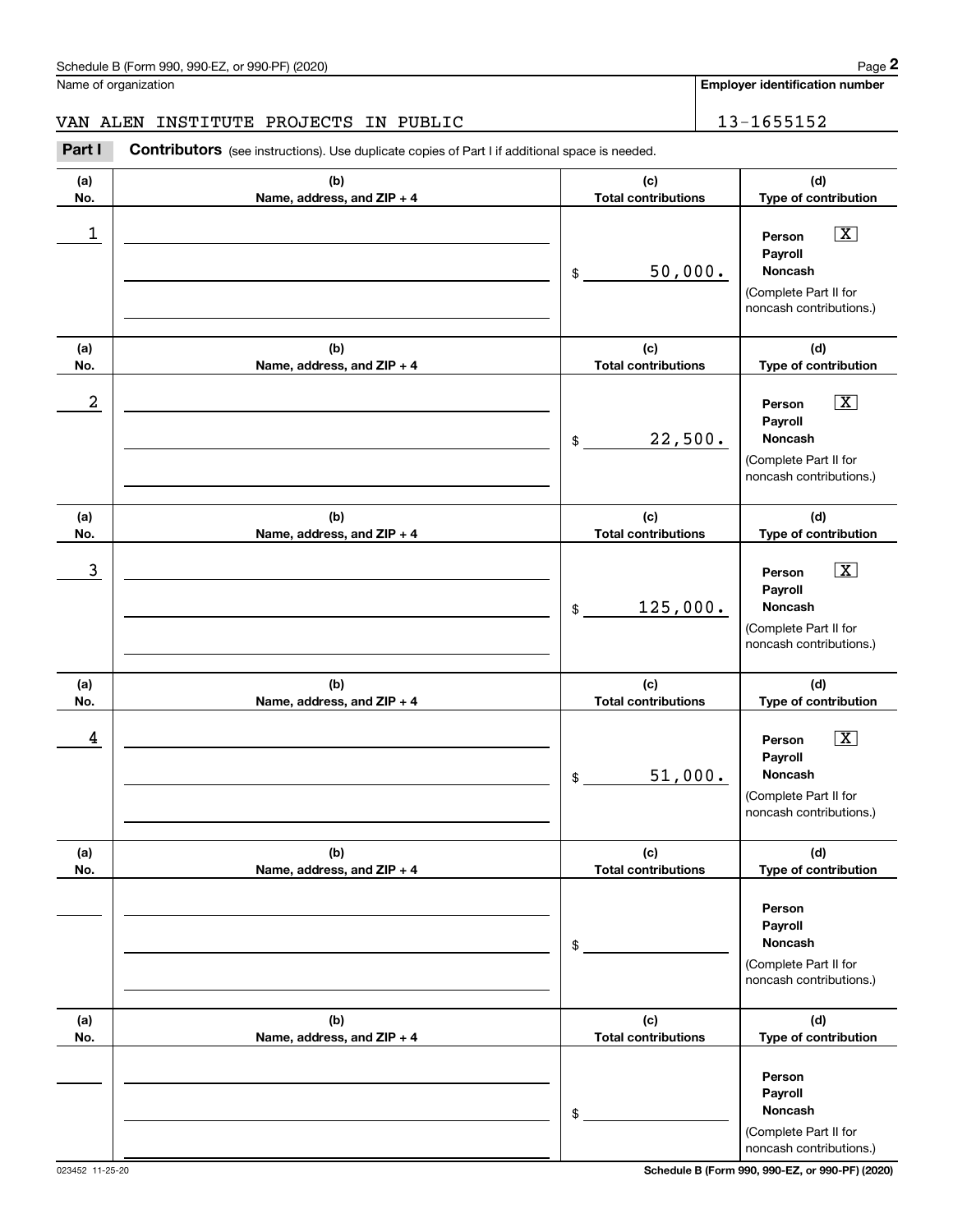**Employer identification number**

### VAN ALEN INSTITUTE PROJECTS IN PUBLIC | 13-1655152

Chedule B (Form 990, 990-EZ, or 990-PF) (2020)<br>
lame of organization<br> **3Part II is ALEN INSTITUTE PROJECTS IN PUBLIC**<br> **Part II is additional space is needed.** 

| (a)<br>No.<br>from<br>Part I | (b)<br>Description of noncash property given | (c)<br>FMV (or estimate)<br>(See instructions.) | (d)<br>Date received |
|------------------------------|----------------------------------------------|-------------------------------------------------|----------------------|
|                              |                                              | $\frac{1}{2}$                                   |                      |
| (a)<br>No.<br>from<br>Part I | (b)<br>Description of noncash property given | (c)<br>FMV (or estimate)<br>(See instructions.) | (d)<br>Date received |
|                              |                                              | $\frac{1}{2}$                                   |                      |
| (a)<br>No.<br>from<br>Part I | (b)<br>Description of noncash property given | (c)<br>FMV (or estimate)<br>(See instructions.) | (d)<br>Date received |
|                              |                                              | $\frac{1}{2}$                                   |                      |
| (a)<br>No.<br>from<br>Part I | (b)<br>Description of noncash property given | (c)<br>FMV (or estimate)<br>(See instructions.) | (d)<br>Date received |
|                              |                                              | $\circ$                                         |                      |
| (a)<br>No.<br>from<br>Part I | (b)<br>Description of noncash property given | (c)<br>FMV (or estimate)<br>(See instructions.) | (d)<br>Date received |
|                              |                                              | \$                                              |                      |
| (a)<br>No.<br>from<br>Part I | (b)<br>Description of noncash property given | (c)<br>FMV (or estimate)<br>(See instructions.) | (d)<br>Date received |
|                              |                                              | \$                                              |                      |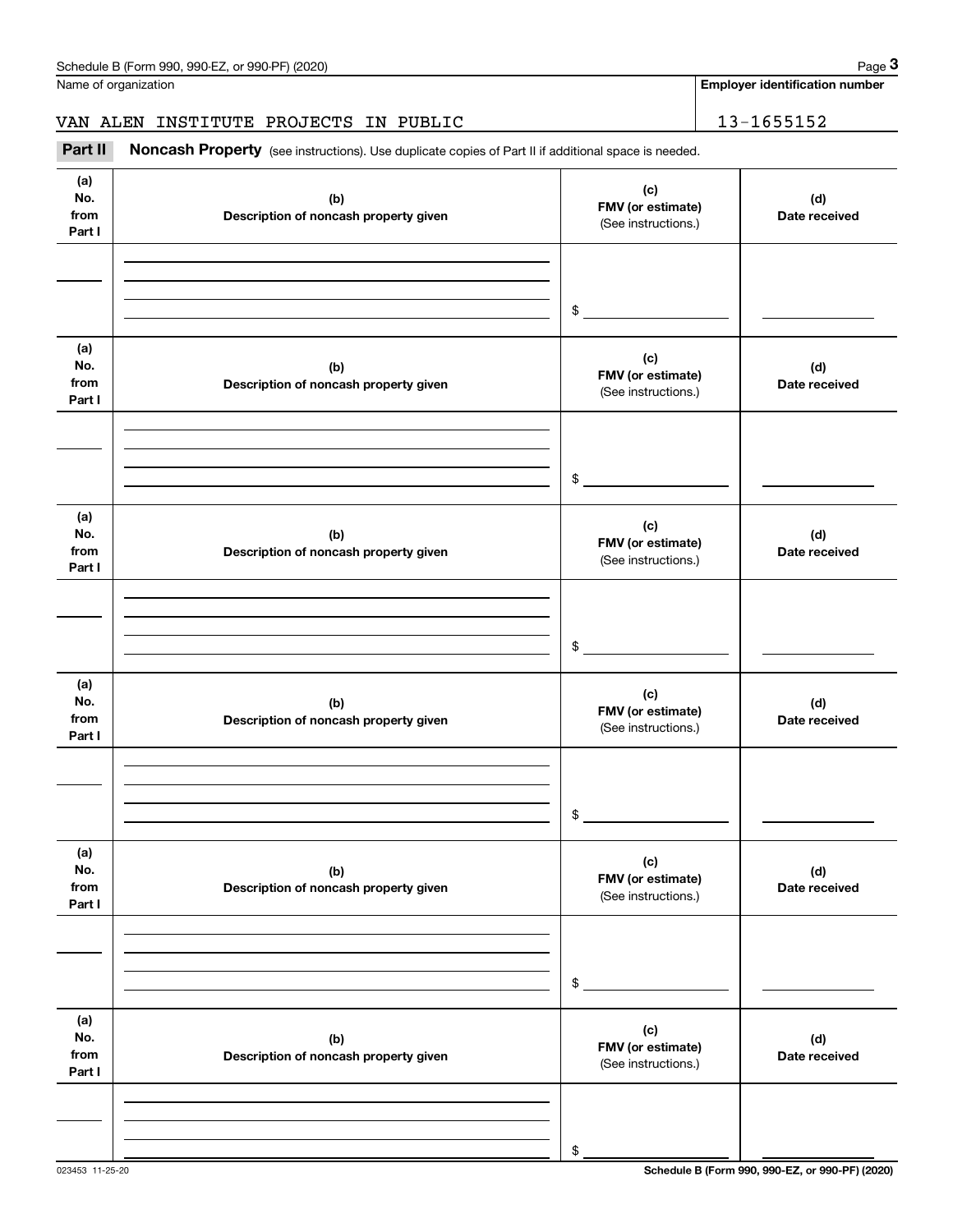|                                               | Schedule B (Form 990, 990-EZ, or 990-PF) (2020)                                                                                                                                                                                                                                                                                                                     |                      |                                                                                                                                                                | Page 4 |
|-----------------------------------------------|---------------------------------------------------------------------------------------------------------------------------------------------------------------------------------------------------------------------------------------------------------------------------------------------------------------------------------------------------------------------|----------------------|----------------------------------------------------------------------------------------------------------------------------------------------------------------|--------|
|                                               | Name of organization                                                                                                                                                                                                                                                                                                                                                |                      | Employer identification number                                                                                                                                 |        |
|                                               | VAN ALEN INSTITUTE PROJECTS IN PUBLIC                                                                                                                                                                                                                                                                                                                               |                      | 13-1655152                                                                                                                                                     |        |
| Part III                                      | from any one contributor. Complete columns (a) through (e) and the following line entry. For organizations<br>completing Part III, enter the total of exclusively religious, charitable, etc., contributions of $$1,000$ or less for the year. (Enter this info. once.) $\blacktriangleright$ \$<br>Use duplicate copies of Part III if additional space is needed. |                      | Exclusively religious, charitable, etc., contributions to organizations described in section 501(c)(7), (8), or (10) that total more than \$1,000 for the year |        |
| (a) No.                                       |                                                                                                                                                                                                                                                                                                                                                                     |                      |                                                                                                                                                                |        |
| from<br>Part I                                | (b) Purpose of gift                                                                                                                                                                                                                                                                                                                                                 | (c) Use of gift      | (d) Description of how gift is held                                                                                                                            |        |
|                                               |                                                                                                                                                                                                                                                                                                                                                                     | (e) Transfer of gift |                                                                                                                                                                |        |
|                                               | Transferee's name, address, and ZIP + 4                                                                                                                                                                                                                                                                                                                             |                      | Relationship of transferor to transferee                                                                                                                       |        |
|                                               |                                                                                                                                                                                                                                                                                                                                                                     |                      |                                                                                                                                                                |        |
| (a) $\overline{\text{No.}}$<br>from<br>Part I | (b) Purpose of gift                                                                                                                                                                                                                                                                                                                                                 | (c) Use of gift      | (d) Description of how gift is held                                                                                                                            |        |
|                                               |                                                                                                                                                                                                                                                                                                                                                                     |                      |                                                                                                                                                                |        |
|                                               |                                                                                                                                                                                                                                                                                                                                                                     |                      |                                                                                                                                                                |        |
|                                               |                                                                                                                                                                                                                                                                                                                                                                     | (e) Transfer of gift |                                                                                                                                                                |        |
|                                               | Transferee's name, address, and ZIP + 4                                                                                                                                                                                                                                                                                                                             |                      | Relationship of transferor to transferee                                                                                                                       |        |
|                                               |                                                                                                                                                                                                                                                                                                                                                                     |                      |                                                                                                                                                                |        |
| (a) No.<br>from<br>Part I                     | (b) Purpose of gift                                                                                                                                                                                                                                                                                                                                                 | (c) Use of gift      | (d) Description of how gift is held                                                                                                                            |        |
|                                               |                                                                                                                                                                                                                                                                                                                                                                     |                      |                                                                                                                                                                |        |
|                                               |                                                                                                                                                                                                                                                                                                                                                                     | (e) Transfer of gift |                                                                                                                                                                |        |
|                                               | Transferee's name, address, and ZIP + 4                                                                                                                                                                                                                                                                                                                             |                      | Relationship of transferor to transferee                                                                                                                       |        |
|                                               |                                                                                                                                                                                                                                                                                                                                                                     |                      |                                                                                                                                                                |        |
| (a) No.<br>from<br>Part I                     | (b) Purpose of gift                                                                                                                                                                                                                                                                                                                                                 | (c) Use of gift      | (d) Description of how gift is held                                                                                                                            |        |
|                                               |                                                                                                                                                                                                                                                                                                                                                                     |                      |                                                                                                                                                                |        |
|                                               |                                                                                                                                                                                                                                                                                                                                                                     | (e) Transfer of gift |                                                                                                                                                                |        |
|                                               | Transferee's name, address, and ZIP + 4                                                                                                                                                                                                                                                                                                                             |                      | Relationship of transferor to transferee                                                                                                                       |        |
|                                               |                                                                                                                                                                                                                                                                                                                                                                     |                      |                                                                                                                                                                |        |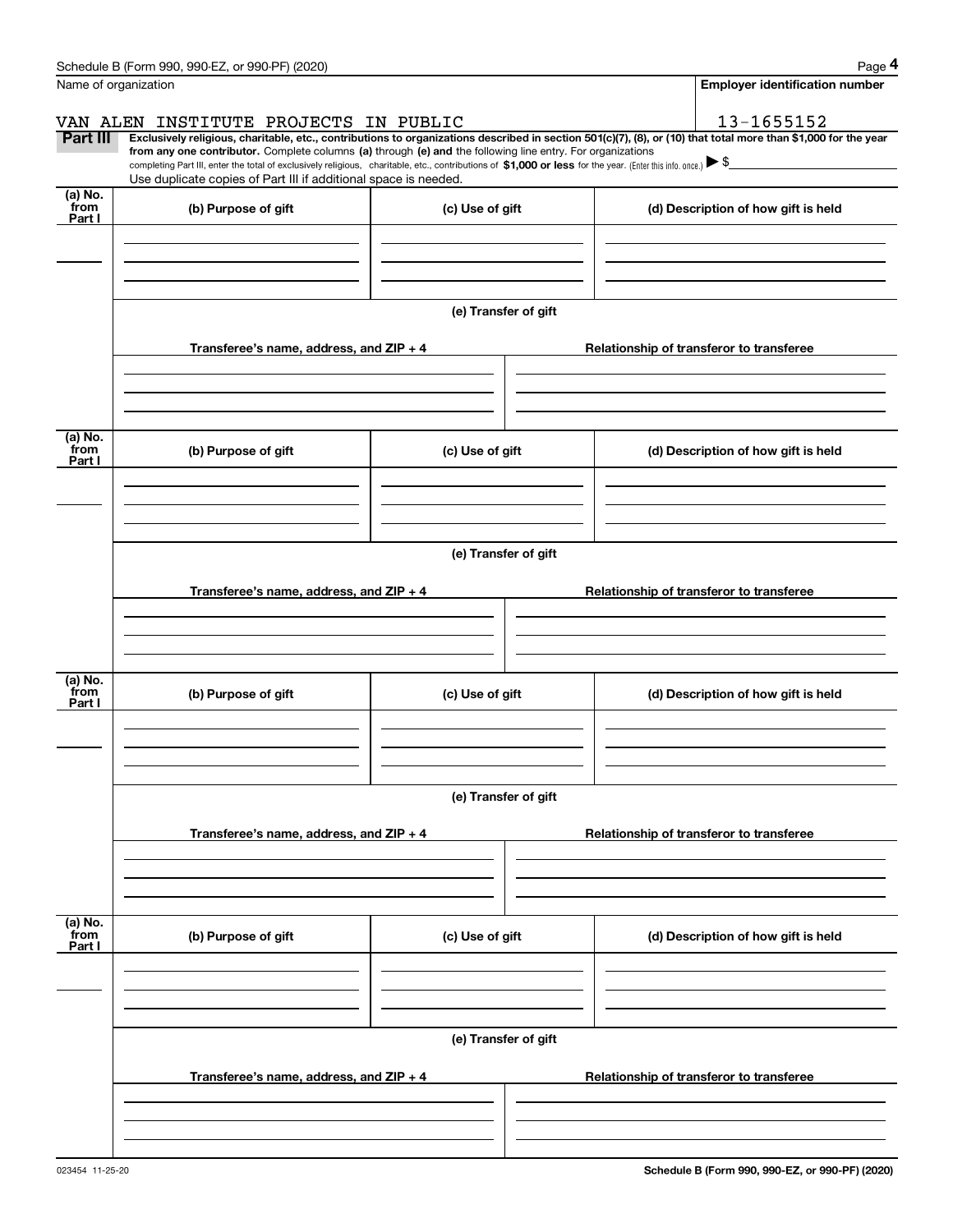| <b>SCHEDULE D</b> |  |
|-------------------|--|
|-------------------|--|

Department of the Treasury Internal Revenue Service

| (Form 990) |  |
|------------|--|
|------------|--|

# **Supplemental Financial Statements**

(Form 990)<br>
Pepartment of the Treasury<br>
Department of the Treasury<br>
Department of the Treasury<br>
Department of the Treasury<br> **Co to www.irs.gov/Form990 for instructions and the latest information.**<br> **Co to www.irs.gov/Form9** 

| .                                               |  |
|-------------------------------------------------|--|
| Attach to Form 990.                             |  |
|                                                 |  |
|                                                 |  |
| 90 for instructions and the latest information. |  |



**Name of the organization**<br>13–1655152 **Employer identification number**<br>13–1655152 **PROJECTS** IN PIIBLITC

|         | VAN ALEN INSTITUTE PROJECTS IN PUBLIC                                                                                                                                                                                         | 13-1655152                                         |
|---------|-------------------------------------------------------------------------------------------------------------------------------------------------------------------------------------------------------------------------------|----------------------------------------------------|
| Part I  | Organizations Maintaining Donor Advised Funds or Other Similar Funds or Accounts. Complete if the                                                                                                                             |                                                    |
|         | organization answered "Yes" on Form 990, Part IV, line 6.                                                                                                                                                                     |                                                    |
|         | (a) Donor advised funds                                                                                                                                                                                                       | (b) Funds and other accounts                       |
| 1       |                                                                                                                                                                                                                               |                                                    |
| 2       | Aggregate value of contributions to (during year)                                                                                                                                                                             |                                                    |
| З       |                                                                                                                                                                                                                               |                                                    |
| 4       |                                                                                                                                                                                                                               |                                                    |
| 5       | Did the organization inform all donors and donor advisors in writing that the assets held in donor advised funds                                                                                                              |                                                    |
|         |                                                                                                                                                                                                                               | Yes<br>No                                          |
| 6       | Did the organization inform all grantees, donors, and donor advisors in writing that grant funds can be used only                                                                                                             |                                                    |
|         | for charitable purposes and not for the benefit of the donor or donor advisor, or for any other purpose conferring                                                                                                            |                                                    |
|         | impermissible private benefit?                                                                                                                                                                                                | Yes<br>No                                          |
| Part II | Conservation Easements. Complete if the organization answered "Yes" on Form 990, Part IV, line 7.                                                                                                                             |                                                    |
|         |                                                                                                                                                                                                                               |                                                    |
| 1.      | Purpose(s) of conservation easements held by the organization (check all that apply).                                                                                                                                         |                                                    |
|         | Preservation of land for public use (for example, recreation or education)                                                                                                                                                    | Preservation of a historically important land area |
|         | Protection of natural habitat                                                                                                                                                                                                 | Preservation of a certified historic structure     |
|         | Preservation of open space                                                                                                                                                                                                    |                                                    |
| 2       | Complete lines 2a through 2d if the organization held a qualified conservation contribution in the form of a conservation easement on the last                                                                                |                                                    |
|         | day of the tax year.                                                                                                                                                                                                          | Held at the End of the Tax Year                    |
|         | a Total number of conservation easements                                                                                                                                                                                      | 2a                                                 |
|         | Total acreage restricted by conservation easements                                                                                                                                                                            | 2b                                                 |
| с       | Number of conservation easements on a certified historic structure included in (a)                                                                                                                                            | 2c                                                 |
|         | d Number of conservation easements included in (c) acquired after 7/25/06, and not on a historic structure                                                                                                                    |                                                    |
|         | listed in the National Register [11, 1200] [12] The National Register [11, 1200] [12] The National Register [11, 1200] [12] The National Register [11, 1200] [12] The National Register [11, 1200] [12] The National Register | 2d                                                 |
| з       | Number of conservation easements modified, transferred, released, extinguished, or terminated by the organization during the tax                                                                                              |                                                    |
|         | $year \blacktriangleright$                                                                                                                                                                                                    |                                                    |
| 4       | Number of states where property subject to conservation easement is located >                                                                                                                                                 |                                                    |
| 5       | Does the organization have a written policy regarding the periodic monitoring, inspection, handling of                                                                                                                        |                                                    |
|         | violations, and enforcement of the conservation easements it holds?                                                                                                                                                           | Yes<br>No                                          |
| 6       | Staff and volunteer hours devoted to monitoring, inspecting, handling of violations, and enforcing conservation easements during the year                                                                                     |                                                    |
|         |                                                                                                                                                                                                                               |                                                    |
| 7       | Amount of expenses incurred in monitoring, inspecting, handling of violations, and enforcing conservation easements during the year                                                                                           |                                                    |
|         | ▶ \$                                                                                                                                                                                                                          |                                                    |
| 8       | Does each conservation easement reported on line 2(d) above satisfy the requirements of section 170(h)(4)(B)(i)                                                                                                               |                                                    |
|         | and section $170(h)(4)(B)(ii)?$                                                                                                                                                                                               | Yes<br>No                                          |
| 9       | In Part XIII, describe how the organization reports conservation easements in its revenue and expense statement and                                                                                                           |                                                    |
|         | balance sheet, and include, if applicable, the text of the footnote to the organization's financial statements that describes the                                                                                             |                                                    |
|         | organization's accounting for conservation easements.<br>Organizations Maintaining Collections of Art, Historical Treasures, or Other Similar Assets.                                                                         |                                                    |
|         | Part III                                                                                                                                                                                                                      |                                                    |
|         | Complete if the organization answered "Yes" on Form 990, Part IV, line 8.                                                                                                                                                     |                                                    |
|         | 1a If the organization elected, as permitted under FASB ASC 958, not to report in its revenue statement and balance sheet works                                                                                               |                                                    |
|         | of art, historical treasures, or other similar assets held for public exhibition, education, or research in furtherance of public                                                                                             |                                                    |
|         | service, provide in Part XIII the text of the footnote to its financial statements that describes these items.                                                                                                                |                                                    |
|         | <b>b</b> If the organization elected, as permitted under FASB ASC 958, to report in its revenue statement and balance sheet works of                                                                                          |                                                    |
|         | art, historical treasures, or other similar assets held for public exhibition, education, or research in furtherance of public service,                                                                                       |                                                    |
|         | provide the following amounts relating to these items:                                                                                                                                                                        |                                                    |
|         |                                                                                                                                                                                                                               | \$                                                 |
|         | (ii) Assets included in Form 990, Part X                                                                                                                                                                                      | $\blacktriangleright$ s                            |
| 2       | If the organization received or held works of art, historical treasures, or other similar assets for financial gain, provide                                                                                                  |                                                    |
|         | the following amounts required to be reported under FASB ASC 958 relating to these items:                                                                                                                                     |                                                    |
| а       |                                                                                                                                                                                                                               | \$                                                 |
|         |                                                                                                                                                                                                                               | $\blacktriangleright$ \$                           |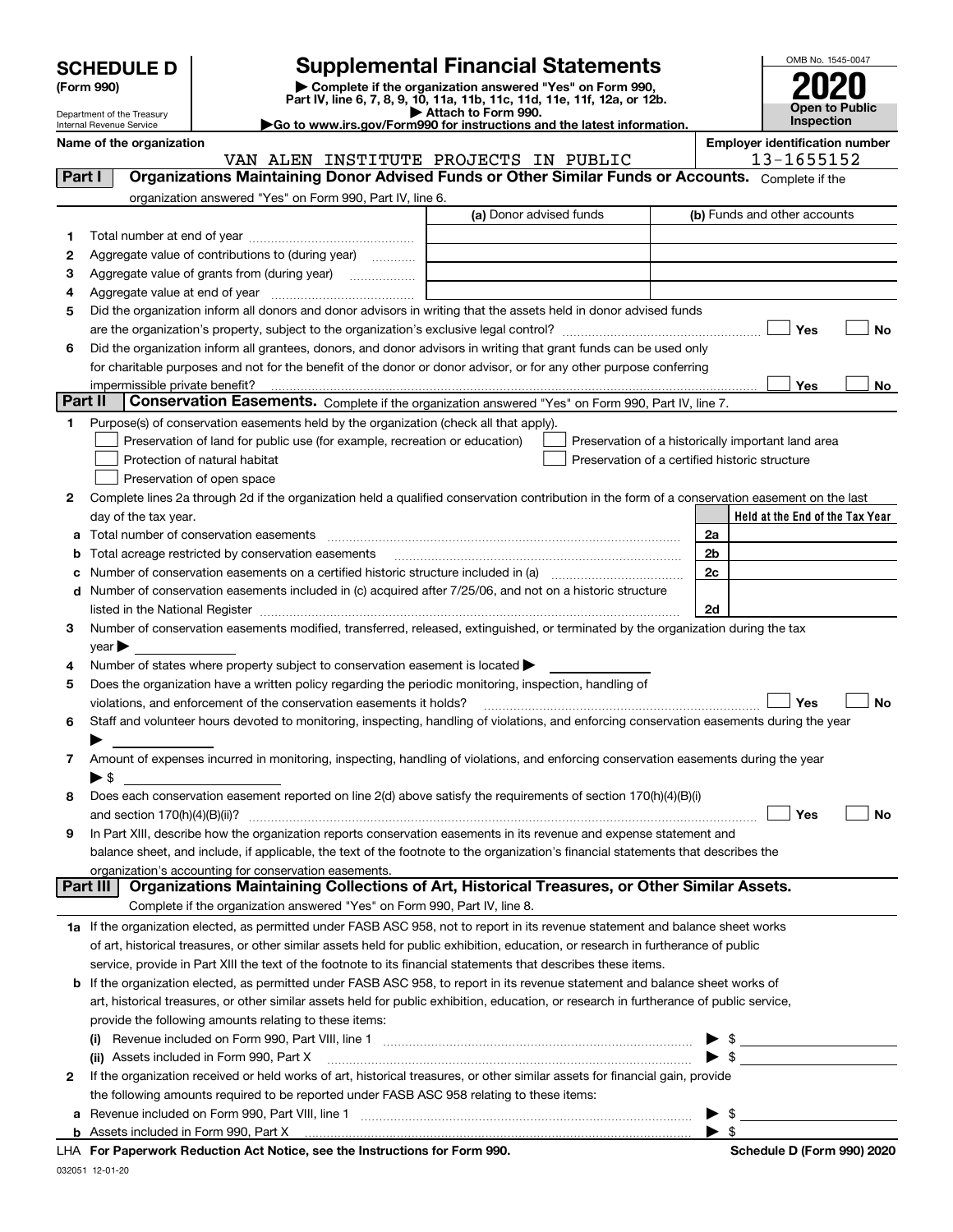| Part III<br>Organizations Maintaining Collections of Art, Historical Treasures, or Other Similar Assets (continued)<br>Using the organization's acquisition, accession, and other records, check any of the following that make significant use of its<br>3<br>collection items (check all that apply):<br>Public exhibition<br>Loan or exchange program<br>a<br>d<br>Scholarly research<br>Other the contract of the contract of the contract of the contract of the contract of the contract of the contract of the contract of the contract of the contract of the contract of the contract of the contract of the cont<br>b<br>е<br>Preservation for future generations<br>c<br>Provide a description of the organization's collections and explain how they further the organization's exempt purpose in Part XIII.<br>4<br>During the year, did the organization solicit or receive donations of art, historical treasures, or other similar assets<br>5<br>Yes<br>No<br>Part IV<br>Escrow and Custodial Arrangements. Complete if the organization answered "Yes" on Form 990, Part IV, line 9, or<br>reported an amount on Form 990, Part X, line 21.<br>1a Is the organization an agent, trustee, custodian or other intermediary for contributions or other assets not included<br>Yes<br>No<br>on Form 990, Part X? [11] matter contracts and contracts and contracts are contracted as a function of the set of the set of the set of the set of the set of the set of the set of the set of the set of the set of the set o<br>b If "Yes," explain the arrangement in Part XIII and complete the following table:<br>Amount<br>Beginning balance <b>contract to the contract of the contract of the contract of the contract of the contract of the contract of the contract of the contract of the contract of the contract of the contract of the contract of</b><br>1c<br>c<br>Additions during the year manufactured and an annual contract of the year manufactured and the year manufactured and the year manufactured and the year manufactured and the year manufactured and the year manufactured and t<br>1d<br>Distributions during the year measurements are all the set of the set of the set of the set of the set of the set of the set of the set of the set of the set of the set of the set of the set of the set of the set of the se<br>1e<br>1f<br>2a Did the organization include an amount on Form 990, Part X, line 21, for escrow or custodial account liability?<br>Yes<br>No<br>b If "Yes," explain the arrangement in Part XIII. Check here if the explanation has been provided on Part XIII<br><b>Part V</b><br><b>Endowment Funds.</b> Complete if the organization answered "Yes" on Form 990, Part IV, line 10.<br>(c) Two years back $\vert$ (d) Three years back $\vert$<br>(e) Four years back<br>(a) Current year<br>(b) Prior year<br>Beginning of year balance<br>1a<br>b<br>Net investment earnings, gains, and losses<br>d<br>e Other expenditures for facilities<br>and programs<br>End of year balance<br>g<br>Provide the estimated percentage of the current year end balance (line 1g, column (a)) held as:<br>2<br>Board designated or quasi-endowment ><br>%<br>а<br>$\%$<br>Permanent endowment<br>b<br>%<br><b>c</b> Term endowment $\blacktriangleright$<br>The percentages on lines 2a, 2b, and 2c should equal 100%.<br>3a Are there endowment funds not in the possession of the organization that are held and administered for the organization<br>Yes<br>No<br>by:<br>3a(i)<br>(i)<br>3a(ii)<br>3b<br>Describe in Part XIII the intended uses of the organization's endowment funds.<br>Land, Buildings, and Equipment.<br><b>Part VI</b><br>Complete if the organization answered "Yes" on Form 990, Part IV, line 11a. See Form 990, Part X, line 10.<br>(b) Cost or other<br>Description of property<br>(a) Cost or other<br>(c) Accumulated<br>(d) Book value<br>basis (investment)<br>depreciation<br>basis (other)<br>371,000.<br>371,000.<br>4,406,470.<br>4,473,580.<br>67,110.<br>204,778.<br>150,148.<br>54,630.<br>4,832,100. | Schedule D (Form 990) 2020 | VAN ALEN INSTITUTE PROJECTS IN PUBLIC |  |  |  | 13-1655152 | Page 2 |
|----------------------------------------------------------------------------------------------------------------------------------------------------------------------------------------------------------------------------------------------------------------------------------------------------------------------------------------------------------------------------------------------------------------------------------------------------------------------------------------------------------------------------------------------------------------------------------------------------------------------------------------------------------------------------------------------------------------------------------------------------------------------------------------------------------------------------------------------------------------------------------------------------------------------------------------------------------------------------------------------------------------------------------------------------------------------------------------------------------------------------------------------------------------------------------------------------------------------------------------------------------------------------------------------------------------------------------------------------------------------------------------------------------------------------------------------------------------------------------------------------------------------------------------------------------------------------------------------------------------------------------------------------------------------------------------------------------------------------------------------------------------------------------------------------------------------------------------------------------------------------------------------------------------------------------------------------------------------------------------------------------------------------------------------------------------------------------------------------------------------------------------------------------------------------------------------------------------------------------------------------------------------------------------------------------------------------------------------------------------------------------------------------------------------------------------------------------------------------------------------------------------------------------------------------------------------------------------------------------------------------------------------------------------------------------------------------------------------------------------------------------------------------------------------------------------------------------------------------------------------------------------------------------------------------------------------------------------------------------------------------------------------------------------------------------------------------------------------------------------------------------------------------------------------------------------------------------------------------------------------------------------------------------------------------------------------------------------------------------------------------------------------------------------------------------------------------------------------------------------------------------------------------------------------------------------------------------------------------------------------------------------------------------------------------------------------------------------------------------------------------------------------------------------------------------------------------------------------------------------------------------------------------------------------------------------------------------------------------------------------------------------------------------------------------------------------------------------------------------------|----------------------------|---------------------------------------|--|--|--|------------|--------|
|                                                                                                                                                                                                                                                                                                                                                                                                                                                                                                                                                                                                                                                                                                                                                                                                                                                                                                                                                                                                                                                                                                                                                                                                                                                                                                                                                                                                                                                                                                                                                                                                                                                                                                                                                                                                                                                                                                                                                                                                                                                                                                                                                                                                                                                                                                                                                                                                                                                                                                                                                                                                                                                                                                                                                                                                                                                                                                                                                                                                                                                                                                                                                                                                                                                                                                                                                                                                                                                                                                                                                                                                                                                                                                                                                                                                                                                                                                                                                                                                                                                                                                                |                            |                                       |  |  |  |            |        |
|                                                                                                                                                                                                                                                                                                                                                                                                                                                                                                                                                                                                                                                                                                                                                                                                                                                                                                                                                                                                                                                                                                                                                                                                                                                                                                                                                                                                                                                                                                                                                                                                                                                                                                                                                                                                                                                                                                                                                                                                                                                                                                                                                                                                                                                                                                                                                                                                                                                                                                                                                                                                                                                                                                                                                                                                                                                                                                                                                                                                                                                                                                                                                                                                                                                                                                                                                                                                                                                                                                                                                                                                                                                                                                                                                                                                                                                                                                                                                                                                                                                                                                                |                            |                                       |  |  |  |            |        |
|                                                                                                                                                                                                                                                                                                                                                                                                                                                                                                                                                                                                                                                                                                                                                                                                                                                                                                                                                                                                                                                                                                                                                                                                                                                                                                                                                                                                                                                                                                                                                                                                                                                                                                                                                                                                                                                                                                                                                                                                                                                                                                                                                                                                                                                                                                                                                                                                                                                                                                                                                                                                                                                                                                                                                                                                                                                                                                                                                                                                                                                                                                                                                                                                                                                                                                                                                                                                                                                                                                                                                                                                                                                                                                                                                                                                                                                                                                                                                                                                                                                                                                                |                            |                                       |  |  |  |            |        |
|                                                                                                                                                                                                                                                                                                                                                                                                                                                                                                                                                                                                                                                                                                                                                                                                                                                                                                                                                                                                                                                                                                                                                                                                                                                                                                                                                                                                                                                                                                                                                                                                                                                                                                                                                                                                                                                                                                                                                                                                                                                                                                                                                                                                                                                                                                                                                                                                                                                                                                                                                                                                                                                                                                                                                                                                                                                                                                                                                                                                                                                                                                                                                                                                                                                                                                                                                                                                                                                                                                                                                                                                                                                                                                                                                                                                                                                                                                                                                                                                                                                                                                                |                            |                                       |  |  |  |            |        |
|                                                                                                                                                                                                                                                                                                                                                                                                                                                                                                                                                                                                                                                                                                                                                                                                                                                                                                                                                                                                                                                                                                                                                                                                                                                                                                                                                                                                                                                                                                                                                                                                                                                                                                                                                                                                                                                                                                                                                                                                                                                                                                                                                                                                                                                                                                                                                                                                                                                                                                                                                                                                                                                                                                                                                                                                                                                                                                                                                                                                                                                                                                                                                                                                                                                                                                                                                                                                                                                                                                                                                                                                                                                                                                                                                                                                                                                                                                                                                                                                                                                                                                                |                            |                                       |  |  |  |            |        |
|                                                                                                                                                                                                                                                                                                                                                                                                                                                                                                                                                                                                                                                                                                                                                                                                                                                                                                                                                                                                                                                                                                                                                                                                                                                                                                                                                                                                                                                                                                                                                                                                                                                                                                                                                                                                                                                                                                                                                                                                                                                                                                                                                                                                                                                                                                                                                                                                                                                                                                                                                                                                                                                                                                                                                                                                                                                                                                                                                                                                                                                                                                                                                                                                                                                                                                                                                                                                                                                                                                                                                                                                                                                                                                                                                                                                                                                                                                                                                                                                                                                                                                                |                            |                                       |  |  |  |            |        |
|                                                                                                                                                                                                                                                                                                                                                                                                                                                                                                                                                                                                                                                                                                                                                                                                                                                                                                                                                                                                                                                                                                                                                                                                                                                                                                                                                                                                                                                                                                                                                                                                                                                                                                                                                                                                                                                                                                                                                                                                                                                                                                                                                                                                                                                                                                                                                                                                                                                                                                                                                                                                                                                                                                                                                                                                                                                                                                                                                                                                                                                                                                                                                                                                                                                                                                                                                                                                                                                                                                                                                                                                                                                                                                                                                                                                                                                                                                                                                                                                                                                                                                                |                            |                                       |  |  |  |            |        |
|                                                                                                                                                                                                                                                                                                                                                                                                                                                                                                                                                                                                                                                                                                                                                                                                                                                                                                                                                                                                                                                                                                                                                                                                                                                                                                                                                                                                                                                                                                                                                                                                                                                                                                                                                                                                                                                                                                                                                                                                                                                                                                                                                                                                                                                                                                                                                                                                                                                                                                                                                                                                                                                                                                                                                                                                                                                                                                                                                                                                                                                                                                                                                                                                                                                                                                                                                                                                                                                                                                                                                                                                                                                                                                                                                                                                                                                                                                                                                                                                                                                                                                                |                            |                                       |  |  |  |            |        |
|                                                                                                                                                                                                                                                                                                                                                                                                                                                                                                                                                                                                                                                                                                                                                                                                                                                                                                                                                                                                                                                                                                                                                                                                                                                                                                                                                                                                                                                                                                                                                                                                                                                                                                                                                                                                                                                                                                                                                                                                                                                                                                                                                                                                                                                                                                                                                                                                                                                                                                                                                                                                                                                                                                                                                                                                                                                                                                                                                                                                                                                                                                                                                                                                                                                                                                                                                                                                                                                                                                                                                                                                                                                                                                                                                                                                                                                                                                                                                                                                                                                                                                                |                            |                                       |  |  |  |            |        |
|                                                                                                                                                                                                                                                                                                                                                                                                                                                                                                                                                                                                                                                                                                                                                                                                                                                                                                                                                                                                                                                                                                                                                                                                                                                                                                                                                                                                                                                                                                                                                                                                                                                                                                                                                                                                                                                                                                                                                                                                                                                                                                                                                                                                                                                                                                                                                                                                                                                                                                                                                                                                                                                                                                                                                                                                                                                                                                                                                                                                                                                                                                                                                                                                                                                                                                                                                                                                                                                                                                                                                                                                                                                                                                                                                                                                                                                                                                                                                                                                                                                                                                                |                            |                                       |  |  |  |            |        |
|                                                                                                                                                                                                                                                                                                                                                                                                                                                                                                                                                                                                                                                                                                                                                                                                                                                                                                                                                                                                                                                                                                                                                                                                                                                                                                                                                                                                                                                                                                                                                                                                                                                                                                                                                                                                                                                                                                                                                                                                                                                                                                                                                                                                                                                                                                                                                                                                                                                                                                                                                                                                                                                                                                                                                                                                                                                                                                                                                                                                                                                                                                                                                                                                                                                                                                                                                                                                                                                                                                                                                                                                                                                                                                                                                                                                                                                                                                                                                                                                                                                                                                                |                            |                                       |  |  |  |            |        |
|                                                                                                                                                                                                                                                                                                                                                                                                                                                                                                                                                                                                                                                                                                                                                                                                                                                                                                                                                                                                                                                                                                                                                                                                                                                                                                                                                                                                                                                                                                                                                                                                                                                                                                                                                                                                                                                                                                                                                                                                                                                                                                                                                                                                                                                                                                                                                                                                                                                                                                                                                                                                                                                                                                                                                                                                                                                                                                                                                                                                                                                                                                                                                                                                                                                                                                                                                                                                                                                                                                                                                                                                                                                                                                                                                                                                                                                                                                                                                                                                                                                                                                                |                            |                                       |  |  |  |            |        |
|                                                                                                                                                                                                                                                                                                                                                                                                                                                                                                                                                                                                                                                                                                                                                                                                                                                                                                                                                                                                                                                                                                                                                                                                                                                                                                                                                                                                                                                                                                                                                                                                                                                                                                                                                                                                                                                                                                                                                                                                                                                                                                                                                                                                                                                                                                                                                                                                                                                                                                                                                                                                                                                                                                                                                                                                                                                                                                                                                                                                                                                                                                                                                                                                                                                                                                                                                                                                                                                                                                                                                                                                                                                                                                                                                                                                                                                                                                                                                                                                                                                                                                                |                            |                                       |  |  |  |            |        |
|                                                                                                                                                                                                                                                                                                                                                                                                                                                                                                                                                                                                                                                                                                                                                                                                                                                                                                                                                                                                                                                                                                                                                                                                                                                                                                                                                                                                                                                                                                                                                                                                                                                                                                                                                                                                                                                                                                                                                                                                                                                                                                                                                                                                                                                                                                                                                                                                                                                                                                                                                                                                                                                                                                                                                                                                                                                                                                                                                                                                                                                                                                                                                                                                                                                                                                                                                                                                                                                                                                                                                                                                                                                                                                                                                                                                                                                                                                                                                                                                                                                                                                                |                            |                                       |  |  |  |            |        |
|                                                                                                                                                                                                                                                                                                                                                                                                                                                                                                                                                                                                                                                                                                                                                                                                                                                                                                                                                                                                                                                                                                                                                                                                                                                                                                                                                                                                                                                                                                                                                                                                                                                                                                                                                                                                                                                                                                                                                                                                                                                                                                                                                                                                                                                                                                                                                                                                                                                                                                                                                                                                                                                                                                                                                                                                                                                                                                                                                                                                                                                                                                                                                                                                                                                                                                                                                                                                                                                                                                                                                                                                                                                                                                                                                                                                                                                                                                                                                                                                                                                                                                                |                            |                                       |  |  |  |            |        |
|                                                                                                                                                                                                                                                                                                                                                                                                                                                                                                                                                                                                                                                                                                                                                                                                                                                                                                                                                                                                                                                                                                                                                                                                                                                                                                                                                                                                                                                                                                                                                                                                                                                                                                                                                                                                                                                                                                                                                                                                                                                                                                                                                                                                                                                                                                                                                                                                                                                                                                                                                                                                                                                                                                                                                                                                                                                                                                                                                                                                                                                                                                                                                                                                                                                                                                                                                                                                                                                                                                                                                                                                                                                                                                                                                                                                                                                                                                                                                                                                                                                                                                                |                            |                                       |  |  |  |            |        |
|                                                                                                                                                                                                                                                                                                                                                                                                                                                                                                                                                                                                                                                                                                                                                                                                                                                                                                                                                                                                                                                                                                                                                                                                                                                                                                                                                                                                                                                                                                                                                                                                                                                                                                                                                                                                                                                                                                                                                                                                                                                                                                                                                                                                                                                                                                                                                                                                                                                                                                                                                                                                                                                                                                                                                                                                                                                                                                                                                                                                                                                                                                                                                                                                                                                                                                                                                                                                                                                                                                                                                                                                                                                                                                                                                                                                                                                                                                                                                                                                                                                                                                                |                            |                                       |  |  |  |            |        |
|                                                                                                                                                                                                                                                                                                                                                                                                                                                                                                                                                                                                                                                                                                                                                                                                                                                                                                                                                                                                                                                                                                                                                                                                                                                                                                                                                                                                                                                                                                                                                                                                                                                                                                                                                                                                                                                                                                                                                                                                                                                                                                                                                                                                                                                                                                                                                                                                                                                                                                                                                                                                                                                                                                                                                                                                                                                                                                                                                                                                                                                                                                                                                                                                                                                                                                                                                                                                                                                                                                                                                                                                                                                                                                                                                                                                                                                                                                                                                                                                                                                                                                                |                            |                                       |  |  |  |            |        |
|                                                                                                                                                                                                                                                                                                                                                                                                                                                                                                                                                                                                                                                                                                                                                                                                                                                                                                                                                                                                                                                                                                                                                                                                                                                                                                                                                                                                                                                                                                                                                                                                                                                                                                                                                                                                                                                                                                                                                                                                                                                                                                                                                                                                                                                                                                                                                                                                                                                                                                                                                                                                                                                                                                                                                                                                                                                                                                                                                                                                                                                                                                                                                                                                                                                                                                                                                                                                                                                                                                                                                                                                                                                                                                                                                                                                                                                                                                                                                                                                                                                                                                                |                            |                                       |  |  |  |            |        |
|                                                                                                                                                                                                                                                                                                                                                                                                                                                                                                                                                                                                                                                                                                                                                                                                                                                                                                                                                                                                                                                                                                                                                                                                                                                                                                                                                                                                                                                                                                                                                                                                                                                                                                                                                                                                                                                                                                                                                                                                                                                                                                                                                                                                                                                                                                                                                                                                                                                                                                                                                                                                                                                                                                                                                                                                                                                                                                                                                                                                                                                                                                                                                                                                                                                                                                                                                                                                                                                                                                                                                                                                                                                                                                                                                                                                                                                                                                                                                                                                                                                                                                                |                            |                                       |  |  |  |            |        |
|                                                                                                                                                                                                                                                                                                                                                                                                                                                                                                                                                                                                                                                                                                                                                                                                                                                                                                                                                                                                                                                                                                                                                                                                                                                                                                                                                                                                                                                                                                                                                                                                                                                                                                                                                                                                                                                                                                                                                                                                                                                                                                                                                                                                                                                                                                                                                                                                                                                                                                                                                                                                                                                                                                                                                                                                                                                                                                                                                                                                                                                                                                                                                                                                                                                                                                                                                                                                                                                                                                                                                                                                                                                                                                                                                                                                                                                                                                                                                                                                                                                                                                                |                            |                                       |  |  |  |            |        |
|                                                                                                                                                                                                                                                                                                                                                                                                                                                                                                                                                                                                                                                                                                                                                                                                                                                                                                                                                                                                                                                                                                                                                                                                                                                                                                                                                                                                                                                                                                                                                                                                                                                                                                                                                                                                                                                                                                                                                                                                                                                                                                                                                                                                                                                                                                                                                                                                                                                                                                                                                                                                                                                                                                                                                                                                                                                                                                                                                                                                                                                                                                                                                                                                                                                                                                                                                                                                                                                                                                                                                                                                                                                                                                                                                                                                                                                                                                                                                                                                                                                                                                                |                            |                                       |  |  |  |            |        |
|                                                                                                                                                                                                                                                                                                                                                                                                                                                                                                                                                                                                                                                                                                                                                                                                                                                                                                                                                                                                                                                                                                                                                                                                                                                                                                                                                                                                                                                                                                                                                                                                                                                                                                                                                                                                                                                                                                                                                                                                                                                                                                                                                                                                                                                                                                                                                                                                                                                                                                                                                                                                                                                                                                                                                                                                                                                                                                                                                                                                                                                                                                                                                                                                                                                                                                                                                                                                                                                                                                                                                                                                                                                                                                                                                                                                                                                                                                                                                                                                                                                                                                                |                            |                                       |  |  |  |            |        |
|                                                                                                                                                                                                                                                                                                                                                                                                                                                                                                                                                                                                                                                                                                                                                                                                                                                                                                                                                                                                                                                                                                                                                                                                                                                                                                                                                                                                                                                                                                                                                                                                                                                                                                                                                                                                                                                                                                                                                                                                                                                                                                                                                                                                                                                                                                                                                                                                                                                                                                                                                                                                                                                                                                                                                                                                                                                                                                                                                                                                                                                                                                                                                                                                                                                                                                                                                                                                                                                                                                                                                                                                                                                                                                                                                                                                                                                                                                                                                                                                                                                                                                                |                            |                                       |  |  |  |            |        |
|                                                                                                                                                                                                                                                                                                                                                                                                                                                                                                                                                                                                                                                                                                                                                                                                                                                                                                                                                                                                                                                                                                                                                                                                                                                                                                                                                                                                                                                                                                                                                                                                                                                                                                                                                                                                                                                                                                                                                                                                                                                                                                                                                                                                                                                                                                                                                                                                                                                                                                                                                                                                                                                                                                                                                                                                                                                                                                                                                                                                                                                                                                                                                                                                                                                                                                                                                                                                                                                                                                                                                                                                                                                                                                                                                                                                                                                                                                                                                                                                                                                                                                                |                            |                                       |  |  |  |            |        |
|                                                                                                                                                                                                                                                                                                                                                                                                                                                                                                                                                                                                                                                                                                                                                                                                                                                                                                                                                                                                                                                                                                                                                                                                                                                                                                                                                                                                                                                                                                                                                                                                                                                                                                                                                                                                                                                                                                                                                                                                                                                                                                                                                                                                                                                                                                                                                                                                                                                                                                                                                                                                                                                                                                                                                                                                                                                                                                                                                                                                                                                                                                                                                                                                                                                                                                                                                                                                                                                                                                                                                                                                                                                                                                                                                                                                                                                                                                                                                                                                                                                                                                                |                            |                                       |  |  |  |            |        |
|                                                                                                                                                                                                                                                                                                                                                                                                                                                                                                                                                                                                                                                                                                                                                                                                                                                                                                                                                                                                                                                                                                                                                                                                                                                                                                                                                                                                                                                                                                                                                                                                                                                                                                                                                                                                                                                                                                                                                                                                                                                                                                                                                                                                                                                                                                                                                                                                                                                                                                                                                                                                                                                                                                                                                                                                                                                                                                                                                                                                                                                                                                                                                                                                                                                                                                                                                                                                                                                                                                                                                                                                                                                                                                                                                                                                                                                                                                                                                                                                                                                                                                                |                            |                                       |  |  |  |            |        |
|                                                                                                                                                                                                                                                                                                                                                                                                                                                                                                                                                                                                                                                                                                                                                                                                                                                                                                                                                                                                                                                                                                                                                                                                                                                                                                                                                                                                                                                                                                                                                                                                                                                                                                                                                                                                                                                                                                                                                                                                                                                                                                                                                                                                                                                                                                                                                                                                                                                                                                                                                                                                                                                                                                                                                                                                                                                                                                                                                                                                                                                                                                                                                                                                                                                                                                                                                                                                                                                                                                                                                                                                                                                                                                                                                                                                                                                                                                                                                                                                                                                                                                                |                            |                                       |  |  |  |            |        |
|                                                                                                                                                                                                                                                                                                                                                                                                                                                                                                                                                                                                                                                                                                                                                                                                                                                                                                                                                                                                                                                                                                                                                                                                                                                                                                                                                                                                                                                                                                                                                                                                                                                                                                                                                                                                                                                                                                                                                                                                                                                                                                                                                                                                                                                                                                                                                                                                                                                                                                                                                                                                                                                                                                                                                                                                                                                                                                                                                                                                                                                                                                                                                                                                                                                                                                                                                                                                                                                                                                                                                                                                                                                                                                                                                                                                                                                                                                                                                                                                                                                                                                                |                            |                                       |  |  |  |            |        |
|                                                                                                                                                                                                                                                                                                                                                                                                                                                                                                                                                                                                                                                                                                                                                                                                                                                                                                                                                                                                                                                                                                                                                                                                                                                                                                                                                                                                                                                                                                                                                                                                                                                                                                                                                                                                                                                                                                                                                                                                                                                                                                                                                                                                                                                                                                                                                                                                                                                                                                                                                                                                                                                                                                                                                                                                                                                                                                                                                                                                                                                                                                                                                                                                                                                                                                                                                                                                                                                                                                                                                                                                                                                                                                                                                                                                                                                                                                                                                                                                                                                                                                                |                            |                                       |  |  |  |            |        |
|                                                                                                                                                                                                                                                                                                                                                                                                                                                                                                                                                                                                                                                                                                                                                                                                                                                                                                                                                                                                                                                                                                                                                                                                                                                                                                                                                                                                                                                                                                                                                                                                                                                                                                                                                                                                                                                                                                                                                                                                                                                                                                                                                                                                                                                                                                                                                                                                                                                                                                                                                                                                                                                                                                                                                                                                                                                                                                                                                                                                                                                                                                                                                                                                                                                                                                                                                                                                                                                                                                                                                                                                                                                                                                                                                                                                                                                                                                                                                                                                                                                                                                                |                            |                                       |  |  |  |            |        |
|                                                                                                                                                                                                                                                                                                                                                                                                                                                                                                                                                                                                                                                                                                                                                                                                                                                                                                                                                                                                                                                                                                                                                                                                                                                                                                                                                                                                                                                                                                                                                                                                                                                                                                                                                                                                                                                                                                                                                                                                                                                                                                                                                                                                                                                                                                                                                                                                                                                                                                                                                                                                                                                                                                                                                                                                                                                                                                                                                                                                                                                                                                                                                                                                                                                                                                                                                                                                                                                                                                                                                                                                                                                                                                                                                                                                                                                                                                                                                                                                                                                                                                                |                            |                                       |  |  |  |            |        |
|                                                                                                                                                                                                                                                                                                                                                                                                                                                                                                                                                                                                                                                                                                                                                                                                                                                                                                                                                                                                                                                                                                                                                                                                                                                                                                                                                                                                                                                                                                                                                                                                                                                                                                                                                                                                                                                                                                                                                                                                                                                                                                                                                                                                                                                                                                                                                                                                                                                                                                                                                                                                                                                                                                                                                                                                                                                                                                                                                                                                                                                                                                                                                                                                                                                                                                                                                                                                                                                                                                                                                                                                                                                                                                                                                                                                                                                                                                                                                                                                                                                                                                                |                            |                                       |  |  |  |            |        |
|                                                                                                                                                                                                                                                                                                                                                                                                                                                                                                                                                                                                                                                                                                                                                                                                                                                                                                                                                                                                                                                                                                                                                                                                                                                                                                                                                                                                                                                                                                                                                                                                                                                                                                                                                                                                                                                                                                                                                                                                                                                                                                                                                                                                                                                                                                                                                                                                                                                                                                                                                                                                                                                                                                                                                                                                                                                                                                                                                                                                                                                                                                                                                                                                                                                                                                                                                                                                                                                                                                                                                                                                                                                                                                                                                                                                                                                                                                                                                                                                                                                                                                                |                            |                                       |  |  |  |            |        |
|                                                                                                                                                                                                                                                                                                                                                                                                                                                                                                                                                                                                                                                                                                                                                                                                                                                                                                                                                                                                                                                                                                                                                                                                                                                                                                                                                                                                                                                                                                                                                                                                                                                                                                                                                                                                                                                                                                                                                                                                                                                                                                                                                                                                                                                                                                                                                                                                                                                                                                                                                                                                                                                                                                                                                                                                                                                                                                                                                                                                                                                                                                                                                                                                                                                                                                                                                                                                                                                                                                                                                                                                                                                                                                                                                                                                                                                                                                                                                                                                                                                                                                                |                            |                                       |  |  |  |            |        |
|                                                                                                                                                                                                                                                                                                                                                                                                                                                                                                                                                                                                                                                                                                                                                                                                                                                                                                                                                                                                                                                                                                                                                                                                                                                                                                                                                                                                                                                                                                                                                                                                                                                                                                                                                                                                                                                                                                                                                                                                                                                                                                                                                                                                                                                                                                                                                                                                                                                                                                                                                                                                                                                                                                                                                                                                                                                                                                                                                                                                                                                                                                                                                                                                                                                                                                                                                                                                                                                                                                                                                                                                                                                                                                                                                                                                                                                                                                                                                                                                                                                                                                                |                            |                                       |  |  |  |            |        |
|                                                                                                                                                                                                                                                                                                                                                                                                                                                                                                                                                                                                                                                                                                                                                                                                                                                                                                                                                                                                                                                                                                                                                                                                                                                                                                                                                                                                                                                                                                                                                                                                                                                                                                                                                                                                                                                                                                                                                                                                                                                                                                                                                                                                                                                                                                                                                                                                                                                                                                                                                                                                                                                                                                                                                                                                                                                                                                                                                                                                                                                                                                                                                                                                                                                                                                                                                                                                                                                                                                                                                                                                                                                                                                                                                                                                                                                                                                                                                                                                                                                                                                                |                            |                                       |  |  |  |            |        |
|                                                                                                                                                                                                                                                                                                                                                                                                                                                                                                                                                                                                                                                                                                                                                                                                                                                                                                                                                                                                                                                                                                                                                                                                                                                                                                                                                                                                                                                                                                                                                                                                                                                                                                                                                                                                                                                                                                                                                                                                                                                                                                                                                                                                                                                                                                                                                                                                                                                                                                                                                                                                                                                                                                                                                                                                                                                                                                                                                                                                                                                                                                                                                                                                                                                                                                                                                                                                                                                                                                                                                                                                                                                                                                                                                                                                                                                                                                                                                                                                                                                                                                                |                            |                                       |  |  |  |            |        |
|                                                                                                                                                                                                                                                                                                                                                                                                                                                                                                                                                                                                                                                                                                                                                                                                                                                                                                                                                                                                                                                                                                                                                                                                                                                                                                                                                                                                                                                                                                                                                                                                                                                                                                                                                                                                                                                                                                                                                                                                                                                                                                                                                                                                                                                                                                                                                                                                                                                                                                                                                                                                                                                                                                                                                                                                                                                                                                                                                                                                                                                                                                                                                                                                                                                                                                                                                                                                                                                                                                                                                                                                                                                                                                                                                                                                                                                                                                                                                                                                                                                                                                                |                            |                                       |  |  |  |            |        |
|                                                                                                                                                                                                                                                                                                                                                                                                                                                                                                                                                                                                                                                                                                                                                                                                                                                                                                                                                                                                                                                                                                                                                                                                                                                                                                                                                                                                                                                                                                                                                                                                                                                                                                                                                                                                                                                                                                                                                                                                                                                                                                                                                                                                                                                                                                                                                                                                                                                                                                                                                                                                                                                                                                                                                                                                                                                                                                                                                                                                                                                                                                                                                                                                                                                                                                                                                                                                                                                                                                                                                                                                                                                                                                                                                                                                                                                                                                                                                                                                                                                                                                                |                            |                                       |  |  |  |            |        |
|                                                                                                                                                                                                                                                                                                                                                                                                                                                                                                                                                                                                                                                                                                                                                                                                                                                                                                                                                                                                                                                                                                                                                                                                                                                                                                                                                                                                                                                                                                                                                                                                                                                                                                                                                                                                                                                                                                                                                                                                                                                                                                                                                                                                                                                                                                                                                                                                                                                                                                                                                                                                                                                                                                                                                                                                                                                                                                                                                                                                                                                                                                                                                                                                                                                                                                                                                                                                                                                                                                                                                                                                                                                                                                                                                                                                                                                                                                                                                                                                                                                                                                                |                            |                                       |  |  |  |            |        |
|                                                                                                                                                                                                                                                                                                                                                                                                                                                                                                                                                                                                                                                                                                                                                                                                                                                                                                                                                                                                                                                                                                                                                                                                                                                                                                                                                                                                                                                                                                                                                                                                                                                                                                                                                                                                                                                                                                                                                                                                                                                                                                                                                                                                                                                                                                                                                                                                                                                                                                                                                                                                                                                                                                                                                                                                                                                                                                                                                                                                                                                                                                                                                                                                                                                                                                                                                                                                                                                                                                                                                                                                                                                                                                                                                                                                                                                                                                                                                                                                                                                                                                                |                            |                                       |  |  |  |            |        |
|                                                                                                                                                                                                                                                                                                                                                                                                                                                                                                                                                                                                                                                                                                                                                                                                                                                                                                                                                                                                                                                                                                                                                                                                                                                                                                                                                                                                                                                                                                                                                                                                                                                                                                                                                                                                                                                                                                                                                                                                                                                                                                                                                                                                                                                                                                                                                                                                                                                                                                                                                                                                                                                                                                                                                                                                                                                                                                                                                                                                                                                                                                                                                                                                                                                                                                                                                                                                                                                                                                                                                                                                                                                                                                                                                                                                                                                                                                                                                                                                                                                                                                                |                            |                                       |  |  |  |            |        |
|                                                                                                                                                                                                                                                                                                                                                                                                                                                                                                                                                                                                                                                                                                                                                                                                                                                                                                                                                                                                                                                                                                                                                                                                                                                                                                                                                                                                                                                                                                                                                                                                                                                                                                                                                                                                                                                                                                                                                                                                                                                                                                                                                                                                                                                                                                                                                                                                                                                                                                                                                                                                                                                                                                                                                                                                                                                                                                                                                                                                                                                                                                                                                                                                                                                                                                                                                                                                                                                                                                                                                                                                                                                                                                                                                                                                                                                                                                                                                                                                                                                                                                                |                            |                                       |  |  |  |            |        |
|                                                                                                                                                                                                                                                                                                                                                                                                                                                                                                                                                                                                                                                                                                                                                                                                                                                                                                                                                                                                                                                                                                                                                                                                                                                                                                                                                                                                                                                                                                                                                                                                                                                                                                                                                                                                                                                                                                                                                                                                                                                                                                                                                                                                                                                                                                                                                                                                                                                                                                                                                                                                                                                                                                                                                                                                                                                                                                                                                                                                                                                                                                                                                                                                                                                                                                                                                                                                                                                                                                                                                                                                                                                                                                                                                                                                                                                                                                                                                                                                                                                                                                                |                            |                                       |  |  |  |            |        |
|                                                                                                                                                                                                                                                                                                                                                                                                                                                                                                                                                                                                                                                                                                                                                                                                                                                                                                                                                                                                                                                                                                                                                                                                                                                                                                                                                                                                                                                                                                                                                                                                                                                                                                                                                                                                                                                                                                                                                                                                                                                                                                                                                                                                                                                                                                                                                                                                                                                                                                                                                                                                                                                                                                                                                                                                                                                                                                                                                                                                                                                                                                                                                                                                                                                                                                                                                                                                                                                                                                                                                                                                                                                                                                                                                                                                                                                                                                                                                                                                                                                                                                                |                            |                                       |  |  |  |            |        |
|                                                                                                                                                                                                                                                                                                                                                                                                                                                                                                                                                                                                                                                                                                                                                                                                                                                                                                                                                                                                                                                                                                                                                                                                                                                                                                                                                                                                                                                                                                                                                                                                                                                                                                                                                                                                                                                                                                                                                                                                                                                                                                                                                                                                                                                                                                                                                                                                                                                                                                                                                                                                                                                                                                                                                                                                                                                                                                                                                                                                                                                                                                                                                                                                                                                                                                                                                                                                                                                                                                                                                                                                                                                                                                                                                                                                                                                                                                                                                                                                                                                                                                                |                            |                                       |  |  |  |            |        |
|                                                                                                                                                                                                                                                                                                                                                                                                                                                                                                                                                                                                                                                                                                                                                                                                                                                                                                                                                                                                                                                                                                                                                                                                                                                                                                                                                                                                                                                                                                                                                                                                                                                                                                                                                                                                                                                                                                                                                                                                                                                                                                                                                                                                                                                                                                                                                                                                                                                                                                                                                                                                                                                                                                                                                                                                                                                                                                                                                                                                                                                                                                                                                                                                                                                                                                                                                                                                                                                                                                                                                                                                                                                                                                                                                                                                                                                                                                                                                                                                                                                                                                                |                            |                                       |  |  |  |            |        |
|                                                                                                                                                                                                                                                                                                                                                                                                                                                                                                                                                                                                                                                                                                                                                                                                                                                                                                                                                                                                                                                                                                                                                                                                                                                                                                                                                                                                                                                                                                                                                                                                                                                                                                                                                                                                                                                                                                                                                                                                                                                                                                                                                                                                                                                                                                                                                                                                                                                                                                                                                                                                                                                                                                                                                                                                                                                                                                                                                                                                                                                                                                                                                                                                                                                                                                                                                                                                                                                                                                                                                                                                                                                                                                                                                                                                                                                                                                                                                                                                                                                                                                                |                            |                                       |  |  |  |            |        |
|                                                                                                                                                                                                                                                                                                                                                                                                                                                                                                                                                                                                                                                                                                                                                                                                                                                                                                                                                                                                                                                                                                                                                                                                                                                                                                                                                                                                                                                                                                                                                                                                                                                                                                                                                                                                                                                                                                                                                                                                                                                                                                                                                                                                                                                                                                                                                                                                                                                                                                                                                                                                                                                                                                                                                                                                                                                                                                                                                                                                                                                                                                                                                                                                                                                                                                                                                                                                                                                                                                                                                                                                                                                                                                                                                                                                                                                                                                                                                                                                                                                                                                                |                            |                                       |  |  |  |            |        |
|                                                                                                                                                                                                                                                                                                                                                                                                                                                                                                                                                                                                                                                                                                                                                                                                                                                                                                                                                                                                                                                                                                                                                                                                                                                                                                                                                                                                                                                                                                                                                                                                                                                                                                                                                                                                                                                                                                                                                                                                                                                                                                                                                                                                                                                                                                                                                                                                                                                                                                                                                                                                                                                                                                                                                                                                                                                                                                                                                                                                                                                                                                                                                                                                                                                                                                                                                                                                                                                                                                                                                                                                                                                                                                                                                                                                                                                                                                                                                                                                                                                                                                                |                            |                                       |  |  |  |            |        |

**Schedule D (Form 990) 2020**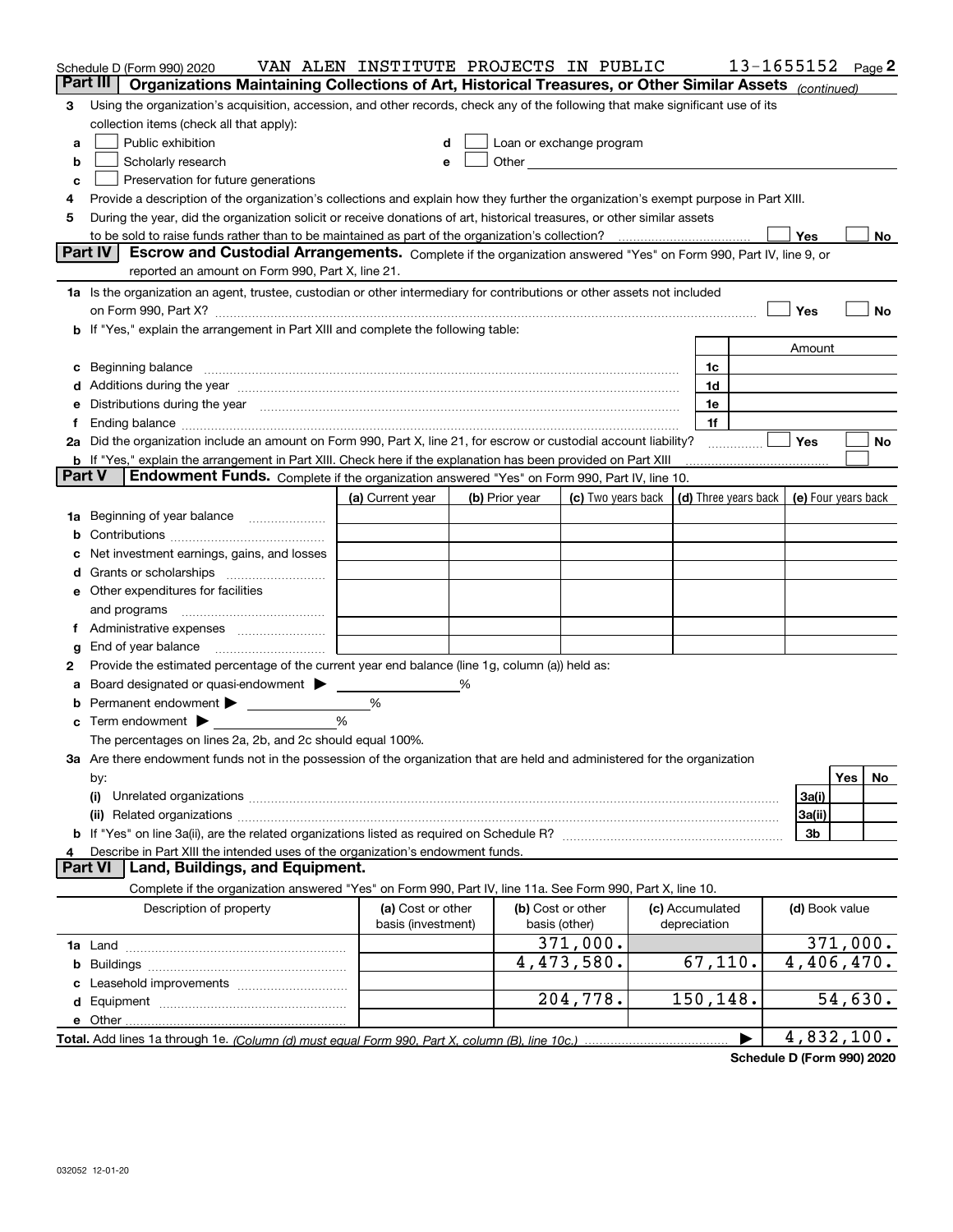| Schedule D (Form 990) 2020                                                                                        | VAN ALEN INSTITUTE PROJECTS IN PUBLIC |                                                           | 13-1655152<br>Page $3$ |
|-------------------------------------------------------------------------------------------------------------------|---------------------------------------|-----------------------------------------------------------|------------------------|
| <b>Investments - Other Securities.</b><br><b>Part VII</b>                                                         |                                       |                                                           |                        |
| Complete if the organization answered "Yes" on Form 990, Part IV, line 11b. See Form 990, Part X, line 12.        |                                       |                                                           |                        |
| (a) Description of security or category (including name of security)                                              | (b) Book value                        | (c) Method of valuation: Cost or end-of-year market value |                        |
| (1) Financial derivatives                                                                                         |                                       |                                                           |                        |
|                                                                                                                   |                                       |                                                           |                        |
| (3) Other                                                                                                         |                                       |                                                           |                        |
| (A)                                                                                                               |                                       |                                                           |                        |
| (B)                                                                                                               |                                       |                                                           |                        |
| (C)                                                                                                               |                                       |                                                           |                        |
| (D)                                                                                                               |                                       |                                                           |                        |
| (E)                                                                                                               |                                       |                                                           |                        |
| (F)                                                                                                               |                                       |                                                           |                        |
| (G)                                                                                                               |                                       |                                                           |                        |
| (H)                                                                                                               |                                       |                                                           |                        |
| Total. (Col. (b) must equal Form 990, Part X, col. (B) line 12.)<br>Part VIII Investments - Program Related.      |                                       |                                                           |                        |
| Complete if the organization answered "Yes" on Form 990, Part IV, line 11c. See Form 990, Part X, line 13.        |                                       |                                                           |                        |
| (a) Description of investment                                                                                     | (b) Book value                        | (c) Method of valuation: Cost or end-of-year market value |                        |
| (1)                                                                                                               |                                       |                                                           |                        |
| (2)                                                                                                               |                                       |                                                           |                        |
| (3)                                                                                                               |                                       |                                                           |                        |
| (4)                                                                                                               |                                       |                                                           |                        |
| (5)                                                                                                               |                                       |                                                           |                        |
| (6)                                                                                                               |                                       |                                                           |                        |
| (7)                                                                                                               |                                       |                                                           |                        |
| (8)                                                                                                               |                                       |                                                           |                        |
| (9)                                                                                                               |                                       |                                                           |                        |
| Total. (Col. (b) must equal Form 990, Part X, col. (B) line 13.)                                                  |                                       |                                                           |                        |
| <b>Part IX</b><br><b>Other Assets.</b>                                                                            |                                       |                                                           |                        |
| Complete if the organization answered "Yes" on Form 990, Part IV, line 11d. See Form 990, Part X, line 15.        |                                       |                                                           |                        |
|                                                                                                                   | (a) Description                       |                                                           | (b) Book value         |
| (1)                                                                                                               |                                       |                                                           |                        |
| (2)                                                                                                               |                                       |                                                           |                        |
| (3)                                                                                                               |                                       |                                                           |                        |
| (4)                                                                                                               |                                       |                                                           |                        |
| (5)                                                                                                               |                                       |                                                           |                        |
| (6)                                                                                                               |                                       |                                                           |                        |
| (7)                                                                                                               |                                       |                                                           |                        |
| (8)                                                                                                               |                                       |                                                           |                        |
| (9)                                                                                                               |                                       |                                                           |                        |
| Total. (Column (b) must equal Form 990, Part X, col. (B) line 15.)<br><b>Part X</b><br><b>Other Liabilities.</b>  |                                       |                                                           |                        |
| Complete if the organization answered "Yes" on Form 990, Part IV, line 11e or 11f. See Form 990, Part X, line 25. |                                       |                                                           |                        |
| (a) Description of liability                                                                                      |                                       |                                                           | (b) Book value         |
| 1.<br>(1)<br>Federal income taxes                                                                                 |                                       |                                                           |                        |
| (2)                                                                                                               |                                       |                                                           |                        |
| (3)                                                                                                               |                                       |                                                           |                        |
| (4)                                                                                                               |                                       |                                                           |                        |
| (5)                                                                                                               |                                       |                                                           |                        |
| (6)                                                                                                               |                                       |                                                           |                        |
| (7)                                                                                                               |                                       |                                                           |                        |
| (8)                                                                                                               |                                       |                                                           |                        |
| (9)                                                                                                               |                                       |                                                           |                        |
| Total. (Column (b) must equal Form 990, Part X, col. (B) line 25.)                                                |                                       |                                                           |                        |
|                                                                                                                   |                                       |                                                           |                        |

**2.** Liability for uncertain tax positions. In Part XIII, provide the text of the footnote to the organization's financial statements that reports the organization's liability for uncertain tax positions under FASB ASC 740. Check here if the text of the footnote has been provided in Part XIII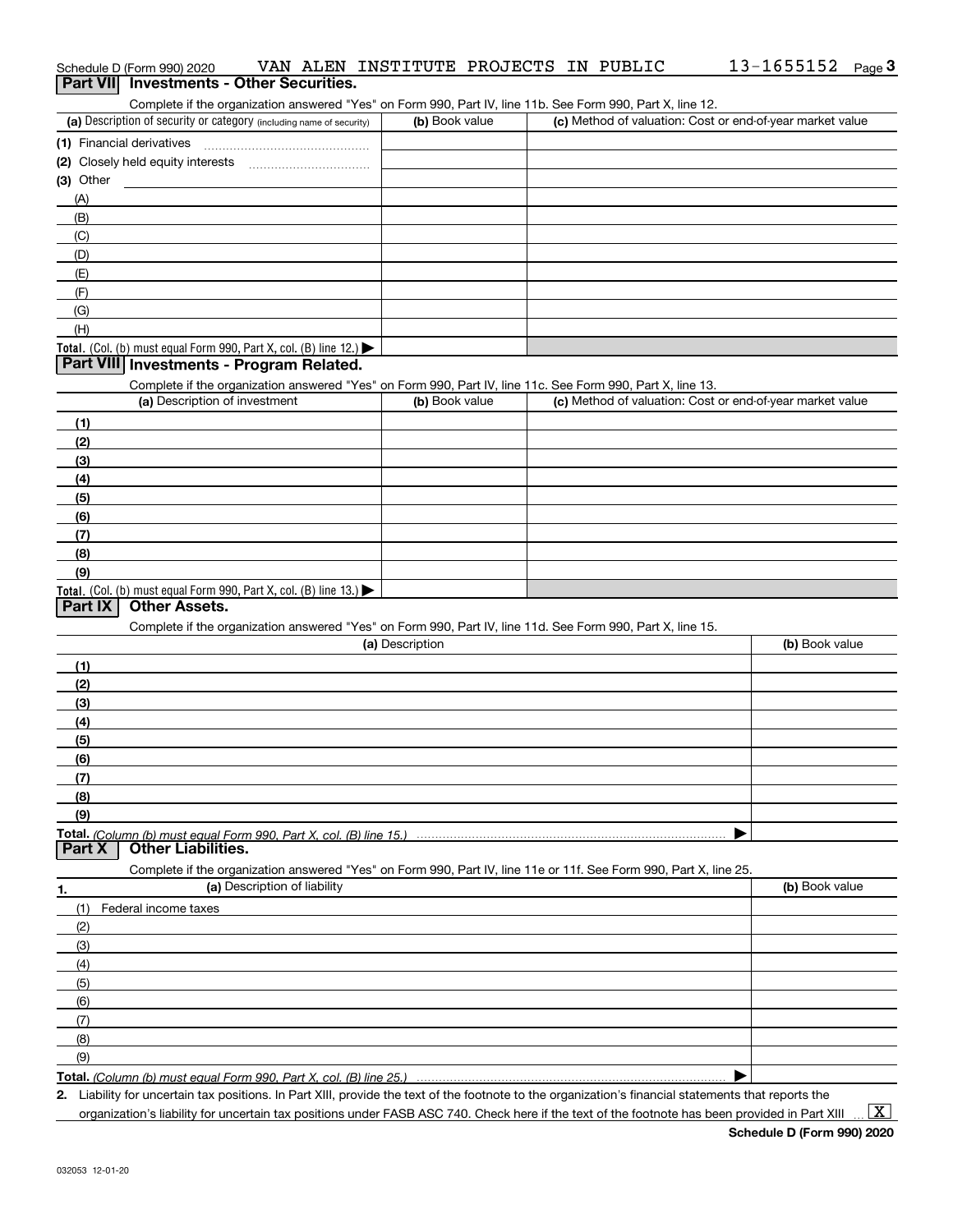|   | VAN ALEN INSTITUTE PROJECTS IN PUBLIC<br>Schedule D (Form 990) 2020                                                                                                                                                                 |                |            |                 | 13-1655152<br>Page $4$     |
|---|-------------------------------------------------------------------------------------------------------------------------------------------------------------------------------------------------------------------------------------|----------------|------------|-----------------|----------------------------|
|   | <b>Part XI</b><br>Reconciliation of Revenue per Audited Financial Statements With Revenue per Return.                                                                                                                               |                |            |                 |                            |
|   | Complete if the organization answered "Yes" on Form 990, Part IV, line 12a.                                                                                                                                                         |                |            |                 |                            |
| 1 | Total revenue, gains, and other support per audited financial statements                                                                                                                                                            |                |            | $\blacksquare$  | 6, 142, 530.               |
| 2 | Amounts included on line 1 but not on Form 990, Part VIII, line 12:                                                                                                                                                                 |                |            |                 |                            |
| a |                                                                                                                                                                                                                                     | 2a             | 3,661,276. |                 |                            |
|   |                                                                                                                                                                                                                                     | 2 <sub>b</sub> | 38,750.    |                 |                            |
|   |                                                                                                                                                                                                                                     | 2c             |            |                 |                            |
| d |                                                                                                                                                                                                                                     | 2d             |            |                 |                            |
| e | Add lines 2a through 2d                                                                                                                                                                                                             |                |            | 2e              | 3,700,026.                 |
| 3 |                                                                                                                                                                                                                                     |                |            | $\overline{3}$  | $\overline{2,442},504.$    |
| 4 | Amounts included on Form 990, Part VIII, line 12, but not on line 1:                                                                                                                                                                |                |            |                 |                            |
| a | Investment expenses not included on Form 990, Part VIII, line 7b [11, 111]                                                                                                                                                          | 4a             | 69,671.    |                 |                            |
|   |                                                                                                                                                                                                                                     | 4 <sub>b</sub> |            |                 |                            |
|   | c Add lines 4a and 4b                                                                                                                                                                                                               |                |            | 4с              | $\frac{69,671}{2,512,175}$ |
|   |                                                                                                                                                                                                                                     |                |            |                 |                            |
|   |                                                                                                                                                                                                                                     |                |            | $5\phantom{.0}$ |                            |
|   | Part XII   Reconciliation of Expenses per Audited Financial Statements With Expenses per Return.                                                                                                                                    |                |            |                 |                            |
|   | Complete if the organization answered "Yes" on Form 990, Part IV, line 12a.                                                                                                                                                         |                |            |                 |                            |
| 1 | Total expenses and losses per audited financial statements [11, 11] manuscription control expenses and losses per audited financial statements [11] manuscription of the statements [11] manuscription of the statements [11]       |                |            | $\blacksquare$  | 2,514,911.                 |
| 2 | Amounts included on line 1 but not on Form 990, Part IX, line 25:                                                                                                                                                                   |                |            |                 |                            |
| a |                                                                                                                                                                                                                                     | 2a             | 38,750.    |                 |                            |
| b | Prior year adjustments <i>www.www.www.www.www.www.www.www.www.</i> ww.                                                                                                                                                              | 2 <sub>b</sub> |            |                 |                            |
|   |                                                                                                                                                                                                                                     | 2c             |            |                 |                            |
| d |                                                                                                                                                                                                                                     | 2d             |            |                 |                            |
| е | Add lines 2a through 2d <b>contained a contained a contained a contained a</b> contained a contained a contained a contained a contained a contained a contained a contained a contained a contained a contained a contained a cont |                |            | 2e              |                            |
| 3 |                                                                                                                                                                                                                                     |                |            | 3               | 38,750.<br>2,476,161.      |
| 4 | Amounts included on Form 990, Part IX, line 25, but not on line 1:                                                                                                                                                                  |                |            |                 |                            |
| a | Investment expenses not included on Form 990, Part VIII, line 7b [1000000000000000000000000000000000                                                                                                                                | 4a             |            |                 |                            |
|   | Other (Describe in Part XIII.)                                                                                                                                                                                                      | 4 <sub>b</sub> |            |                 |                            |
|   | Add lines 4a and 4b                                                                                                                                                                                                                 |                |            | 4c              |                            |
|   | Total expenses. Add lines 3 and 4c. (This must equal Form 990, Part I, line 18.) <b>Conservers</b> manufactured in the<br>Part XIII Supplemental Information.                                                                       |                |            | 5               | 2,476,161.                 |

Provide the descriptions required for Part II, lines 3, 5, and 9; Part III, lines 1a and 4; Part IV, lines 1b and 2b; Part V, line 4; Part X, line 2; Part XI, lines 2d and 4b; and Part XII, lines 2d and 4b. Also complete this part to provide any additional information.

## PART X, LINE 2:

| THE INSTITUTE APPLIES THE PROVISIONS PERTAINING TO UNCERTAIN TAX           |
|----------------------------------------------------------------------------|
| PROVISIONS (FASB ASC TOPIC 740) AND HAS DETERMINED THAT THERE ARE NO       |
| MATERIAL UNCERTAIN TAX POSITIONS THAT REQUIRE RECOGNITION OR DISCLOSURE IN |
| THE FINANCIAL STATEMENTS. THE INSTITUTE IS SUBJECT TO ROUTINE AUDITS BY    |
| TAXING JURISDICTIONS; HOWEVER, THERE ARE CURRENTLY NO AUDITS FOR ANY TAX   |
| PERIODS IN PROGRESS. THE INSTITUTE BELIEVES IT IS NO LONGER SUBJECT TO     |
| INCOME TAX EXAMINATIONS PRIOR TO 2017.                                     |
|                                                                            |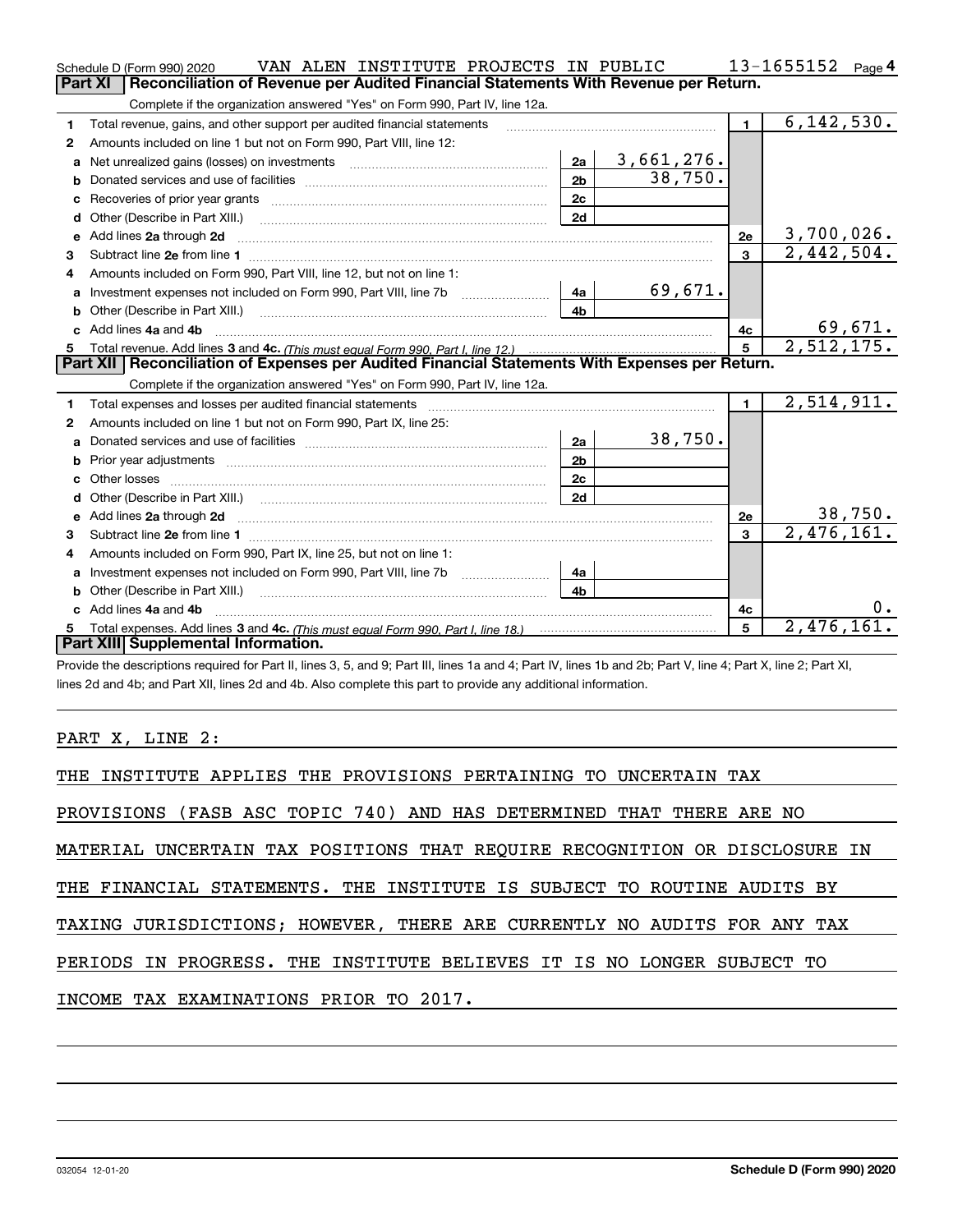| <b>SCHEDULE I</b><br>(Form 990)                                                                                                                                                |                                                                                                                                       | Grants and Other Assistance to Organizations, |                                                       |                                         |                                               |                                          | OMB No. 1545-0047                     |  |
|--------------------------------------------------------------------------------------------------------------------------------------------------------------------------------|---------------------------------------------------------------------------------------------------------------------------------------|-----------------------------------------------|-------------------------------------------------------|-----------------------------------------|-----------------------------------------------|------------------------------------------|---------------------------------------|--|
|                                                                                                                                                                                | Governments, and Individuals in the United States<br>Complete if the organization answered "Yes" on Form 990, Part IV, line 21 or 22. |                                               |                                                       |                                         |                                               |                                          |                                       |  |
| Department of the Treasury                                                                                                                                                     |                                                                                                                                       |                                               | Attach to Form 990.                                   |                                         |                                               |                                          | <b>Open to Public</b>                 |  |
| Internal Revenue Service                                                                                                                                                       |                                                                                                                                       |                                               | Go to www.irs.gov/Form990 for the latest information. |                                         |                                               |                                          | Inspection                            |  |
| Name of the organization                                                                                                                                                       |                                                                                                                                       |                                               |                                                       |                                         |                                               |                                          | <b>Employer identification number</b> |  |
|                                                                                                                                                                                |                                                                                                                                       | VAN ALEN INSTITUTE PROJECTS IN PUBLIC         |                                                       |                                         |                                               |                                          | 13-1655152                            |  |
| <b>General Information on Grants and Assistance</b><br>Part I                                                                                                                  |                                                                                                                                       |                                               |                                                       |                                         |                                               |                                          |                                       |  |
| Does the organization maintain records to substantiate the amount of the grants or assistance, the grantees' eligibility for the grants or assistance, and the selection<br>1. |                                                                                                                                       |                                               |                                                       |                                         |                                               |                                          | $\boxed{\text{X}}$ Yes<br><b>No</b>   |  |
| Describe in Part IV the organization's procedures for monitoring the use of grant funds in the United States.<br>$\mathbf{2}$                                                  |                                                                                                                                       |                                               |                                                       |                                         |                                               |                                          |                                       |  |
| Part II<br>Grants and Other Assistance to Domestic Organizations and Domestic Governments. Complete if the organization answered "Yes" on Form 990, Part IV, line 21, for any  |                                                                                                                                       |                                               |                                                       |                                         |                                               |                                          |                                       |  |
| recipient that received more than \$5,000. Part II can be duplicated if additional space is needed.                                                                            |                                                                                                                                       |                                               |                                                       |                                         | (f) Method of                                 |                                          |                                       |  |
| 1 (a) Name and address of organization<br>or government                                                                                                                        | $(b)$ EIN                                                                                                                             | (c) IRC section<br>(if applicable)            | (d) Amount of<br>cash grant                           | (e) Amount of<br>non-cash<br>assistance | valuation (book,<br>FMV, appraisal,<br>other) | (g) Description of<br>noncash assistance | (h) Purpose of grant<br>or assistance |  |
|                                                                                                                                                                                |                                                                                                                                       |                                               |                                                       |                                         |                                               |                                          | REGRANTS WERE MADE TO                 |  |
| 82ND STREET PARTNERSHIP                                                                                                                                                        |                                                                                                                                       |                                               |                                                       |                                         |                                               |                                          | <b>COMMUNITY-BASED</b>                |  |
| 37-06 82ND ST #309                                                                                                                                                             |                                                                                                                                       |                                               |                                                       |                                         |                                               |                                          | ORGANIZATIONS AS PART OF              |  |
| JACKSON HEIGHTS, NY 11372                                                                                                                                                      | 11-3096017 501C3                                                                                                                      |                                               | 18,750.                                               | 0.                                      |                                               |                                          | THE VAN ALEN AND URBAN                |  |
|                                                                                                                                                                                |                                                                                                                                       |                                               |                                                       |                                         |                                               |                                          | REGRANTS WERE MADE TO                 |  |
| BEDFORD STUYVESANT RESTORATION                                                                                                                                                 |                                                                                                                                       |                                               |                                                       |                                         |                                               |                                          | <b>COMMUNITY-BASED</b>                |  |
| CORPORATION - 1368 FULTON STREET                                                                                                                                               |                                                                                                                                       |                                               |                                                       |                                         |                                               |                                          | ORGANIZATIONS AS PART OF              |  |
| - BROOKLYN, NY 11216                                                                                                                                                           | 11-6083182                                                                                                                            |                                               | 19,000                                                | 0.                                      |                                               |                                          | THE VAN ALEN AND URBAN                |  |
|                                                                                                                                                                                |                                                                                                                                       |                                               |                                                       |                                         |                                               |                                          | REGRANTS WERE MADE TO                 |  |
| BED-STUY GATEWAY BID                                                                                                                                                           |                                                                                                                                       |                                               |                                                       |                                         |                                               |                                          | COMMUNITY-BASED                       |  |
| 1368 FULTON STREET, 3RD FLOOR                                                                                                                                                  |                                                                                                                                       |                                               |                                                       |                                         |                                               |                                          | ORGANIZATIONS AS PART OF              |  |
| BROOKLYN, NY 11216                                                                                                                                                             | $27 - 0295829$                                                                                                                        |                                               | 18,500                                                | 0                                       |                                               |                                          | THE VAN ALEN AND URBAN                |  |
|                                                                                                                                                                                |                                                                                                                                       |                                               |                                                       |                                         |                                               |                                          | REGRANTS WERE MADE TO                 |  |
| COMMUNITY LEAGUE OF THE HEIGHTS,                                                                                                                                               |                                                                                                                                       |                                               |                                                       |                                         |                                               |                                          | COMMUNITY-BASED                       |  |
| INC - PO BOX 322068 - NEW YORK, NY                                                                                                                                             |                                                                                                                                       |                                               |                                                       |                                         |                                               |                                          | ORGANIZATIONS AS PART OF              |  |
| 10032                                                                                                                                                                          | 13-2564241 501C3                                                                                                                      |                                               | 18,500.                                               | $\mathbf{0}$ .                          |                                               |                                          | THE VAN ALEN AND URBAN                |  |
|                                                                                                                                                                                |                                                                                                                                       |                                               |                                                       |                                         |                                               |                                          | REGRANTS WERE MADE TO                 |  |
| FOURTH ARTS BLOCK (FABNYC)                                                                                                                                                     |                                                                                                                                       |                                               |                                                       |                                         |                                               |                                          | COMMUNITY-BASED                       |  |
| 70 EAST 4TH STREET                                                                                                                                                             |                                                                                                                                       |                                               |                                                       |                                         |                                               |                                          | ORGANIZATIONS AS PART OF              |  |
| NEW YORK, NY 10032                                                                                                                                                             | 13-3767933                                                                                                                            |                                               | 18,500.                                               | 0.                                      |                                               |                                          | THE VAN ALEN AND URBAN                |  |
|                                                                                                                                                                                |                                                                                                                                       |                                               |                                                       |                                         |                                               |                                          | REGRANTS WERE MADE TO                 |  |
| NORTHWEST BRONX COMMUNITY & CLERGY                                                                                                                                             |                                                                                                                                       |                                               |                                                       |                                         |                                               |                                          | COMMUNITY-BASED                       |  |
| COALITION - 103 EAST 196TH STREET                                                                                                                                              |                                                                                                                                       |                                               |                                                       |                                         |                                               |                                          | ORGANIZATIONS AS PART OF              |  |
| - BRONX, NY 10468                                                                                                                                                              | 13-2806160                                                                                                                            |                                               | 18,500.                                               | $\mathbf{0}$ .                          |                                               |                                          | THE VAN ALEN AND URBAN                |  |
| Enter total number of section 501(c)(3) and government organizations listed in the line 1 table<br>2                                                                           |                                                                                                                                       |                                               |                                                       |                                         |                                               |                                          | 2.                                    |  |
| Enter total number of other organizations listed in the line 1 table<br>3                                                                                                      |                                                                                                                                       |                                               |                                                       |                                         |                                               |                                          | 9.                                    |  |
| LHA For Paperwork Reduction Act Notice, see the Instructions for Form 990.                                                                                                     |                                                                                                                                       |                                               |                                                       |                                         |                                               |                                          | <b>Schedule I (Form 990) 2020</b>     |  |

SEE PART IV FOR COLUMN (H) DESCRIPTIONS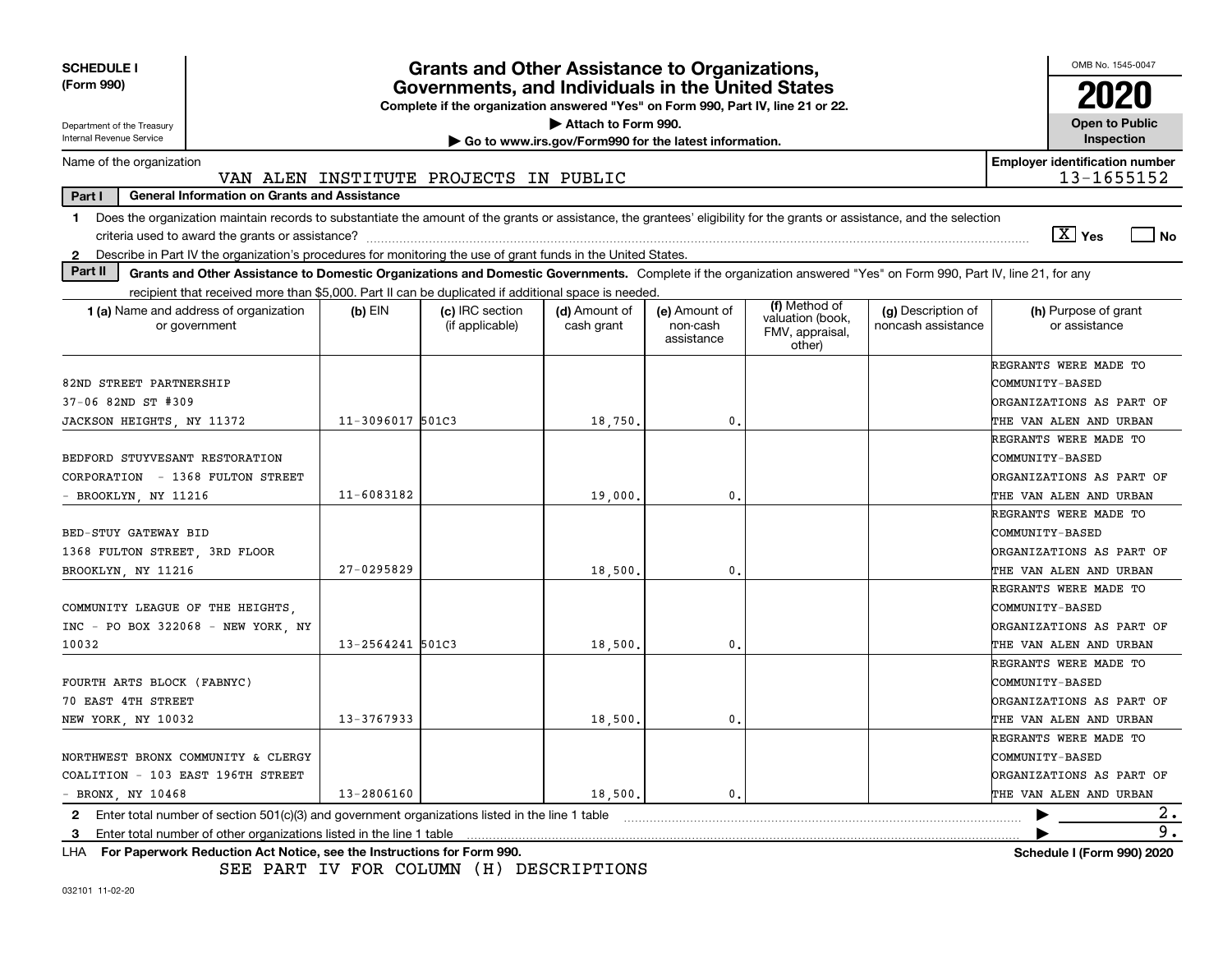#### Schedule I (Form 990) 2020 VAN ALEN INSTITUTE PROJECTS IN PUBLIC 13-1655152 Page

**Part III | Grants and Other Assistance to Domestic Individuals. Complete if the organization answered "Yes" on Form 990, Part IV, line 22.** 

(a) Type of grant or assistance **Audity Commet Audio Commet Commet Commet Commet Commet Commet Commet Commet Comme** Part III can be duplicated if additional space is needed. (e) Method of valuation (book, FMV, appraisal, other) recipients(c) Amount of cash grant (d) Amount of noncash assistance (f) Description of noncash assistance REGRANTS MADE AS PART OF THE NEW YORK STATE COUNCIL ON THE ARTS INDEPENDENT PROJECTS PROGRAM  $1$  10,000.

Part IV | Supplemental Information. Provide the information required in Part I, line 2; Part III, column (b); and any other additional information.

PART I, LINE 2:

GRANTEES ENTER INTO AN AGREEMENT WITH VAN ALEN THAT DETAILS APPROPRIATE USE

OF GRANT FUNDS. AT THE END OF THE GRANT PERIOD, GRANTEES SUBMIT A WRITTEN

REPORT AND A FINANCIAL ACCOUNTING THAT DETAILS THE USE OF GRANT FUNDS.

PART II, LINE 1, COLUMN (H):

NAME OF ORGANIZATION OR GOVERNMENT: 82ND STREET PARTNERSHIP

(H) PURPOSE OF GRANT OR ASSISTANCE: REGRANTS WERE MADE TO

### COMMUNITY-BASED ORGANIZATIONS AS PART OF THE VAN ALEN AND URBAN DESIGN

**2**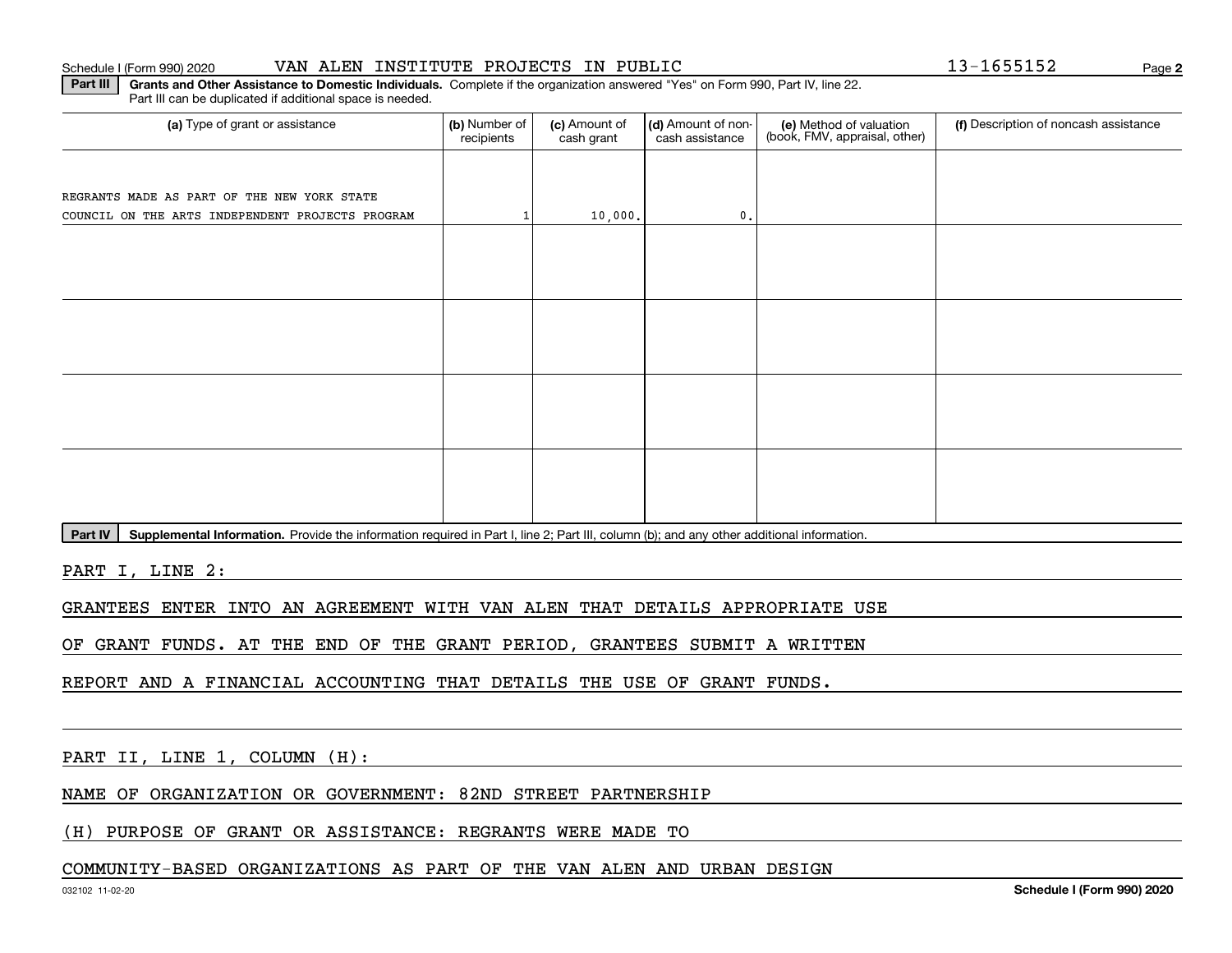13-1655152 Page 2 Schedule I (Form 990) VAN ALEN INSTITUTE PROJECTS IN PUBLIC 13-1655152 Page **Part IV** Supplemental Information

FORUM PANDEMIC EMERGENCY RESPONSE INITIATIVE, "NEIGHBORHOODS NOW."

NAME OF ORGANIZATION OR GOVERNMENT:

BEDFORD STUYVESANT RESTORATION CORPORATION

(H) PURPOSE OF GRANT OR ASSISTANCE: REGRANTS WERE MADE TO

COMMUNITY-BASED ORGANIZATIONS AS PART OF THE VAN ALEN AND URBAN DESIGN

FORUM PANDEMIC EMERGENCY RESPONSE INITIATIVE, "NEIGHBORHOODS NOW."

NAME OF ORGANIZATION OR GOVERNMENT: BED-STUY GATEWAY BID

(H) PURPOSE OF GRANT OR ASSISTANCE: REGRANTS WERE MADE TO

COMMUNITY-BASED ORGANIZATIONS AS PART OF THE VAN ALEN AND URBAN DESIGN

FORUM PANDEMIC EMERGENCY RESPONSE INITIATIVE, "NEIGHBORHOODS NOW."

NAME OF ORGANIZATION OR GOVERNMENT: COMMUNITY LEAGUE OF THE HEIGHTS, INC

(H) PURPOSE OF GRANT OR ASSISTANCE: REGRANTS WERE MADE TO

COMMUNITY-BASED ORGANIZATIONS AS PART OF THE VAN ALEN AND URBAN DESIGN

FORUM PANDEMIC EMERGENCY RESPONSE INITIATIVE, "NEIGHBORHOODS NOW."

NAME OF ORGANIZATION OR GOVERNMENT: FOURTH ARTS BLOCK (FABNYC)

(H) PURPOSE OF GRANT OR ASSISTANCE: REGRANTS WERE MADE TO

COMMUNITY-BASED ORGANIZATIONS AS PART OF THE VAN ALEN AND URBAN DESIGN

FORUM PANDEMIC EMERGENCY RESPONSE INITIATIVE, "NEIGHBORHOODS NOW."

NAME OF ORGANIZATION OR GOVERNMENT:

NORTHWEST BRONX COMMUNITY & CLERGY COALITION

(H) PURPOSE OF GRANT OR ASSISTANCE: REGRANTS WERE MADE TO

COMMUNITY-BASED ORGANIZATIONS AS PART OF THE VAN ALEN AND URBAN DESIGN

FORUM PANDEMIC EMERGENCY RESPONSE INITIATIVE, "NEIGHBORHOODS NOW."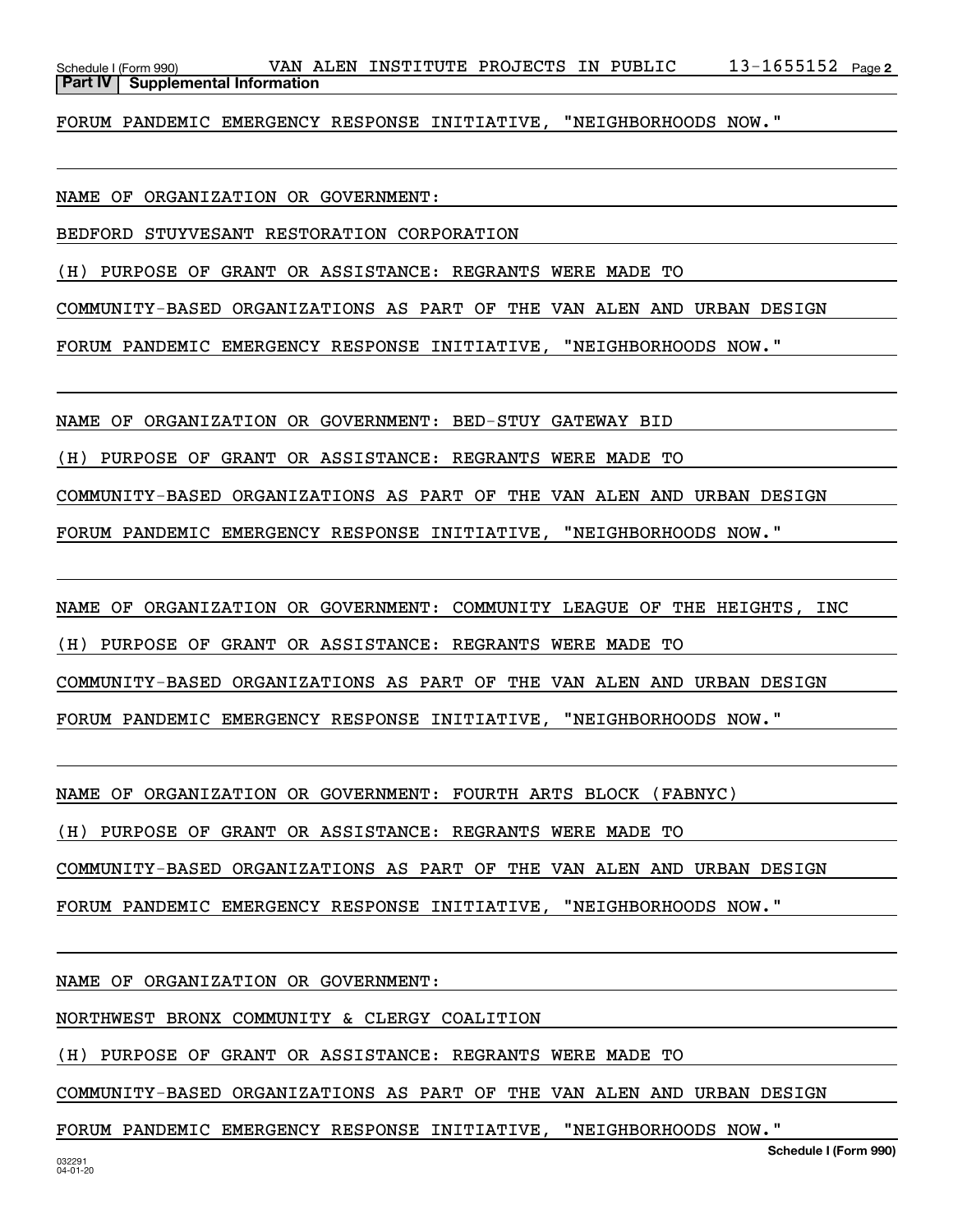|   |                                                                                                                                                                                                                                                                                                                                                                                                                                                                                                                                                                                                                                                                                                                                                                                                                                                                                                                                                                                                                                                                                                                                                                                                                                                                                                                                                                                                                                                                                                                                                                                                                                                                                                                                                                                                                                                                                                                                                                                                                                                                                                                                                                                                                                                                                                                                                                                                                                                                                                                                                                                                                                                                                                                                                                                                                                                                                                                                                               | <b>Compensated Employees</b>                                                                                      |  | 2020 |            |             |  |
|---|---------------------------------------------------------------------------------------------------------------------------------------------------------------------------------------------------------------------------------------------------------------------------------------------------------------------------------------------------------------------------------------------------------------------------------------------------------------------------------------------------------------------------------------------------------------------------------------------------------------------------------------------------------------------------------------------------------------------------------------------------------------------------------------------------------------------------------------------------------------------------------------------------------------------------------------------------------------------------------------------------------------------------------------------------------------------------------------------------------------------------------------------------------------------------------------------------------------------------------------------------------------------------------------------------------------------------------------------------------------------------------------------------------------------------------------------------------------------------------------------------------------------------------------------------------------------------------------------------------------------------------------------------------------------------------------------------------------------------------------------------------------------------------------------------------------------------------------------------------------------------------------------------------------------------------------------------------------------------------------------------------------------------------------------------------------------------------------------------------------------------------------------------------------------------------------------------------------------------------------------------------------------------------------------------------------------------------------------------------------------------------------------------------------------------------------------------------------------------------------------------------------------------------------------------------------------------------------------------------------------------------------------------------------------------------------------------------------------------------------------------------------------------------------------------------------------------------------------------------------------------------------------------------------------------------------------------------------|-------------------------------------------------------------------------------------------------------------------|--|------|------------|-------------|--|
|   |                                                                                                                                                                                                                                                                                                                                                                                                                                                                                                                                                                                                                                                                                                                                                                                                                                                                                                                                                                                                                                                                                                                                                                                                                                                                                                                                                                                                                                                                                                                                                                                                                                                                                                                                                                                                                                                                                                                                                                                                                                                                                                                                                                                                                                                                                                                                                                                                                                                                                                                                                                                                                                                                                                                                                                                                                                                                                                                                                               | Complete if the organization answered "Yes" on Form 990, Part IV, line 23.                                        |  |      |            |             |  |
|   |                                                                                                                                                                                                                                                                                                                                                                                                                                                                                                                                                                                                                                                                                                                                                                                                                                                                                                                                                                                                                                                                                                                                                                                                                                                                                                                                                                                                                                                                                                                                                                                                                                                                                                                                                                                                                                                                                                                                                                                                                                                                                                                                                                                                                                                                                                                                                                                                                                                                                                                                                                                                                                                                                                                                                                                                                                                                                                                                                               |                                                                                                                   |  |      | Inspection |             |  |
|   |                                                                                                                                                                                                                                                                                                                                                                                                                                                                                                                                                                                                                                                                                                                                                                                                                                                                                                                                                                                                                                                                                                                                                                                                                                                                                                                                                                                                                                                                                                                                                                                                                                                                                                                                                                                                                                                                                                                                                                                                                                                                                                                                                                                                                                                                                                                                                                                                                                                                                                                                                                                                                                                                                                                                                                                                                                                                                                                                                               |                                                                                                                   |  |      |            |             |  |
|   |                                                                                                                                                                                                                                                                                                                                                                                                                                                                                                                                                                                                                                                                                                                                                                                                                                                                                                                                                                                                                                                                                                                                                                                                                                                                                                                                                                                                                                                                                                                                                                                                                                                                                                                                                                                                                                                                                                                                                                                                                                                                                                                                                                                                                                                                                                                                                                                                                                                                                                                                                                                                                                                                                                                                                                                                                                                                                                                                                               |                                                                                                                   |  |      |            |             |  |
|   |                                                                                                                                                                                                                                                                                                                                                                                                                                                                                                                                                                                                                                                                                                                                                                                                                                                                                                                                                                                                                                                                                                                                                                                                                                                                                                                                                                                                                                                                                                                                                                                                                                                                                                                                                                                                                                                                                                                                                                                                                                                                                                                                                                                                                                                                                                                                                                                                                                                                                                                                                                                                                                                                                                                                                                                                                                                                                                                                                               |                                                                                                                   |  |      |            |             |  |
|   |                                                                                                                                                                                                                                                                                                                                                                                                                                                                                                                                                                                                                                                                                                                                                                                                                                                                                                                                                                                                                                                                                                                                                                                                                                                                                                                                                                                                                                                                                                                                                                                                                                                                                                                                                                                                                                                                                                                                                                                                                                                                                                                                                                                                                                                                                                                                                                                                                                                                                                                                                                                                                                                                                                                                                                                                                                                                                                                                                               |                                                                                                                   |  |      | Yes        | No          |  |
|   |                                                                                                                                                                                                                                                                                                                                                                                                                                                                                                                                                                                                                                                                                                                                                                                                                                                                                                                                                                                                                                                                                                                                                                                                                                                                                                                                                                                                                                                                                                                                                                                                                                                                                                                                                                                                                                                                                                                                                                                                                                                                                                                                                                                                                                                                                                                                                                                                                                                                                                                                                                                                                                                                                                                                                                                                                                                                                                                                                               |                                                                                                                   |  |      |            |             |  |
|   |                                                                                                                                                                                                                                                                                                                                                                                                                                                                                                                                                                                                                                                                                                                                                                                                                                                                                                                                                                                                                                                                                                                                                                                                                                                                                                                                                                                                                                                                                                                                                                                                                                                                                                                                                                                                                                                                                                                                                                                                                                                                                                                                                                                                                                                                                                                                                                                                                                                                                                                                                                                                                                                                                                                                                                                                                                                                                                                                                               |                                                                                                                   |  |      |            |             |  |
|   |                                                                                                                                                                                                                                                                                                                                                                                                                                                                                                                                                                                                                                                                                                                                                                                                                                                                                                                                                                                                                                                                                                                                                                                                                                                                                                                                                                                                                                                                                                                                                                                                                                                                                                                                                                                                                                                                                                                                                                                                                                                                                                                                                                                                                                                                                                                                                                                                                                                                                                                                                                                                                                                                                                                                                                                                                                                                                                                                                               |                                                                                                                   |  |      |            |             |  |
|   |                                                                                                                                                                                                                                                                                                                                                                                                                                                                                                                                                                                                                                                                                                                                                                                                                                                                                                                                                                                                                                                                                                                                                                                                                                                                                                                                                                                                                                                                                                                                                                                                                                                                                                                                                                                                                                                                                                                                                                                                                                                                                                                                                                                                                                                                                                                                                                                                                                                                                                                                                                                                                                                                                                                                                                                                                                                                                                                                                               |                                                                                                                   |  |      |            |             |  |
|   |                                                                                                                                                                                                                                                                                                                                                                                                                                                                                                                                                                                                                                                                                                                                                                                                                                                                                                                                                                                                                                                                                                                                                                                                                                                                                                                                                                                                                                                                                                                                                                                                                                                                                                                                                                                                                                                                                                                                                                                                                                                                                                                                                                                                                                                                                                                                                                                                                                                                                                                                                                                                                                                                                                                                                                                                                                                                                                                                                               |                                                                                                                   |  |      |            |             |  |
|   |                                                                                                                                                                                                                                                                                                                                                                                                                                                                                                                                                                                                                                                                                                                                                                                                                                                                                                                                                                                                                                                                                                                                                                                                                                                                                                                                                                                                                                                                                                                                                                                                                                                                                                                                                                                                                                                                                                                                                                                                                                                                                                                                                                                                                                                                                                                                                                                                                                                                                                                                                                                                                                                                                                                                                                                                                                                                                                                                                               |                                                                                                                   |  |      |            |             |  |
|   |                                                                                                                                                                                                                                                                                                                                                                                                                                                                                                                                                                                                                                                                                                                                                                                                                                                                                                                                                                                                                                                                                                                                                                                                                                                                                                                                                                                                                                                                                                                                                                                                                                                                                                                                                                                                                                                                                                                                                                                                                                                                                                                                                                                                                                                                                                                                                                                                                                                                                                                                                                                                                                                                                                                                                                                                                                                                                                                                                               |                                                                                                                   |  |      |            |             |  |
|   | <b>Compensation Information</b><br><b>SCHEDULE J</b><br>OMB No. 1545-0047<br>(Form 990)<br>For certain Officers, Directors, Trustees, Key Employees, and Highest<br><b>Open to Public</b><br>Attach to Form 990.<br>Department of the Treasury<br>► Go to www.irs.gov/Form990 for instructions and the latest information.<br>Internal Revenue Service<br><b>Employer identification number</b><br>Name of the organization<br>13-1655152<br>VAN ALEN INSTITUTE PROJECTS IN PUBLIC<br><b>Questions Regarding Compensation</b><br>Part I<br>Check the appropriate box(es) if the organization provided any of the following to or for a person listed on Form 990,<br>Part VII, Section A, line 1a. Complete Part III to provide any relevant information regarding these items.<br>First-class or charter travel<br>Housing allowance or residence for personal use<br>Travel for companions<br>Payments for business use of personal residence<br>Tax indemnification and gross-up payments<br>Health or social club dues or initiation fees<br>Discretionary spending account<br>Personal services (such as maid, chauffeur, chef)<br><b>b</b> If any of the boxes on line 1a are checked, did the organization follow a written policy regarding payment or<br>reimbursement or provision of all of the expenses described above? If "No," complete Part III to explain<br>1b<br>Did the organization require substantiation prior to reimbursing or allowing expenses incurred by all directors,<br>2<br>$\mathbf{2}$<br>Indicate which, if any, of the following the organization used to establish the compensation of the organization's<br>з<br>CEO/Executive Director. Check all that apply. Do not check any boxes for methods used by a related organization to<br>establish compensation of the CEO/Executive Director, but explain in Part III.<br>$\boxed{\textbf{X}}$ Compensation committee<br>$X$ Written employment contract<br>$\overline{X}$ Compensation survey or study<br>Independent compensation consultant<br>$\boxed{\textbf{X}}$ Form 990 of other organizations<br>$\boxed{\text{X}}$ Approval by the board or compensation committee<br>During the year, did any person listed on Form 990, Part VII, Section A, line 1a, with respect to the filing<br>4<br>organization or a related organization:<br>Receive a severance payment or change-of-control payment?<br>а<br>Participate in or receive payment from a supplemental nonqualified retirement plan?<br>b<br>Participate in or receive payment from an equity-based compensation arrangement?<br>If "Yes" to any of lines 4a-c, list the persons and provide the applicable amounts for each item in Part III.<br>Only section 501(c)(3), 501(c)(4), and 501(c)(29) organizations must complete lines 5-9.<br>For persons listed on Form 990, Part VII, Section A, line 1a, did the organization pay or accrue any compensation<br>contingent on the revenues of:<br>a |                                                                                                                   |  |      |            |             |  |
|   |                                                                                                                                                                                                                                                                                                                                                                                                                                                                                                                                                                                                                                                                                                                                                                                                                                                                                                                                                                                                                                                                                                                                                                                                                                                                                                                                                                                                                                                                                                                                                                                                                                                                                                                                                                                                                                                                                                                                                                                                                                                                                                                                                                                                                                                                                                                                                                                                                                                                                                                                                                                                                                                                                                                                                                                                                                                                                                                                                               |                                                                                                                   |  |      |            |             |  |
|   |                                                                                                                                                                                                                                                                                                                                                                                                                                                                                                                                                                                                                                                                                                                                                                                                                                                                                                                                                                                                                                                                                                                                                                                                                                                                                                                                                                                                                                                                                                                                                                                                                                                                                                                                                                                                                                                                                                                                                                                                                                                                                                                                                                                                                                                                                                                                                                                                                                                                                                                                                                                                                                                                                                                                                                                                                                                                                                                                                               |                                                                                                                   |  |      |            |             |  |
|   |                                                                                                                                                                                                                                                                                                                                                                                                                                                                                                                                                                                                                                                                                                                                                                                                                                                                                                                                                                                                                                                                                                                                                                                                                                                                                                                                                                                                                                                                                                                                                                                                                                                                                                                                                                                                                                                                                                                                                                                                                                                                                                                                                                                                                                                                                                                                                                                                                                                                                                                                                                                                                                                                                                                                                                                                                                                                                                                                                               |                                                                                                                   |  |      |            |             |  |
|   |                                                                                                                                                                                                                                                                                                                                                                                                                                                                                                                                                                                                                                                                                                                                                                                                                                                                                                                                                                                                                                                                                                                                                                                                                                                                                                                                                                                                                                                                                                                                                                                                                                                                                                                                                                                                                                                                                                                                                                                                                                                                                                                                                                                                                                                                                                                                                                                                                                                                                                                                                                                                                                                                                                                                                                                                                                                                                                                                                               |                                                                                                                   |  |      |            |             |  |
|   |                                                                                                                                                                                                                                                                                                                                                                                                                                                                                                                                                                                                                                                                                                                                                                                                                                                                                                                                                                                                                                                                                                                                                                                                                                                                                                                                                                                                                                                                                                                                                                                                                                                                                                                                                                                                                                                                                                                                                                                                                                                                                                                                                                                                                                                                                                                                                                                                                                                                                                                                                                                                                                                                                                                                                                                                                                                                                                                                                               |                                                                                                                   |  |      |            |             |  |
|   |                                                                                                                                                                                                                                                                                                                                                                                                                                                                                                                                                                                                                                                                                                                                                                                                                                                                                                                                                                                                                                                                                                                                                                                                                                                                                                                                                                                                                                                                                                                                                                                                                                                                                                                                                                                                                                                                                                                                                                                                                                                                                                                                                                                                                                                                                                                                                                                                                                                                                                                                                                                                                                                                                                                                                                                                                                                                                                                                                               |                                                                                                                   |  |      |            |             |  |
|   |                                                                                                                                                                                                                                                                                                                                                                                                                                                                                                                                                                                                                                                                                                                                                                                                                                                                                                                                                                                                                                                                                                                                                                                                                                                                                                                                                                                                                                                                                                                                                                                                                                                                                                                                                                                                                                                                                                                                                                                                                                                                                                                                                                                                                                                                                                                                                                                                                                                                                                                                                                                                                                                                                                                                                                                                                                                                                                                                                               |                                                                                                                   |  |      |            |             |  |
|   |                                                                                                                                                                                                                                                                                                                                                                                                                                                                                                                                                                                                                                                                                                                                                                                                                                                                                                                                                                                                                                                                                                                                                                                                                                                                                                                                                                                                                                                                                                                                                                                                                                                                                                                                                                                                                                                                                                                                                                                                                                                                                                                                                                                                                                                                                                                                                                                                                                                                                                                                                                                                                                                                                                                                                                                                                                                                                                                                                               |                                                                                                                   |  |      |            |             |  |
|   |                                                                                                                                                                                                                                                                                                                                                                                                                                                                                                                                                                                                                                                                                                                                                                                                                                                                                                                                                                                                                                                                                                                                                                                                                                                                                                                                                                                                                                                                                                                                                                                                                                                                                                                                                                                                                                                                                                                                                                                                                                                                                                                                                                                                                                                                                                                                                                                                                                                                                                                                                                                                                                                                                                                                                                                                                                                                                                                                                               |                                                                                                                   |  |      |            |             |  |
|   |                                                                                                                                                                                                                                                                                                                                                                                                                                                                                                                                                                                                                                                                                                                                                                                                                                                                                                                                                                                                                                                                                                                                                                                                                                                                                                                                                                                                                                                                                                                                                                                                                                                                                                                                                                                                                                                                                                                                                                                                                                                                                                                                                                                                                                                                                                                                                                                                                                                                                                                                                                                                                                                                                                                                                                                                                                                                                                                                                               |                                                                                                                   |  |      |            |             |  |
|   |                                                                                                                                                                                                                                                                                                                                                                                                                                                                                                                                                                                                                                                                                                                                                                                                                                                                                                                                                                                                                                                                                                                                                                                                                                                                                                                                                                                                                                                                                                                                                                                                                                                                                                                                                                                                                                                                                                                                                                                                                                                                                                                                                                                                                                                                                                                                                                                                                                                                                                                                                                                                                                                                                                                                                                                                                                                                                                                                                               |                                                                                                                   |  |      |            |             |  |
|   |                                                                                                                                                                                                                                                                                                                                                                                                                                                                                                                                                                                                                                                                                                                                                                                                                                                                                                                                                                                                                                                                                                                                                                                                                                                                                                                                                                                                                                                                                                                                                                                                                                                                                                                                                                                                                                                                                                                                                                                                                                                                                                                                                                                                                                                                                                                                                                                                                                                                                                                                                                                                                                                                                                                                                                                                                                                                                                                                                               |                                                                                                                   |  |      |            |             |  |
|   |                                                                                                                                                                                                                                                                                                                                                                                                                                                                                                                                                                                                                                                                                                                                                                                                                                                                                                                                                                                                                                                                                                                                                                                                                                                                                                                                                                                                                                                                                                                                                                                                                                                                                                                                                                                                                                                                                                                                                                                                                                                                                                                                                                                                                                                                                                                                                                                                                                                                                                                                                                                                                                                                                                                                                                                                                                                                                                                                                               |                                                                                                                   |  |      |            |             |  |
|   |                                                                                                                                                                                                                                                                                                                                                                                                                                                                                                                                                                                                                                                                                                                                                                                                                                                                                                                                                                                                                                                                                                                                                                                                                                                                                                                                                                                                                                                                                                                                                                                                                                                                                                                                                                                                                                                                                                                                                                                                                                                                                                                                                                                                                                                                                                                                                                                                                                                                                                                                                                                                                                                                                                                                                                                                                                                                                                                                                               |                                                                                                                   |  | 4a   |            | х           |  |
|   |                                                                                                                                                                                                                                                                                                                                                                                                                                                                                                                                                                                                                                                                                                                                                                                                                                                                                                                                                                                                                                                                                                                                                                                                                                                                                                                                                                                                                                                                                                                                                                                                                                                                                                                                                                                                                                                                                                                                                                                                                                                                                                                                                                                                                                                                                                                                                                                                                                                                                                                                                                                                                                                                                                                                                                                                                                                                                                                                                               |                                                                                                                   |  | 4b   |            | X           |  |
|   |                                                                                                                                                                                                                                                                                                                                                                                                                                                                                                                                                                                                                                                                                                                                                                                                                                                                                                                                                                                                                                                                                                                                                                                                                                                                                                                                                                                                                                                                                                                                                                                                                                                                                                                                                                                                                                                                                                                                                                                                                                                                                                                                                                                                                                                                                                                                                                                                                                                                                                                                                                                                                                                                                                                                                                                                                                                                                                                                                               |                                                                                                                   |  | 4c   |            | $\mathbf X$ |  |
|   |                                                                                                                                                                                                                                                                                                                                                                                                                                                                                                                                                                                                                                                                                                                                                                                                                                                                                                                                                                                                                                                                                                                                                                                                                                                                                                                                                                                                                                                                                                                                                                                                                                                                                                                                                                                                                                                                                                                                                                                                                                                                                                                                                                                                                                                                                                                                                                                                                                                                                                                                                                                                                                                                                                                                                                                                                                                                                                                                                               |                                                                                                                   |  |      |            |             |  |
|   |                                                                                                                                                                                                                                                                                                                                                                                                                                                                                                                                                                                                                                                                                                                                                                                                                                                                                                                                                                                                                                                                                                                                                                                                                                                                                                                                                                                                                                                                                                                                                                                                                                                                                                                                                                                                                                                                                                                                                                                                                                                                                                                                                                                                                                                                                                                                                                                                                                                                                                                                                                                                                                                                                                                                                                                                                                                                                                                                                               |                                                                                                                   |  |      |            |             |  |
|   |                                                                                                                                                                                                                                                                                                                                                                                                                                                                                                                                                                                                                                                                                                                                                                                                                                                                                                                                                                                                                                                                                                                                                                                                                                                                                                                                                                                                                                                                                                                                                                                                                                                                                                                                                                                                                                                                                                                                                                                                                                                                                                                                                                                                                                                                                                                                                                                                                                                                                                                                                                                                                                                                                                                                                                                                                                                                                                                                                               |                                                                                                                   |  |      |            |             |  |
| 5 |                                                                                                                                                                                                                                                                                                                                                                                                                                                                                                                                                                                                                                                                                                                                                                                                                                                                                                                                                                                                                                                                                                                                                                                                                                                                                                                                                                                                                                                                                                                                                                                                                                                                                                                                                                                                                                                                                                                                                                                                                                                                                                                                                                                                                                                                                                                                                                                                                                                                                                                                                                                                                                                                                                                                                                                                                                                                                                                                                               |                                                                                                                   |  |      |            |             |  |
|   |                                                                                                                                                                                                                                                                                                                                                                                                                                                                                                                                                                                                                                                                                                                                                                                                                                                                                                                                                                                                                                                                                                                                                                                                                                                                                                                                                                                                                                                                                                                                                                                                                                                                                                                                                                                                                                                                                                                                                                                                                                                                                                                                                                                                                                                                                                                                                                                                                                                                                                                                                                                                                                                                                                                                                                                                                                                                                                                                                               |                                                                                                                   |  |      |            |             |  |
|   |                                                                                                                                                                                                                                                                                                                                                                                                                                                                                                                                                                                                                                                                                                                                                                                                                                                                                                                                                                                                                                                                                                                                                                                                                                                                                                                                                                                                                                                                                                                                                                                                                                                                                                                                                                                                                                                                                                                                                                                                                                                                                                                                                                                                                                                                                                                                                                                                                                                                                                                                                                                                                                                                                                                                                                                                                                                                                                                                                               |                                                                                                                   |  | 5a   |            | х           |  |
|   |                                                                                                                                                                                                                                                                                                                                                                                                                                                                                                                                                                                                                                                                                                                                                                                                                                                                                                                                                                                                                                                                                                                                                                                                                                                                                                                                                                                                                                                                                                                                                                                                                                                                                                                                                                                                                                                                                                                                                                                                                                                                                                                                                                                                                                                                                                                                                                                                                                                                                                                                                                                                                                                                                                                                                                                                                                                                                                                                                               |                                                                                                                   |  | 5b   |            | X           |  |
|   |                                                                                                                                                                                                                                                                                                                                                                                                                                                                                                                                                                                                                                                                                                                                                                                                                                                                                                                                                                                                                                                                                                                                                                                                                                                                                                                                                                                                                                                                                                                                                                                                                                                                                                                                                                                                                                                                                                                                                                                                                                                                                                                                                                                                                                                                                                                                                                                                                                                                                                                                                                                                                                                                                                                                                                                                                                                                                                                                                               | If "Yes" on line 5a or 5b, describe in Part III.                                                                  |  |      |            |             |  |
| 6 |                                                                                                                                                                                                                                                                                                                                                                                                                                                                                                                                                                                                                                                                                                                                                                                                                                                                                                                                                                                                                                                                                                                                                                                                                                                                                                                                                                                                                                                                                                                                                                                                                                                                                                                                                                                                                                                                                                                                                                                                                                                                                                                                                                                                                                                                                                                                                                                                                                                                                                                                                                                                                                                                                                                                                                                                                                                                                                                                                               | For persons listed on Form 990, Part VII, Section A, line 1a, did the organization pay or accrue any compensation |  |      |            |             |  |
|   | contingent on the net earnings of:                                                                                                                                                                                                                                                                                                                                                                                                                                                                                                                                                                                                                                                                                                                                                                                                                                                                                                                                                                                                                                                                                                                                                                                                                                                                                                                                                                                                                                                                                                                                                                                                                                                                                                                                                                                                                                                                                                                                                                                                                                                                                                                                                                                                                                                                                                                                                                                                                                                                                                                                                                                                                                                                                                                                                                                                                                                                                                                            |                                                                                                                   |  |      |            |             |  |
| a |                                                                                                                                                                                                                                                                                                                                                                                                                                                                                                                                                                                                                                                                                                                                                                                                                                                                                                                                                                                                                                                                                                                                                                                                                                                                                                                                                                                                                                                                                                                                                                                                                                                                                                                                                                                                                                                                                                                                                                                                                                                                                                                                                                                                                                                                                                                                                                                                                                                                                                                                                                                                                                                                                                                                                                                                                                                                                                                                                               | The organization? <b>With the organization? With the organization?</b>                                            |  | 6a   |            | х           |  |
|   |                                                                                                                                                                                                                                                                                                                                                                                                                                                                                                                                                                                                                                                                                                                                                                                                                                                                                                                                                                                                                                                                                                                                                                                                                                                                                                                                                                                                                                                                                                                                                                                                                                                                                                                                                                                                                                                                                                                                                                                                                                                                                                                                                                                                                                                                                                                                                                                                                                                                                                                                                                                                                                                                                                                                                                                                                                                                                                                                                               |                                                                                                                   |  | 6b   |            | $\mathbf X$ |  |
|   |                                                                                                                                                                                                                                                                                                                                                                                                                                                                                                                                                                                                                                                                                                                                                                                                                                                                                                                                                                                                                                                                                                                                                                                                                                                                                                                                                                                                                                                                                                                                                                                                                                                                                                                                                                                                                                                                                                                                                                                                                                                                                                                                                                                                                                                                                                                                                                                                                                                                                                                                                                                                                                                                                                                                                                                                                                                                                                                                                               | If "Yes" on line 6a or 6b, describe in Part III.                                                                  |  |      |            |             |  |
| 7 |                                                                                                                                                                                                                                                                                                                                                                                                                                                                                                                                                                                                                                                                                                                                                                                                                                                                                                                                                                                                                                                                                                                                                                                                                                                                                                                                                                                                                                                                                                                                                                                                                                                                                                                                                                                                                                                                                                                                                                                                                                                                                                                                                                                                                                                                                                                                                                                                                                                                                                                                                                                                                                                                                                                                                                                                                                                                                                                                                               | For persons listed on Form 990, Part VII, Section A, line 1a, did the organization provide any nonfixed payments  |  |      |            |             |  |
|   |                                                                                                                                                                                                                                                                                                                                                                                                                                                                                                                                                                                                                                                                                                                                                                                                                                                                                                                                                                                                                                                                                                                                                                                                                                                                                                                                                                                                                                                                                                                                                                                                                                                                                                                                                                                                                                                                                                                                                                                                                                                                                                                                                                                                                                                                                                                                                                                                                                                                                                                                                                                                                                                                                                                                                                                                                                                                                                                                                               |                                                                                                                   |  | 7    |            | х           |  |
| 8 |                                                                                                                                                                                                                                                                                                                                                                                                                                                                                                                                                                                                                                                                                                                                                                                                                                                                                                                                                                                                                                                                                                                                                                                                                                                                                                                                                                                                                                                                                                                                                                                                                                                                                                                                                                                                                                                                                                                                                                                                                                                                                                                                                                                                                                                                                                                                                                                                                                                                                                                                                                                                                                                                                                                                                                                                                                                                                                                                                               | Were any amounts reported on Form 990, Part VII, paid or accrued pursuant to a contract that was subject to the   |  |      |            |             |  |
|   |                                                                                                                                                                                                                                                                                                                                                                                                                                                                                                                                                                                                                                                                                                                                                                                                                                                                                                                                                                                                                                                                                                                                                                                                                                                                                                                                                                                                                                                                                                                                                                                                                                                                                                                                                                                                                                                                                                                                                                                                                                                                                                                                                                                                                                                                                                                                                                                                                                                                                                                                                                                                                                                                                                                                                                                                                                                                                                                                                               | initial contract exception described in Regulations section 53.4958-4(a)(3)? If "Yes," describe in Part III       |  | 8    |            | х           |  |
| 9 |                                                                                                                                                                                                                                                                                                                                                                                                                                                                                                                                                                                                                                                                                                                                                                                                                                                                                                                                                                                                                                                                                                                                                                                                                                                                                                                                                                                                                                                                                                                                                                                                                                                                                                                                                                                                                                                                                                                                                                                                                                                                                                                                                                                                                                                                                                                                                                                                                                                                                                                                                                                                                                                                                                                                                                                                                                                                                                                                                               | If "Yes" on line 8, did the organization also follow the rebuttable presumption procedure described in            |  |      |            |             |  |
|   |                                                                                                                                                                                                                                                                                                                                                                                                                                                                                                                                                                                                                                                                                                                                                                                                                                                                                                                                                                                                                                                                                                                                                                                                                                                                                                                                                                                                                                                                                                                                                                                                                                                                                                                                                                                                                                                                                                                                                                                                                                                                                                                                                                                                                                                                                                                                                                                                                                                                                                                                                                                                                                                                                                                                                                                                                                                                                                                                                               |                                                                                                                   |  | 9    |            |             |  |
|   |                                                                                                                                                                                                                                                                                                                                                                                                                                                                                                                                                                                                                                                                                                                                                                                                                                                                                                                                                                                                                                                                                                                                                                                                                                                                                                                                                                                                                                                                                                                                                                                                                                                                                                                                                                                                                                                                                                                                                                                                                                                                                                                                                                                                                                                                                                                                                                                                                                                                                                                                                                                                                                                                                                                                                                                                                                                                                                                                                               |                                                                                                                   |  |      |            |             |  |

LHA For Paperwork Reduction Act Notice, see the Instructions for Form 990. Schedule J (Form 990) 2020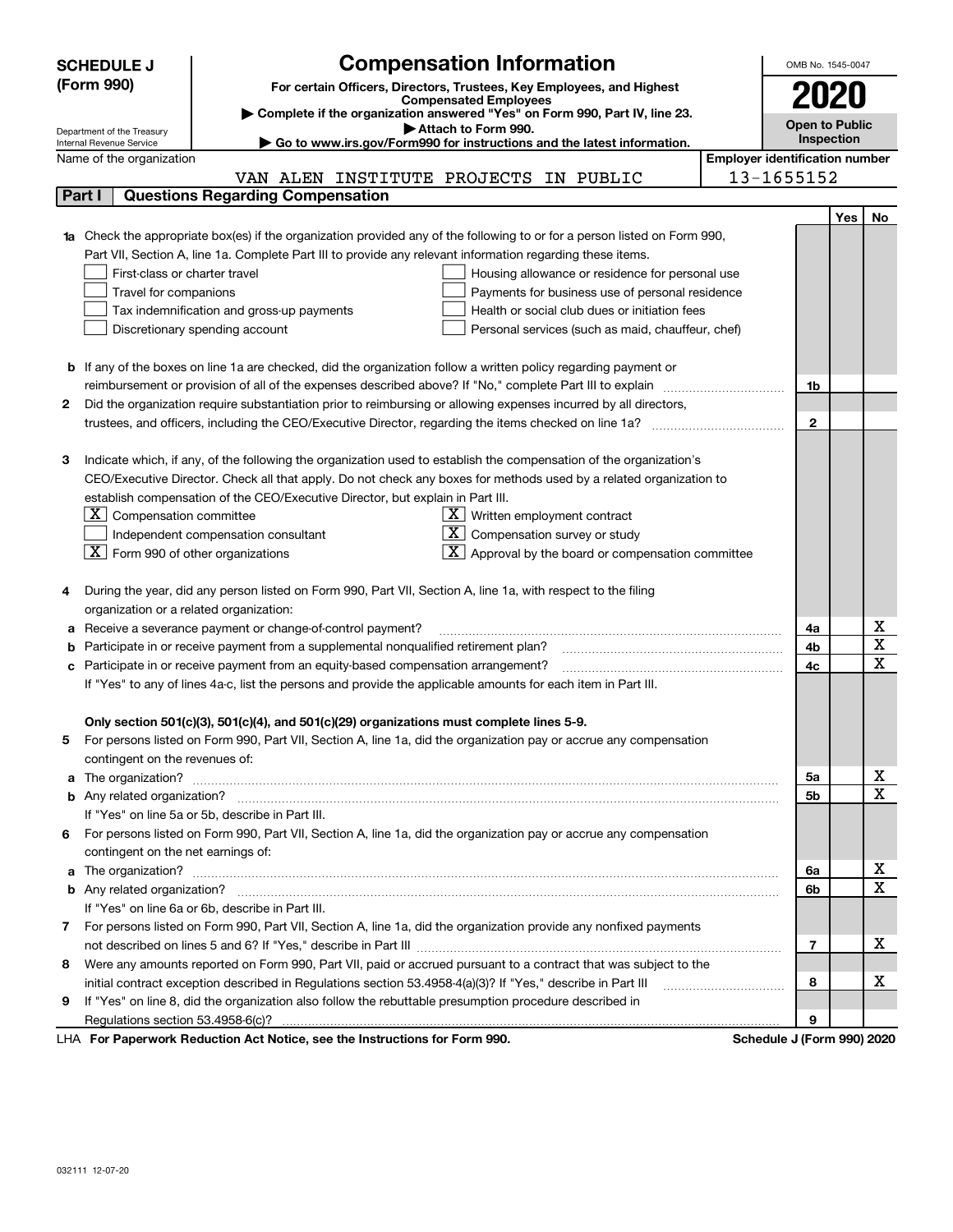# **Part II Officers, Directors, Trustees, Key Employees, and Highest Compensated Employees.**  Schedule J (Form 990) 2020 Page Use duplicate copies if additional space is needed.

For each individual whose compensation must be reported on Schedule J, report compensation from the organization on row (i) and from related organizations, described in the instructions, on row (ii). Do not list any individuals that aren't listed on Form 990, Part VII.

13-1655152

**Note:**  The sum of columns (B)(i)-(iii) for each listed individual must equal the total amount of Form 990, Part VII, Section A, line 1a, applicable column (D) and (E) amounts for that individual.

|                    |            |                          | (B) Breakdown of W-2 and/or 1099-MISC compensation |                                           | (C) Retirement and<br>other deferred | (D) Nontaxable   | (E) Total of columns | (F) Compensation                                           |
|--------------------|------------|--------------------------|----------------------------------------------------|-------------------------------------------|--------------------------------------|------------------|----------------------|------------------------------------------------------------|
| (A) Name and Title |            | (i) Base<br>compensation | (ii) Bonus &<br>incentive<br>compensation          | (iii) Other<br>reportable<br>compensation | compensation                         | benefits         | $(B)(i)-(D)$         | in column (B)<br>reported as deferred<br>on prior Form 990 |
| (1) DEBORAH MARTON | $(\sf{i})$ | 252,357.                 | $\overline{0}$ .                                   | $\overline{0}$ .                          | 7,571.                               | 13,048.          | 272,976.             | 0.                                                         |
| EXECUTIVE DIRECTOR | (ii)       | $\overline{0}$ .         | $\overline{0}$ .                                   | $\overline{0}$ .                          | $\overline{0}$ .                     | $\overline{0}$ . | 0.                   | $\overline{0}$ .                                           |
| (2) ELISSA BLACK   | $(\sf{i})$ | 172,185.                 | $\overline{0}$ .                                   | $\overline{0}$ .                          | 5,166.                               | 13,048.          | 190,399.             | $\overline{0}$ .                                           |
| MANAGING DIRECTOR  | (ii)       | $\overline{0}$ .         | $\overline{0}$ .                                   | $\overline{0}$ .                          | $\mathbf 0$ .                        | $\overline{0}$ . | $\mathbf 0$ .        | $\overline{0}$ .                                           |
|                    | (i)        |                          |                                                    |                                           |                                      |                  |                      |                                                            |
|                    | (ii)       |                          |                                                    |                                           |                                      |                  |                      |                                                            |
|                    | (i)        |                          |                                                    |                                           |                                      |                  |                      |                                                            |
|                    | (ii)       |                          |                                                    |                                           |                                      |                  |                      |                                                            |
|                    | (i)        |                          |                                                    |                                           |                                      |                  |                      |                                                            |
|                    | (ii)       |                          |                                                    |                                           |                                      |                  |                      |                                                            |
|                    | (i)        |                          |                                                    |                                           |                                      |                  |                      |                                                            |
|                    | (ii)       |                          |                                                    |                                           |                                      |                  |                      |                                                            |
|                    | (i)        |                          |                                                    |                                           |                                      |                  |                      |                                                            |
|                    | (ii)       |                          |                                                    |                                           |                                      |                  |                      |                                                            |
|                    | (i)        |                          |                                                    |                                           |                                      |                  |                      |                                                            |
|                    | (ii)       |                          |                                                    |                                           |                                      |                  |                      |                                                            |
|                    | (i)        |                          |                                                    |                                           |                                      |                  |                      |                                                            |
|                    | (ii)       |                          |                                                    |                                           |                                      |                  |                      |                                                            |
|                    | (i)        |                          |                                                    |                                           |                                      |                  |                      |                                                            |
|                    | (ii)       |                          |                                                    |                                           |                                      |                  |                      |                                                            |
|                    | (i)        |                          |                                                    |                                           |                                      |                  |                      |                                                            |
|                    | (ii)       |                          |                                                    |                                           |                                      |                  |                      |                                                            |
|                    | (i)        |                          |                                                    |                                           |                                      |                  |                      |                                                            |
|                    | (ii)       |                          |                                                    |                                           |                                      |                  |                      |                                                            |
|                    | (i)        |                          |                                                    |                                           |                                      |                  |                      |                                                            |
|                    | (ii)       |                          |                                                    |                                           |                                      |                  |                      |                                                            |
|                    | (i)        |                          |                                                    |                                           |                                      |                  |                      |                                                            |
|                    | (ii)       |                          |                                                    |                                           |                                      |                  |                      |                                                            |
|                    | (i)        |                          |                                                    |                                           |                                      |                  |                      |                                                            |
|                    | (ii)       |                          |                                                    |                                           |                                      |                  |                      |                                                            |
|                    | (i)        |                          |                                                    |                                           |                                      |                  |                      |                                                            |
|                    | (ii)       |                          |                                                    |                                           |                                      |                  |                      |                                                            |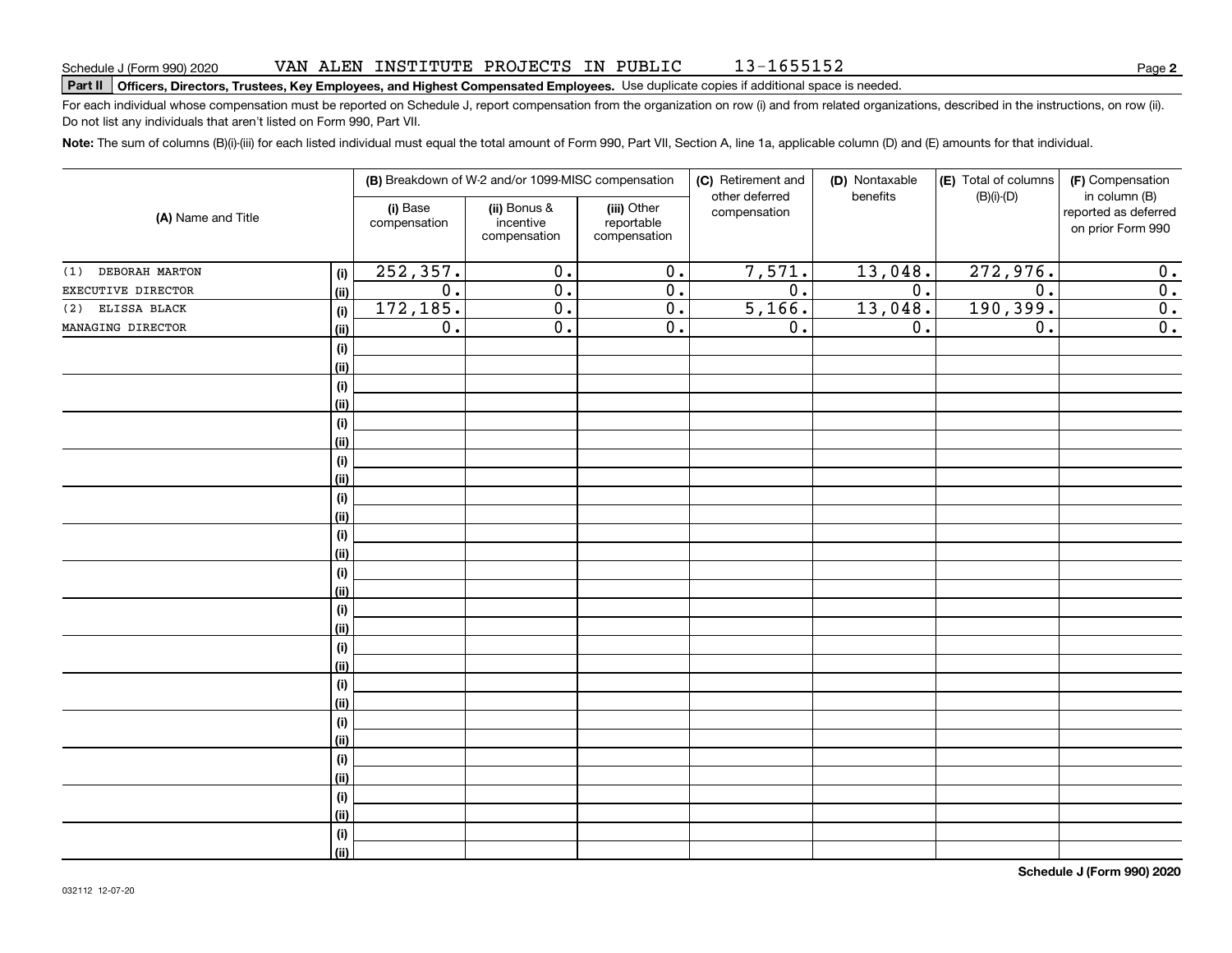### **Part III Supplemental Information**

Schedule J (Form 990) 2020 VAN ALEN INSTITUTE PROJECTS IN PUBLIC<br>Part III Supplemental Information<br>Provide the information, explanation, or descriptions required for Part I, lines 1a, 1b, 3, 4a, 4b, 4c, 5a, 5b, 6a, 6b, 7,

**Schedule J (Form 990) 2020**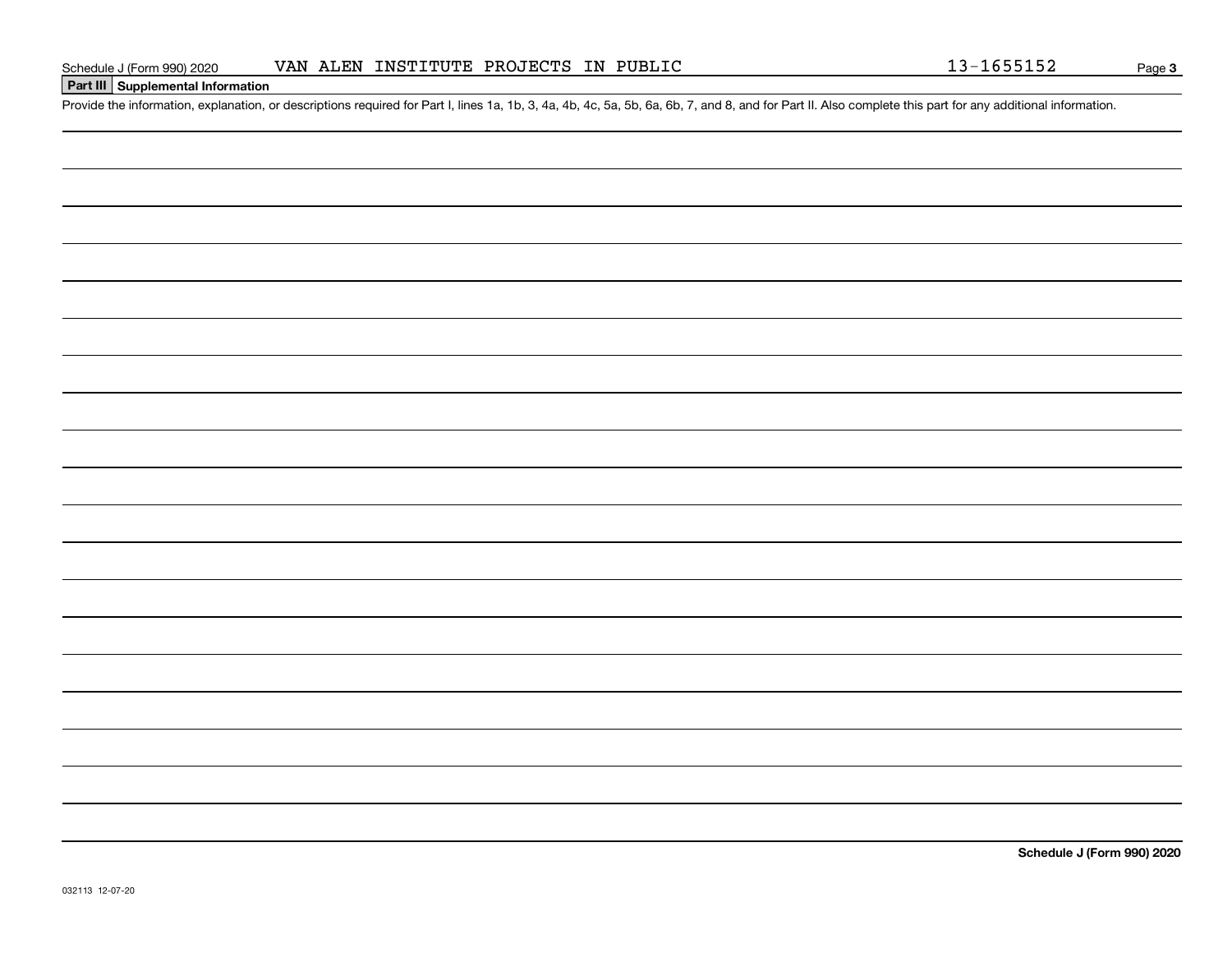**(Form 990 or 990-EZ)**

Department of the Treasury Internal Revenue Service Name of the organization

**Complete to provide information for responses to specific questions on Form 990 or 990-EZ or to provide any additional information. | Attach to Form 990 or 990-EZ. | Go to www.irs.gov/Form990 for the latest information. SCHEDULE O Supplemental Information to Form 990 or 990-EZ**



VAN ALEN INSTITUTE PROJECTS IN PUBLIC | 13-1655152

**Employer identification number**

### FORM 990, PART III, LINE 4A, PROGRAM SERVICE ACCOMPLISHMENTS:

"NEIGHBORHOODS NOW" HAS PROVIDED SUPPORT TO HUNDREDS OF RESTAURANTS,

SMALL BUSINESSES, AND CULTURAL ORGANIZATIONS IN HARD-HIT NEIGHBORHOODS

ACROSS NEW YORK CITY.

THE NEW YORK CITY COUNCIL AND VAN ALEN INSTITUTE LAUNCHED "REIMAGINING BROOKLYN BRIDGE," AN INTERNATIONAL DESIGN COMPETITION THAT AIMED TO SPARK A NEW PUBLIC CONVERSATION ABOUT NEW YORK CITY'S INFRASTRUCTURE AND RETHINK THE ICONIC BROOKLYN BRIDGE WALKWAY. AS MADE EVEN MORE CLEAR BY THE PANDEMIC, THE DESIGN OF OUR STREETS AND SHARED SPACES MUST BE RESPONSIVE TO THE PRESENT MOMENT AND WORK TO CORRECT PAST INJUSTICES. THEY MUST FOSTER EQUITABLE, ACCESSIBLE, AND SUSTAINABLE TRANSPORTATION OPTIONS, CREATE A HEALTHY AND SAFE ENVIRONMENT FOR ALL NEW YORKERS, AND OPPORTUNITIES FOR SMALL BUSINESSES AND VENDORS TO FLOURISH.

OFFERED IN PARTNERSHIP WITH DARK MATTER UNIVERSITY, "NEIGHBORHOOD

DESIGN FELLOWSHIP: GOWANUS" WAS A PAID, SIX-MONTH PROGRAM FOR UP TO 12

GOWANUS RESIDENTS, DESIGNERS, AND NON-DESIGNERS ALIKE TO WORK TOWARD

THE FUTURE THEY IMAGINE FOR THEIR COMMUNITY. FELLOWS CONSIDERED WAYS

DESIGN AND ART COULD MAKE GOWANUS A MORE EQUITABLE, INCLUSIVE PLACE,

AND SHARED WHAT THEY LEARNED WITH LOCAL OFFICIALS AND THE WIDER

COMMUNITY.

FORM 990, PART III, LINE 4D, OTHER PROGRAM SERVICES:

OTHER PROGRAM ACCOMPLISHMENTS INCLUDE PARTICIPATION IN THE NEW YORK

STATE COUNCIL FOR THE ARTS INDEPENDENT PROJECTS REGRANTING PROGRAM AND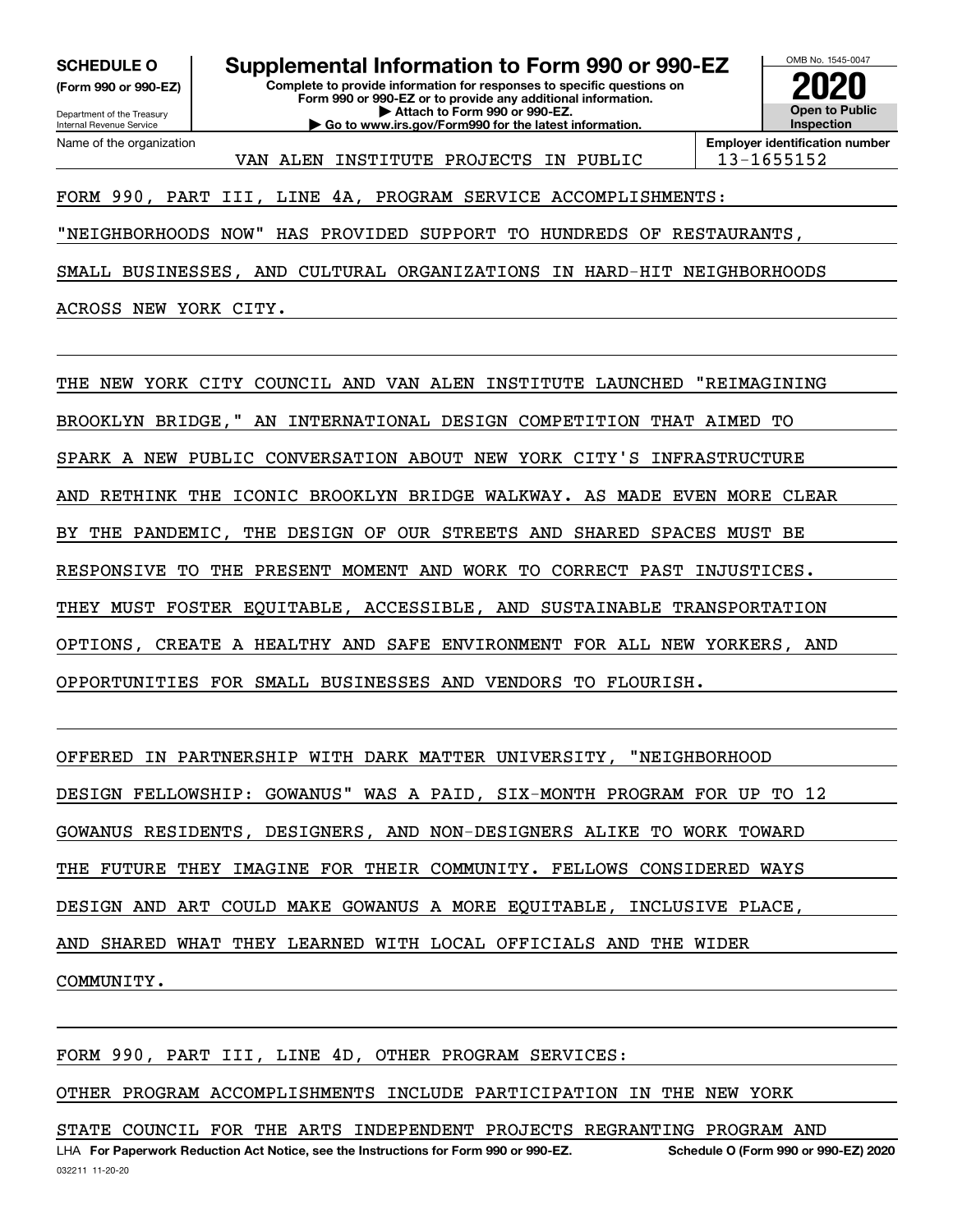| Schedule O (Form 990 or 990-EZ) 2020<br>Page 2                                                                                                                                                                                                                                                                                                                                       |                                       |  |                                       |  |  |  |  |            |  |  |  |  |  |
|--------------------------------------------------------------------------------------------------------------------------------------------------------------------------------------------------------------------------------------------------------------------------------------------------------------------------------------------------------------------------------------|---------------------------------------|--|---------------------------------------|--|--|--|--|------------|--|--|--|--|--|
| Name of the organization                                                                                                                                                                                                                                                                                                                                                             | <b>Employer identification number</b> |  |                                       |  |  |  |  |            |  |  |  |  |  |
|                                                                                                                                                                                                                                                                                                                                                                                      |                                       |  | VAN ALEN INSTITUTE PROJECTS IN PUBLIC |  |  |  |  | 13-1655152 |  |  |  |  |  |
| $\overline{1}$ $\overline{1}$ $\overline{1}$ $\overline{1}$ $\overline{1}$ $\overline{1}$ $\overline{1}$ $\overline{1}$ $\overline{1}$ $\overline{1}$ $\overline{1}$ $\overline{1}$ $\overline{1}$ $\overline{1}$ $\overline{1}$ $\overline{1}$ $\overline{1}$ $\overline{1}$ $\overline{1}$ $\overline{1}$ $\overline{1}$ $\overline{1}$ $\overline{1}$ $\overline{1}$ $\overline{$ |                                       |  |                                       |  |  |  |  |            |  |  |  |  |  |

THE VAN ALEN BOOK CLUB.

EXPENSES \$ 71,477. INCLUDING GRANTS OF \$ 0. REVENUE \$ 0.

FORM 990, PART VI, SECTION B, LINE 11B:

A DRAFT OF THE FORM 990 IS PROVIDED TO THE BOARD OF TRUSTEES FINANCE

COMMITTEE FOR THEIR REVIEW AND APPROVAL.

FORM 990, PART VI, SECTION B, LINE 12C:

ANY POTENTIAL CONFLICT OF INTEREST WHICH COULD RESULT IN A DIRECT OR INDIRECT FINANCIAL OR PERSONAL BENEFIT TO A TRUSTEE, OFFICER, OR STAFF MEMBER MUST BE DISCLOSED (IN GOOD FAITH OR KNOWN) TO THE BOARD OF TRUSTEES OR A COMMITTEE AUTHORIZING A CONTRACT OR OTHER TRANSACTION. THE INTERESTED INDIVIDUAL MAY PARTICIPATE IN THE INFORMATION-GATHERING STAGE OF THE BOARD OF TRUSTEES, OR COMMITTEE'S DISCUSSION, BUT WILL LEAVE THE ROOM IN WHICH THE BOARD OF TRUSTEES, OR A COMMITTEE THEROF, IS MEETING; AND WILL NOT PARTICIPATE IN THE FINAL DELIBERATION OR DECISION REGARDING SUCH CONTRACT OR OTHER TRANSACTION. SUCH INTERESTED INDIVIDUAL MAY NOT VOTE ON SUCH CONTRACT OR OTHER TRANSACTION. A CONFLICT OF INTEREST DISCLOSURE STATEMENT WILL BE FURNISHED ANNUALLY TO THE BOARD OF TRUSTEES, OFFICERS AND STAFF MEMBERS. THE DISCLOSURE STATEMENTS WILL BE REVIEWED ANNUALLY BY THE BOARD OF TRUSTEES OR BY A COMMITTEE THEROF.

FORM 990, PART VI, SECTION B, LINE 15:

THE COMPENSATION COMMITTEE OBTAINS RESEARCH AND INFORMATION TO MAKE A RECOMMENDATION TO THE FULL BOARD FOR THE COMPENSATION OF THE EXECUTIVE DIRECTOR BASED ON A REVIEW OF COMPARABILITY DATA, INCLUDING DATA THAT DOCUMENTS COMPENSATION LEVELS AND BENEFITS FOR SIMILARLY QUALIFIED

INDIVIDUALS IN COMPARABLE POSITIONS AT SIMILAR ORGANIZATIONS.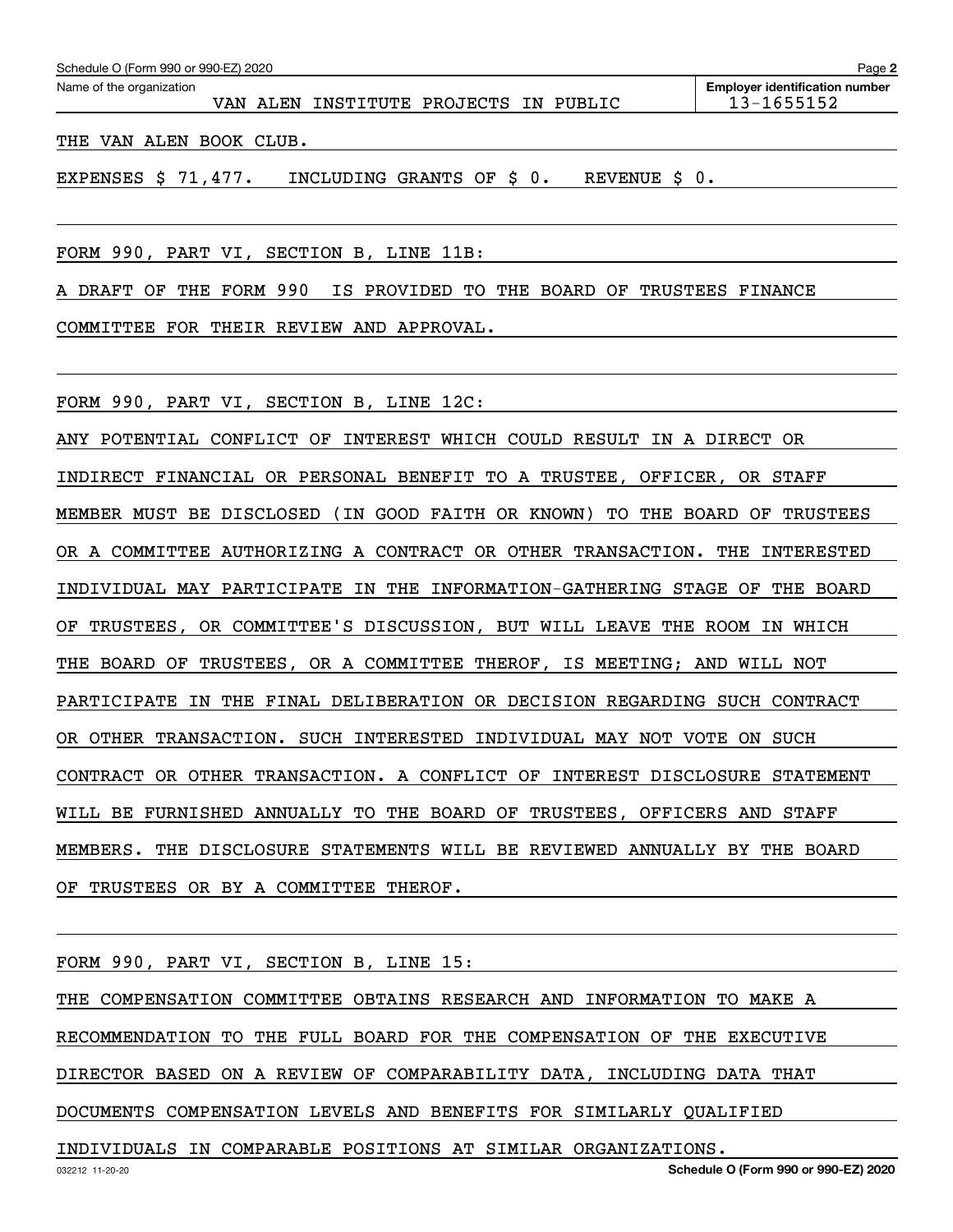| Schedule O (Form 990 or 990-EZ) 2020<br>Page 2 |  |                              |  |  |  |                                                     |  |  |  |  |
|------------------------------------------------|--|------------------------------|--|--|--|-----------------------------------------------------|--|--|--|--|
| Name of the organization<br>VAN ALEN           |  | INSTITUTE PROJECTS IN PUBLIC |  |  |  | <b>Employer identification number</b><br>13-1655152 |  |  |  |  |
|                                                |  |                              |  |  |  |                                                     |  |  |  |  |

# TO APPROVE THE COMPENSATION FOR THE EXECUTIVE DIRECTOR, THE BOARD DOCUMENTS HOW IT REACHED ITS DECISIONS, INCLUDING THE DATA ON WHICH IT RELIED, IN

MINUTES OF THE MEETING DURING WHICH THE COMPENSATION WAS APPROVED.

FORM 990, PART VI, SECTION C, LINE 19:

UPON REQUEST

FORM 990, PART IX, LINE 11G, OTHER FEES:

CONSULTANTS AND PROFESSIONAL FEES:

PROGRAM SERVICE EXPENSES 220,931.

MANAGEMENT AND GENERAL EXPENSES 36,027.

FUNDRAISING EXPENSES 42,842.

TOTAL EXPENSES 299,800.

TOTAL OTHER FEES ON FORM 990, PART IX, LINE 11G, COL A 299,800.

FORM 990, PART XII, LINE 2C:

THE PROCESS HAS NOT CHANGED FROM PRIOR YEAR.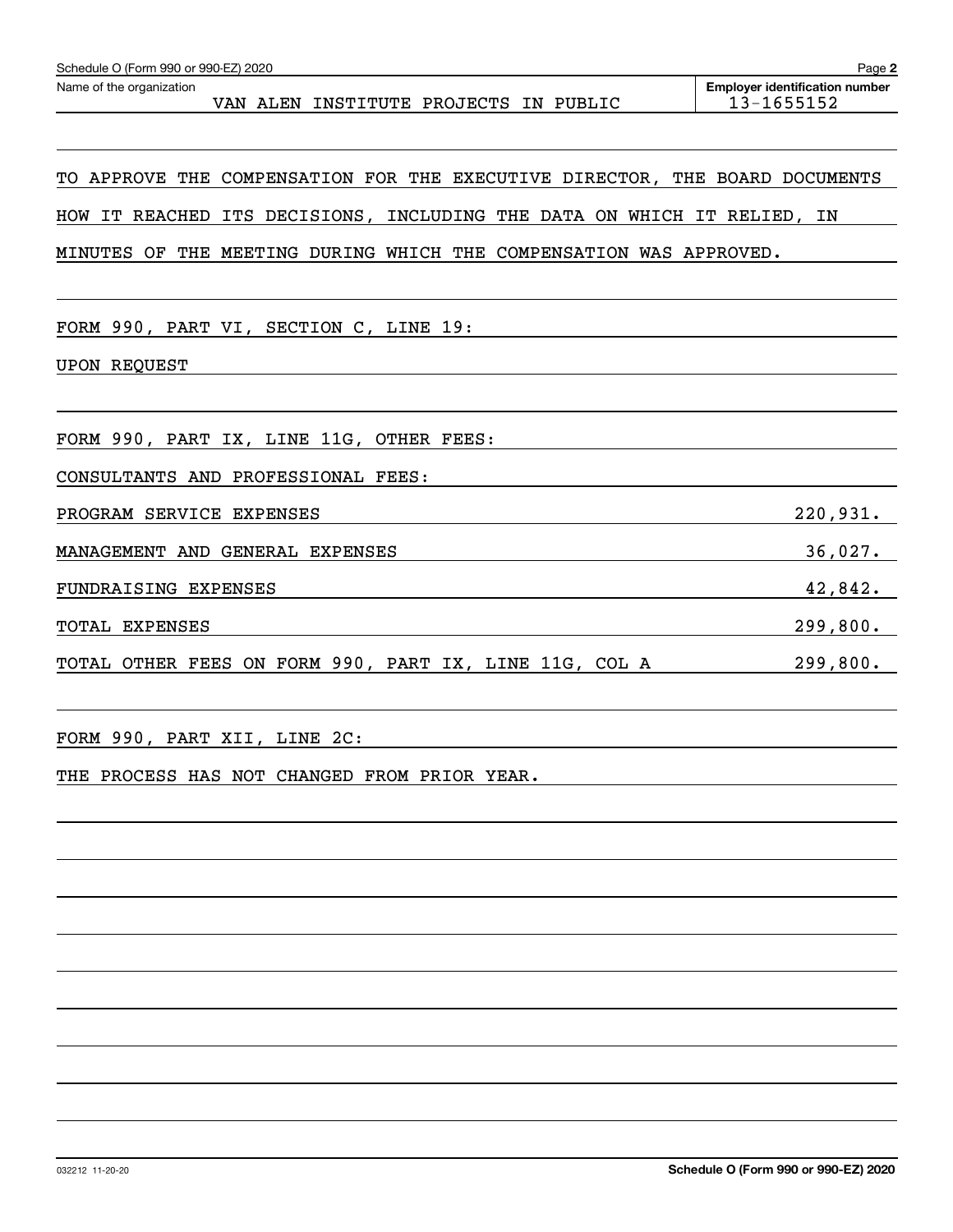| <b>SCHEDULE R</b>             |  |
|-------------------------------|--|
| $\cdots$ $\sim$<br>$\sqrt{2}$ |  |

#### **(Form 990)**

## **Related Organizations and Unrelated Partnerships**

**Complete if the organization answered "Yes" on Form 990, Part IV, line 33, 34, 35b, 36, or 37.** |

**Attach to Form 990.**  |

OMB No. 1545-0047

**Open to Public 2020**

**Employer identification number**

Department of the Treasury Internal Revenue Service

# **| Go to www.irs.gov/Form990 for instructions and the latest information. Inspection**

### Name of the organization

### VAN ALEN INSTITUTE PROJECTS IN PUBLIC

**Part I Identification of Disregarded Entities.**  Complete if the organization answered "Yes" on Form 990, Part IV, line 33.

| (a)<br>Name, address, and EIN (if applicable)<br>of disregarded entity | (b)<br>Primary activity | (c)<br>Legal domicile (state or<br>foreign country) | (d)<br>Total income | (e)<br>End-of-year assets | (f)<br>Direct controlling<br>entity |
|------------------------------------------------------------------------|-------------------------|-----------------------------------------------------|---------------------|---------------------------|-------------------------------------|
|                                                                        |                         |                                                     |                     |                           |                                     |
|                                                                        |                         |                                                     |                     |                           |                                     |
|                                                                        |                         |                                                     |                     |                           |                                     |
|                                                                        |                         |                                                     |                     |                           |                                     |

**Identification of Related Tax-Exempt Organizations.** Complete if the organization answered "Yes" on Form 990, Part IV, line 34, because it had one or more related tax-exempt **Part II** organizations during the tax year.

| (a)<br>Name, address, and EIN<br>of related organization | (b)<br>Primary activity | (c)<br>Legal domicile (state or<br>foreign country) | (d)<br><b>Exempt Code</b><br>section | (e)<br>Public charity<br>status (if section | (f)<br>Direct controlling<br>entity |     | $(g)$<br>Section 512(b)(13)<br>controlled<br>entity? |
|----------------------------------------------------------|-------------------------|-----------------------------------------------------|--------------------------------------|---------------------------------------------|-------------------------------------|-----|------------------------------------------------------|
|                                                          |                         |                                                     |                                      | 501(c)(3)                                   |                                     | Yes | No                                                   |
|                                                          |                         |                                                     |                                      |                                             |                                     |     |                                                      |
|                                                          |                         |                                                     |                                      |                                             |                                     |     |                                                      |
|                                                          |                         |                                                     |                                      |                                             |                                     |     |                                                      |
|                                                          |                         |                                                     |                                      |                                             |                                     |     |                                                      |

**For Paperwork Reduction Act Notice, see the Instructions for Form 990. Schedule R (Form 990) 2020**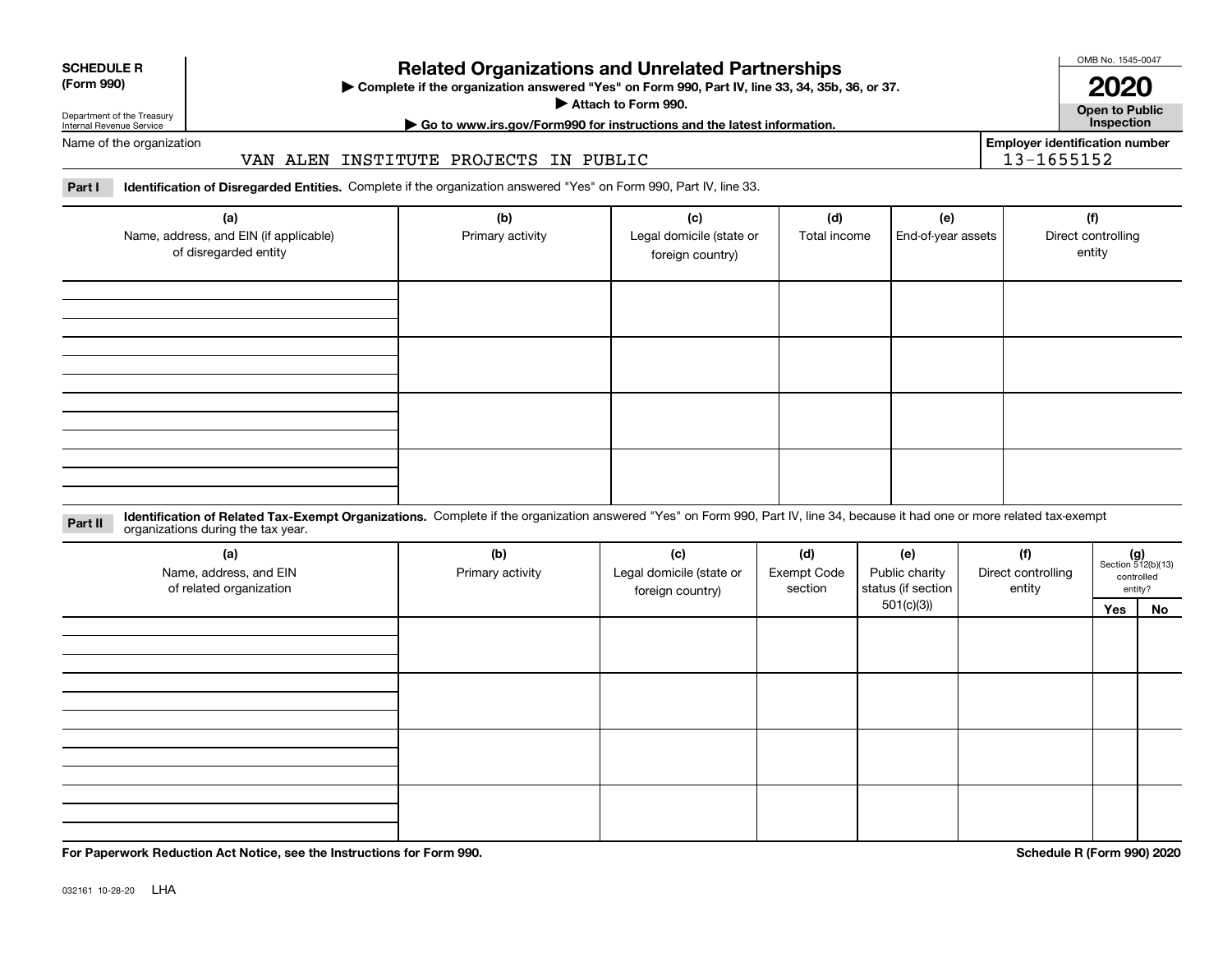#### Schedule R (Form 990) 2020 VAN ALEN INSTITUTE PROJECTS IN PUBLIC 13-1655152 <sub>Page</sub>

**2**

**Identification of Related Organizations Taxable as a Partnership.** Complete if the organization answered "Yes" on Form 990, Part IV, line 34, because it had one or more related **Part III** organizations treated as a partnership during the tax year.

| (a)                     | (b)              | (c)               | (d)                | (e)                                                                 | (f)            | (g)         |                  | (h)          | (i)                                      | (i) | (k)                                                       |
|-------------------------|------------------|-------------------|--------------------|---------------------------------------------------------------------|----------------|-------------|------------------|--------------|------------------------------------------|-----|-----------------------------------------------------------|
| Name, address, and EIN  | Primary activity | Legal<br>domicile | Direct controlling | Predominant income                                                  | Share of total | Share of    | Disproportionate |              | Code V-UBI                               |     |                                                           |
| of related organization |                  | (state or         | entity             | related, unrelated,<br>excluded from tax under<br>sections 512-514) | income         | end-of-year |                  | allocations? | amount in box                            |     | General or Percentage<br>managing<br>partner?<br>partner? |
|                         |                  | foreign           |                    |                                                                     |                | assets      |                  |              | 20 of Schedule<br>K-1 (Form 1065) Yes No |     |                                                           |
|                         |                  | country)          |                    |                                                                     |                |             | $Yes \mid$       | No           |                                          |     |                                                           |
|                         |                  |                   |                    |                                                                     |                |             |                  |              |                                          |     |                                                           |
|                         |                  |                   |                    |                                                                     |                |             |                  |              |                                          |     |                                                           |
|                         |                  |                   |                    |                                                                     |                |             |                  |              |                                          |     |                                                           |
|                         |                  |                   |                    |                                                                     |                |             |                  |              |                                          |     |                                                           |
|                         |                  |                   |                    |                                                                     |                |             |                  |              |                                          |     |                                                           |
|                         |                  |                   |                    |                                                                     |                |             |                  |              |                                          |     |                                                           |
|                         |                  |                   |                    |                                                                     |                |             |                  |              |                                          |     |                                                           |
|                         |                  |                   |                    |                                                                     |                |             |                  |              |                                          |     |                                                           |
|                         |                  |                   |                    |                                                                     |                |             |                  |              |                                          |     |                                                           |
|                         |                  |                   |                    |                                                                     |                |             |                  |              |                                          |     |                                                           |
|                         |                  |                   |                    |                                                                     |                |             |                  |              |                                          |     |                                                           |
|                         |                  |                   |                    |                                                                     |                |             |                  |              |                                          |     |                                                           |
|                         |                  |                   |                    |                                                                     |                |             |                  |              |                                          |     |                                                           |
|                         |                  |                   |                    |                                                                     |                |             |                  |              |                                          |     |                                                           |
|                         |                  |                   |                    |                                                                     |                |             |                  |              |                                          |     |                                                           |
|                         |                  |                   |                    |                                                                     |                |             |                  |              |                                          |     |                                                           |
|                         |                  |                   |                    |                                                                     |                |             |                  |              |                                          |     |                                                           |
|                         |                  |                   |                    |                                                                     |                |             |                  |              |                                          |     |                                                           |
|                         |                  |                   |                    |                                                                     |                |             |                  |              |                                          |     |                                                           |
|                         |                  |                   |                    |                                                                     |                |             |                  |              |                                          |     |                                                           |

**Identification of Related Organizations Taxable as a Corporation or Trust.** Complete if the organization answered "Yes" on Form 990, Part IV, line 34, because it had one or more related **Part IV** organizations treated as a corporation or trust during the tax year.

| (a)<br>Name, address, and EIN<br>of related organization | (b)<br>Primary activity | (c)<br>Legal domicile<br>state or<br>foreign<br>country) | (d)<br>Direct controlling<br>entity | (e)<br>Type of entity<br>(C corp, S corp,<br>or trust) | (f)<br>Share of total<br>income | (g)<br>Share of<br>end-of-year<br>assets | (h)<br>Percentage<br>ownership | $\begin{array}{c} \textbf{(i)}\\ \text{Section}\\ 512 \text{(b)} \text{(13)}\\ \text{controlled}\end{array}$ | entity? |
|----------------------------------------------------------|-------------------------|----------------------------------------------------------|-------------------------------------|--------------------------------------------------------|---------------------------------|------------------------------------------|--------------------------------|--------------------------------------------------------------------------------------------------------------|---------|
| 303 BB GOWANUS LLC - 85-0958344                          |                         |                                                          | VAN ALEN                            |                                                        |                                 |                                          |                                |                                                                                                              | Yes No  |
| 303 BOND STREET                                          |                         |                                                          | INSTITUTE                           |                                                        |                                 |                                          |                                |                                                                                                              |         |
| BROOKLYN, NY 11231                                       | REAL ESTATE HOLDING     | NY                                                       | PROJECTS IN                         |                                                        | 5,054.                          | 4,873,357.                               | $100$ <sup>8</sup>             | X                                                                                                            |         |
|                                                          |                         |                                                          |                                     |                                                        |                                 |                                          |                                |                                                                                                              |         |
|                                                          |                         |                                                          |                                     |                                                        |                                 |                                          |                                |                                                                                                              |         |
|                                                          |                         |                                                          |                                     |                                                        |                                 |                                          |                                |                                                                                                              |         |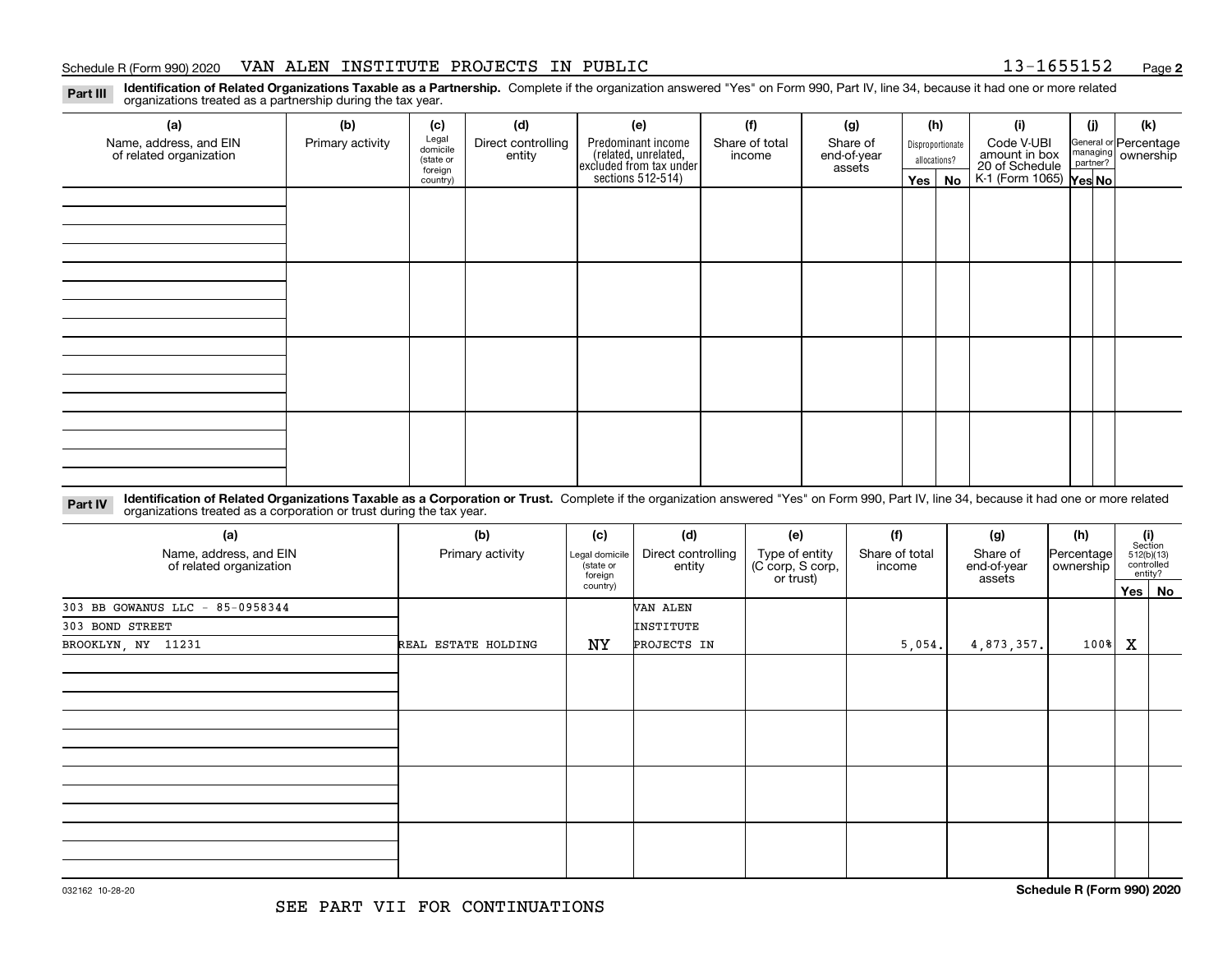#### Schedule R (Form 990) 2020 VAN ALEN INSTITUTE PROJECTS IN PUBLIC 13-1655152 <sub>Page</sub>

**Part V** T**ransactions With Related Organizations.** Complete if the organization answered "Yes" on Form 990, Part IV, line 34, 35b, or 36.

| Note: Complete line 1 if any entity is listed in Parts II, III, or IV of this schedule.                                                                                                                                        |                | <b>Yes</b> | No                      |
|--------------------------------------------------------------------------------------------------------------------------------------------------------------------------------------------------------------------------------|----------------|------------|-------------------------|
| 1 During the tax year, did the organization engage in any of the following transactions with one or more related organizations listed in Parts II-IV?                                                                          |                |            |                         |
|                                                                                                                                                                                                                                | 1a             |            | X                       |
| b Gift, grant, or capital contribution to related organization(s) material contracts and contribution to related organization(s)                                                                                               | 1 <sub>b</sub> | X          |                         |
| c Gift, grant, or capital contribution from related organization(s) manufaction(s) and contain an account of the substitution of the state or capital contribution from related organization(s) manufaction contains and conta | 1c             |            | X                       |
| <b>d</b> Loans or loan quarantees to or for related organization(s)                                                                                                                                                            | 1d             |            | $\mathbf X$             |
|                                                                                                                                                                                                                                | 1e             |            | $\overline{\mathbf{X}}$ |
|                                                                                                                                                                                                                                |                |            |                         |
|                                                                                                                                                                                                                                | 1f             |            | х                       |
|                                                                                                                                                                                                                                | 1g             |            | $\mathbf X$             |
| h Purchase of assets from related organization(s) www.assettion.com/www.assettion.com/www.assettion.com/www.assettion.com/www.assettion.com/www.assettion.com/www.assettion.com/www.assettion.com/www.assettion.com/www.assett | 1 <sub>h</sub> |            | X                       |
| Exchange of assets with related organization(s) www.assettion.com/www.assettion.com/www.assettion.com/www.assettion.com/www.assettion.com/www.assettion.com/www.assettion.com/www.assettion.com/www.assettion.com/www.assettio | 1i.            |            | X                       |
| j Lease of facilities, equipment, or other assets to related organization(s) manufactured content to the set of facilities, equipment, or other assets to related organization(s) manufactured content to the set of the set o | 11             |            | $\mathbf x$             |
|                                                                                                                                                                                                                                |                |            |                         |
|                                                                                                                                                                                                                                | 1k             |            | X                       |
|                                                                                                                                                                                                                                | 11.            |            | X                       |
| m Performance of services or membership or fundraising solicitations by related organization(s)                                                                                                                                | 1m             |            | $\mathbf X$             |
|                                                                                                                                                                                                                                | 1n             |            | $\mathbf X$             |
| <b>o</b> Sharing of paid employees with related organization(s)                                                                                                                                                                | 10             |            | X                       |
|                                                                                                                                                                                                                                |                |            |                         |
| p Reimbursement paid to related organization(s) for expenses [1111] and manufacture manufacture manufacture manufacture manufacture manufacture manufacture manufacture manufacture manufacture manufacture manufacture manufa | 1p             |            | х                       |
|                                                                                                                                                                                                                                | 1q             |            | $\mathbf x$             |
|                                                                                                                                                                                                                                |                |            |                         |
| r Other transfer of cash or property to related organization(s)                                                                                                                                                                | 1r             |            | х                       |
|                                                                                                                                                                                                                                | 1s             |            | $\mathbf X$             |
| 2 If the answer to any of the above is "Yes," see the instructions for information on who must complete this line, including covered relationships and transaction thresholds.                                                 |                |            |                         |

| (a)<br>Name of related organization | (b)<br>Transaction<br>type (a-s) | (c)<br>Amount involved | (d)<br>Method of determining amount involved |
|-------------------------------------|----------------------------------|------------------------|----------------------------------------------|
| $(1)$ 303 BB GOWANUS LLC            | в                                | $425,000.$ COST        |                                              |
| (2)                                 |                                  |                        |                                              |
| (3)                                 |                                  |                        |                                              |
| (4)                                 |                                  |                        |                                              |
| (5)                                 |                                  |                        |                                              |
| (6)                                 |                                  |                        |                                              |

 $\overline{\phantom{a}}$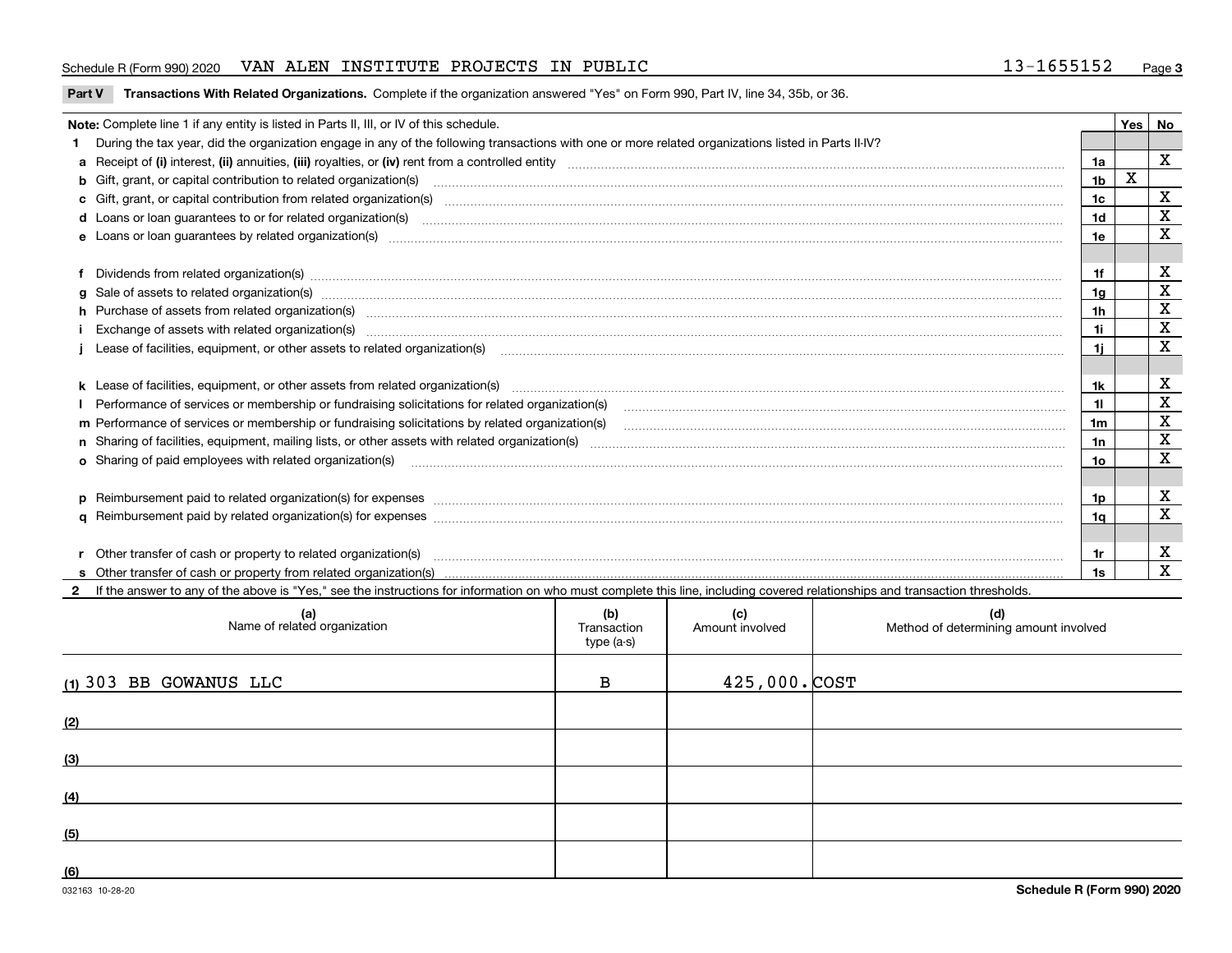#### Schedule R (Form 990) 2020 VAN ALEN INSTITUTE PROJECTS IN PUBLIC 13-1655152 <sub>Page</sub>

#### **Part VI Unrelated Organizations Taxable as a Partnership. Complete if the organization answered "Yes" on Form 990, Part IV, line 37.**

Provide the following information for each entity taxed as a partnership through which the organization conducted more than five percent of its activities (measured by total assets or gross revenue) that was not a related organization. See instructions regarding exclusion for certain investment partnerships.

| triat was not a related organization. See instructions regarding exclusion for certain investment partnerships.<br>(a) | (b)              | (c)               | (d)                                                                                        |                                                          |  | (f)      | (g)         |  | (h)                   | (i)                                                                                              | (i)   | (k) |
|------------------------------------------------------------------------------------------------------------------------|------------------|-------------------|--------------------------------------------------------------------------------------------|----------------------------------------------------------|--|----------|-------------|--|-----------------------|--------------------------------------------------------------------------------------------------|-------|-----|
| Name, address, and EIN                                                                                                 | Primary activity | Legal domicile    | Predominant income<br>(related, unrelated,<br>excluded from tax under<br>sections 512-514) | (e)<br>Are all<br>partners sec.<br>$501(c)(3)$<br>orgs.? |  | Share of | Share of    |  | Dispropor-<br>tionate | Code V-UBI<br>amount in box 20 managing<br>of Schedule K-1<br>(Form 1065)<br>$\overline{Yes}$ No |       |     |
| of entity                                                                                                              |                  | (state or foreign |                                                                                            |                                                          |  | total    | end-of-year |  | allocations?          |                                                                                                  |       |     |
|                                                                                                                        |                  | country)          |                                                                                            | $Yes$ No                                                 |  | income   | assets      |  | Yes No                |                                                                                                  | YesNO |     |
|                                                                                                                        |                  |                   |                                                                                            |                                                          |  |          |             |  |                       |                                                                                                  |       |     |
|                                                                                                                        |                  |                   |                                                                                            |                                                          |  |          |             |  |                       |                                                                                                  |       |     |
|                                                                                                                        |                  |                   |                                                                                            |                                                          |  |          |             |  |                       |                                                                                                  |       |     |
|                                                                                                                        |                  |                   |                                                                                            |                                                          |  |          |             |  |                       |                                                                                                  |       |     |
|                                                                                                                        |                  |                   |                                                                                            |                                                          |  |          |             |  |                       |                                                                                                  |       |     |
|                                                                                                                        |                  |                   |                                                                                            |                                                          |  |          |             |  |                       |                                                                                                  |       |     |
|                                                                                                                        |                  |                   |                                                                                            |                                                          |  |          |             |  |                       |                                                                                                  |       |     |
|                                                                                                                        |                  |                   |                                                                                            |                                                          |  |          |             |  |                       |                                                                                                  |       |     |
|                                                                                                                        |                  |                   |                                                                                            |                                                          |  |          |             |  |                       |                                                                                                  |       |     |
|                                                                                                                        |                  |                   |                                                                                            |                                                          |  |          |             |  |                       |                                                                                                  |       |     |
|                                                                                                                        |                  |                   |                                                                                            |                                                          |  |          |             |  |                       |                                                                                                  |       |     |
|                                                                                                                        |                  |                   |                                                                                            |                                                          |  |          |             |  |                       |                                                                                                  |       |     |
|                                                                                                                        |                  |                   |                                                                                            |                                                          |  |          |             |  |                       |                                                                                                  |       |     |
|                                                                                                                        |                  |                   |                                                                                            |                                                          |  |          |             |  |                       |                                                                                                  |       |     |
|                                                                                                                        |                  |                   |                                                                                            |                                                          |  |          |             |  |                       |                                                                                                  |       |     |
|                                                                                                                        |                  |                   |                                                                                            |                                                          |  |          |             |  |                       |                                                                                                  |       |     |
|                                                                                                                        |                  |                   |                                                                                            |                                                          |  |          |             |  |                       |                                                                                                  |       |     |
|                                                                                                                        |                  |                   |                                                                                            |                                                          |  |          |             |  |                       |                                                                                                  |       |     |
|                                                                                                                        |                  |                   |                                                                                            |                                                          |  |          |             |  |                       |                                                                                                  |       |     |
|                                                                                                                        |                  |                   |                                                                                            |                                                          |  |          |             |  |                       |                                                                                                  |       |     |
|                                                                                                                        |                  |                   |                                                                                            |                                                          |  |          |             |  |                       |                                                                                                  |       |     |
|                                                                                                                        |                  |                   |                                                                                            |                                                          |  |          |             |  |                       |                                                                                                  |       |     |
|                                                                                                                        |                  |                   |                                                                                            |                                                          |  |          |             |  |                       |                                                                                                  |       |     |
|                                                                                                                        |                  |                   |                                                                                            |                                                          |  |          |             |  |                       |                                                                                                  |       |     |
|                                                                                                                        |                  |                   |                                                                                            |                                                          |  |          |             |  |                       |                                                                                                  |       |     |
|                                                                                                                        |                  |                   |                                                                                            |                                                          |  |          |             |  |                       |                                                                                                  |       |     |
|                                                                                                                        |                  |                   |                                                                                            |                                                          |  |          |             |  |                       |                                                                                                  |       |     |
|                                                                                                                        |                  |                   |                                                                                            |                                                          |  |          |             |  |                       |                                                                                                  |       |     |
|                                                                                                                        |                  |                   |                                                                                            |                                                          |  |          |             |  |                       |                                                                                                  |       |     |
|                                                                                                                        |                  |                   |                                                                                            |                                                          |  |          |             |  |                       |                                                                                                  |       |     |
|                                                                                                                        |                  |                   |                                                                                            |                                                          |  |          |             |  |                       |                                                                                                  |       |     |
|                                                                                                                        |                  |                   |                                                                                            |                                                          |  |          |             |  |                       |                                                                                                  |       |     |
|                                                                                                                        |                  |                   |                                                                                            |                                                          |  |          |             |  |                       |                                                                                                  |       |     |
|                                                                                                                        |                  |                   |                                                                                            |                                                          |  |          |             |  |                       |                                                                                                  |       |     |

**Schedule R (Form 990) 2020**

**4**